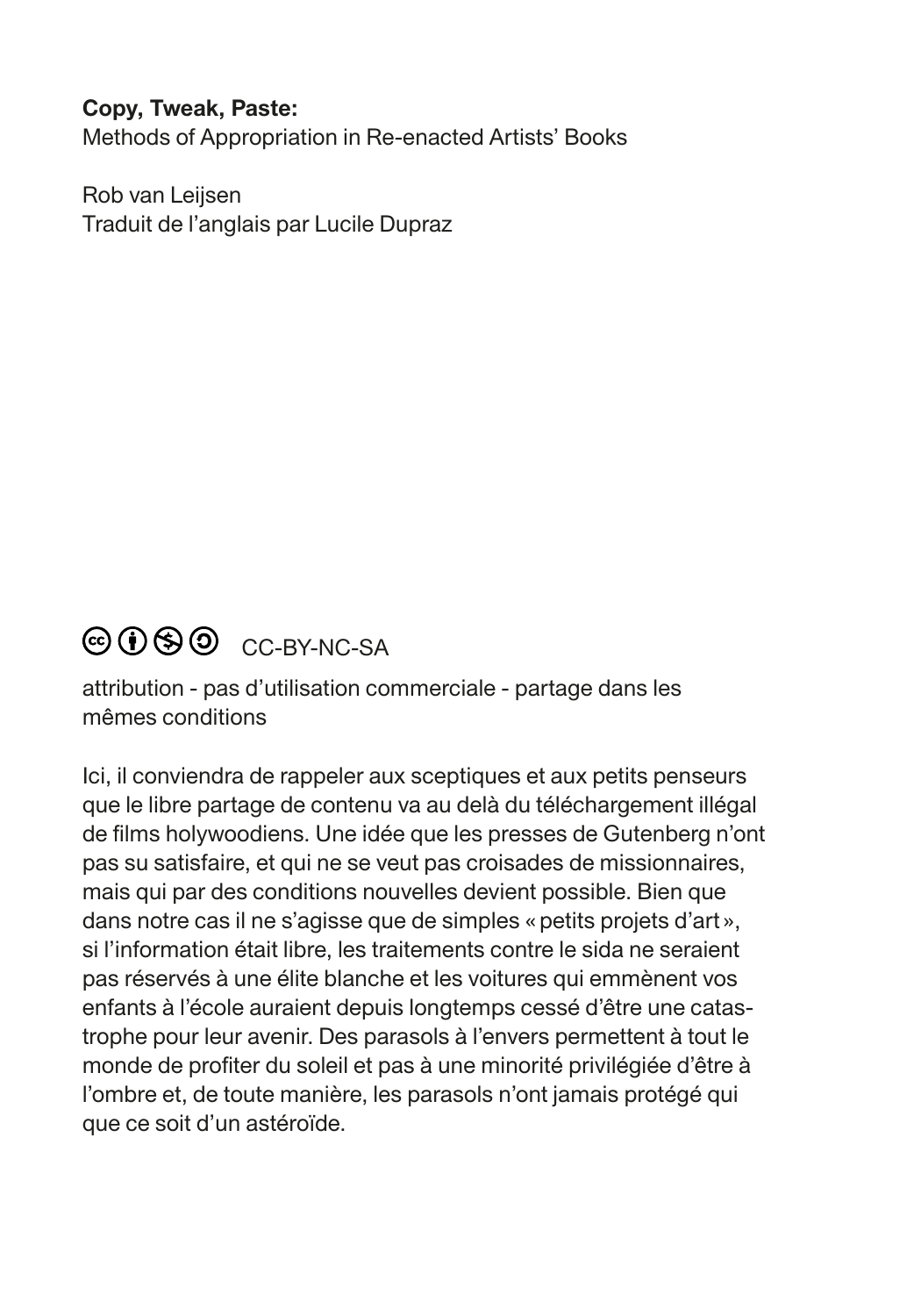# **Copy, Tweak, Paste** Methods of Appropriation in Re-enacted Artists' Books

Rob van Leijsen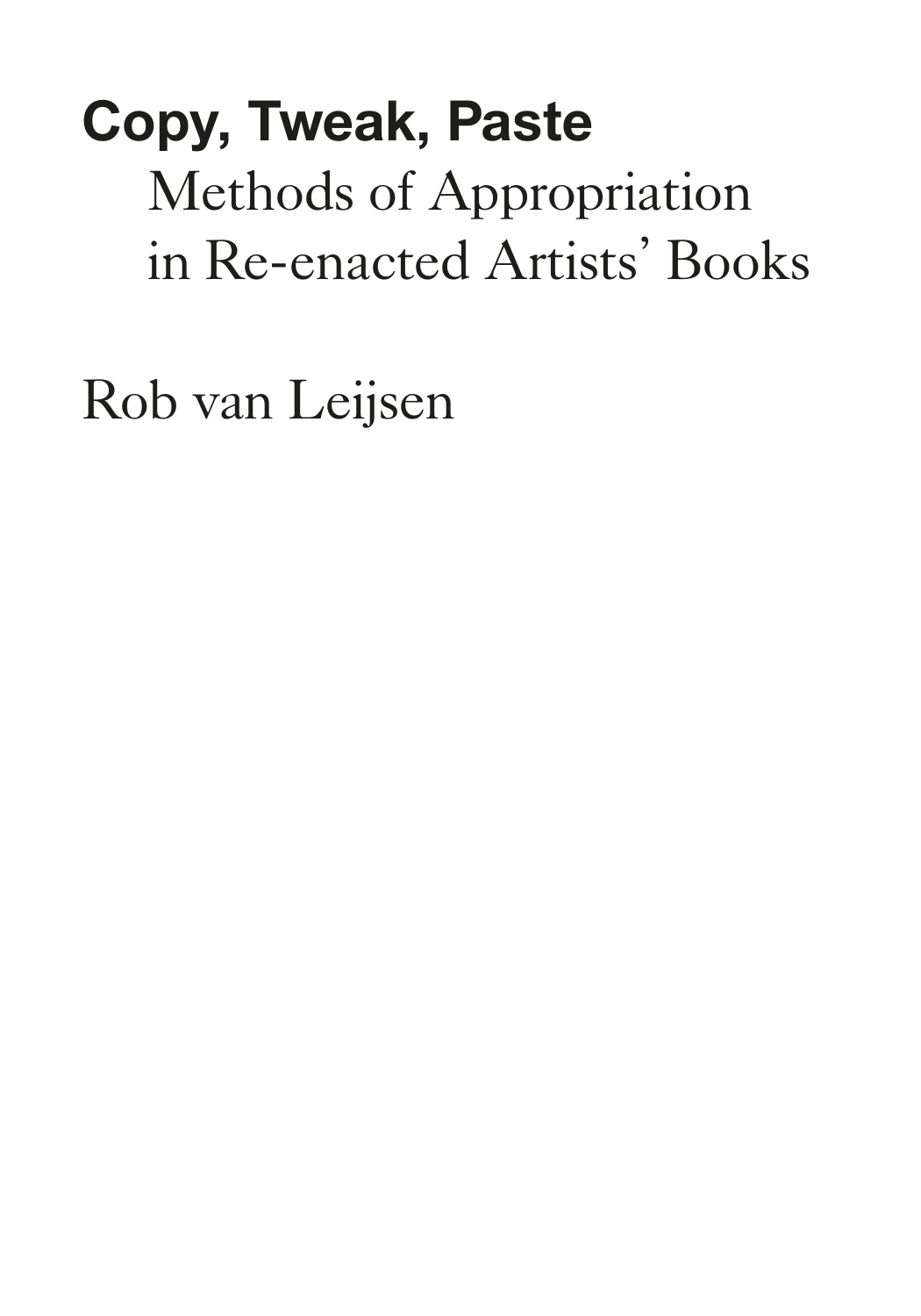#### TABLE OF CONTENTS

| Introduction                                            |     |
|---------------------------------------------------------|-----|
| Publishers who produce facsimile artists' books         | 23  |
| Artists bootlegging artists' books                      | 45  |
| Towards a future generation of facsimile artists' books | 63  |
| Reproductions                                           | 78  |
| Introduction                                            | 147 |
| Les éditeur rice s de fac-similés de livres d'artistes  | 165 |
| <i>Bootlegs</i> de livres d'artistes par des artistes   | 189 |
| Vers une nouvelle génération de fac-similés             |     |
| de livres d'artistes                                    | 207 |
| Colophon                                                | 223 |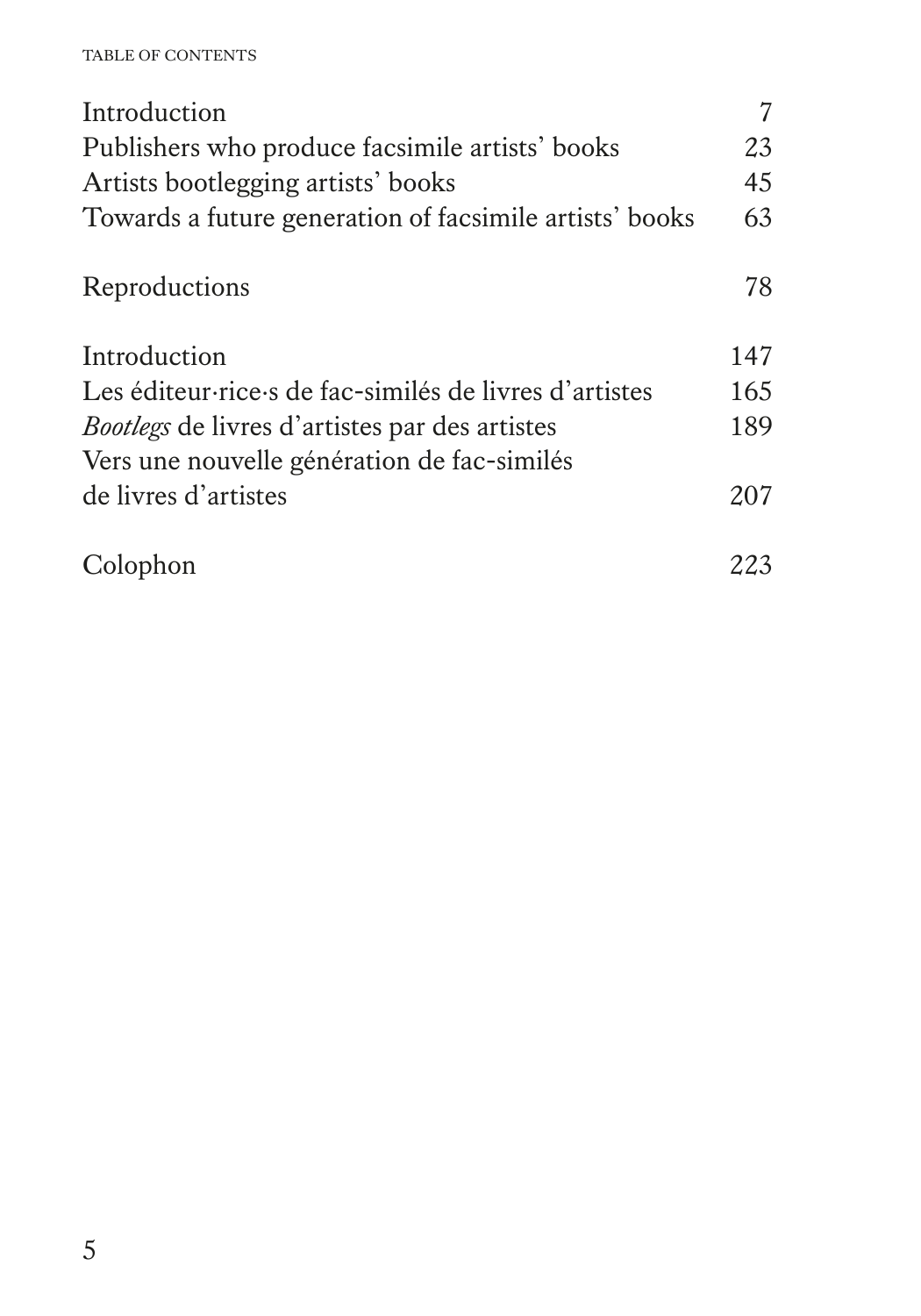## **Introduction**

From the late 1960s onwards, books have been exploited as a substantial part of artistic practices. The artist's book became a new form of expression that uses the book as a canvas for an artistic work.1 The artist's book is a work of art in itself especially conceived for the book format and often published by the artist him- or herself.2 The content could be anything that the artist wants to express to his or her readers; there could be texts, sketches, photographs, and these could be related to one another or perceived as separate items. The artist's book is like a portable exhibition, but differs in that there are no external curatorial opinions reflected. The book permits the artist to express purely personal reflections and avoid misrepresentation by critics or other intermediaries.3

It was Ed Ruscha's *Twentysix Gasoline Stations* (1963), followed by his *Various Small Fires* (1964) and *Some Los Angeles Apartments* (1965), that dominated the conception of artists' books in the late 1960s. Ruscha's books were a landmark starting point and an enormous validation of the book as a legitimate medium for visual art. His work and that of others, like Sol LeWitt, Marcel Broodthaers, Lawrence Weiner, Dieter Roth, set the tone for what would become a new genre in visual art: conceptualism.4 The art world took considerable notice of artists' books in the late 1960s, when Seth Siegelaub started to create independent exhibitions in book form with a broad scope.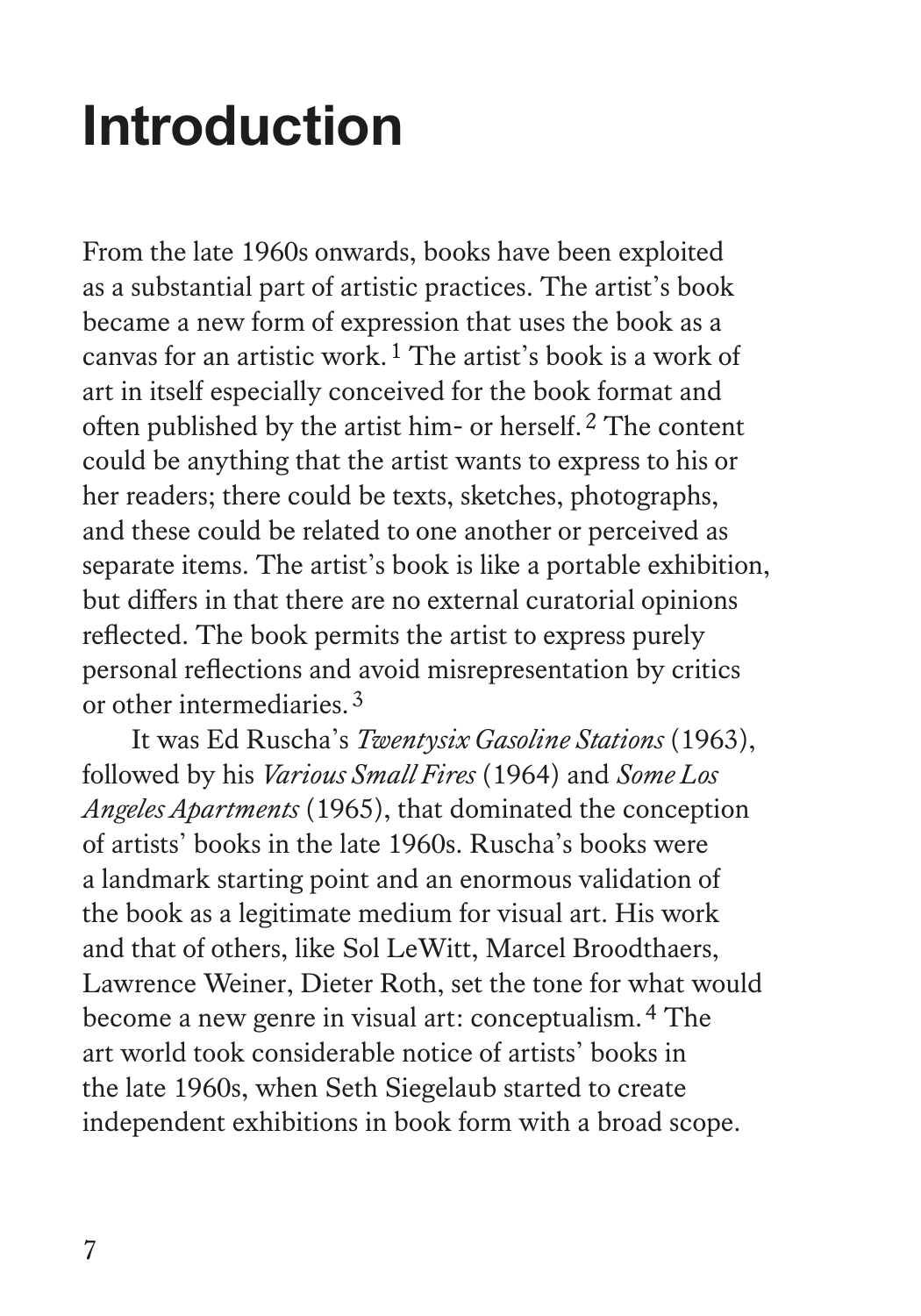His catalogues—similarly to a group show—offered a number of pages to each artist instead of a wall or a number of square meters.

From a graphic design point of view, the artist's book is a weird apparatus. The book, usually designed and typeset by the artist him- or herself, suddenly serves as a canvas for infinite artistic expression. I find myself in a field of expertise—designing books that disseminate artistic thoughts and ideas—that seems to be that of the graphic designer, but is not solely that anymore. The interference of a graphic designer does not seem vital today to accomplish an artist's book. Besides different personal approaches to structuring a book, artists and graphic designers are profoundly distinct in their working methodologies. Graphic designers merely collaborate with clients and respond to a set of rules when working on a commission, while artists create from their inner selves, not necessarily taking into account the commercial or marketing interests of others. But even if an artist's work is free from the influence of a client, it is still strongly tied to the museums and galleries that are interested in exhibiting and selling it. In the 1960s and 1970s, this institutional attachment was felt as a lack of freedom, which pushed artists to explore other mediums. Books offered artists the possibility to operate outside the paved institutional roads of galleries and museums and produce work without the intervention of intermediaries.<sup>5</sup> Conversely, Ulises Carrión—artist, author of *The New Art of Making Books*, and owner of the bookstore Other Books and So, which he ran in Amsterdam from 1975 to 1979—is unconvinced by the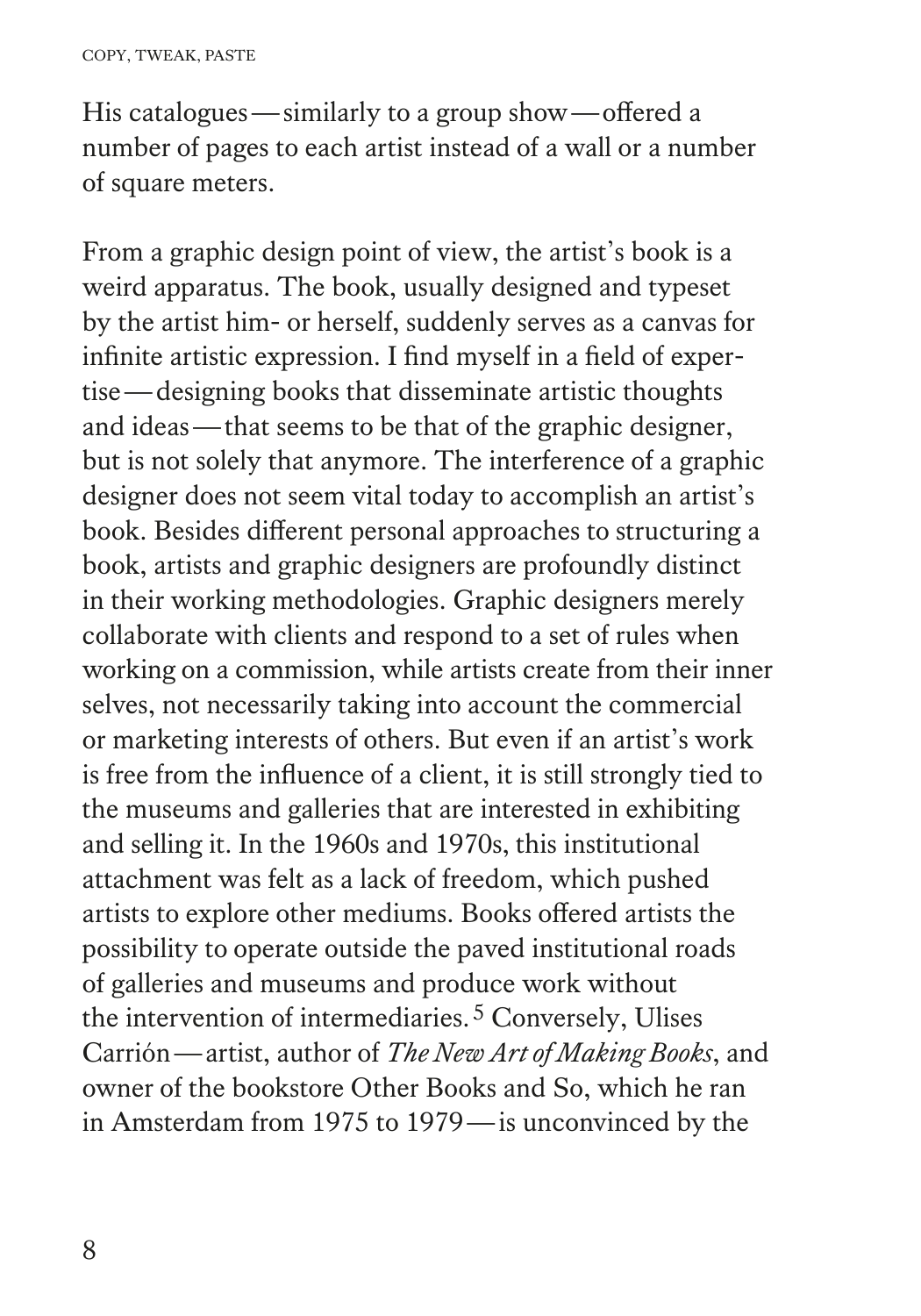### claim for independence through artists' books. In his text "Bookworks Revisited" he states:

 If we consider the objectual production of works of art in book form, one copy of the book is not the book. The book is the whole edition; that's why it's nonsense to say that producing or having a book (as artwork) is cheaper than, say, a painting. … The same misunderstanding is the basis for another reason for optimism—that books would allow artists to liberate themselves from galleries and art critics. I would like to ask, what for? To fall into the hands of publishers and book critics! Let's imagine a world without artworks, a utopian society where books are the only known possibility for a creator to embody his mental and emotional world. Now imagine that the creators of this world discover the field of the visual arts. We can imagine their enthusiasm as they think: no more literary critics, no more intermediaries between our works and the audience, no more prestigious publishing houses, no more translations, no more best-seller lists, no more handwritten originals, etc.<sup>6</sup>

Carrión's opinion is rather isolated compared with those welcoming books as a tool for artistic autonomy and independence and is based on a somehow implausible hypothesis; however, he was right when he noticed the growing interference of publishers and critics in the artist's book market.

Writing on this pull for freedom by the book as an apparatus, Arnaud Desjardin, initiator of The Everyday Press, notes:

 There is now an outside to the book. Up until probably the 1960s there wasn't an outside of the book. The book was this dominant monopolistic form for the dissemination of culture and ideas. There wasn't an outside of printed matter. Every idea that was produced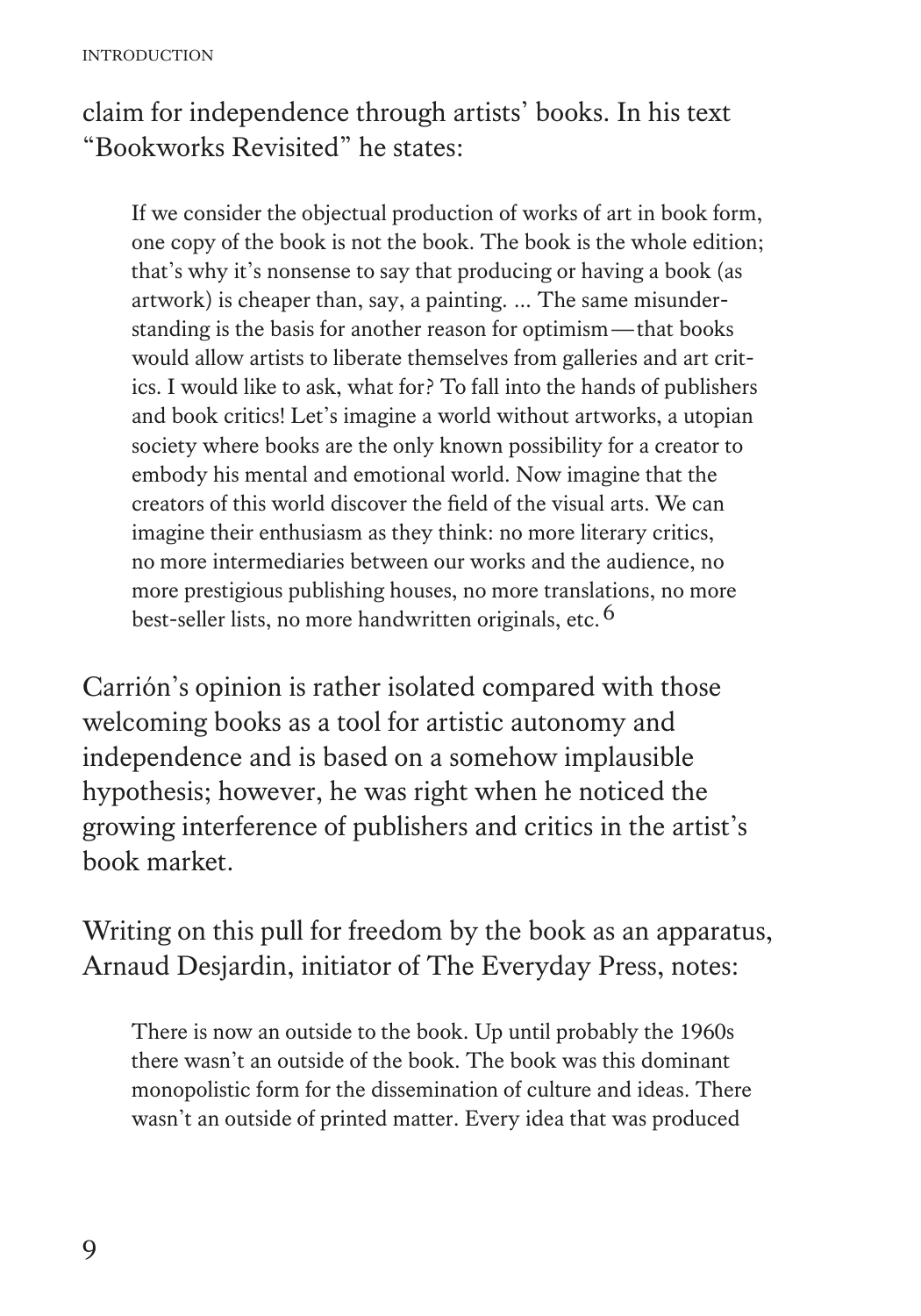would have to circulate in printed form if it wanted to circulate. … The book in a way now lost its monopoly. I think it's the loss of that monopoly in the 1960s that created a huge amount of anxiety, because the hierarchy that was ingrained in that monopoly was also threatened and put in danger. To fetishize the thing of the book goes hand in hand with those forms of anxiety, which are vested in that monopoly.7

Artists in the 1960s, according to Desjardin, perhaps created anxiety among book publishers and designers by dispensing with the different tasks and opportunities in book production. This anxiety or loss of monopoly for publishers and book editors later on in the 1990s was generously fed by the rise of the Internet. These reflections make me—as a graphic designer—reflect on my position on and possible contribution to the production of artists' books today. I fully embrace the existence of artists' books, and although my practice centres on the production of printed matter, I'm not over-nostalgic when it comes to the survival of the book in general.

Books produced as art practice, containing writings and reflections, simply produced in small editions and sold for a few dollars (*Twentysix Gasoline Stations* by Ed Ruscha was sold for \$3.50 in 1963<sup>8</sup>) over the years have become, in some cases, scarce objects for the elite.9 Ruscha, who neither signed his books nor put his name on the cover,  $10$  formulated his intentions as follows: "I'm not trying to create a precious limited edition book but a mass-produced product of high order."11 The early wave of spontaneous and radical books in the 1960s and 1970s were turned into precious collectors'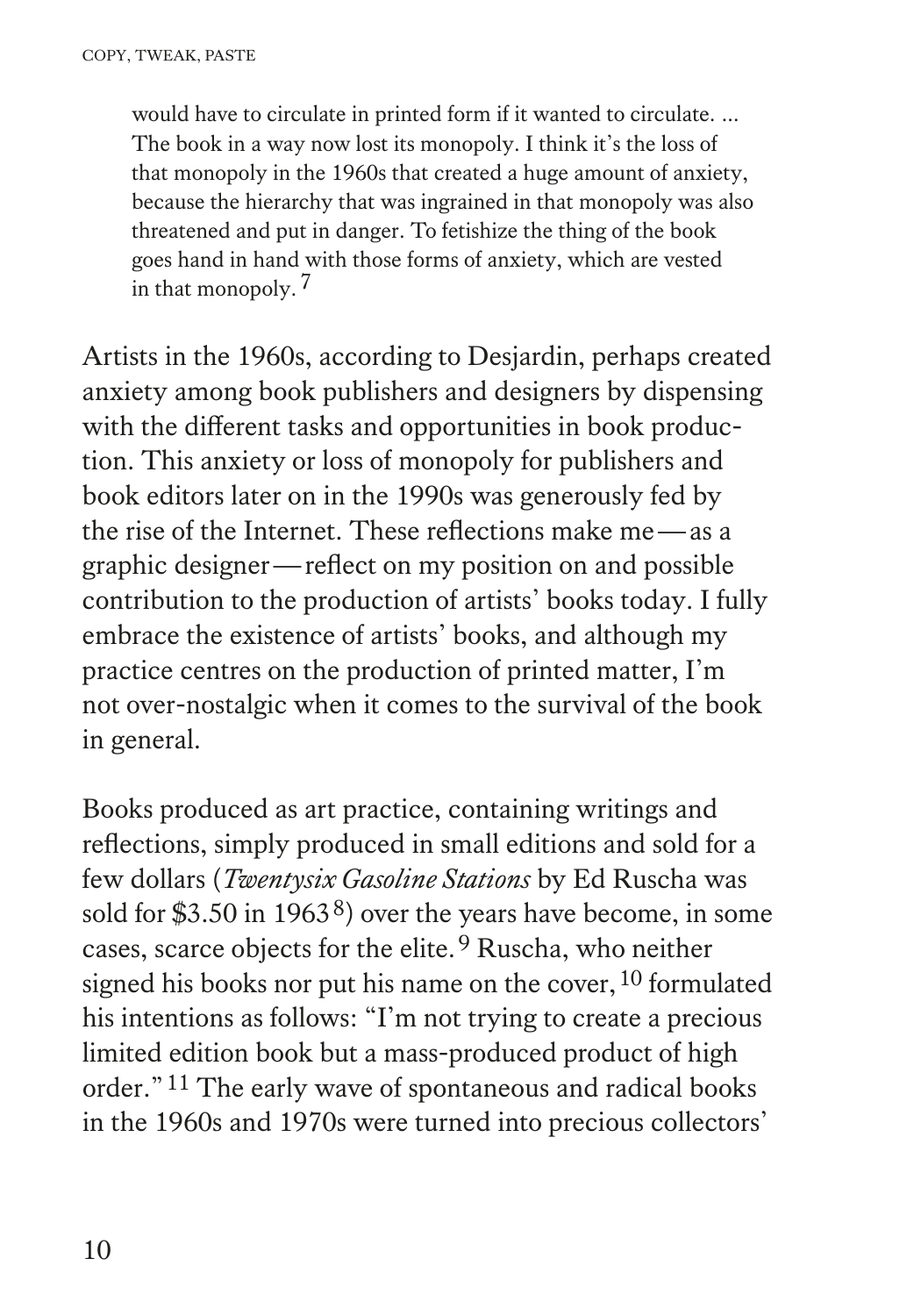items after art collectors and the art market became aware of them. As Éditions Zédélé argues in their mission statement: "Although driven by a desire to make art more accessible by using books as a pragmatic means to this end, many of these publications were not widely circulated and have now become very rare and nearly impossible to find. When they are available, the prices are usually very high, which goes against the very reason for their publication."12 This phenomenon of scarcity, generated by galleries and art dealers, clearly puts artists' books in huge contradiction with their initial raison d'être: an independent, accessible, and inexpensive medium for autonomous artistic expression.

At the centre of the debate over the scarcity of historical titles is the increasing production of reprints and re-enactments. Since the early twenty-first century, supported by the rejuvenation of self-publishing, art book fairs have increased and print-on-demand techniques have evolved in favour of artists. Relying on the possibilities of the Internet, it stimulated the overall production of artists' books and interest in possibilities for re-enactment in particular. If artists' books were originally available at low prices, Jérôme Dupeyrat wonders, "why are artists' books from the 1960s and 1970s, which are almost inaccessible due to the exhaustion of the print run and because they reach exorbitant prices when still available on the second-hand market, not re-edited? When a novel or essay is exhausted, it is customary to make them available again when there is a demand."13 It is a legitimate question from a historical point of view. The writer Michael Bracewell has something to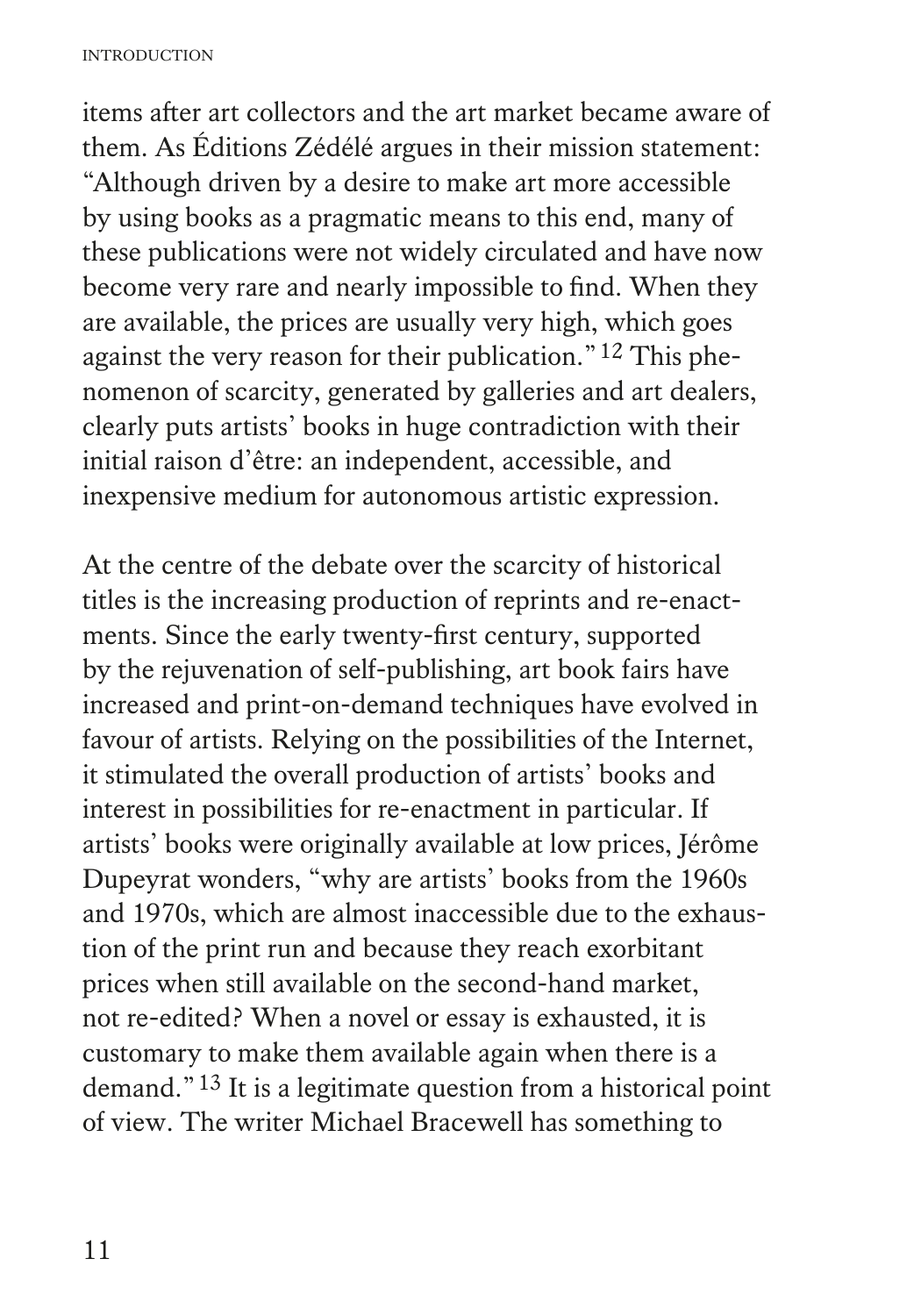add to Dupeyrat's statement: when it comes to a revision or re-enactment, "a book or text is both being made newly available and, equally importantly, being entered into what might be described as a process of print re-enactment: a renewed engagement with the history of a work, in which the processes of publishing as much as the text itself—its authorship, context and editorial ancestry—become both media for new art-making and venues for cultural historical inquiry."14

The term "re-enactment" is primarily used to describe a historically correct recreation of a socially relevant event  $15$ and relates most of all to the performing and stage arts. As Robert Blackson, quoting Sven Lütticken, states about re-enactment, it "may lead to artistic acts that … create a space—a stage—for possible and as yet unthinkable performances." A re-enactment is very much a tool for appropriating historical content that "is distinctive in that it invites transformation through memory, theory and history, to generate unique and resonating results."16 This statement by Blackson, alongside that of Lütticken, emphasises the possibility or urge for a re-enactment to end differently from the original source and have multiple possible outcomes. Re-enactments do not necessarily follow the exact historical event. A war could end differently than it did historically. As Sven Lütticken notes: "since the outcome of the original battle was not clear in advance either, an authentic war re-enactment must contain the elements of surprise and chance, and have an open outcome."17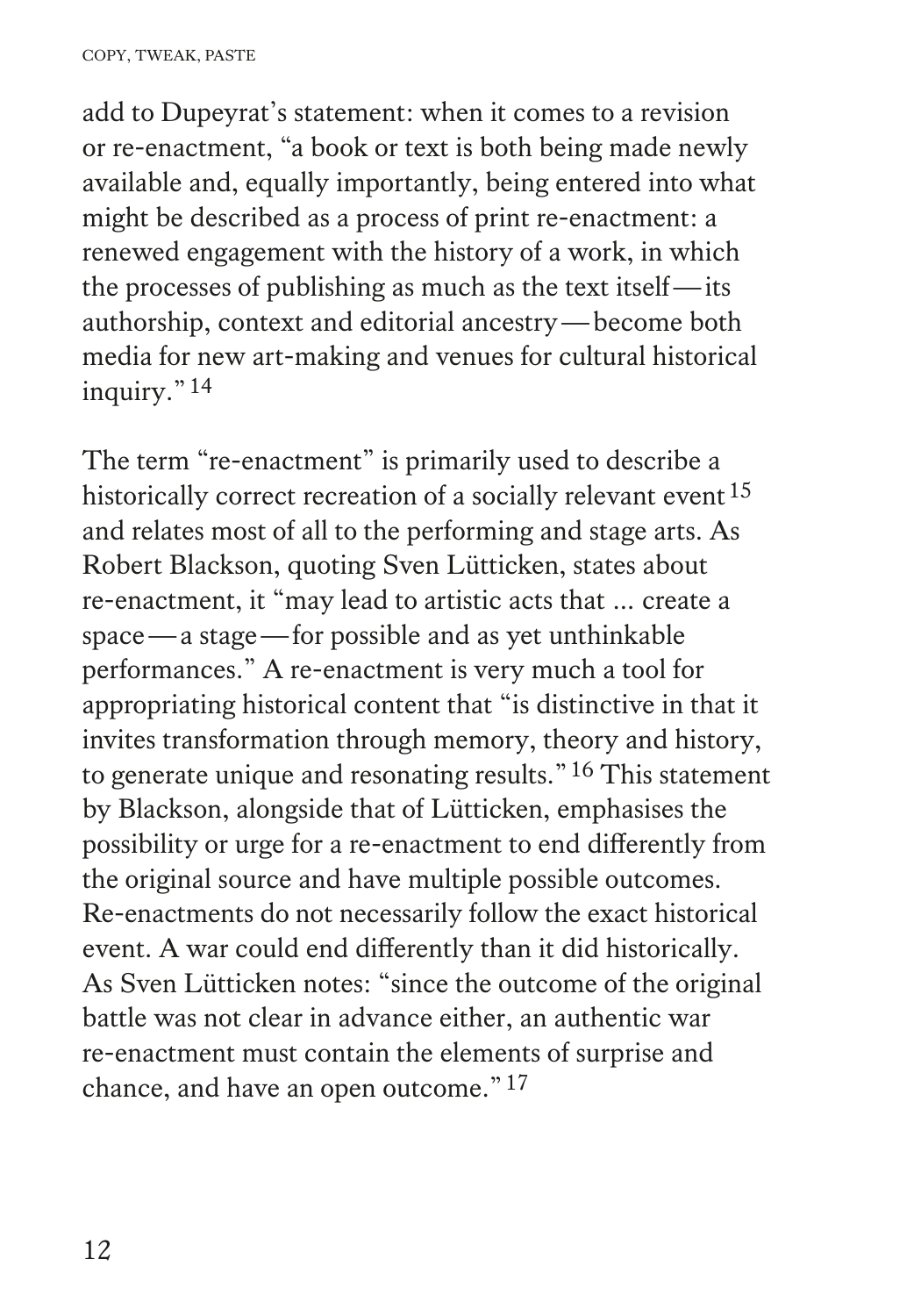INTRODUCTION

Numerous contemporary exhibitions show that "re-enactment" is not isolated to the performing arts but is a concept embraced by conceptual artists from all backgrounds.18 When applied to the realm of artists' books, a re-enacted iconic artist's book results in numerous reprints displaying artistic interpretations more or less loyal to the original source.19 A certain degree of acting is involved when re-enacting historical content—in any form of art whatsoever—and this compels an artist to take position and deal with the legacy of the source in a responsible manner. Robert Blackson adds: "drawing personal motivation from either your past or historical references is the conventional element necessary to construct a re-enactment."20 On the other hand, the framework in which to re-enact is highly determined by the source material. Personal entanglement is therefore always limited, or has at least a strong reference point. Sven Lütticken concludes about this degree of artistic interference, "It is unlikely that an artistic re-enactment will prove to be 'an event that unleashes a tremendous emancipatory potential', but what contemporary art can do is investigate the modalities of re-enactment and the possibilities and problems inherent in them."21

First and foremost, re-enacted artists' books make historical titles newly accessible for a present generation—usually for a reasonable price—and offer the possibility of actually flipping through these books again, instead of treating them with gloves or being kept at a distance by a display case. Two types of re-enactment are distinguishable and key to this research. Re-enactments either aim to produce an exact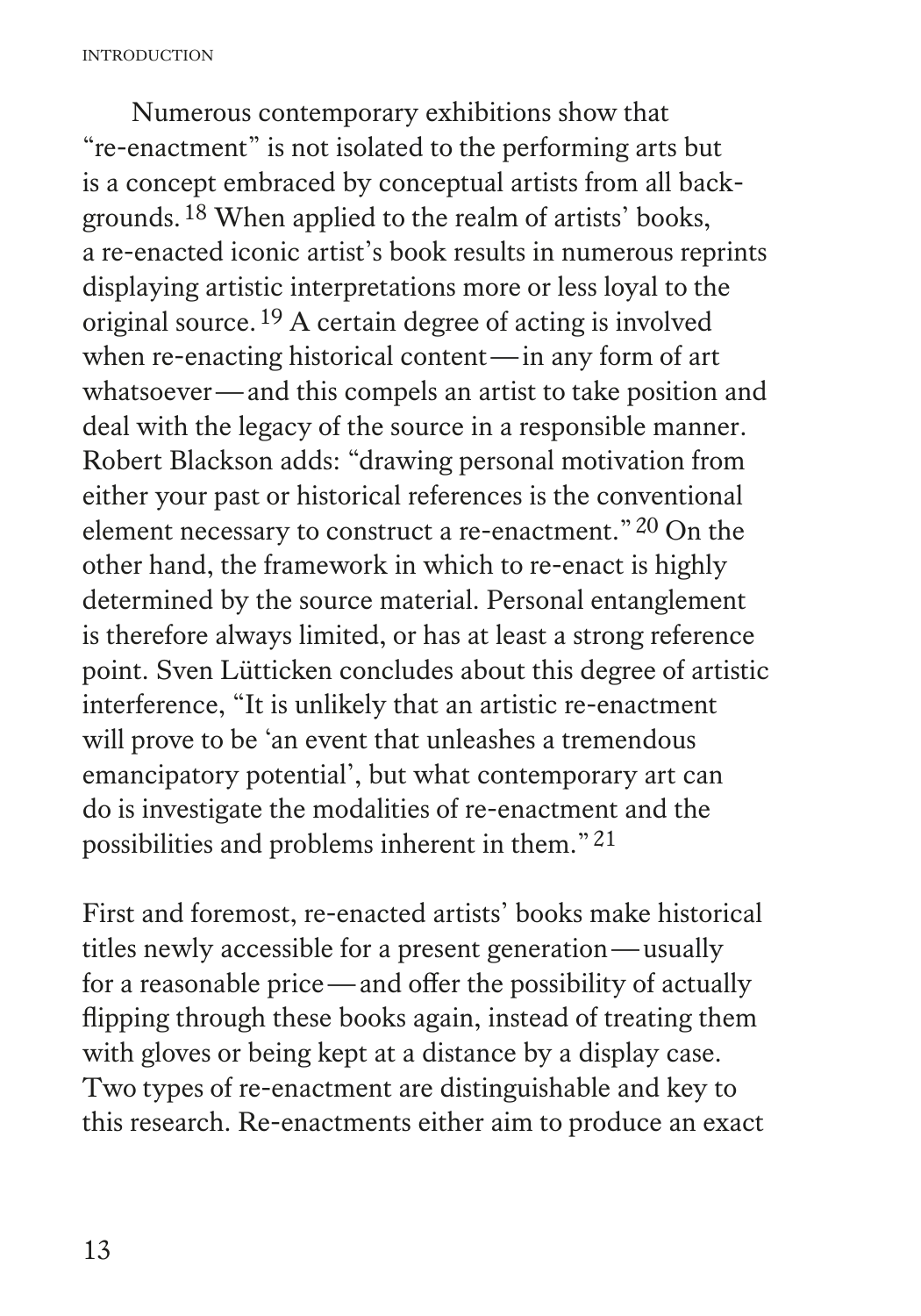copy or reproduction, as true to the original source as possible, of an old book, manuscript, map, art print, or other item of historical value, the so-called facsimile,  $22$  or to take an iconic artist's book as the starting point or point of departure for diversification.23 This type of re-enactment—which in this research is referred to as a "bootleg"—is the appropriation of the original content by the artist for further interpretation. The term "facsimile" seems more related to the arts because the source to be reproduced is usually printed matter, like a book, manuscript, or print, while the term "bootleg" is mainly used in reference to the music scene or alcohol. Definitions of "bootleg" include "to make, transport and/or sell an illegal version or copy of a copyrighted product"24 and "(of alcoholic drink or a recording) made, distributed, or sold illegally."25 Most definitions of "bootleg" refer to copied objects and products that infringe copyright, and not to the specific artistic practice of "bootlegging", to which the artists Eric Doeringer and Michalis Pichler strongly refer when describing their artistic practice, as we will see later on. A definition deriving from the art scene and describing the eponymous exhibition *Bootleg* at Evilson Gallery in Cape Town in 2012 notes: "*Bootleg* is about acts of citation and appropriation in contemporary art practice, as well as the decentralising of production in the global economy."26 In his collective publication *Various Small Books: Referencing Various Small Books by Ed Ruscha*, Marc Rawlinson describes numerous different forms of re-enactments of Ed Ruscha's books as "straight homage or selfconscious borrowing of Ruscha-as-artistic-material",27 which is a respectful description of bootlegs regarding Ed Ruscha's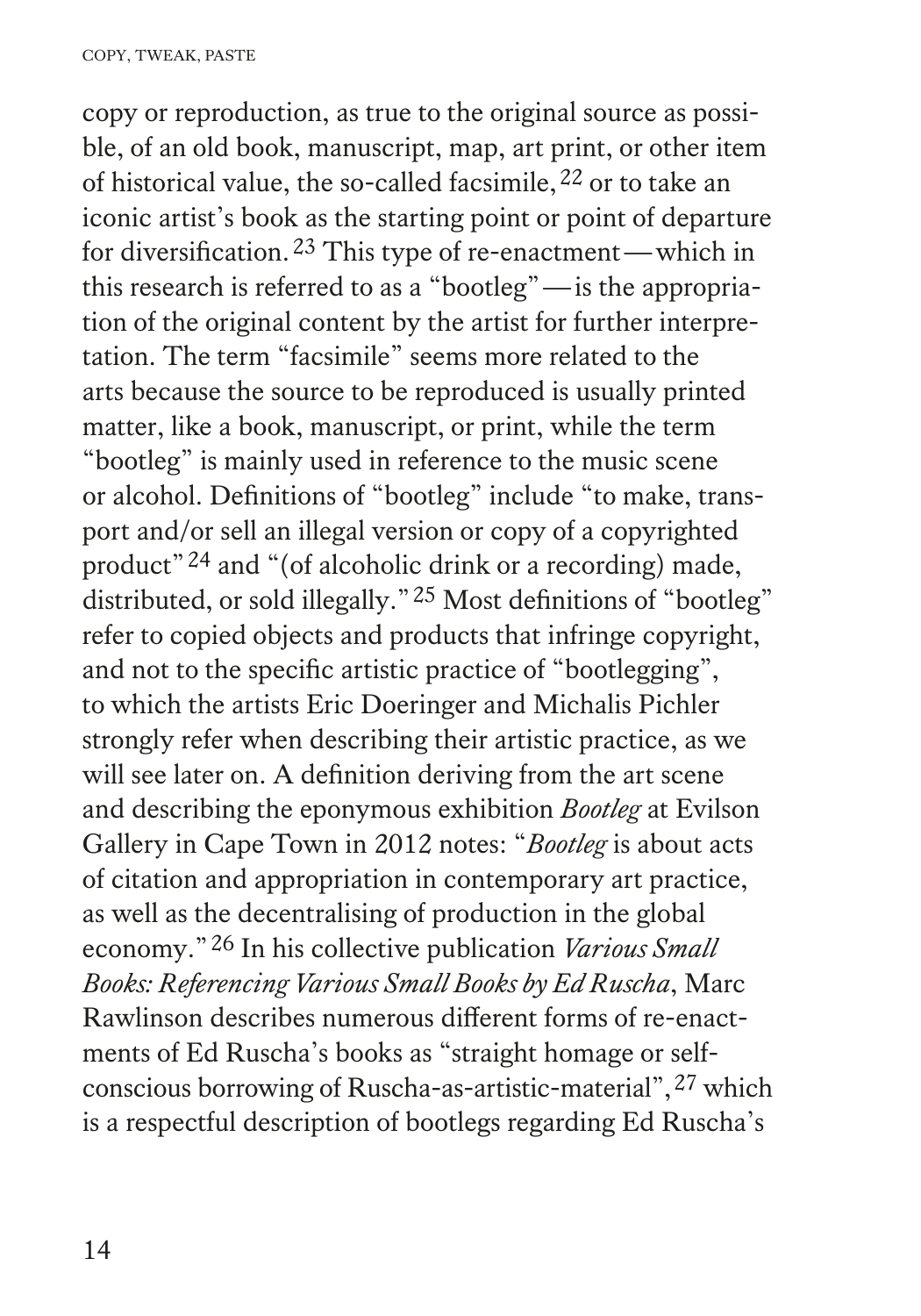body of work. Bootlegging does require a strong—almost militant—act of appropriation. A bootleg differs from a facsimile in that it adds a certain amount of complexity to the original, and thereby, in creating a new proposition, argues that it can avoid infringing the original's copyright. While the publishers discussed above obtained legal permission to republish artists' books from the 1960s and 1970s, or at least mention the rightful copyright owners, <sup>28</sup> Eric Doeringer's and Michalis Pichler's books do not state anything about obtaining copyright permission. Doeringer and Pichler do mention copyrights in their books, but these cover their own artistic property. A copyright line referring to the artist or publisher of the original book is missing. The only reference to the source of Michalis Pichler's bootleg is a mention of the original book in the bibliography.

The frontier between a facsimile and a bootleg is a highly subjective and fragile one, in which copyright—the exclusive right to copy, licence, and exploit an artistic work29—operates right in the middle. An attempt by the College Art Association to determine the fair use of copyrighted artworks, published under the name "Fair Use: Code of Best Practices in Fair Use in the Visual Arts", describes the consensus within the visual arts community in the United States on practices to which the copyright doctrine should apply and provides a practical and reliable way of applying it.30 The codes on making art using another person's work state that the copying artist should cite the source, avoid any suggestion that incorporated elements belong to the copying artist, justify the artistic objective when using a pre-existing work in part or in whole, and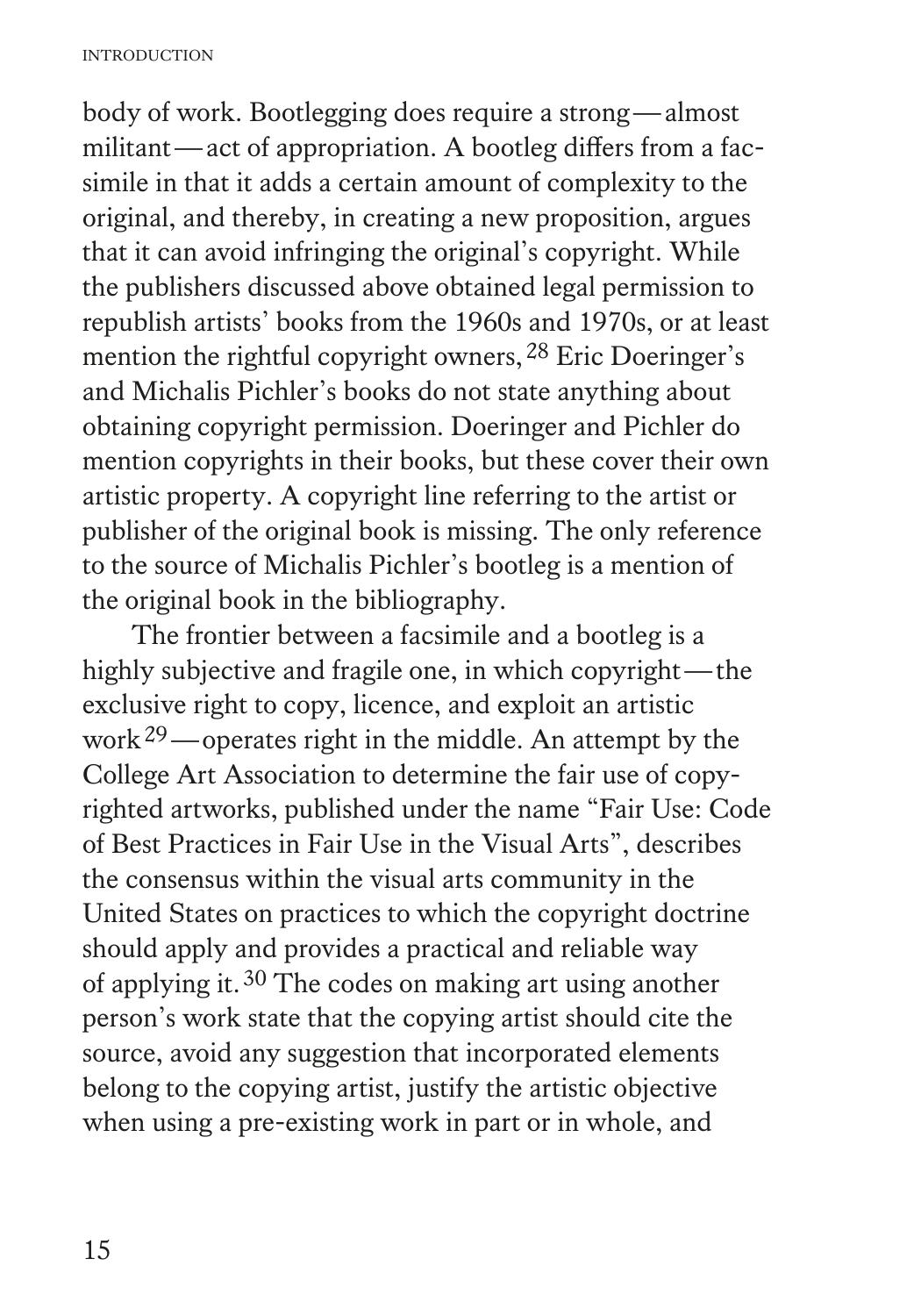avoid the use of existing copyrighted material when this does not generate new artistic meaning.31 These restrictions leave much room for interpretation and are on the side of the copying artist. As long as the original work is respected and referenced, copying is generally accepted.

But is an exact copy of an artist's book with an added publisher's note still a facsimile, for example? Facsimiles are the extreme embodiment of an attempt to re-enact artists' books, while bootlegs leave space for artistic (re)appropriation and interpretation by an editor or artist. This is the closest this research will get to attempting to define "facsimile" and "bootleg". It is rather the levels and tools of appropriation that publishers and artists exhibit in their attempts at re-enactment that are at the core of this research. What methods of appropriation are noticeable in the production of re-enacted artists' books, and how do publishers and artists gain authorship over books published in the 1960s or 1970s? A question that is mingled with that of authorship is the position of graphic designers in the production process of contemporary re-enacted artists' books. In what manner are graphic designers able to contribute to the material and conceptual quality of contemporary re-enacted artists' books?

### **Methodology**

To be able to compare the level of appropriation used by each actor in their publications, I have to consult the actual material—the books themselves. Graphic designers are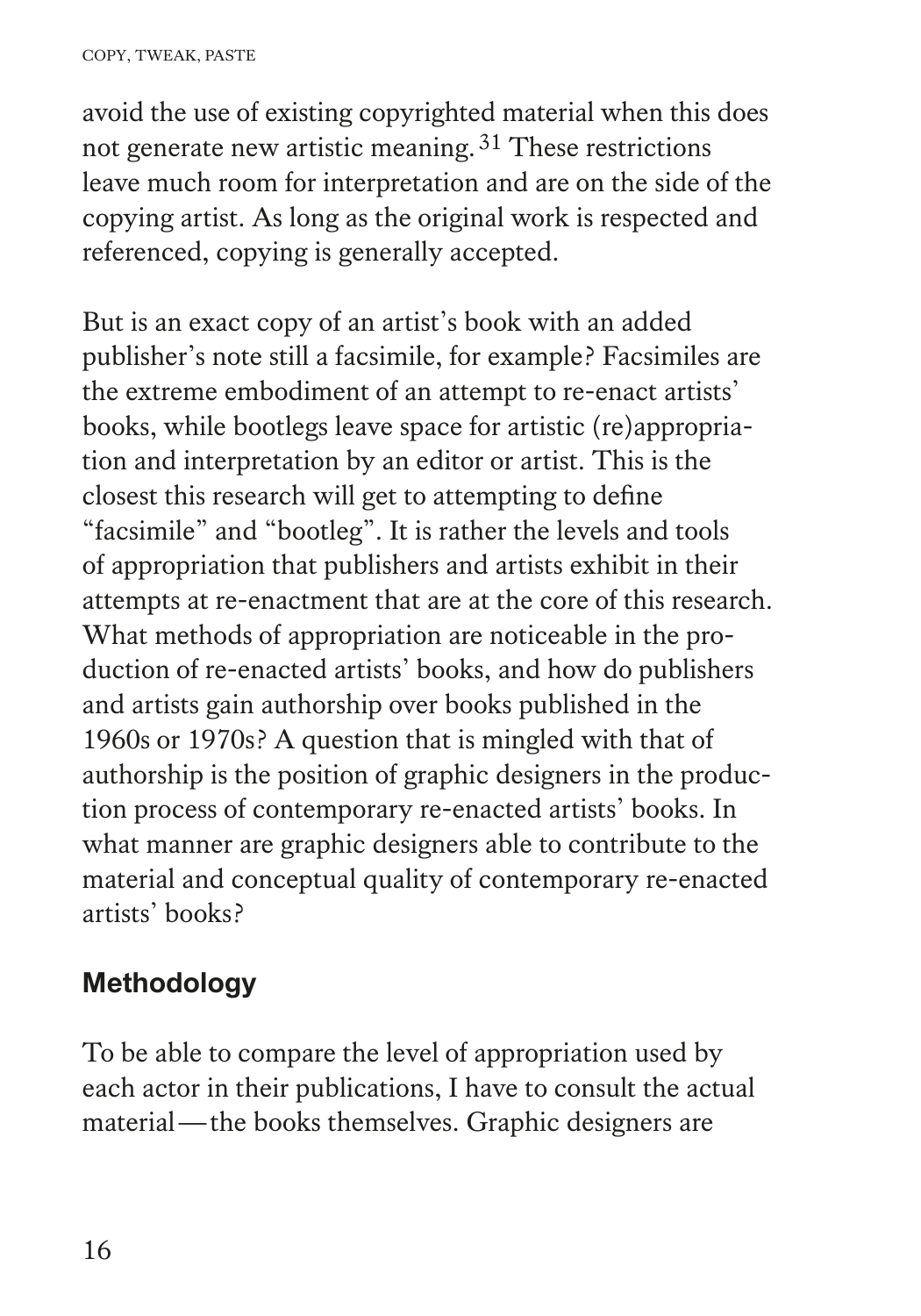arguably less engaged than artists, considering the social and historical questions surrounding artists' books, but when it comes to producing books, the art of book making and treating texts, images, paper, ink and so on, graphic designers are much more at ease. I therefore treat the question of the appropriation of iconic artists' books and the role of designers in this process from a rather technical perspective, that of the craftsperson. Major editorial choices by publishers and artists should be visible and testable through an analysis of the printed books. Re-enacted artists' books are the physical outcome of a further abstract and intangible reflection process of appropriation. A precise analysis of the selected actors and their books should be able to reveal their editorial choices and the underlying relations between all actors in the production process. The analysis will also define the possible scope and level of interference of the graphic designer—successful or not—in the conceptual and production process.

This research will be based on the activities of four actors in the field of contemporary art who produce facsimile artists' books. These actors can be divided into two categories: artists and publishers. Artists and publishers are the two main producers of facsimile artists' books; it is necessary to take into account their different approaches to layout if one is to view the complete spectrum of re-enacted artists' books. The two selected publishers are Éditions Zédélé from Brest and The Everyday Press from London. The two artists are Michalis Pichler from Berlin and Eric Doeringer from New York. They have all been actively producing artists' books for many years, and substantial parts of their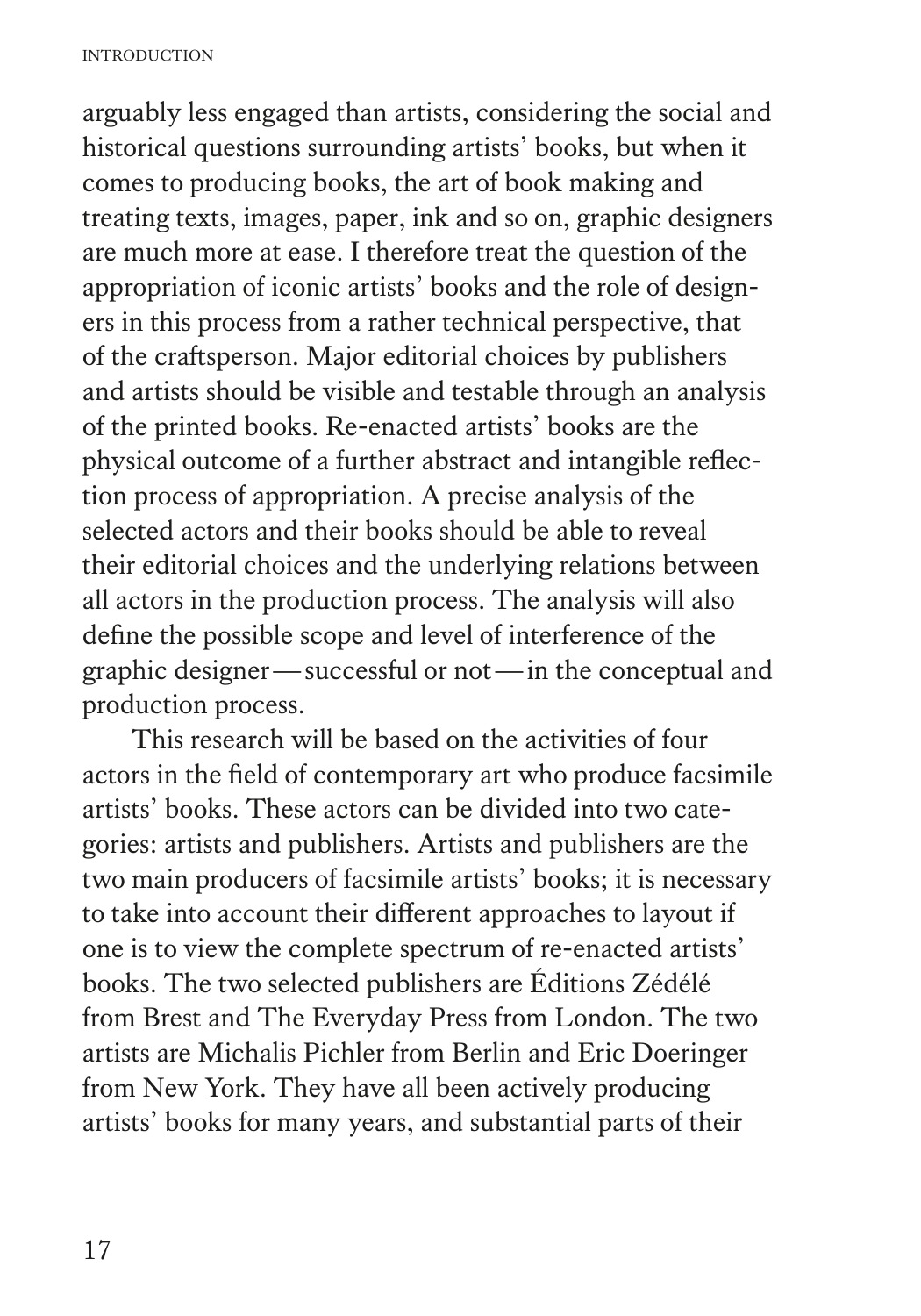collections are re-enactments of iconic examples from the 1960s and 1970s. Their collections provide several titles to pick from and their discourses have been shaped over the years. All four can be considered established actors in the field of the artist's book. With two of them—Michalis Pichler and Arnaud Desjardin of The Everyday Press—I have communicated in person, which makes it easier to access their material and acquire information about their practices and discourses.

There are many crossovers between the two categories. Both Pichler and Doeringer publish their own books, but call themselves artists in the first place. Arnaud Desjardin from The Everyday Press works as an antiquarian and artist alongside his publishing activities, and Clive Phillpot and Anne Mœglin-Delcroix of Éditions Zédélé are both academics, writers, critics, and editors. Mœglin-Delcroix is the author of the book *Esthétique du livre d'artiste (1960–1980)*, while Phillpot was head of the Library of the Museum of Modern Art (MoMA) from 1977 to 1994, where he shaped the Artist Book Collection.32 There are also crossovers in the content of their bodies of work. Pichler and Doeringer both bootlegged books by Ed Ruscha. All four actors have produced a large body of re-enacted work that stresses the contemporary aspect of the subject and the pertinence of a critical reflection on re-enacted artists' books.

I have selected two examples from each actor's recent productions and carried out detailed analyses on these works. In the analyses, two subdivisions are noticeable: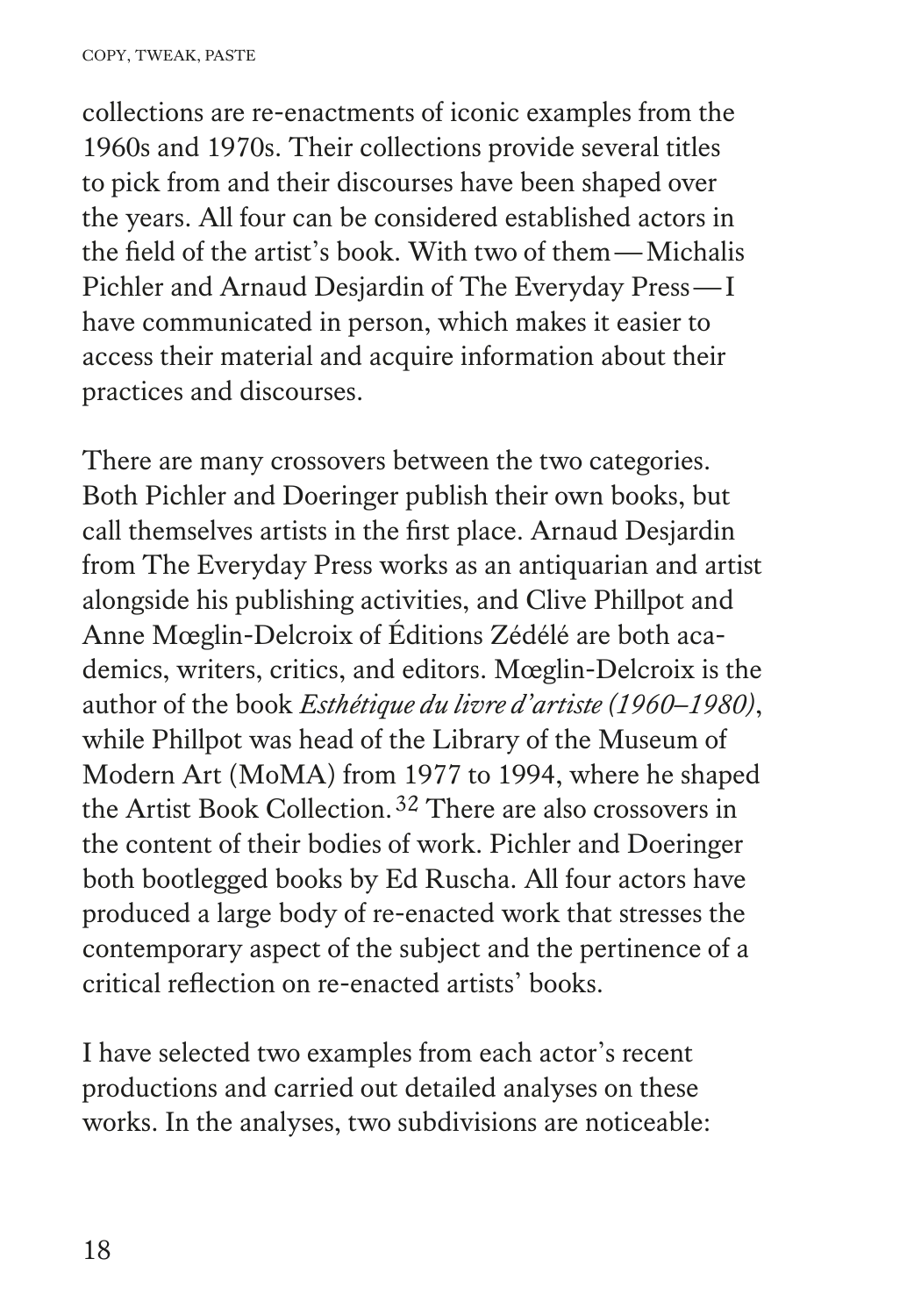a comparison between re-enactment and original, and a review of the re-enactment's qualities as an individual character from a technical point of view. I first analyse the outer specifications of the book and the relation the facsimile has to the original. Questions about the cover, the use of paper or cardboard, and other material similarities will be raised. In the second stage, I look in depth at the book's interior appearance and focus more on the production of the book as an entity. Subsequently I disconnect the facsimile from its original and compare it with other titles from the same series and the overall number of reviewed books. During this stage, the facsimile is reviewed as an autonomous entity in the here and now. The technical manner of analysing books is necessary to see where the facsimile is positioned today in terms of production methods and the use of material. A technical comparison of facsimile and original might give obvious outcomes that easily tend toward nostalgia for the original. Therefore the aim of a mutual comparison between facsimiles is to position them in the realm of the artist's book as autonomous entities that are able to earn respect for their own existence.

Next to the analyses I use the discourses of the selected actors. These discourses derive either from existing footage or from self-conducted interviews. The reason for integrating these discourses is to see whether the book's concept fits the explanation given by the author or if any contradictions are noticeable. The discourses will also open up connections that are not necessarily visible in the books, and shine a light on the future of facsimile artists' books.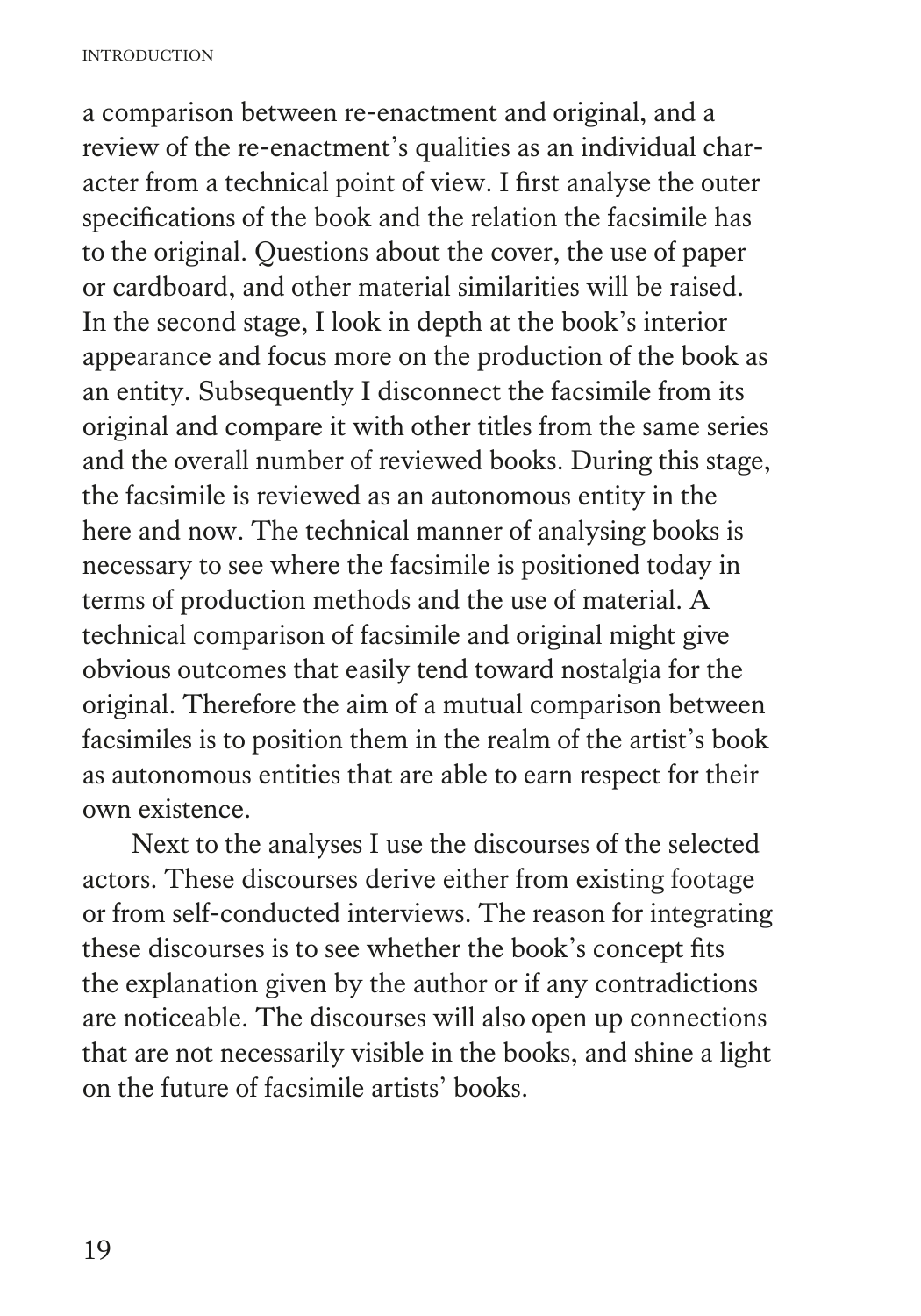#### **State of the art**

Analyses of contemporary material are necessary because there is little literature on facsimile artists' books. If we look at existing literature we can distinguish two types: there are critical anthologies in book form and independent articles by authors who have an interest in artists' books but wrote about the medium only once or rarely. One of the earliest anthologies is Joan Lyons's *Artists' Books: A Critical Anthology and Sourcebook*, with articles by Lucy R. Lippard and Clive Phillpot. Other often referenced literature includes books by Johanna Drucker, Stefan Klima, Cornelia Lauf and Clive Phillpot, all published at the end of the 1980s and 1990s, spreading a certain collective admiration for the uprising of the artist's book phenomenon. They are the first bodies of work to gather critical writing about a medium that was then over twenty years old. Of course, there were some critical voices, especially that of Lucy R. Lippard, but these mid-1990s anthologies turn very much around the definition of the artist's book and its challenges. When we advance a bit further and look at more recent sourcebooks by Clive Phillpot, Anne Mœglin-Delcroix, and Leszek Brogowski, we still see an excessive focus on examples from the 1960s and 1970s, and on republishing already written articles in the case of Phillpots' *Booktrek*. All the literature concentrates on the first twenty years of the artist's book uprising, and somehow stops at the 1980s. It is difficult to find good literature covering the practice of artists' books from 2000 until today, and specifically reflections on changing production methods, the increase in book fairs,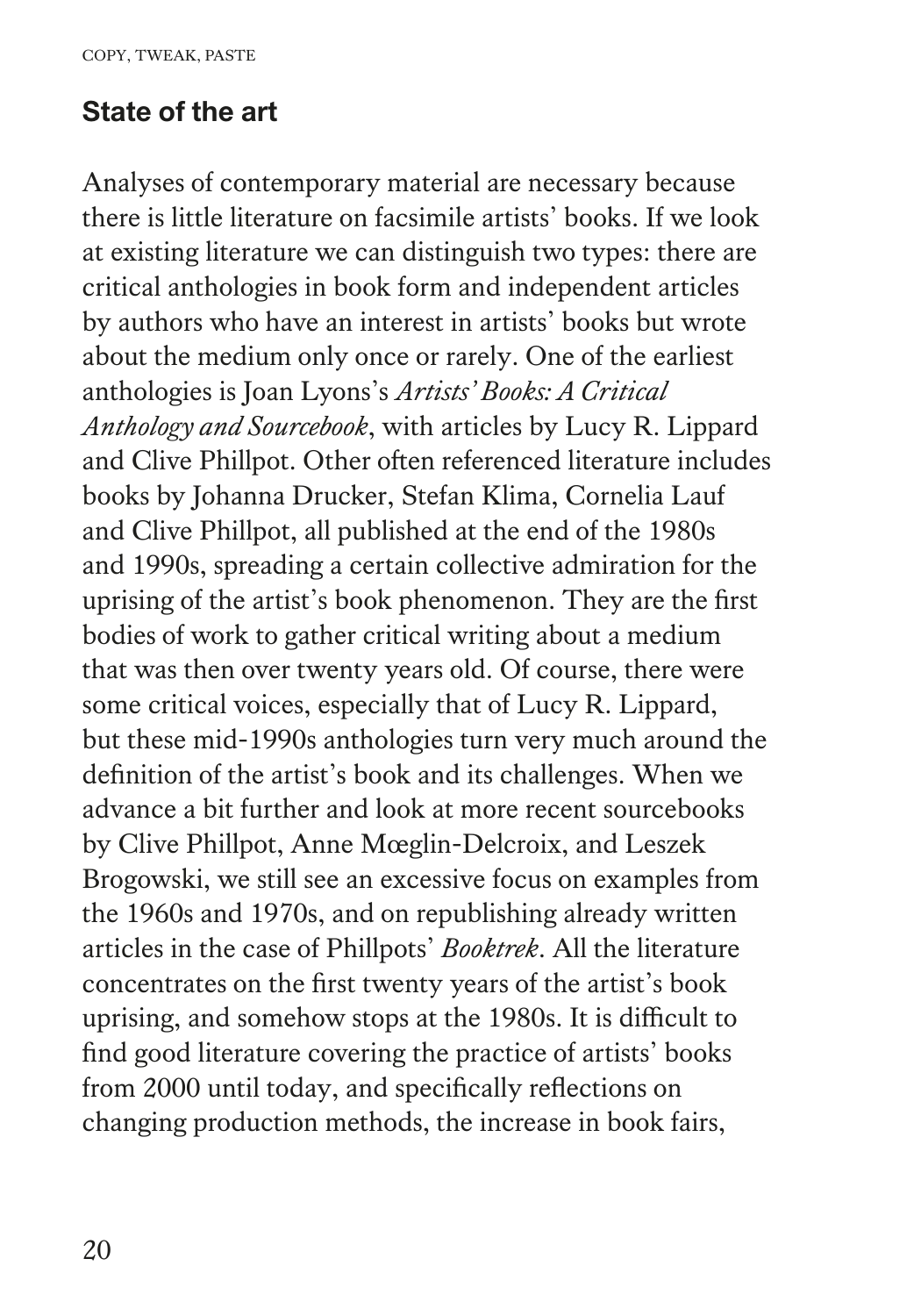and the trend of self-publishing, not to mention the absence of facsimiles in contemporary literature on artists' books. For these angles of reflection, one is limited to a few articles circulating on the Internet. Jérôme Dupeyrat wrote a review about the "Reprint Collection" by Éditions Zédélé, in which he counts both the original version and the reprint of an artist's book as "an inherently reproducible and re-editable work."33 Michael Bracewell wrote the article "Editions of You", <sup>34</sup> published by *Frieze* magazine, which discusses the revival of self- or independent publishing and takes into account reprints and re-enactments of classic novels by artists. Ben Mauk wrote the review "No Sale"35 about the latest Berlin art book fair, in which he links the authentic, bohemian identity of the Berlin art scene—of which the book fair is an excellent example—with the economic value of this lifestyle outside Berlin. Furthermore, there are several interviews available on artbook.com with key actors such as the MoMA librarian David Senior<sup>36</sup> and Ed Ruscha.<sup>37</sup>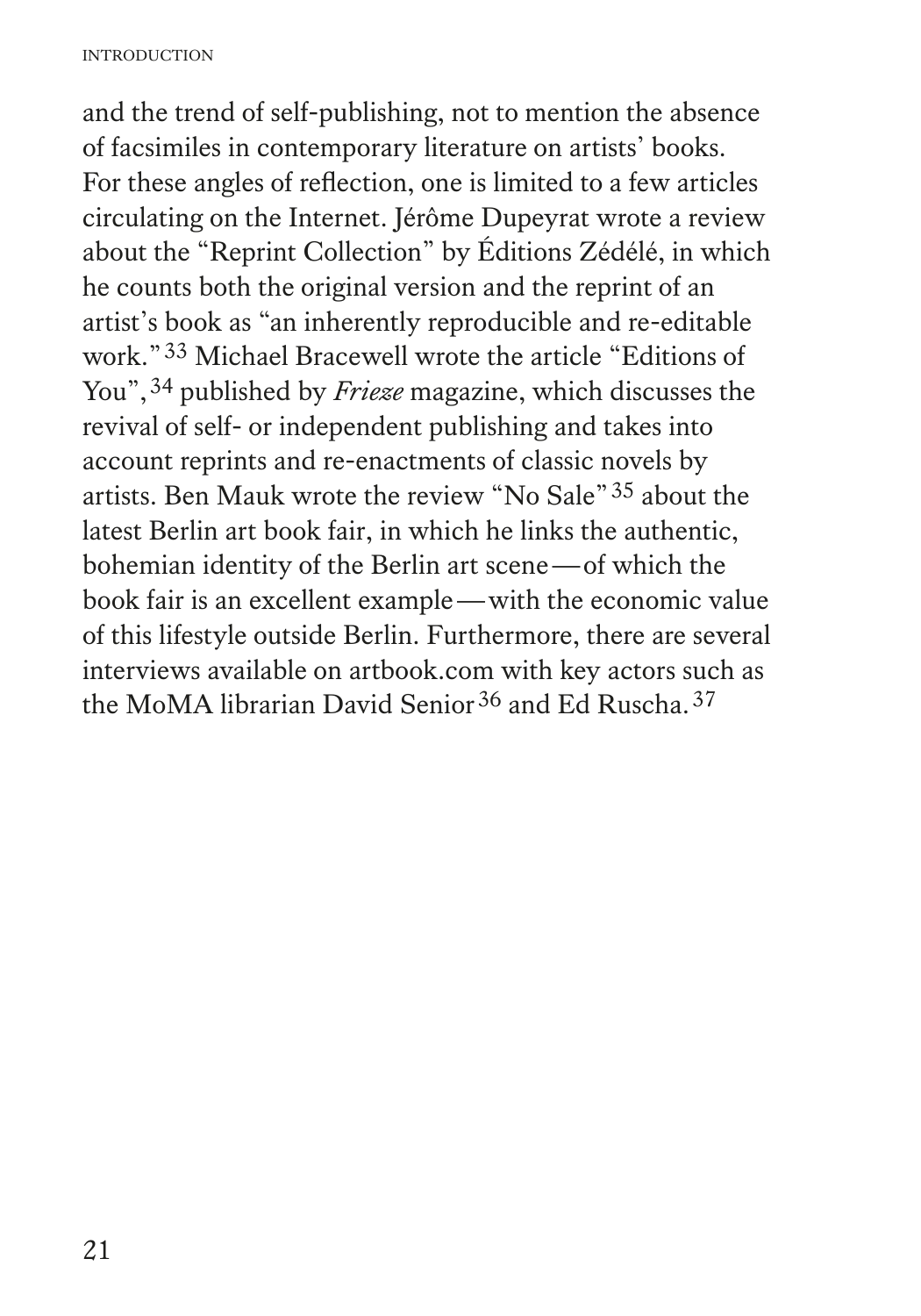## **Publishers who produce facsimile artists' books**

To review the activities of contemporary publishers who edit facsimile artists' books I selected two actors in the field who, alongside new titles, already have a selection of facsimiles in their collections. They are Éditions Zédélé from Brest (France) and The Everyday Press from London.

Éditions Zédélé have published a Reprint collection, curated by Anne Mœglin-Delcroix and Clive Phillpot. According to the publisher's mission statement, "the Reprint Collection is devoted to reprints of artist books published from the early 1960s on, the authors of which are now among the pioneers in the history of contemporary art."38 The collection comprises six titles, including books by Herman de Vries, Richard Long, and Lawrence Weiner. Zédélé positions itself right in the centre of the debate about facsimile artists' books. Their mission statement notes: "Although driven by a desire to make art more accessible by using books as a pragmatic means to this end, many of these publications were not widely circulated and have now become very rare and nearly impossible to find. When they are available, the prices are usually very high, which goes against the very reason for their publication."39 Zédélé clearly states that pioneering artists' books have become too expensive and scarce and did not circulate enough originally. With this statement Zédélé boldly attacks the major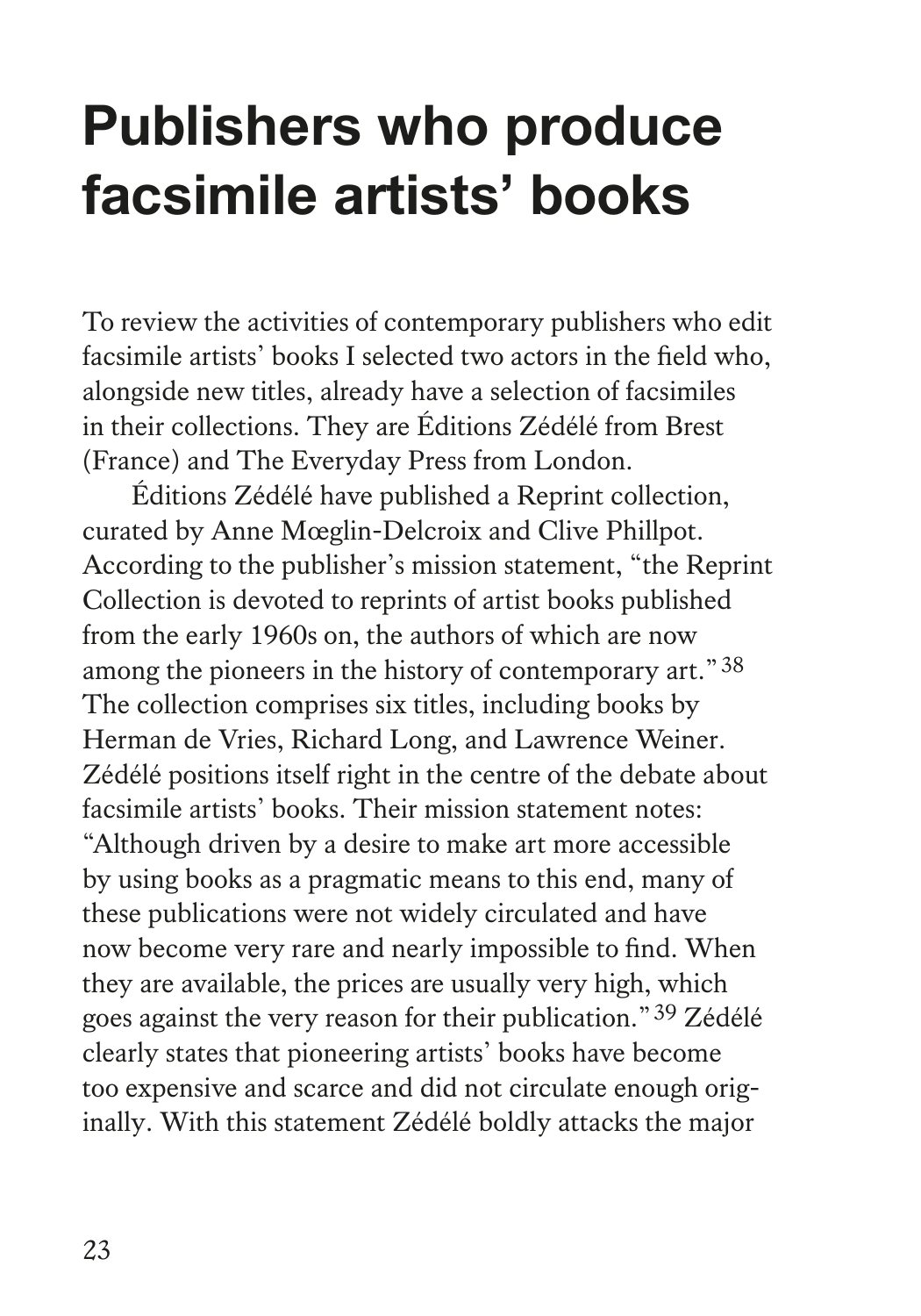problems of the dissemination of artists' books and positions itself as a possible answer to these difficulties. Although their website does not give an explanation for how the artist's book has slipped into this cramped position, they still see a bright future for artists' books: "Current interest from young artists in the book medium, as shown by an abundant production, as well as public recognition of the artist's book, proven by the many shows and other exhibitions in France and abroad, all point to a favourable climate to rerelease works to celebrate their 50th anniversary, for a public that is now attuned to books as art, and hungry to consult pioneering works."40 Zédélé recognises the massive increase in the production of artists' books today, and concludes that as a result of the growing attention on the medium, a new generation must be "hungry" for getting acquainted with pioneering artists' books from the 1960s and 1970s. The fiftieth anniversaries of these pioneering books are seized upon as a "favourable climate" in which to publish a series of reprints. According to Zédélé this period is a juncture—a set of perfect circumstances—to start such a publishing activity, which would not have been possible ten or fifteen years ago. But the books now being issued for reprint were already rare in the 1990s. And that most of the pioneering books are celebrating their fiftieth anniversary does not mean they are suddenly free of copyright and more accessible for reproduction. There is an overwhelming interest in artists' books by the present generation, and facsimile artists' books certainly flourish in this context, but a selection of the titles on offer is needed, as well as the possibility to educate young artists interested in artists' books from the 1960s and 1970s.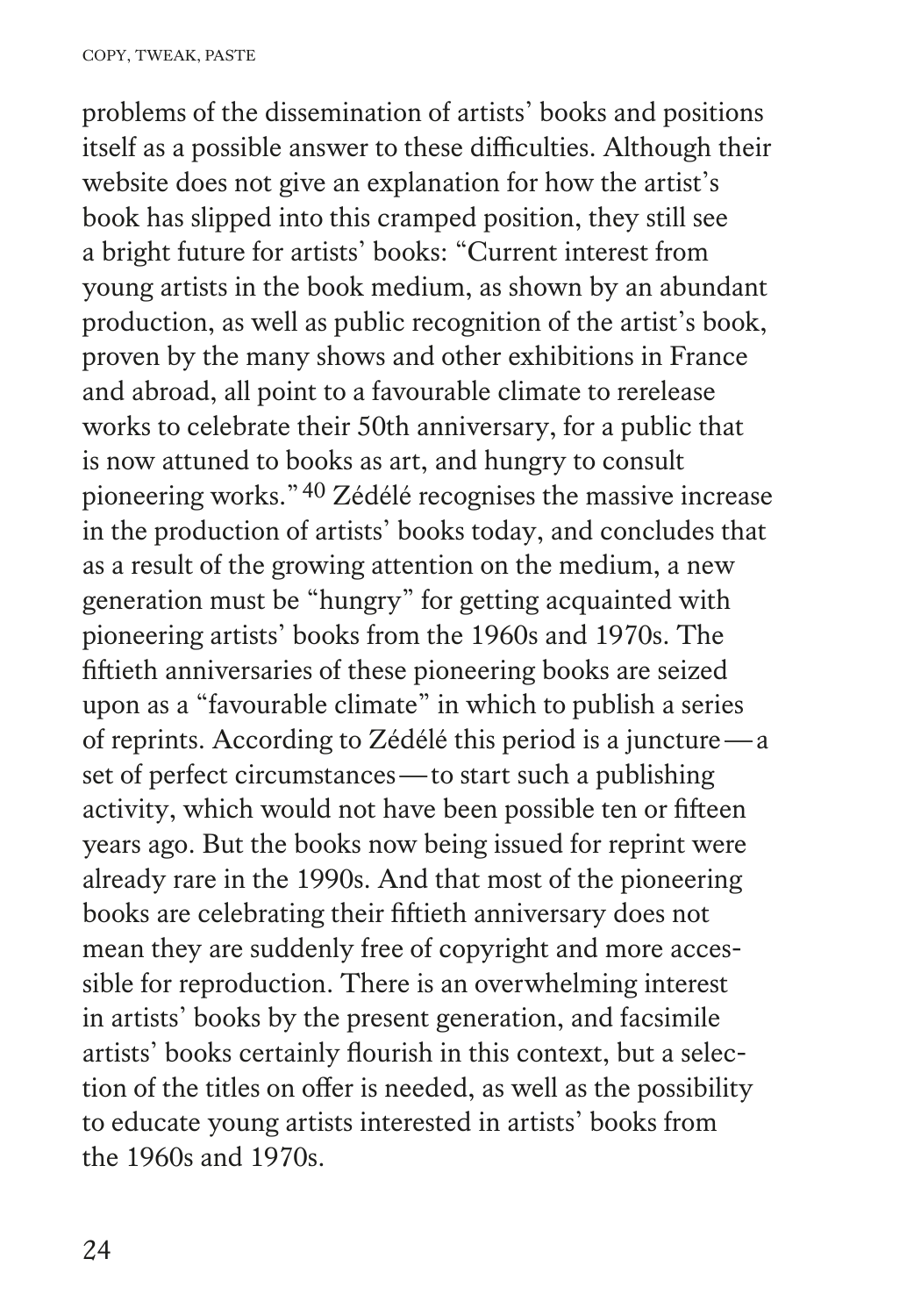Based in London, The Everyday Press was founded by Arnaud Desjardin in 2007 as a continuation of his activities as an artist, a specialist art bookseller, and an academic interested in the history of artists' books. The Everyday Press contributes to the redissemination of artistic productions from the 1960s and 1970s; however, whereas Éditions Zédélé stays very loyal to the original books and especially concentrates on widely known titles, The Everyday Press seems more precise and less obvious in its selection and permits itself a wider range of titles as a base for their facsimiles. One such title is *The Foundations of Judo* by Yves Klein. The original, published by Grasset in 1954, was re-edited by Éditions Dilecta in 2006 and subsequently translated by The Everyday Press in 2009. About *The Foundations of Judo*, Arnaud Desjardin says, "The case of the judo book is complex because the status of that book changed over time from a judo manual—a tool for learning the forms of judo—to a collected early document of an artist's interests—a sort of artist's book. It is that historical change of status that allowed for a translation into English to have an ambiguous status: document, translation, manual, artist's book."41 Books published by The Everyday Press are often ambiguous titles that fluctuate between an artist's book and an informational or educational publication—such as a guide or manual—that changed status over a certain period in history and have been given an artistic value through re-editing the original document. The collection of The Everyday Press is not limited to classic artists' books, but also includes artists' magazines, pamphlets, manifestos and other periodicals published in an artistic context. As the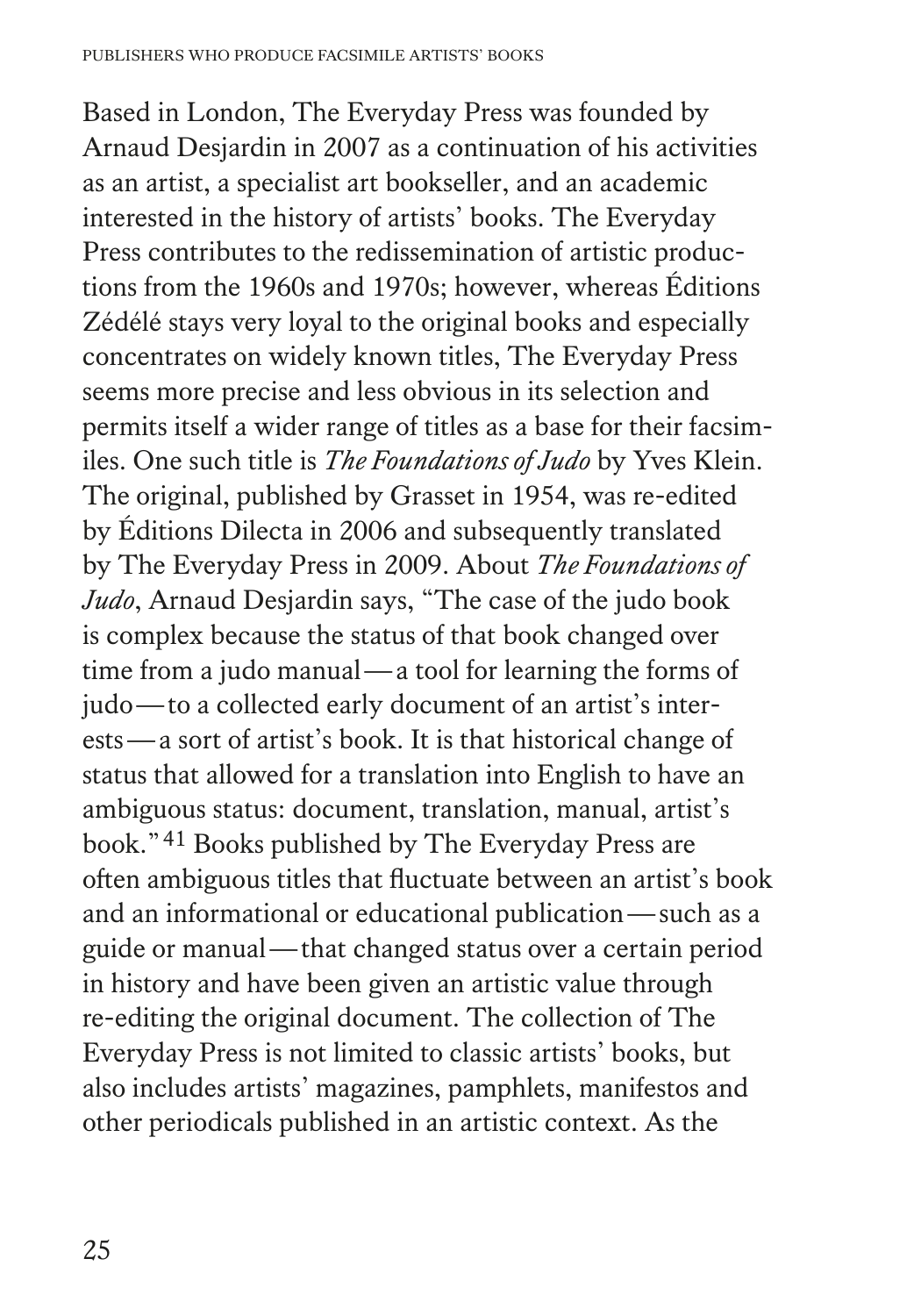publisher's statement notes on the website anagrambooks .com, "Publishing is a collaborative process between various individuals, it is more than a chain of production. The Everyday Press works closely with artists, designers and writers to release publications paying particular attention to the book as an object. … The main focus is a formal coherence between the idea and purpose of the books and their material make up: this is primarily done by considering available production technologies and the editorial choices made under particular circumstances."42 The second artist's book (or rather magazine) published by The Everyday Press was the series *The Fox*. These three publications are a bootleg of the magazine *The Fox* that was founded in 1975 in the United States and lasted only three issues.

#### **Review of Zédélé and The Everyday Press**

The two reviewed titles from the Reprint Collection are *Green as Well as Blue as Well as Red* by Lawrence Weiner and *Robin Redbreast's Territory/Sculpture 1969* by Jan Dibbets. When I received the books by post I was surprised by their size. All the books I ordered from Zédélé fitted in a little box, which suggests that artists' books from the 1960s and 1970s are generally small in size. Straight away when handling *Green as Well as Blue as Well as Red* (fig. 6–10), it feels well-crafted. In a way it looks like a small exhibition catalogue. When inquiring about the background of this book, this seems to be exactly the case. The original  $(fig. 1-5)$  by Weiner, published in 1972 by Jack Wendler, was produced in the context of an exhibition in Wendler's gallery. Weiner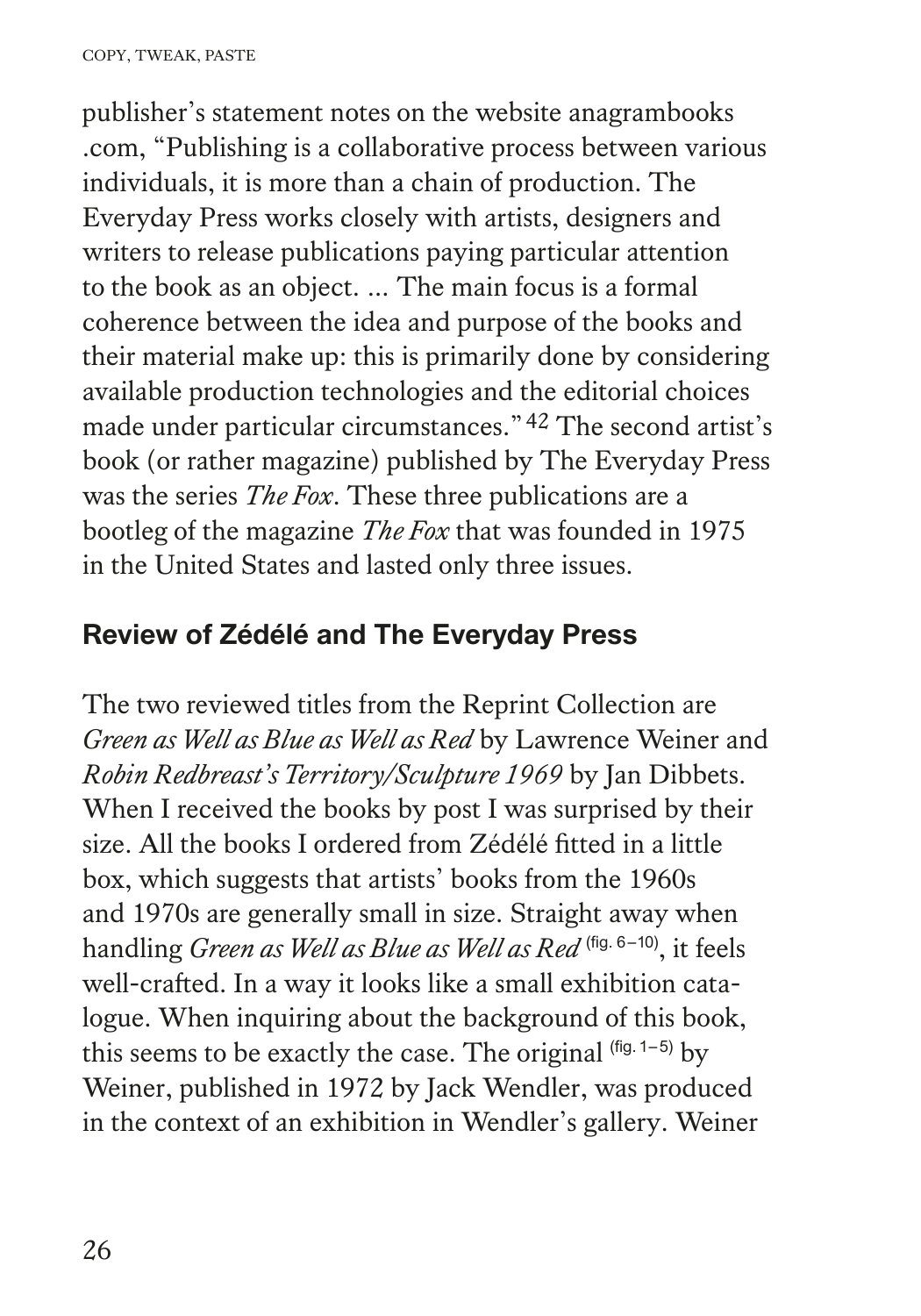notes, "The book came about because of an exhibition of the work at Jack Wendler's gallery in London. I asked Jack if he would make a book and he said yes. He found a printer and the book was made."43 The reprint by Zédélé measures  $120 \times 170$  mm, has ninety-six pages of linguistic content by Weiner, and was offset printed in an edition of 1,000 copies. The book is perfect bound, consisting of six sewn booklets of sixteen pages. It is the ninth of fifty books made by Weiner since 1968.

The work in the book consists of purely typographical statements, which is an advantage for its reproduction. All texts are newly typeset rather than scanned, making the texts look perfectly sharp and nicely printed. The interior paper is a pleasant silk cream that goes well with the black texts. The thickness of the cover paper is correct in relation to the interior. The cover is printed in red ink on yellow paper, which gives the side of the cover a subtle yellow line.

The presence of the publisher in the book is modest. The name Zédélé appears only twice in the whole book: once on the back and once on page four underneath a mention of the original publisher. The editor included a loos sheet of paper with background information (history, publisher, artist, etc.) about the book and stuck this right after the cover as an additional leaflet that also serves as a bookmark. The text in the leaflet is information that did not come with the original book; it does not belong inside the reprint either. Jérôme Dupeyrat notes in his review of the Reprint Collection: "This choice is a recurrent one in artists' books published by Zédélé, but in this case, the postponement of the critical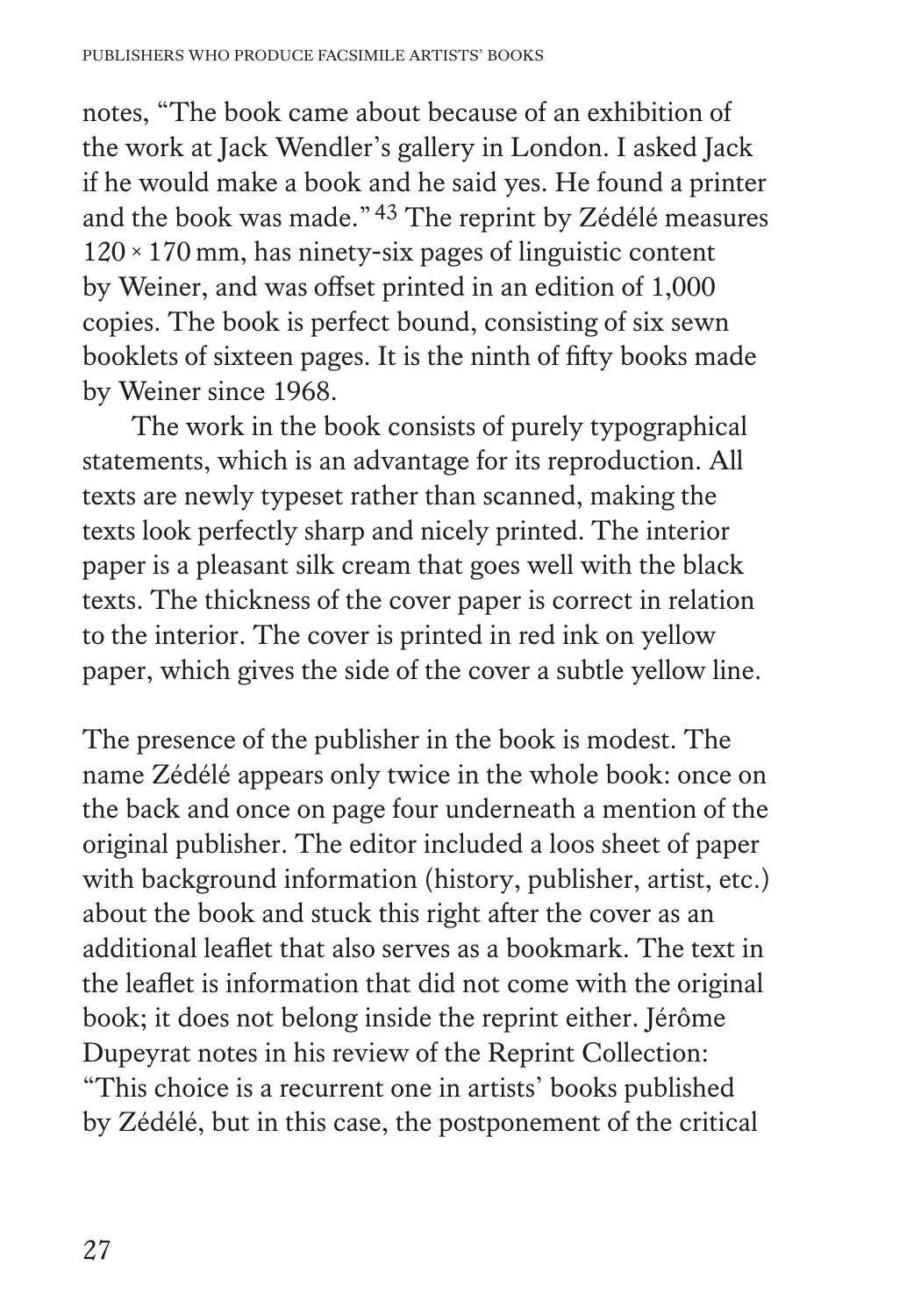apparatus outside the space of the book is strictly speaking not only aiming to physically distinguish the work itself and the carrier of the comment, but in doing so, also not to turn the reissued book into a document that could be considered different vis-à-vis the first edition."44 The solution of the loose leaflet is an adaptation for the purpose of separating the content and is applied in all books in the Reprint Collection. The leaflet can be seen as a democratic solution between interrupting the original and not providing any background information at all. In disseminating background information via a loose piece of paper inserted in the book, the publisher keeps a certain distance to the subject matter, avoiding a permanent imprint. This procedure is contrary to the process of indexing books in libraries, where the institution's fingerprint is necessary and leaves inevitable traces like stamps, serial numbers, and barcodes.

The second book from the Reprint Collection, *Robin Redbreast's Territory/Sculpture 1969* (fig. 16–20) by Jan Dibbets, is slightly taller than *Green as Well as Blue as Well as Red* but much thinner. The size of the book is 120×183 mm and it contains thirty-two pages that are sewn and perfect bound. Seth Siegelaub (New York) and Walter König (Cologne) published the original (fig. 11–15) in 1970. The Reprint website provides more background information:

 *Robin Redbreast's Territory* is a book documenting an installation in an Amsterdam park by Jan Dibbets, who observed and highlighted the movements of a robin through a series of photographs. After learning about the habits of robins, Jan Dibbets decided to extend the territory of one robin, setting new boundaries with poles that the bird would perch on; in this way, the robin participated in the artists'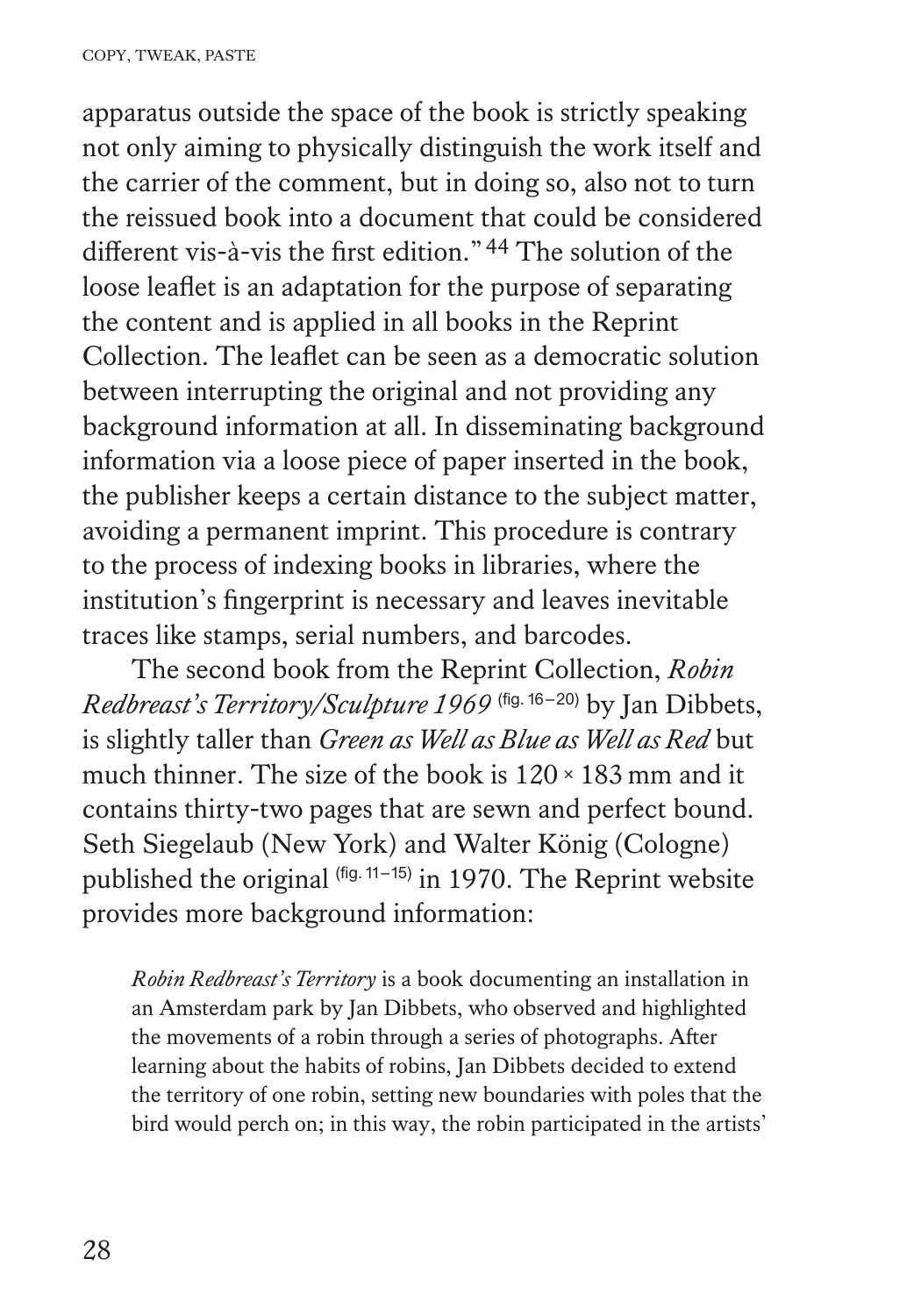"Drawing in Space". The book's left-hand pages feature photographs and topographical surveys, alongside handwritten notes by the artist, which are rendered in three other languages (English, French and German) on the right-hand pages. 45

Dibbets worked on this artist's book—the only one he ever made—with Seth Siegelaub. Siegelaub was among the first voluntarily to take on the role of publisher and editorial curator of works of art using the form of the book as a podium for newly emerging artists. The reprint of *Robin Redbreast's Territory/Sculpture 1969* by Zédélé is an extremely close remake of the original. The same picture appears on the cover, including the red dot that indicates the throat of the redbreast. The contrast on the cover of Zédélé's edition seems to have been pushed a little, which is beneficial for the book. As a result of the higher contrast, the cover looks bright and white. The cover is printed on a very pleasant matt paper (about 250  $g/m^2$ ) that bends smoothly with the rest of the book. The first difference between the re-edition and the original is the binding. The original is a paperback-bound booklet, while the new edition is properly sewn and bound. The interior paper seems quite similar to that of the original. It is a white glossy paper (about  $120 \text{ g/m}^2$ ) that is much brighter than the paper used in the original, which has yellowed and discoloured over time. Here again the addition of the publisher is minimal. The name Zédélé appears once on the back and once on the title page, where it substitutes for the names Seth Siegelaub and Walther König, who signed the original. The page after the title page states, "All rights reserved,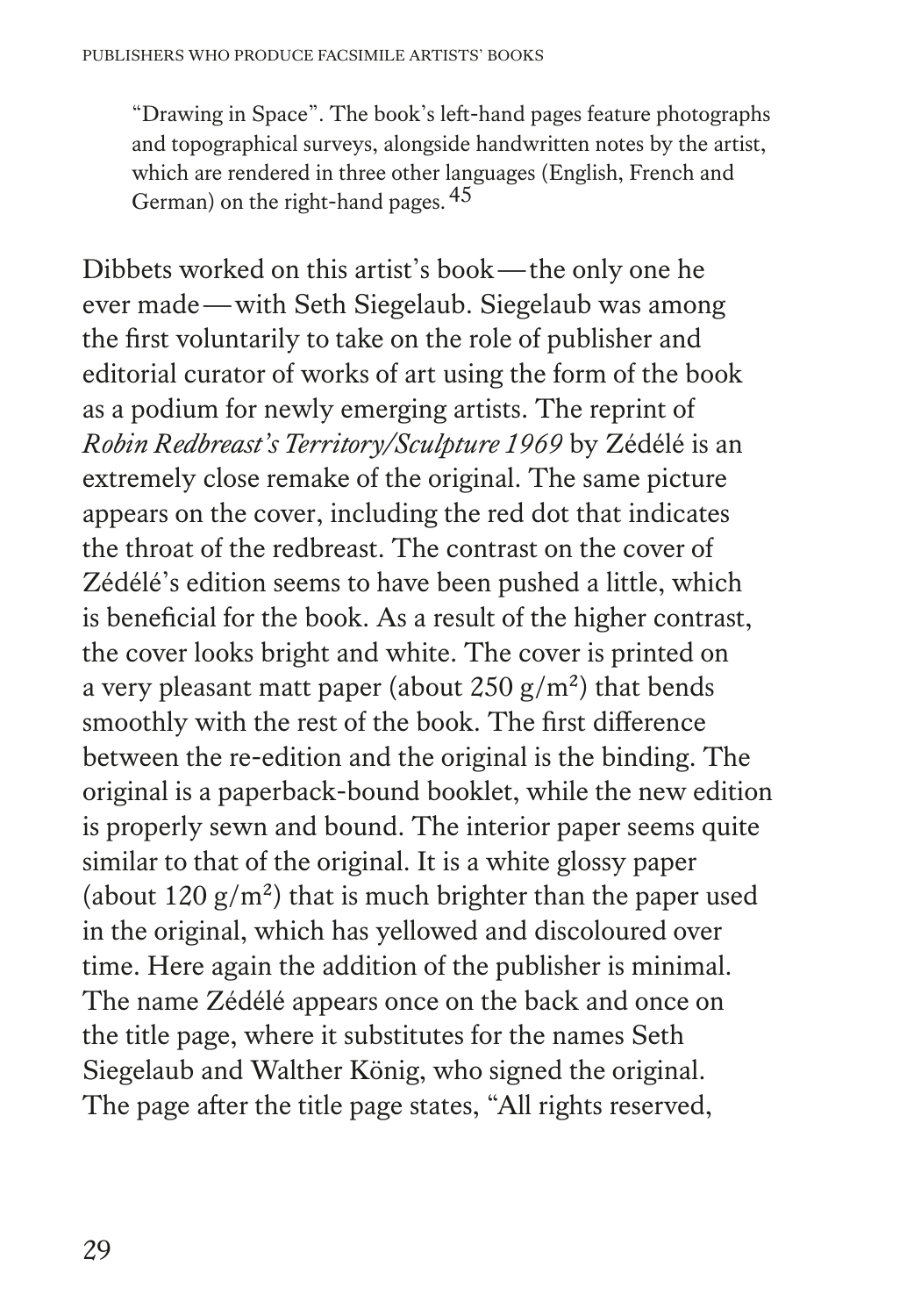Jan Dibbets and Zédélé éditions", indicating a collaboration between the artist and Zédélé, or that the copyright is shared.

The texts handwritten in Dutch by Dibbets are scans from the original and reproduced as such. Translations of Dibbet's writing are placed on each right-hand page. The paragraph appears in three languages, successively English, German and French, and is retypeset in a similar typeface to the original. All translations are revised for this new edition, and the original negatives are polished and raised in contrast to optimise the image quality. A leaflet with additional information is included right after the cover, as in the other books from the Reprint Collection. The book is made with a lot of care and does perfect justice to the original.

In 2009 The Everyday Press published the third version of *Les fondements du Judo* (fig. 21-25) by Yves Klein, which was first published in 1954 by Éditions Grasset and later reprinted by Éditions Dilecta in 2006. Klein's judo manual derived from a journey of a year and a half to Japan during which the artist studied the combat sport under the ninthdan judo master Oda. After he became one of the first European citizens to receive a fourth-dan black belt, Klein returned to France to open his own judo academy.46 The book is richly illustrated with hundreds of photographs of Klein and leading Japanese teachers demonstrating the six major *katas* (the movements that form the basis of judo).<sup>47</sup>

The Foundations of Judo<sup>(fig. 26-30)</sup> is the first edition translated into English, a so-called "transimile" of the original: "This first English edition of Klein's *Les Fondements du Judo*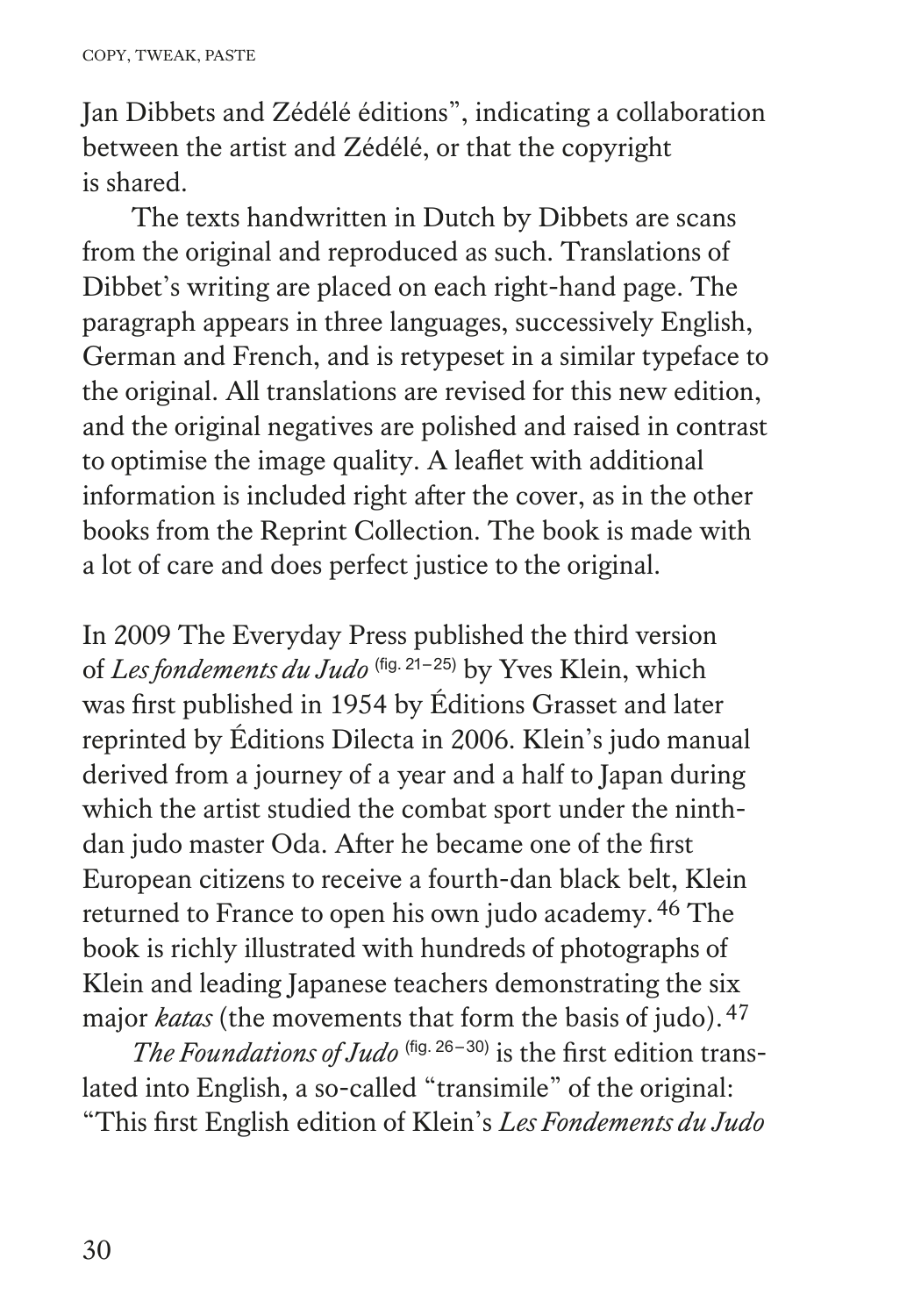might, to borrow a term from the artist and writer Merlin James, be best described as a transimile. It is a translation and, as far as is practicable, a facsimile of the 1954 Grasset edition. All of the photographs and diagrams are taken directly from the original and the text follows its unusual layout and typesetting as closely as possible."48 The book is produced by The Everyday Press in close collaboration with the artist and first-dan black belt judo practitioner Ian Whittlesea.<sup>49</sup> It measures  $145 \times 225$  mm, has 224 pages printed in black, and the booklets are sewn and perfect bound. The cover is printed in full colour on a thicker paper, which is wrapped around the book. The original edition by Grasset was made like this as well, but the re-edition by Dilecta does not have the cover wrapper. The Everyday Press is loyal to the first edition when it comes to editorial choices. The same goes for the interior of the book. The publisher decided to keep all the errors found in the texts, as noted in their statement at the end of the book: "There are numerous small errors in Klein's text, most caused by the speed at which the manuscript was prepared for printing. The transliteration of Japanese names for techniques is often idiosyncratic and inconsistent, and there are several mistakes in the ordering of stages within the katas, as well as a number of typographic errors. All of these original errors have been retained."50 An incomplete list of errors follows this statement, so the reader is informed and knows where the errors are. Furthermore there is an appendix with supplementary texts from the second French edition from 2006 translated into English. The English edition is thus a facsimile of the original edition that takes into account the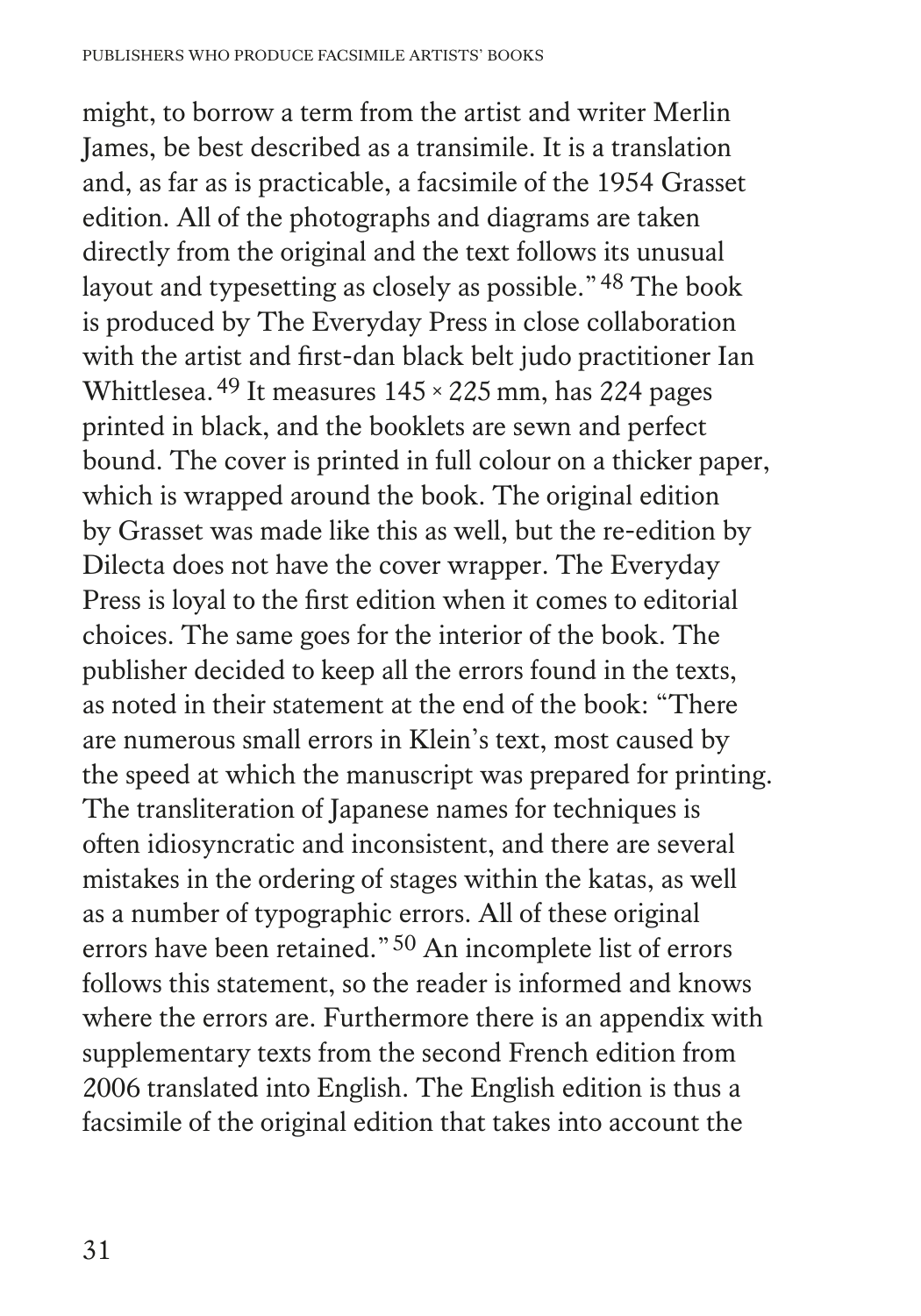additions from the second edition, which makes the English version the most extensive and complete of the three editions to have appeared. Although it is the third edition in a sequence, the publisher states on the back of the book that it is the "First English Edition". The editor regards the aspect of translation as being of considerable importance and without doubt it was the major part of the project, together with the layout of the book. This is most noticeable in the credit line: "The right of Ian Whittlesea to be identified as translator of this work has been asserted in accordance with Section 77 of the Copyright, Designs and Patents Act 1988", 51 which entitles Whittlesea to be regarded as the rightful owner of the translation. Although Whittlesea probably did most of the physical work for this reprint, his name does not appear on the cover, but he has been accommodated by The Everyday Press. Further acknowledgement of Whittlesea's work is given on the title page and at the back of the book.

As noted in the publisher's statement, all texts are typeset after the original, somewhat atypical layout. The texts look perfectly sharp in this edition compared with the Dilecta edition of 2006, where the texts were scanned from the original and reproduced as such. The images in the Everyday Press edition are scans from the original book, and therefore of low quality, which is an obvious result considering the method of reproduction and the possible absence of the original negatives. In general the additions of the publisher are quite obvious, but the name of the publisher is not communicated too excessively. The only significant difference to the cover is the text on the spine of the book, which is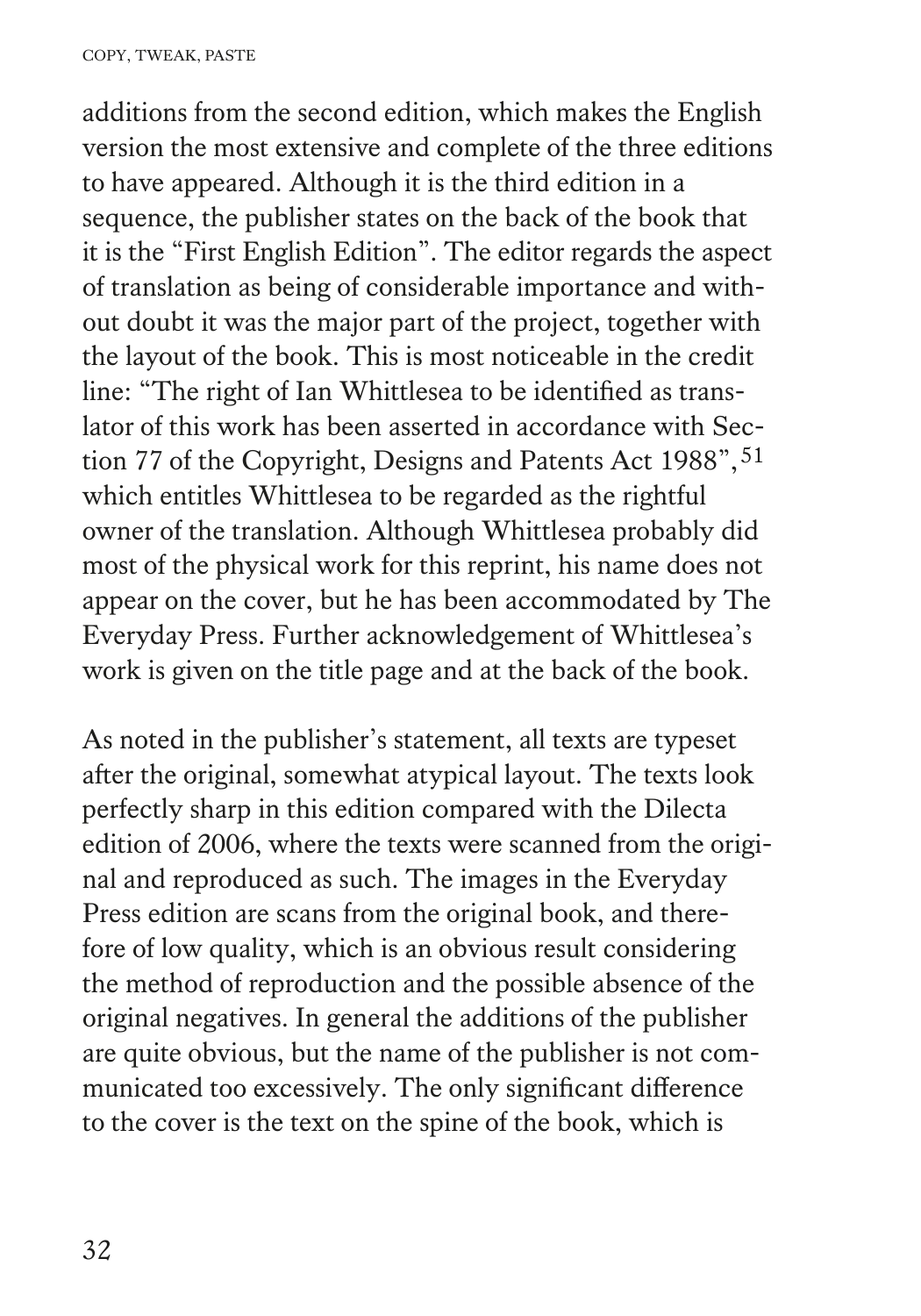turned upside down. The direction of the spine lettering is an indication of the book's country of origin, as each country has its own conventions. *The Foundations of Judo* is a rather atypical artist's book. The texts are mostly explanatory, guiding the apprentice through exercises in a tangible and rational way. It was edited and designed by the artist Yves Klein, and therefore it is an artist's book, but the syntax of the book is that of a guidebook or educational publication.

The editorial series *The Fox* (fig. 31–35), published between 1975 and 1976, crosses editorial borders as well. *The Fox* is not a typical artist's book from the 1970s. This journal, as described by the authors in the first issue, is situated between an artist's magazine and a critical periodical. It was edited by Sarah Charlesworth, Michael Corris, Preston Heller, Joseph Kosuth, Andrew Menard, Mel Ramsden, and Ian Burn, all members of the New York faction of the British Art & Language movement. *The Fox* arose out of "frustration … with the extremely oppressive nature of a very elitist and rather irrelevant (in terms of effective practice) theoretical debating society which was Art  $\mathcal C$  Language," according to Sarah Charlesworth's "Memo for *The Fox*" in issue 2.52 It was primarily text based and printed on newsprint paper with uncoated cardboard covers. The short-lived magazine—only three editions were published—had a self-consciously crude, unfinished look that corresponded to its Marxist agenda. In addition to polemical articles by the editors, *The Fox* published papers developed out of the Artists Meeting for Cultural Change and other politically oriented articles and criticism.53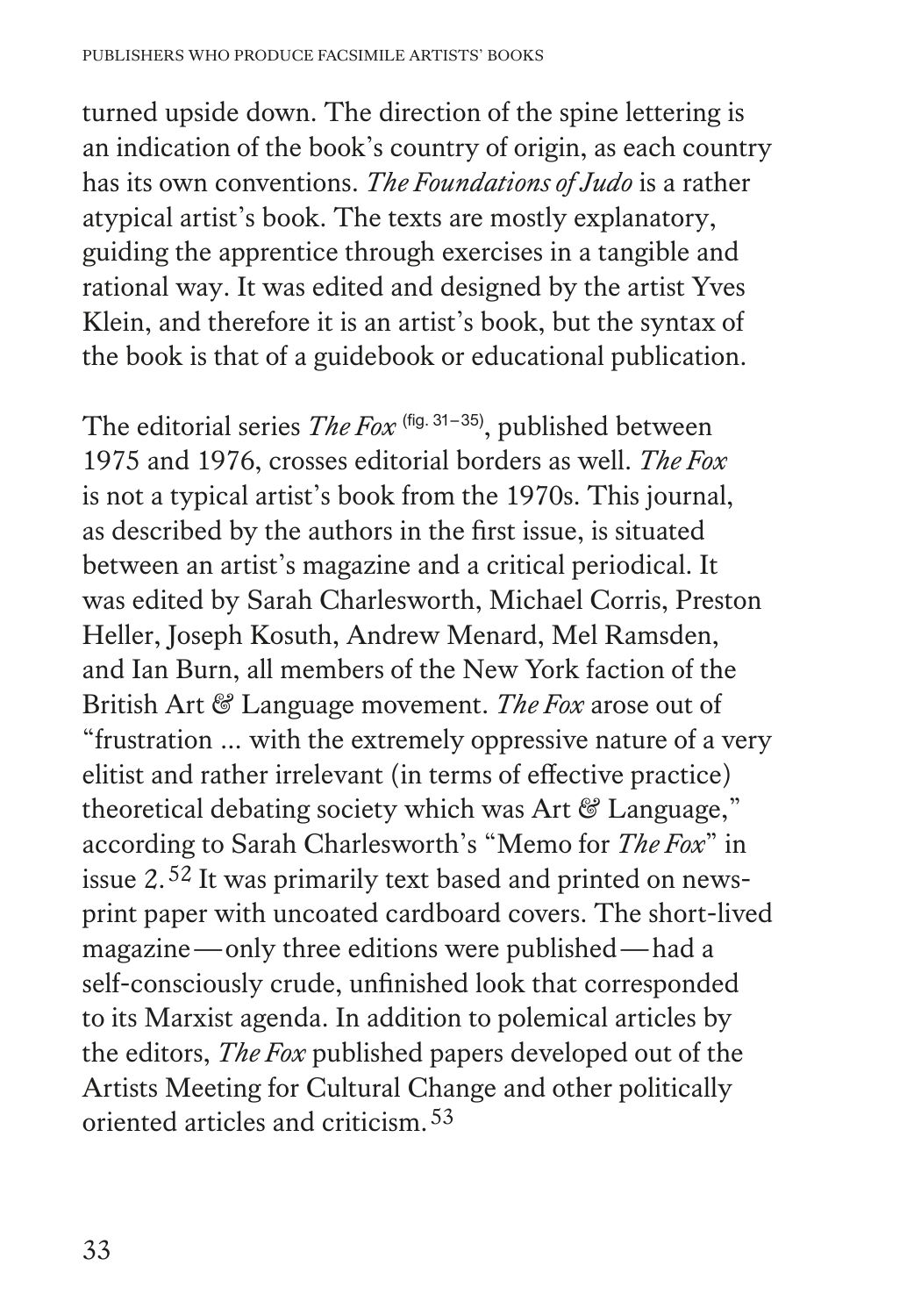Emily King, design historian and writer for *Frieze* magazine, reflects on the design choices of the original magazine series:

 *The Fox* does not carry a design credit, but it is usually assumed to be the work of Kosuth. With its cardboard covers and newsprint interior the magazine makes a feature of its economy, but its typography, although simple, is extremely elegant. The covers display the issue number and the title, set diagonally in Copperplate Gothic. The same typeface is used in the interior of the magazine for headlines, and text is set in a straightforward two-column grid. Illustrations are used sparingly—there are no reproductions of art works—but to great effect.<sup>54</sup>

Art & Language in Britain poorly received *The Fox*, as witnessed by the derisive review published in *Art-Language* 3, no.2. In the third and final issue of *The Fox*, a transcript of discussions entitled "The Lumpen-Headache" aired some of the tensions between the two groups, and chronicled the developing discord within the American faction of Art & Language itself. Problems that would soon cause the American group to disband, and *The Fox* to end.55

The Everyday Press published a limited facsimile reprint of the three issues of *The Fox*<sup>(fig. 36–40)</sup>. The reprint of the three issues aims to redisseminate the texts and ideas in a form as close as possible to the original periodical. Arnaud Desjardin notes about his intentions to publish *The Fox*:

 What we did with *The Fox* is a sort of bootleg second edition. … It was quite the labour of love, which isn't necessarily apparent. It tries to be as close to the original as possible, using the desktop printing technologies available today. This means it is inevitably different and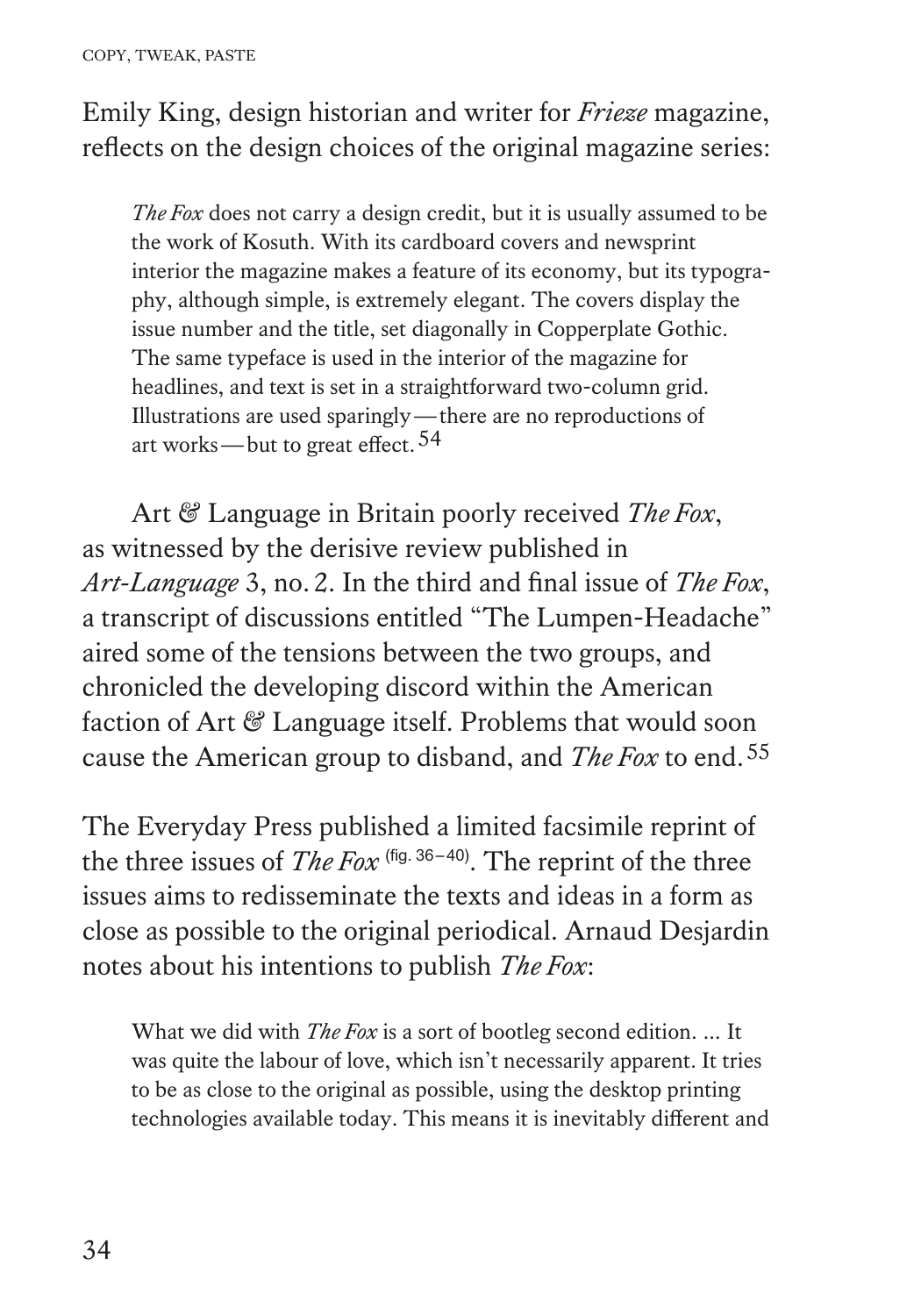new in its material make-up. I wanted to have a form of release that could be self-printed, basically a PDF, produced through desktop technology. For me, the legibility of the printed text was paramount. The cheap, 1970s machinery that it was originally printed on is possibly equivalent today to a desktop laser printer. *Re: The Fox* is not about fetishizing the original by creating a facsimile, but a sort of material emulation of the original all the same.<sup>56</sup>

*The Fox* is indeed an identical copy of the original publication. Nowhere in the three editions is a visible or written sign of the publisher noticeable. No logo, credits, or address information for The Everyday Press is given. The designer who worked on the magazine is completely untraceable. The facsimiles have high-contrast Risograph-printed covers on white cardboard and each issue is attributed a different colour for the title: number one is green, number two is red, and number three is blue. The colours derive directly from the original series. The magazines are perfect bound and the interior is laser printed in black on ordinary offset paper of about 80 or 90  $g/m^2$ . The most significant difference between the two editions, besides the colour of the cover and interior paper, is the size. The original magazines measure  $213 \times 277$  mm each, while the reprints of The Everyday Press are visibly smaller: 195×263 mm. Concerning the conceptual intentions of the magazine, Arnaud Desjardin says:

What is also reflected in *The Fox* is the art scene and a sort of post-conceptual crisis, the magazines were quite uncompromising with almost no images. Questions about what it is to make art and for whom, social questions about society and politics, were prevalent then. I guess I'm interested in those radical voices from the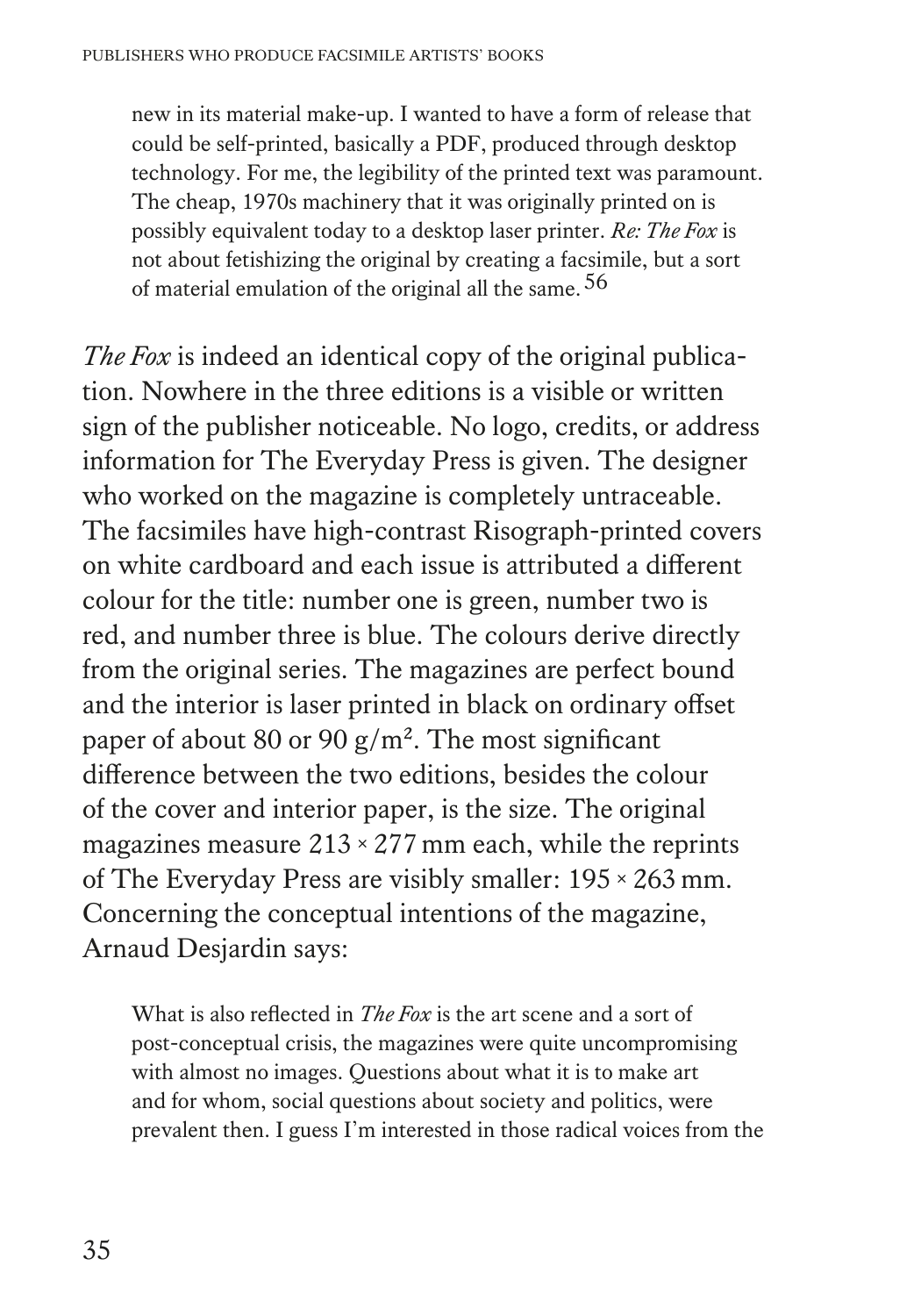past and their attempt at changing things. Those original ambitions and questionings in *The Fox* seem to me to have some contemporary relevance.57

*The Fox* clearly distanced itself from other artists' books of that period because of the preeminent critical texts and the space it offered for collective reflection instead of being the product of one person. The reprint of *The Fox* is well produced and used a modest production method—laser print—that gives the magazine its ephemeral quality. On the other hand, the historical value and critical content of the series make the work an object to preserve and revise. Although not directly credited, the presence of the graphic designer is evident in the reprint of *The Fox*. To retypeset such a body of text is a huge task carried out with much patience by someone who has at least basic knowledge in layout and typography. It is not the most creative task for a graphic designer, but is nonetheless a job for which precise experience is needed.

The two reviewed books by Éditions Zédélé differ greatly in terms of content and concept, but show some similarities in their production methods. The cover paper has similar tangible qualities, and the books are assembled the same way. When I compare these two books with other titles by Zédélé, a clear visual resemblance is noticeable. They are all offset printed on a pleasant range of interior and cover papers. The colours Zédélé uses are highly contrasted—the black is absolutely black—and belong to a colour gamut close to the primary colours. In particular, the colours used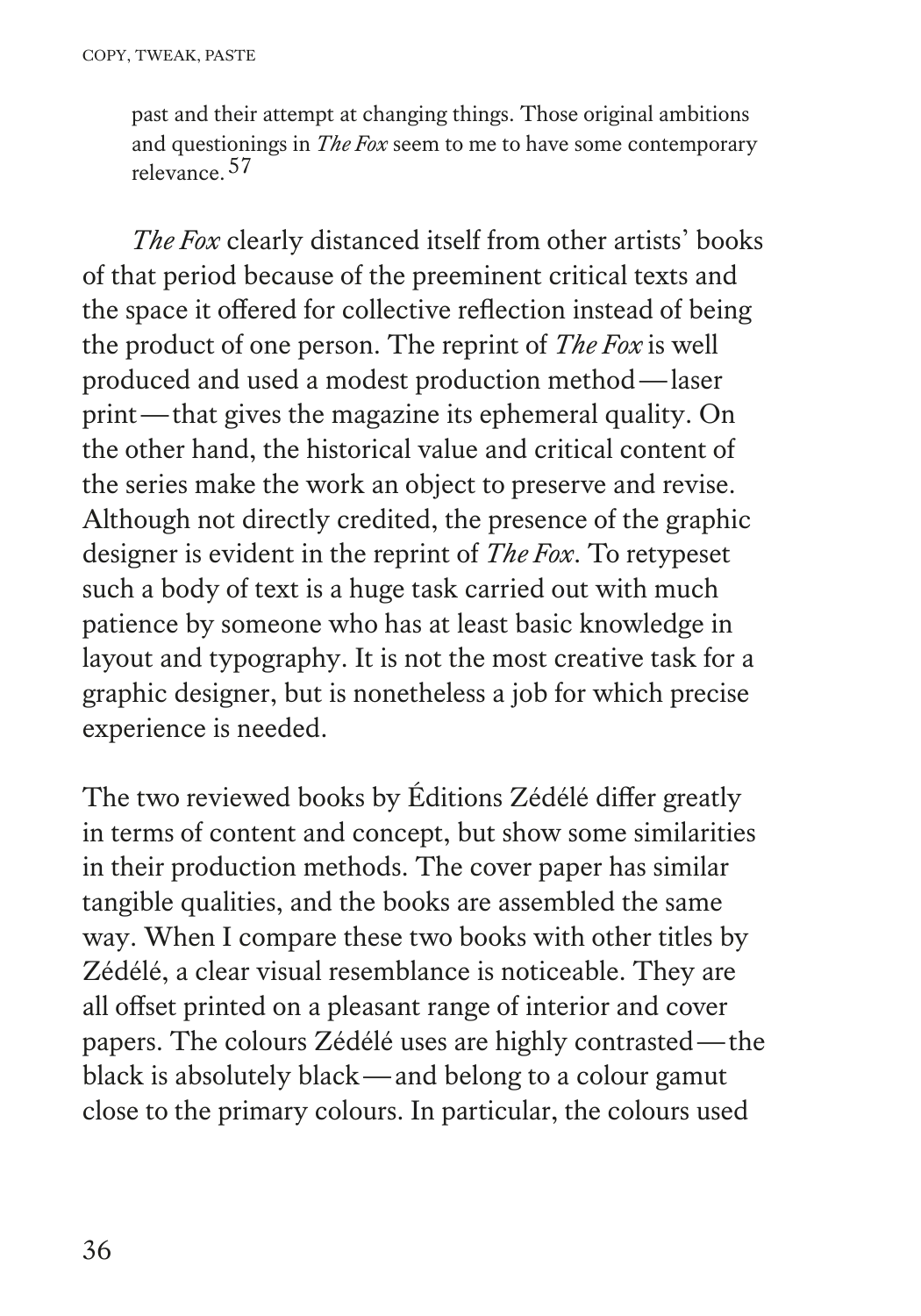for the covers of their books help to shape the Reprint Collection as an entity. The care taken in the production of their books is a pleasure for the eye. These corporate choices impede diversity among the books but help establish a clear identity for the entire collection. It is unclear whether there is a graphic designer involved in the production of the Reprint Collection. Any design credit is completely absent, whether on Zédélé's website or in the books themselves. All credits go directly to the publisher in the person of Galaad Prigent, and to the editors Anne Mœglin-Delcroix and Clive Phillpot. In his essay "Books, Bookworks, Book Objects, Artists' Books", Clive Phillpot says something that would suggest Zédélé should mention the artisans involved in their projects: "Few so-called artists' books are actually the result of a single person's labour, even though one person may be responsible for the idea. Not many artists are involved in the entire process of book making; photographers, typesetters, printers, binders, and others frequently play a part in the production of the book."58 As the artist does not always work alone in the production of an artist's book, credit for the production should go to all actors involved in the project. Although this quotation derives from an article written in 1982, and the typesetters of back then have changed into today's graphic designers, who possess skills that go beyond typesetting a book, Phillpot's argument goes partly against Zédélé's way of crediting people, which is restricted to a mention for the editors alone. Books presented on Zédélé's website also rarely allocate credit for the design. This may suggest that the artist or editor designed the book alone, or an in-house graphic designer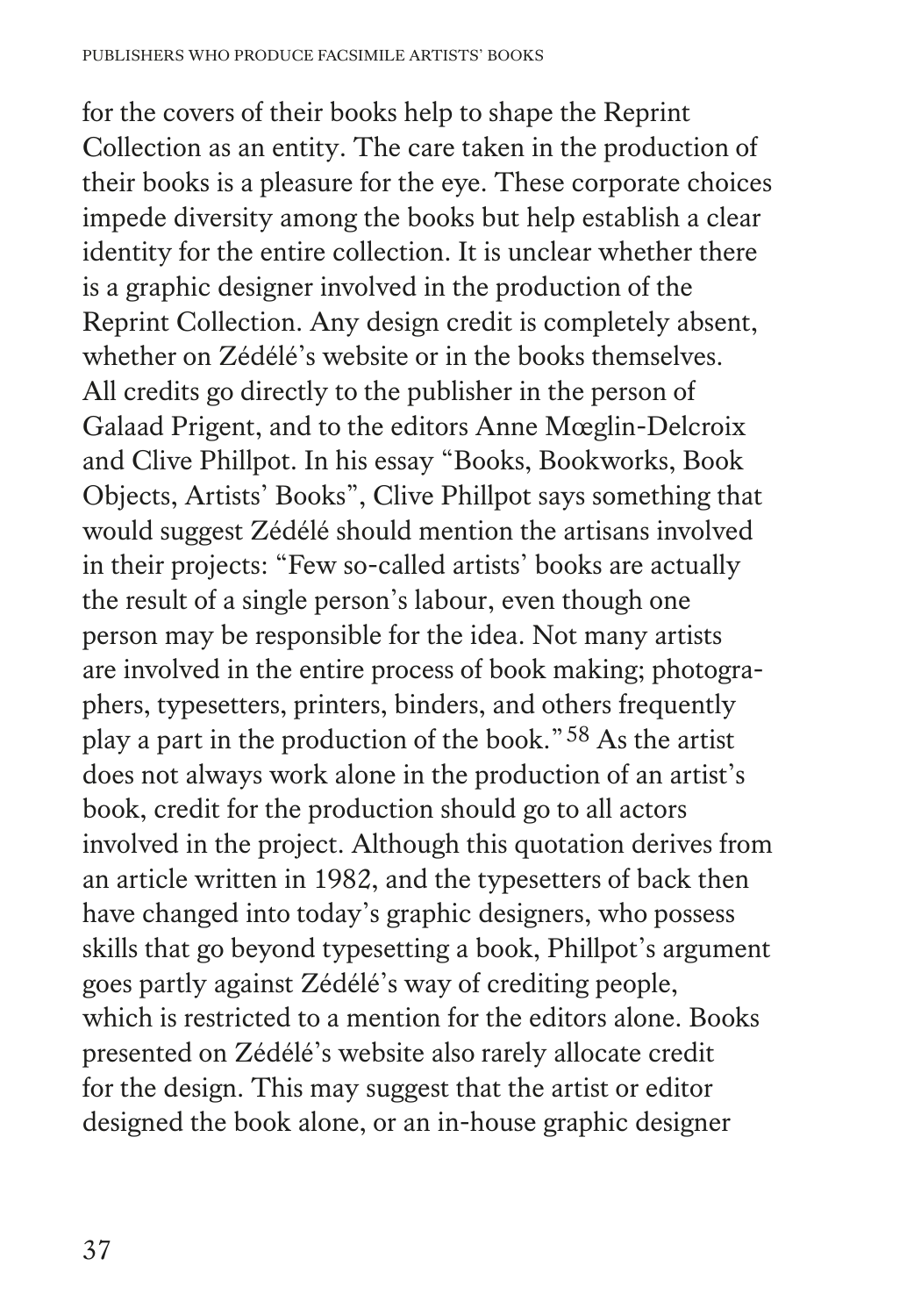was occupied with the layout and production of the books, without publicly receiving credit for it.

The status of the editors Anne Mœglin-Delcroix and Clive Phillpot is emphasised by Zédélé as being "Two internationally recognized specialists in the field of artist books" who have "both written many studies on the subject".<sup>59</sup> Anne Mœglin-Delcroix is introduced on the homepage of the Reprint Collection as "Professor Emeritus at the University of Paris I – Sorbonne, formerly in charge of the artist book collection at the Print Department of the Bibliothèque nationale de France, the author of *Esthétique du livre d'artiste. Une introduction à l'art contemporain* (1997, revised version: Marseilles: Le mot et le reste & Paris: Bnf, 2012) and *Sur le livre d'artiste. Articles et écrits de circonstance 1981–2005* (Marseilles: Le mot et le reste, 2006)."60 Clive Phillpot has been an advocate for artists' books for more than forty years as a critic, curator, and editor, and in his tenure as director at the library of the MoMA in the late 1970s, where he built the library's collection of artists' books and mapped out the field with influential essays that traced its ancestry and distinguished it from seemingly similar genres such as the "livre d'artiste".61 Both descriptions indicate that the selection of these heavyweights in the field of artists' books should be respected. The editors are positioned at the centre of the publisher's production chain, and function as an overseeing eye to guarantee the quality of the books. But with the emphasis on the editors, the impression arises that the curators of the Reprint Collection, Anne Mœglin-Delcroix and Clive Phillpot, are as important as the artists who conceived the books. Although Zédélé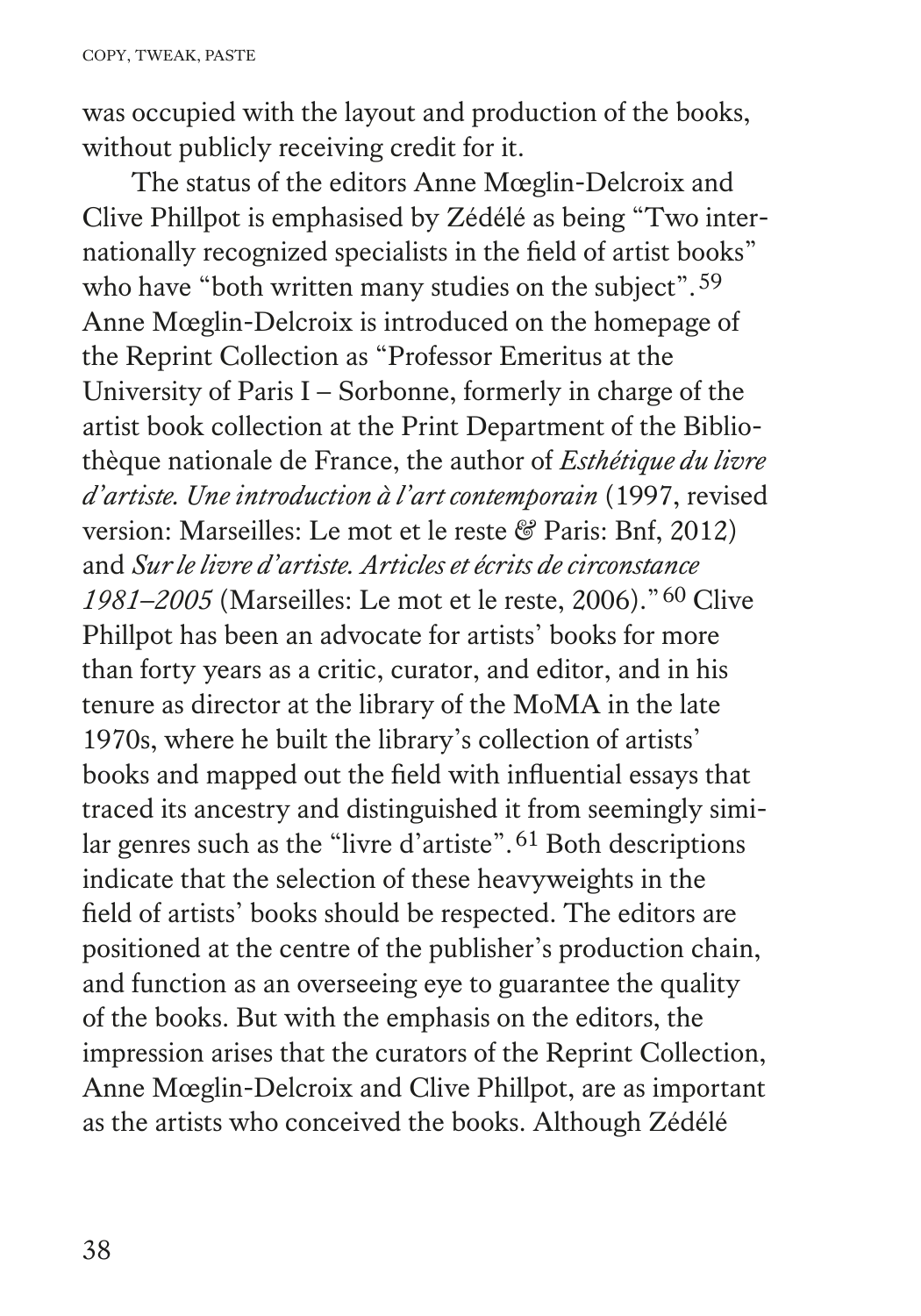succeeds in showing little to no external intervention in the facsimiles they produce, the status and merits of the editors are widely communicated. It is through this stature and expertise of the editors that Zédélé seems to appropriate the artists' books, and seize the moral right to publish the reprints. The editors' network of artists and publishers undoubtedly opens doors to certain titles otherwise difficult to access and reprint, as indicated by the final sentence of Zédélé's statement: "No options are off the table, from facsimiles to rereleases or to French adaptations with the greatest respect for the author's original intentions and, whenever possible, in close collaboration with the artist who is the author." It is difficult for a graphic designer to manifest him- or herself in such a hierarchical editorial structure. Even when the graphic designers' contribution is purely technical, he or she does not receive the credit they deserve from Zédélé's editorial board.

Further arguments by Zédélé for publishing facsimile artists' books include the scarcity of founding artists' books from the 1960s and 1970s and the resulting pertinence of reintroducing titles with high historical and educational value for a present generation of artists. Thereby, Zédélé aims for the bigger cause. It is the discourse of a dedicated publisher wanting to do justice to the history and patrimony of artists' books. The choice of titles—including artists like Peter Downsbrough, Richard Long, and Herman de Vries—is somehow a safe one, but one with cohesion.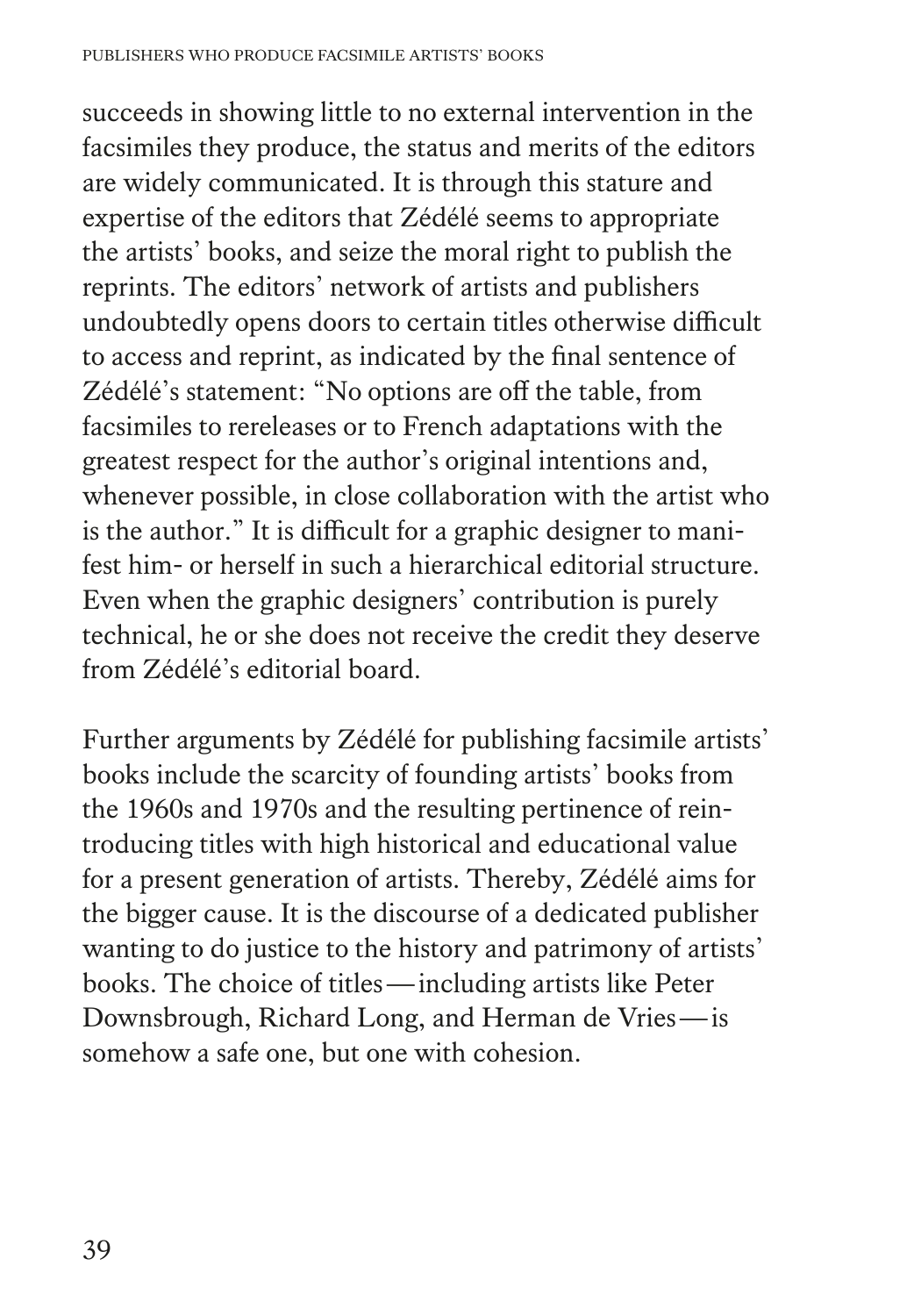The facsimile editions of The Everyday Press are less restricted to an overarching work method applied to the entire collection. Materially there are some similarities, but in terms of subject matter all titles derive from different backgrounds and periods. Arnaud Desjardin notes in a conversation we had about a possible common denominator for his books, "If there is one I am not really aware of it, I hate that kind of publisher's identity swallowing the book. That is a trope of the industrial era of book production. It might catch up with me one day but I'd rather think that each book is different and doesn't require that sort of fake instant recognition factor." When you put all the books of The Everyday Press together, it is difficult to see instant external similarities in terms of size and used materials. Every project, either regular artists' books or facsimiles, is a new and independent chapter in the total collection of The Everyday Press, and entails different historical and theoretical challenges each time, conducted by Arnaud himself in collaboration with the most capable and skilled professionals in the subject. The editorial team changes for each project, but co-authors and collaborators are at least as present in the production of the book as the publisher himself. When comparing *The Foundations of Judo* and *The Fox*, it is surprising to see that a publisher can leave a fingerprint through translation, on the one hand, and be completely invisible, on the other. Both examples stress the diversity of facsimile projects initiated by The Everyday Press. Arnaud Desjardin is a modest publisher who is aware of the stakes and risks of publishing facsimile artists' books but doesn't fear to be visible as a publisher when he feels the need to be.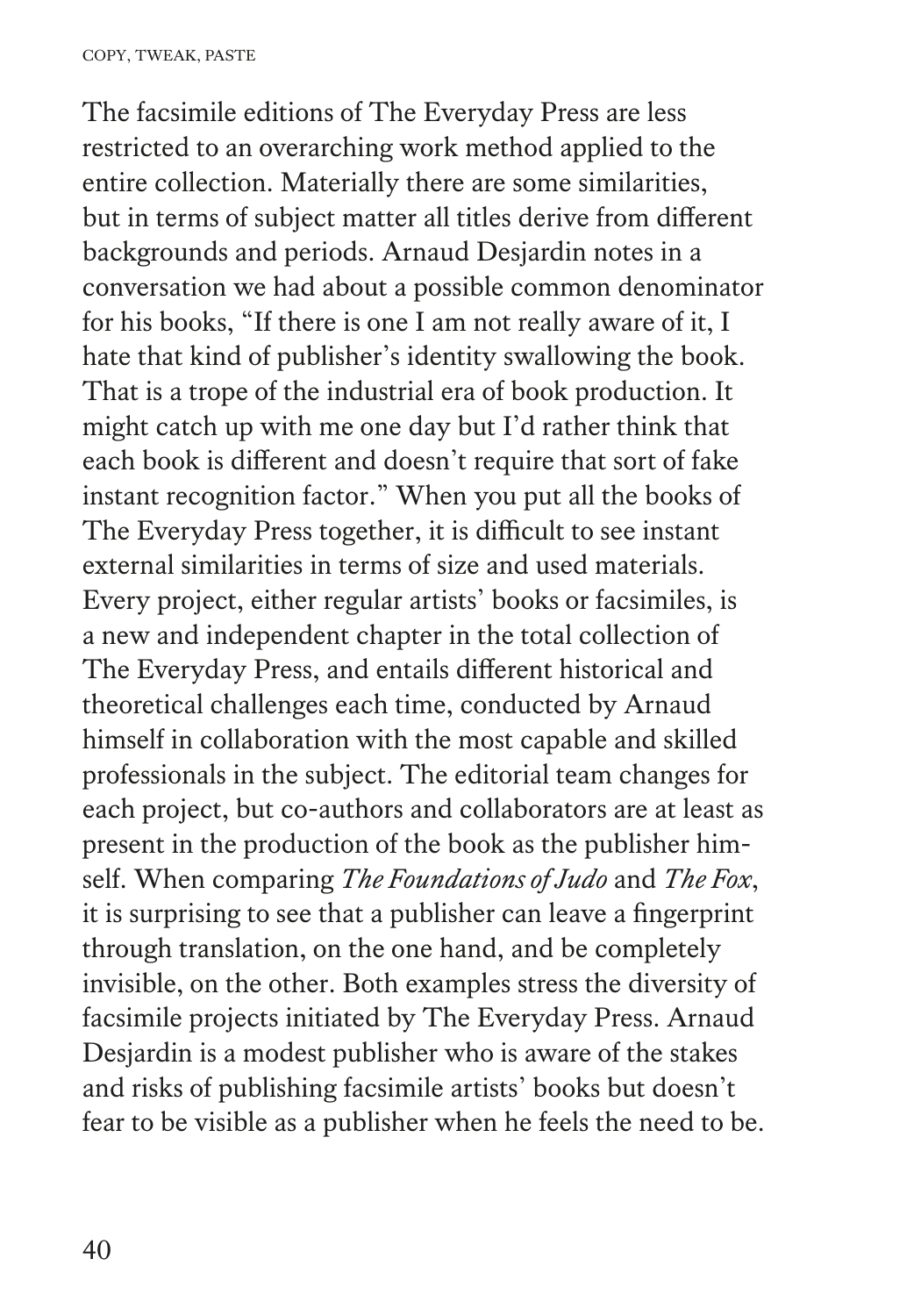# About the degree of appropriation he allows in his facsimile projects he states:

 It's important to treat the "original" material with an understanding of what it does (or did) but it may be taken in a completely different place. I tend to see it as a form of transmission where I take personal responsibility for the channel and its occasional fuck-ups. I am not interested in robotic repetition. Though my re-issuing stuff in certain settings could be seen as less than faithful.  $62$ 

It sounds like an honest statement by a publisher who questions the pertinence and accuracy of his editorial practice and suspects possible errors in his activities. It is comparable to the doubts artists and designers may have when commencing a new project. The modesty of the publisher descends to the books and makes the collection of The Everyday Press in a way less pretentious and more curious. About the upward trend in facsimile artists' books, Arnaud Desjardin notes: "In the end some publications should be kept in print and available because they are good but that is only possible if there is a demand. … I believe good books should be kept in print and I don't subscribe to the fetish of the first edition. Ultimately a facsimile is a form of failure of reproduction: the same but different." The pertinence of publishing facsimile artists' books for The Everyday Press derives from the explicit personal interests of the publisher for certain titles. Projects are not selected because of their possible economic interest or existing historical value. The working method of The Everyday Press is to seize whichever occasion presents itself, for which collaborators and funding are available. One working method stands out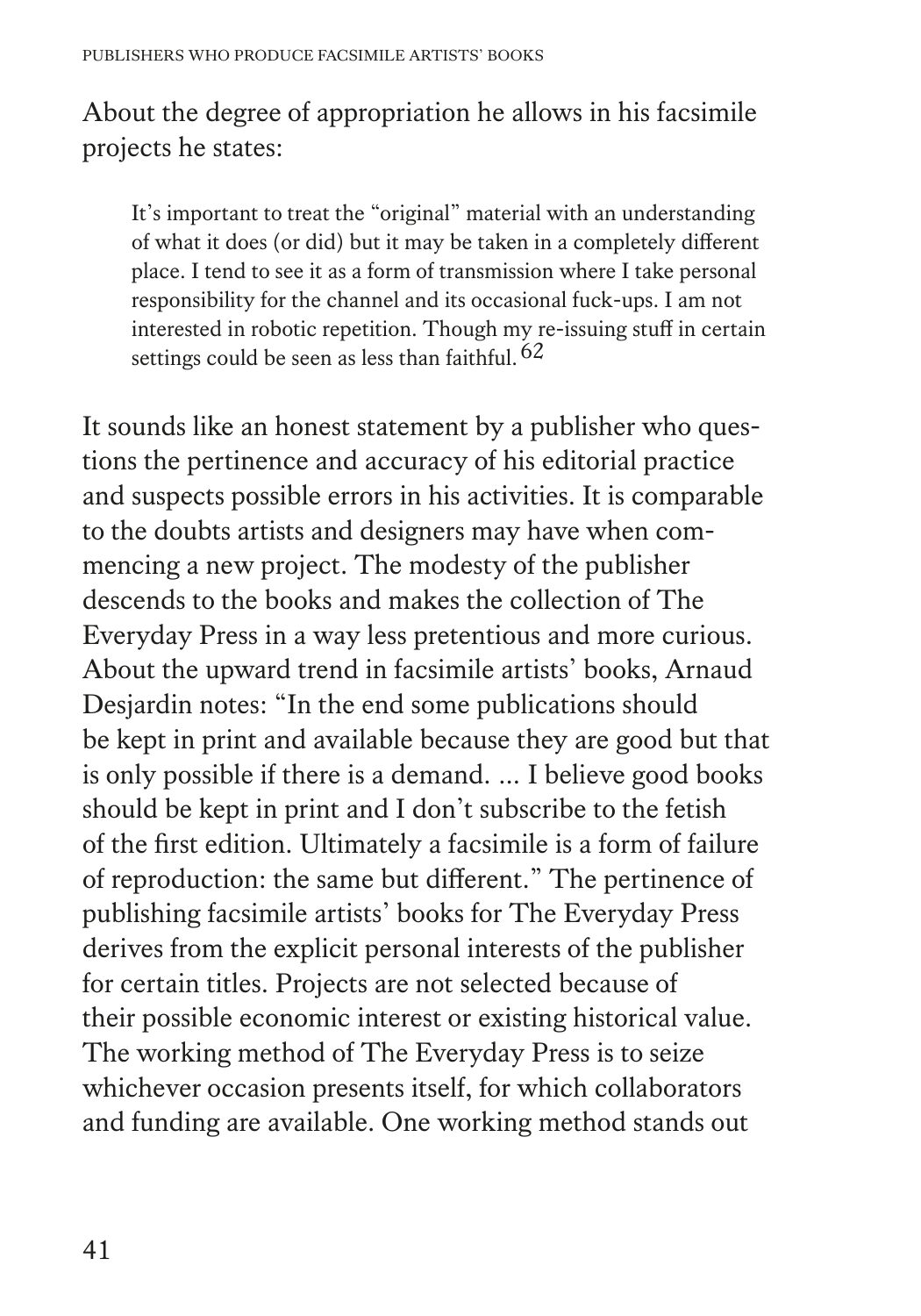when reviewing both facsimiles: the use of linguistic tools to appropriate and process the original content. Both *The Foundations of Judo* and *The Fox* are retypeset to achieve the best possible legibility using today's printing technologies. On top of that, *The Foundations of Judo* is entirely translated into English. Language therefore becomes a guiding element that pushes the publisher to choose a certain printing procedure and matching prepress techniques. With the choice of retypesetting an entire book, the role of the graphic designer becomes evident again. Contrary to Zédélé, Arnaud Desjardin openly works together with graphic designers on titles published by The Everyday Press. By trusting the graphic designer with an important task, he or she is more likely to make conceptual suggestions and apply his or her full expertise to the design and production process of the facsimile. The interest even grows when the graphic designer is particularly engaged in the subject matter, as is the case for *The Foundations of Judo*, whose designer Ian Whittlesea is also an artist and the carrier of a first-dan black belt. It seems that The Everyday Press is well aware of the specific roles of the book-making process.

In an interview I conducted with Arnaud Desjardin, he added an interesting historical reflection that helps to contextualise the present facsimile tendency among artists' books:

 The print run of a lot of Dada and surrealist material for example wasn't more than a few hundred copies, the stuff wasn't necessarily a limited edition, it just didn't interest that many people back then. The 1960s generation got interested in that material that was forty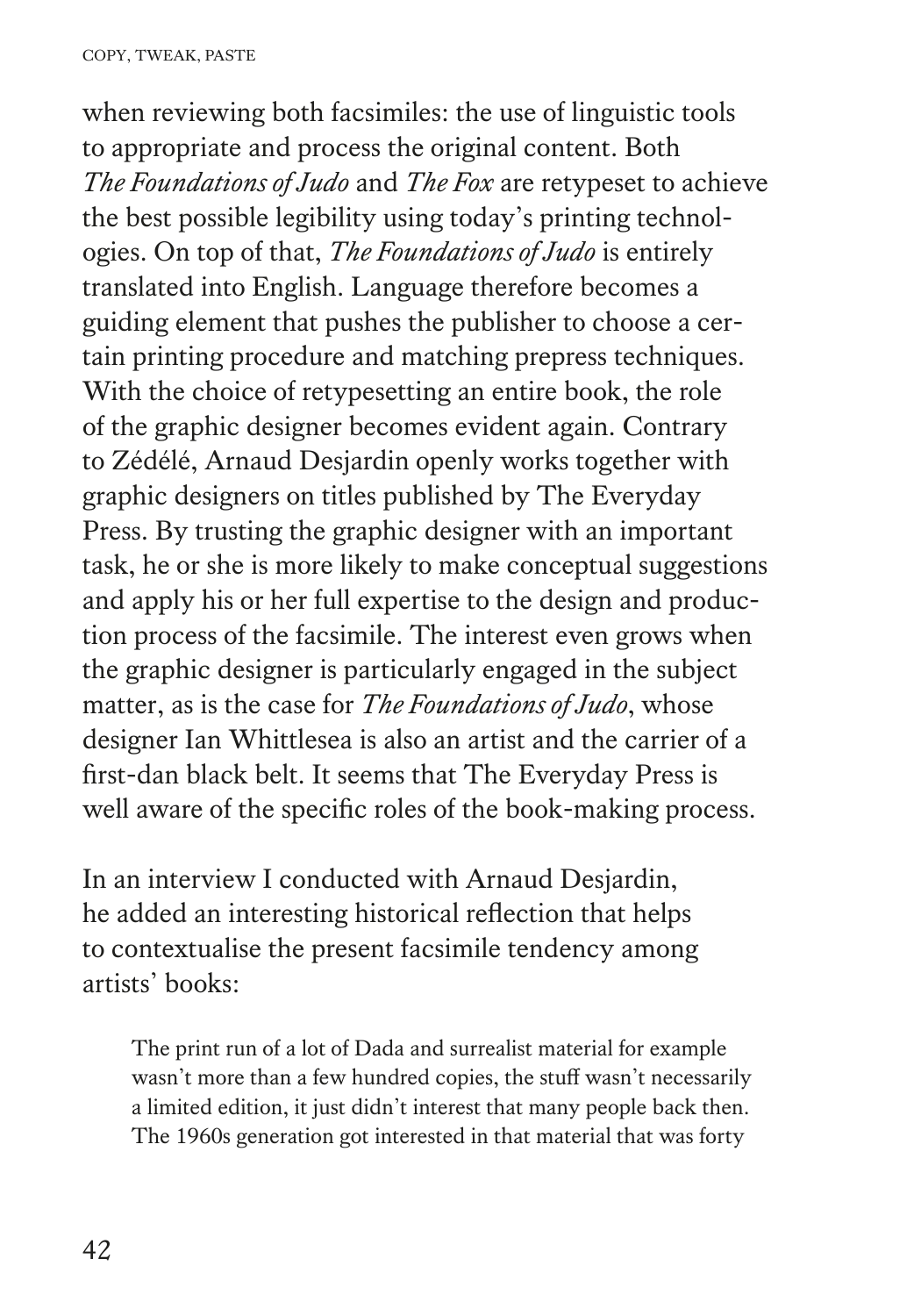to fifty years old to them, but was really difficult to access and find: it certainly wasn't in any public collections or libraries, it then warranted re-releasing some of that material in a form sympathetic to the original aims.

History repeats itself when artists and publishers today put forward similar arguments of scarcity and inaccessibility to support their facsimile projects based on books from the 1960s and 1970s. We are right in the middle of a cycle and the time is ripe now for a new flourishing of facsimiles. This cycle is an understandable argument for and underlying inspiration to all actors participating in the production of facsimile artists' books. It is an indication to what key historical titles are ready to be refreshed and reintroduced.

All reviewed books by Zédélé and The Everyday Press are extremely loyal to the originals. They stay as close as possible to the initial concept and visual appearance of their sources, with *The Fox* an ultimate example of a facsimile produced identically to its original. Although both publishers obtain very deserving results, it is noticeable that Zédélé struggles more with the historical load of iconic artists' books. Visually, Zédélé creates a distance between the facsimile and itself as publisher by being cautious in the dissemination of additional information in its books. They also seem to rely strongly on the status of the editors Anne Mœglin-Delcroix and Clive Philpott, and, in my opinion, the composition of the editorial team is the publisher's main act of appropriation. The Everyday Press deals with content in a similarly respectful but more distant way. This is noticeable in the less "iconic" titles they select, but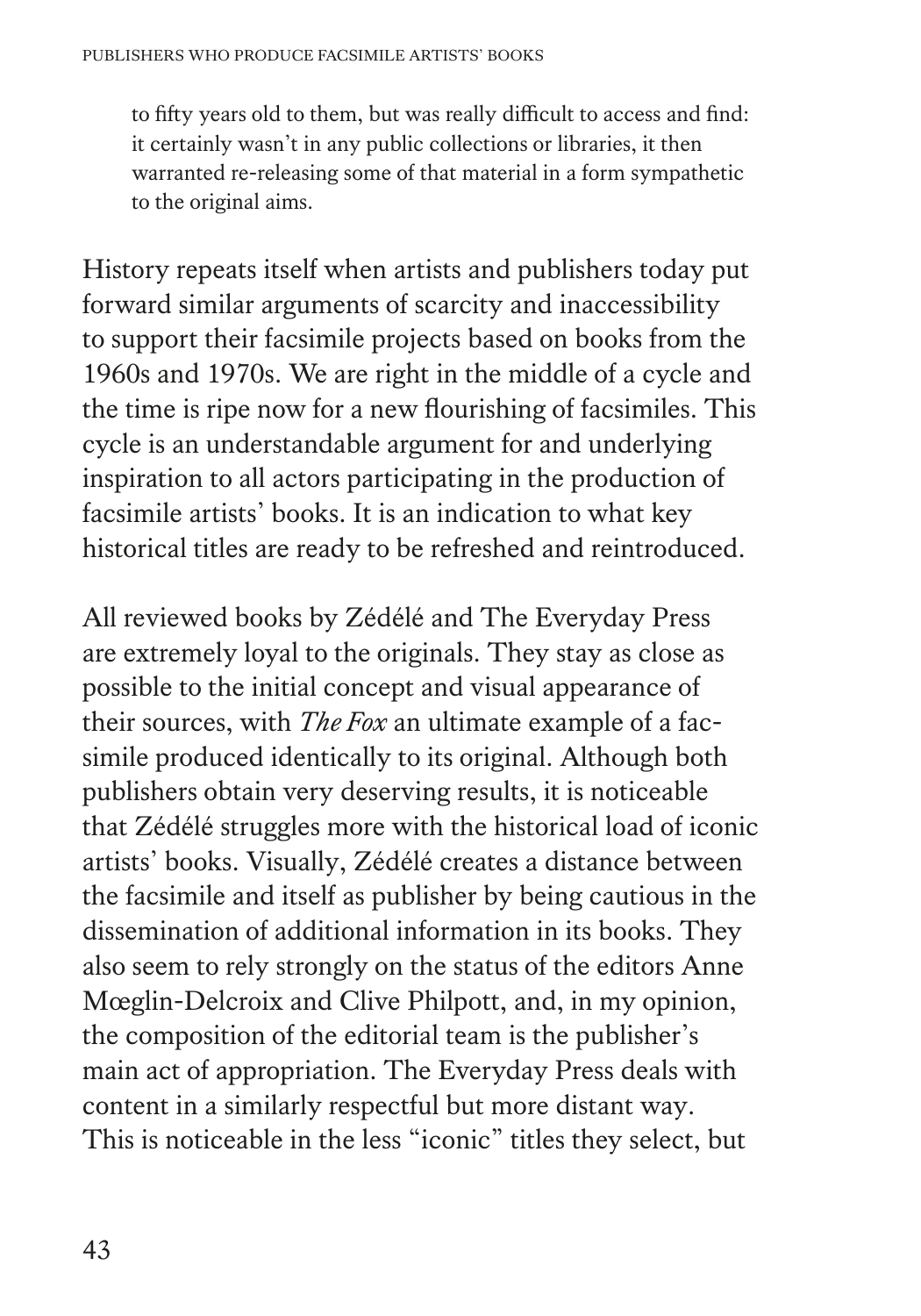also in the discourse of the publisher. The Everyday Press positions itself as vulnerable towards its practice, while Zédélé is more mysterious about certain aspects behind its activities.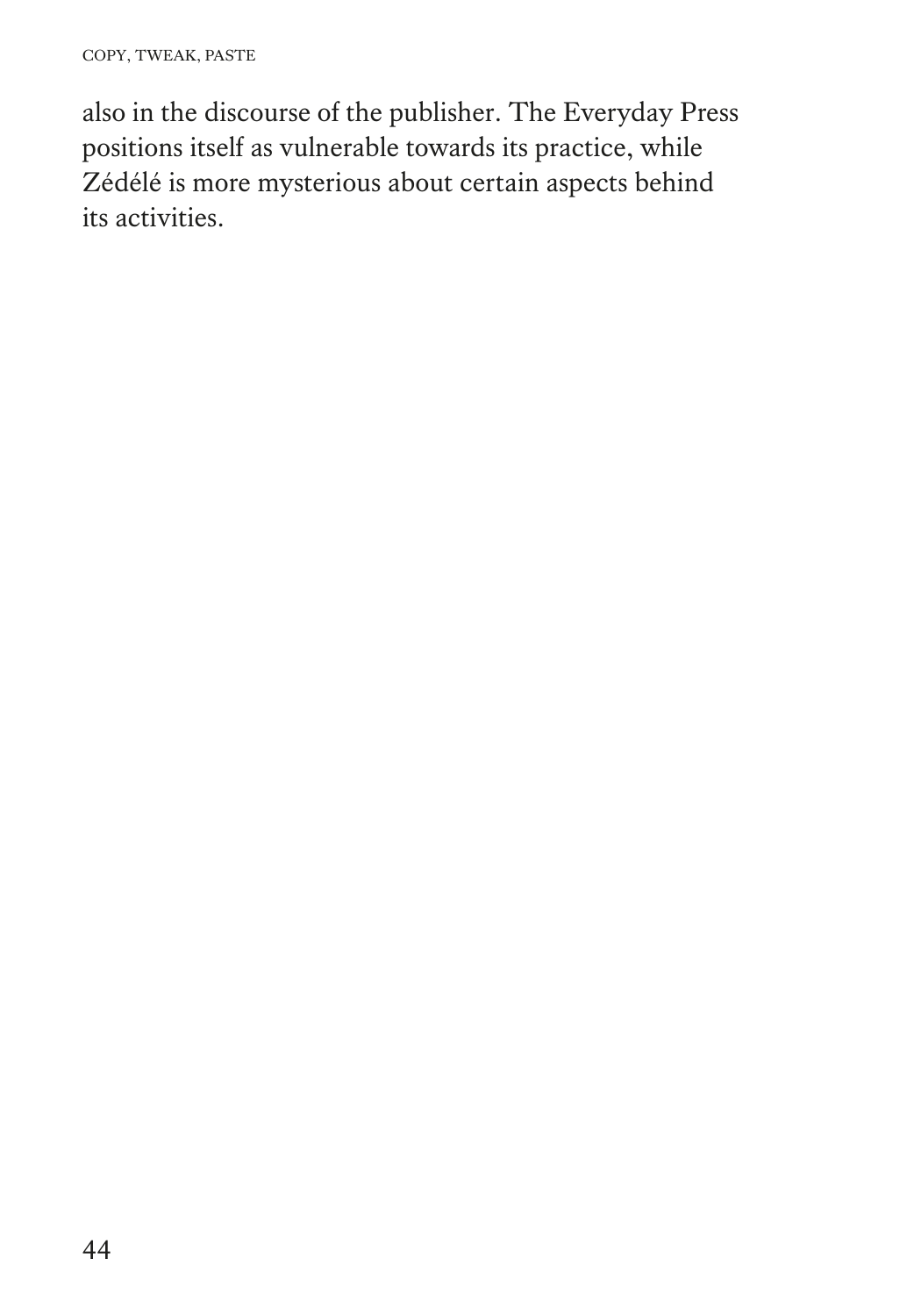# **Artists bootlegging artists' books**

Besides publishers and editors, it is noteworthy that artists themselves are active in re-enacting exemplary artists' books from the 1960s and 1970s. *Various Small Books*, which references artists' books by Ed Ruscha, features ninety-one re-enactments of Ruscha books by various artists worldwide between 1963 and 2011.<sup>63</sup> I reviewed works by the artists Michalis Pichler from Berlin and Eric Doeringer from Brooklyn. They are both actively involved in the appropriation and reproduction of iconic artists' books, including famous artists such as Sol LeWitt and Ed Ruscha.

As described on MoMA's website, "Appropriation is the intentional borrowing, copying, and alteration of pre-existing images and objects. It is a strategy that has been used by artists for millennia, but took on new significance in midtwentieth century America and Britain with the rise of consumerism and the proliferation of popular images through mass media outlets from magazines to television."64 In the realm of artists' books, the appropriation of historical content is not an act of theft, plagiarism, or forgery, but a tool for artists to transfer intentional associations of an existing artist's book to a contemporary context, creating a new reading for historical content. Appropriation results in intentionally "owning" and taking "possession" of content that is not initially yours. It is an act generally accepted in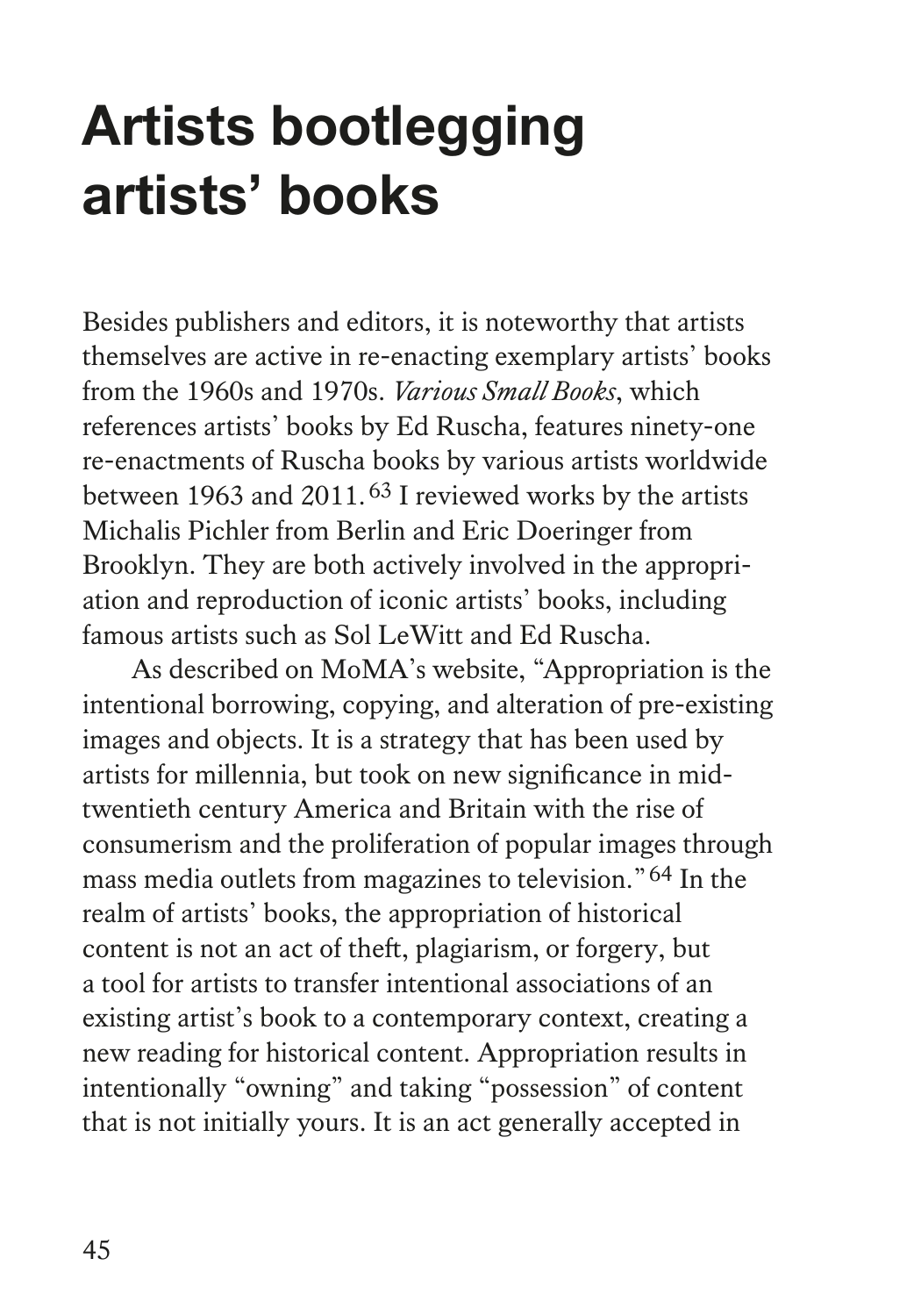a contemporary artistic context, but could still cause copyright infringement when obtained without permission or respect for the original content.

Michalis Pichler edits and distributes his artist's books through his Berlin-based imprint named Greatest Hits. He has published bootlegs of books by Ruscha, Broodthaers, and Siegelaub, among others. In 2009 Pichler wrote his "Statements on Appropriation". Statement ten unveils more or less the editorial intentions of Greatest Hits and how the publishing house treats material published earlier:

 Certain images, objects, sounds, texts or thoughts would lie within the area of what is appropriation, if they are somewhat more explicit, sometimes strategic, sometimes indulging in borrowing, stealing, appropriating, inheriting, assimilating ... being influenced, inspired, dependent, indebted, haunted, possessed, quoting, rewriting, reworking, refashioning ... a re-vision, re-evaluation, variation, version, interpretation, imitation, proximation, supplement, increment, improvisation, prequel ... pastiche, paraphrase, piracy, parody, forgery, homage, mimicry, travesty, shan-zhai, echo, allusion, intertextuality and karaoke.65

The first point of his "Statements on Appropriation" explains the title of his publishing house and the term Pichler uses for his bootleg and appropriation projects: "If a book paraphrases one explicit historical or contemporary predecessor in title, style and/or content, this technique is what I would call a 'greatest hit'."66 A "greatest hit" is not just a copy of a book published earlier, but can strongly differ from its predecessor as long as one or several primary aspects—like the title, style, or content—stay intact in the new artist's book.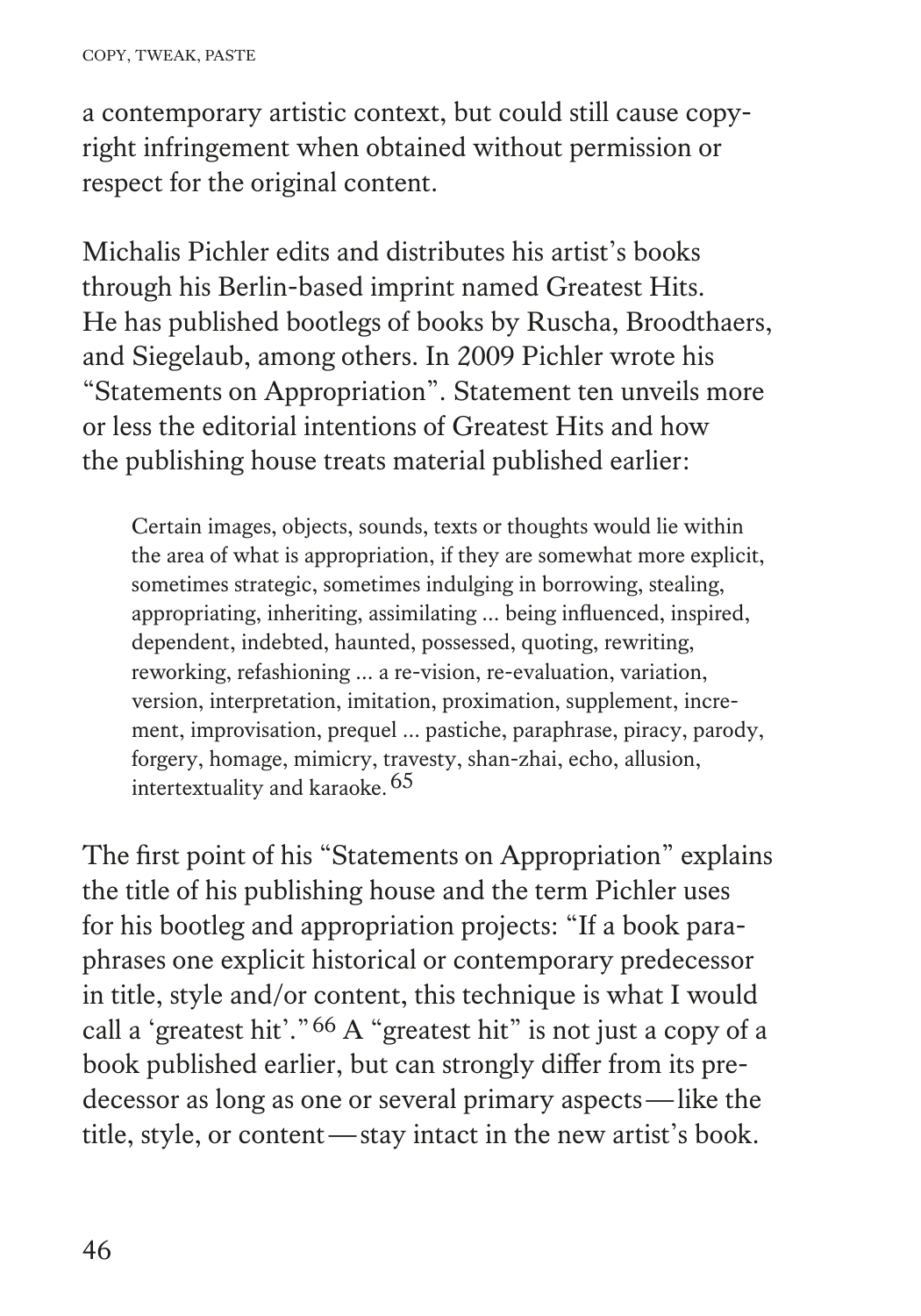In other words, a "greatest hit" is a version of a historical artist's book significantly appropriated by Pichler but leaving enough room for modification and addition. It is an ambiguous entity that uses the notoriety of a predecessor to communicate the new and unexplored. The two "greatest hits" reviewed from Pichler's collection are *Twentysix Gasoline Stations* after Ed Ruscha, and *July, August, September 2012 / Juillet, Août, Septembre 2012 / Juli, August, September 2012* after Seth Siegelaub.

Ed Ruscha first published *Twentysix Gasoline Stations*  $($ fig. 41–45) in 1963 (although the title page states 1962) in an edition of 400 numbered copies. It was subsequently published in two unnumbered editions of 500 copies in 1967 and 3,000 copies in 1969.67 The original book, the first in a series of photographic artists' books published by the artist between 1960 and 1970, consisted of black-and-white pictures of twenty-six petrol stations situated along Route 66 between his house in Los Angeles and his parent's house in Oklahoma City.

The re-enactment of *Twentysix Gasoline Stations* (fig. 46-50) by Michalis Pichler carries the same title and cover as the original. The book—published by Greatest Hits (Berlin) and Printed Matter (New York)—has a bright white cover with the title set in thick red typography over three lines. A translucent dust jacket protects the cover. The book is the size of the original— $140 \times 180$  mm—and offset printed on a standard glossy paper about  $120 \frac{g}{m^2}$  thick, which differs from the silk cream paper of the original. Both editions are sewn and perfect bound. Pichler's book features only sixteen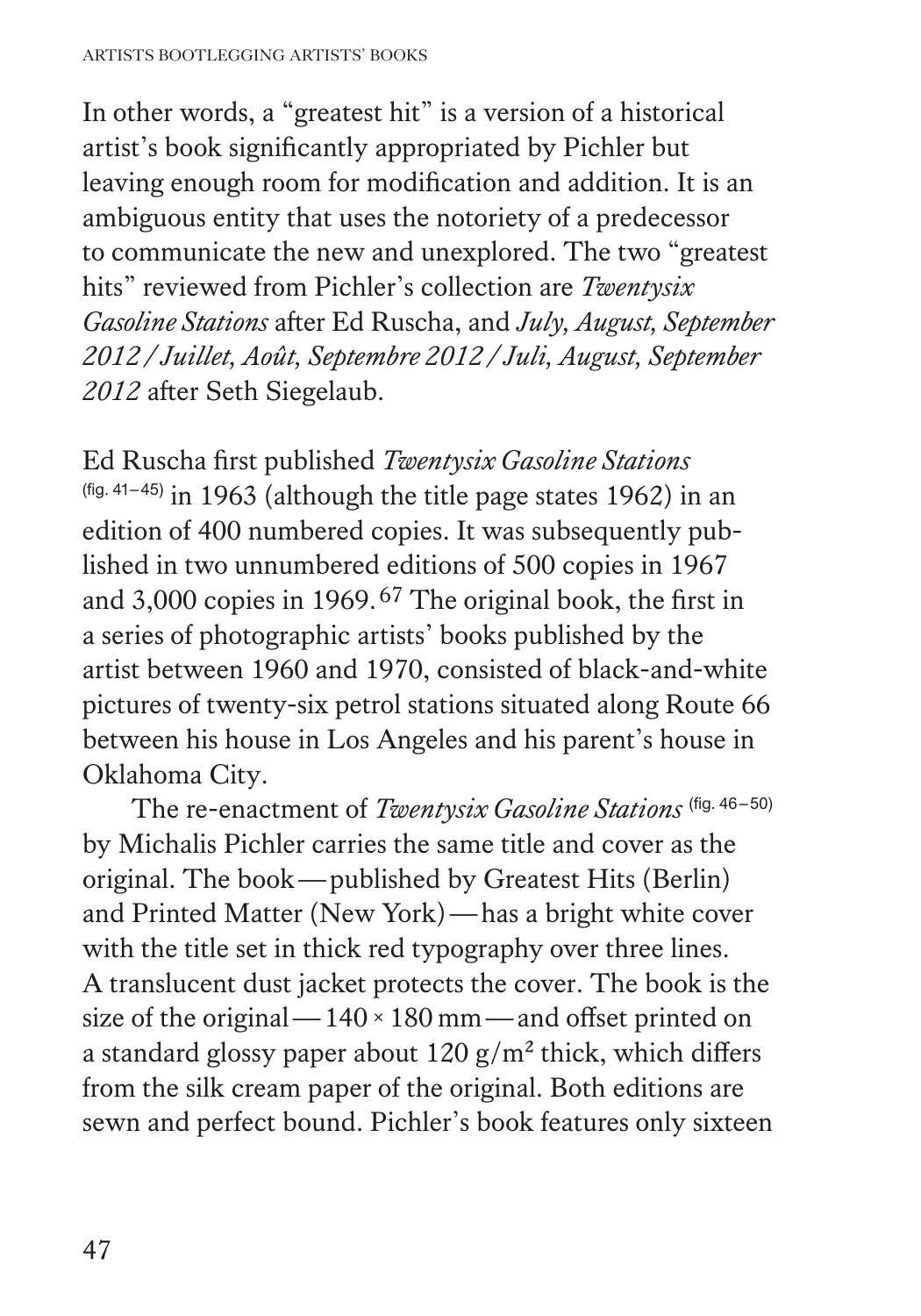gasoline stations, which contradicts the title of the book and results in a reduced number of pages—thirty-six in Pichler's book versus forty-eight in the original. All filling stations were photographed in different locations in Brandenburg, Thuringen, Sachsen-Anhalt, and Mecklenburg-Vorpommern in Germany. Whereas Ruscha photographed different stations run by different companies, all petrol stations in Pichler's book belong to the French petrol company Total. The names of the petrol stations do not appear in the image captions, as is the case in Ruscha's book. The title page is set up in a similar way, except that Pichler uses a different typeface for the title, author, and year of publication. Pichler published his book twice. The first print run consisted of 600 copies and the second 1,000 copies. The copy I reviewed is from the second edition. Furthermore, credit is given to Ruscha's version through a mention in the bibliography, which consists of only one title. The original book was dedicated to Patty Callahan, Ruscha's girlfriend at that time, while Michalis Pichler dedicates his version to a colleague, the Japanese artist Misaki Kawabe. The major difference regarding the photographs of the filling stations is the addition of colour in Pichler's series and that all stations belong to the same company. Pichler set a strict rule for his photographic series. The photos are all framed the same way and taken from a frontal point of view, which results in different conditions of sunlight exposure for each location and inevitably some backlit photographs. While the images in Ruscha's book use the whole spread as canvas, all photos in Pichler's book are the same size and mostly placed on the right-hand page. Pichler finishes his photographic sequence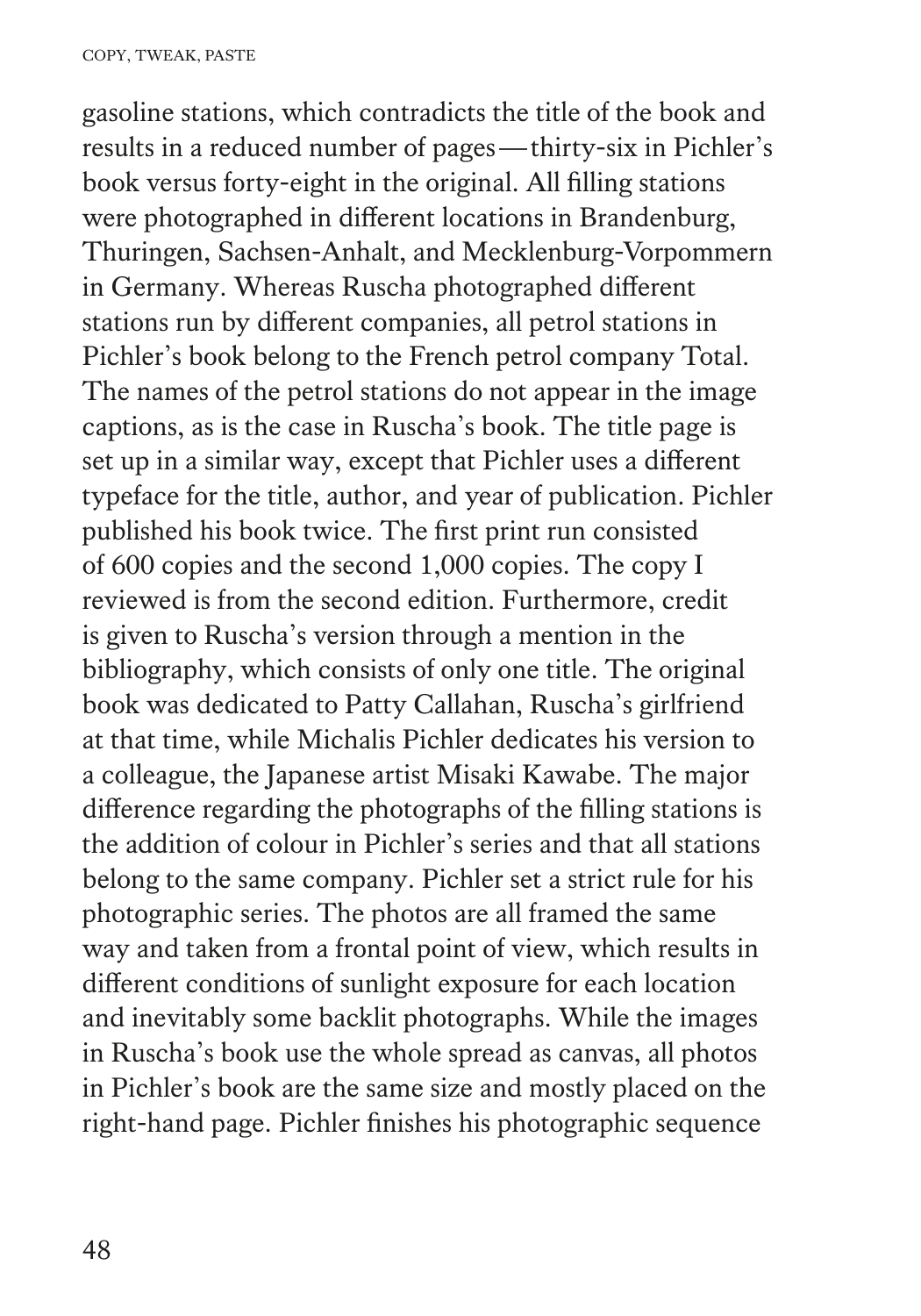of petrol stations with a picture in which the artist holds a piece of paper saying: "The eccentric stations were the first ones I threw out". This message refers to the lower number of sixteen gas stations that appear in Pichler's version, instead of twenty-six in the original. The book ends with a Japanese translation of the title on the back cover. The book is well produced; in particular, the cover and dust jacket are very convincing. The interior feels less successful because of the paper and the average photographic quality of the images.

A second "greatest hit" by Michalis Pichler is a bootleg of Seth Siegelaub's exhibition catalogue *July, August, September 1969 / Juillet, Août, Septembre 1969 / Juli, August, September 1969* (fig. 51–55) titled *July, August, September 2012 / Juillet, Août, Septembre 2012 / Juli, August, September 2012* (fig. 56–60). Organised by Seth Siegelaub, the exhibition invited eleven artists from around the world to participate with a new work especially made for the occasion. Siegelaub began his curatorial practice as a gallery owner concerned with the dissemination of conceptual art through commercial means. He worked on several editorial projects between 1968 and 1971 that explored the book as a carrier for exhibitions and an alternative to the gallery space.68 The trilingual catalogue *July, August, September 1969 / Juillet, Août, Septembre 1969 / Juli, August, September 1969* (English, French, and German) served as a document mapping the invited artists and their work. The participants were Carl Andre in The Hague, Robert Barry in Baltimore, Daniel Buren in Paris, Jan Dibbets in Amsterdam, Douglas Huebler in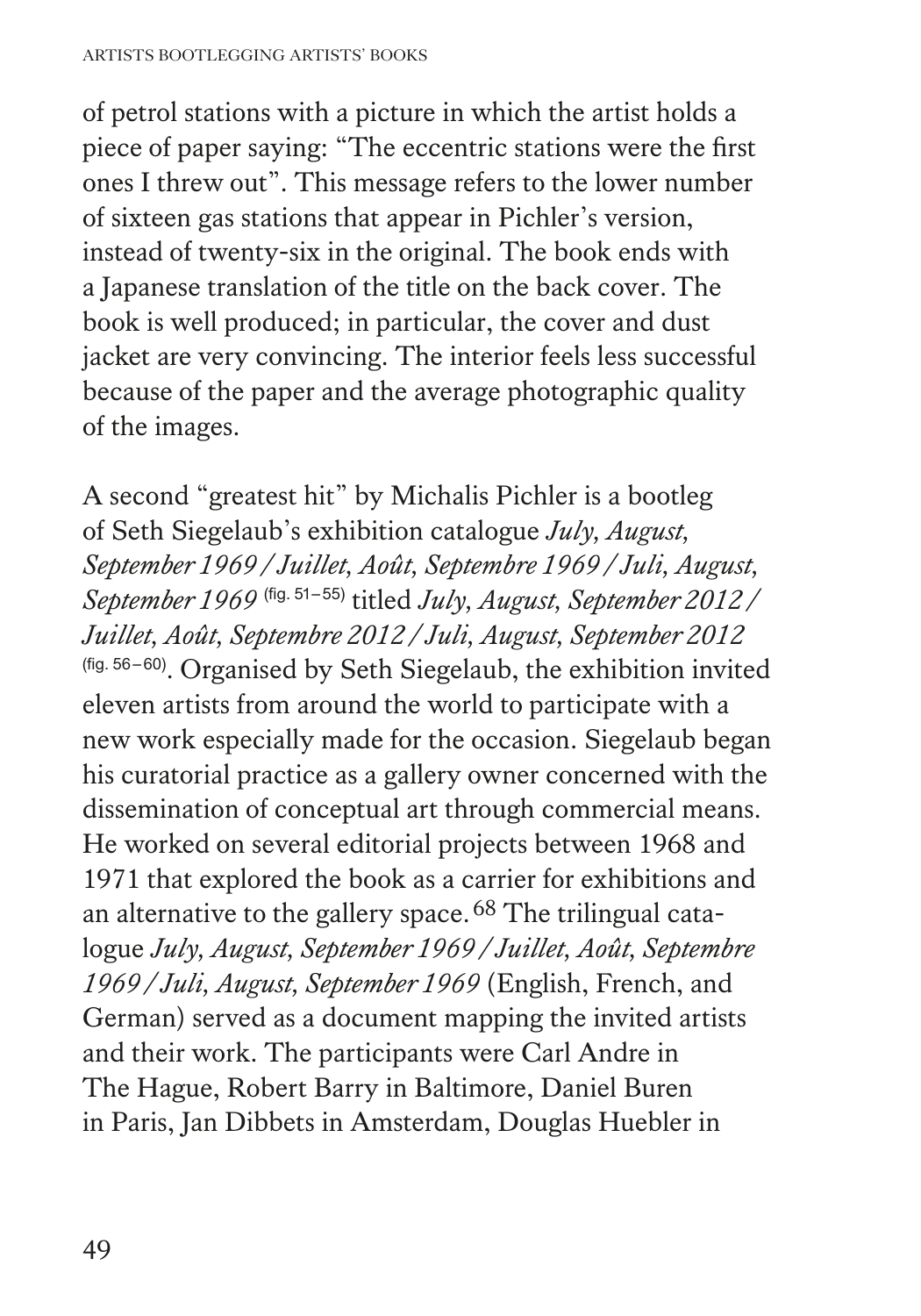Los Angeles, Joseph Kosuth in New Mexico, Sol LeWitt in Düsseldorf, Richard Long in Bristol, N.E. Thing Co. Ltd. in Vancouver, Robert Smithson in Yucatán, and Lawrence Weiner in Niagara Falls.

The edition published by Greatest Hits follows the exact same structure as its predecessor. The major difference is the list of participating artists and their locations. The book is printed on a glossy magazine paper of about 90  $g/m^2$ and it is staple bound. It is entirely offset printed in black and white and has a non-specified print run. All texts in the book are set in the same typeface and size as in Siegelaub's original. The entity feels a bit distant because of the dominant glossy white paper and chosen typeface, but in general it is well produced. The original is visibly shorter and wider than Pichler's bootleg, which measures 210×297 mm. Another remarkable difference is the map printed on the cover. It is displaced compared with Siegelaub's version, showing the Western Hemisphere, and printed in a low percentage of black, which makes the cover slightly pale. The image is hardly visible compared with the original cover. What is left in the end is the heritage of Siegelaub's ideas applied to a contemporary context with different participating artists. Pichler's appropriation leans heavily on the original publication, partly due to the participation of Siegelaub. His inclusion seems very important and to be one of the reasons why Pichler initiated the bootleg. Inviting the initial editor is a way of increasing one's own network, and will stimulate the participation of other artists as well. Pichler's own contribution is completely dedicated to a meeting with Seth Siegelaub in Amsterdam. It is a rather spare photograph of what must be the entrance to Siegelaub's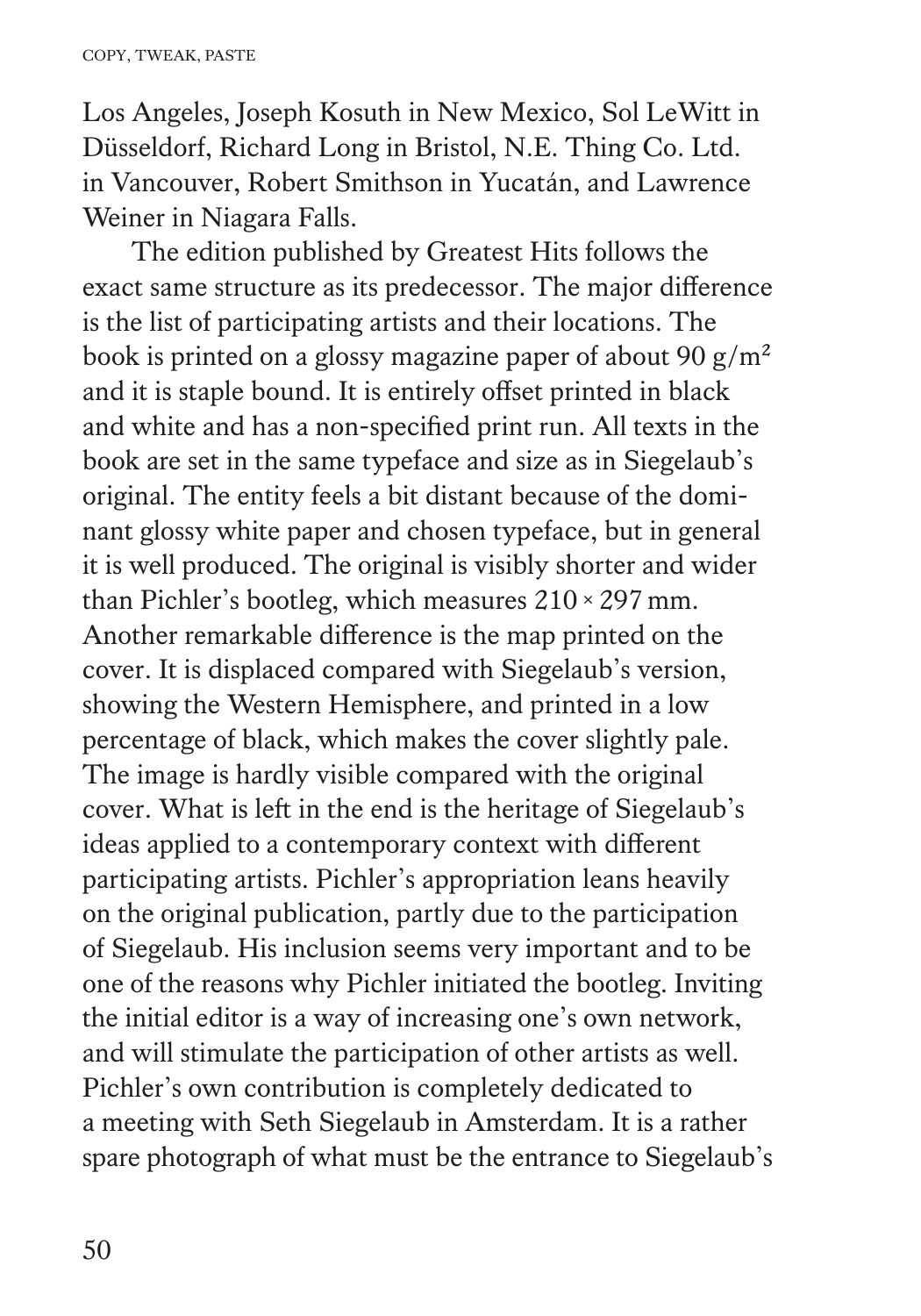apartment in Amsterdam. Next to the photo one reads: "Doing a trip to Amsterdam in the summer, trying to meet Seth Siegelaub, taking a picture." The double page speaks of an apprentice trying to encounter his teacher, or a fan who wants the signature of a favourite idol. Siegelaub's contribution to the book is an informational text about an open-ended critical research project by the Egress Foundation tucked away in the artist's book. It is as if Siegelaub agreed to participate in return for a piece about his association. The attempt to create something specific for the occasion seems unexploited. Eric Doeringer also participated in Pichler's book with a bootleg of Douglas Huebler's contribution to the 1969 edition. Michalis Pichler lists the original version—as he did in *Twentysix Gasoline Stations*—as the only title in the bibliography and thus the sole reference for the bootleg. The line of reference is part of a bigger paragraph with credits, translated into three languages. Here all artists, and Seth Siegelaub in particular, are thanked for their participation and cooperation. Below the word of thanks, credit is given to Maria de Sande for typesetting the catalogue and to Antoine Lefebvre and Raphaëlle Lacord who worked on the French translations of the texts. It is interesting to see that Pichler collaborated with a typesetter for this catalogue. Until then, I had the impression that Michalis Pichler avoided any interference by designers in his book productions, but in this case he entrusted the typesetting of the catalogue to someone else. The credits end with the notification that a PDF of the book is available at www.stichtingegress.net (site discontinued) or www. primaryinformation.org.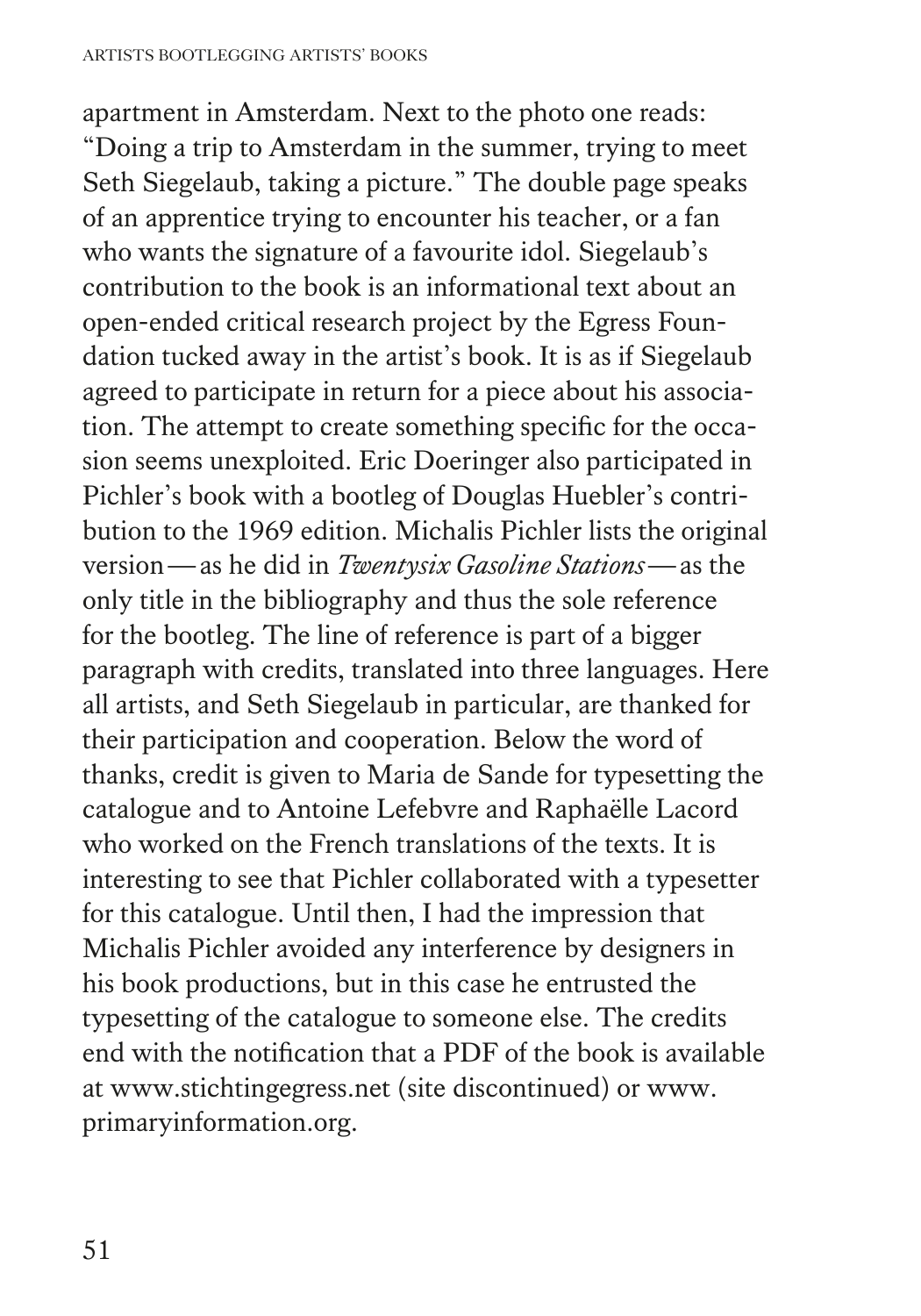The two books from Greatest Hits are heavily inspired by, and made after, but never an exact copy of the original. I cannot help but find Pichler's way of appropriating historical artists' books a bit dispassionate and phlegmatic, in terms of both the conceptual intentions and the technical production of the books.

Eric Doeringer also operates on behalf of a self-launched publishing house. The imprint, named Copycat Publishing, produces mainly "recreations of classic artists' books", which are not to be compared with the original or seen as facsimiles or reprints, as noted on the publisher's webshop. It is specified that all books contain "new content inspired by the earlier books".69 Doeringer calls his appropriations of historical artists' books "bootlegs". Born in Cambridge, Massachusetts, and working and living in Brooklyn, he started to gain recognition with his bootleg series of copies of famous artists' paintings, which he sold outside art fairs and on the streets of the Chelsea art district in New York. Doeringer states about his activity dating from 2001: "My Bootleg series was inspired by the guys selling fake Louis Vuitton handbags and Rolex watches on Canal Street. I figured that since contemporary art was another luxury good/ status symbol, why not sell cheap knock-offs of Damien Hirst and Richard Prince?"70 When Doeringer was asked about his criteria for which artists to bootleg, he responded: "I choose artists whose work I think will sell. My selection is based on the art market, not my own preferences. It's all the 'art stars'. The artists also have to have iconic styles that can be reproduced quickly and easily."71 He provides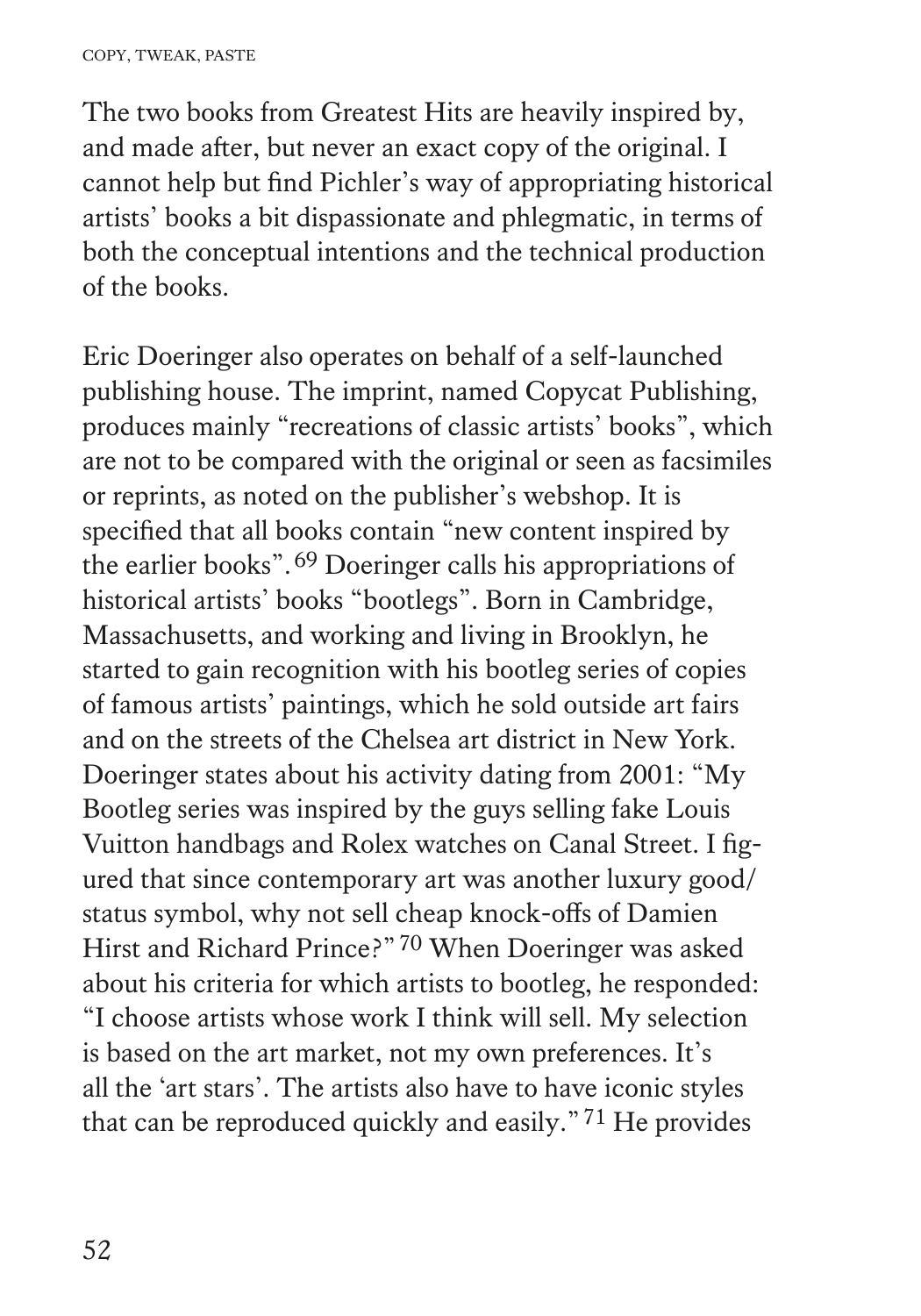no intellectual discourse about the greatness of the artists he copies, but gives an utterly clear and honest answer about lucrative sales opportunities resulting in the choice to copy established artists such as Keith Haring, Gilbert and George, and Andy Warhol. A bit later in his career, from 2009 onwards, when Doeringer started to show an interest in bootlegging classical artists' books, the necessity to reference well-known artists was still present but the economic strategy managed throughout the Bootleg series quietly moved to the background and was no longer the artist's primary concern. About his artist's book collection Doeringer states: "I don't see these pieces as bootlegs, per se. The Bootlegs were about the art market and the artist as brand, my new work is more about the relationship between the original and the copy. The Bootlegs were low-quality copies, whereas my new pieces mimic the 'look' of the originals as closely as possible while simultaneously drawing attention to their differences."72 The Bootleg series gave Doeringer the necessary publicity and recognition. He subsequently focused on bootlegging artists' books, in particularly selected books by Ed Ruscha and Sol LeWitt as a reference. So far, he has copied four titles by Ruscha and three by LeWitt. One of his first bootlegs after Ed Ruscha was *Some Los Angeles Apartments* from 1965 (fig. 61–65), published by Doeringer in 2009 (fig. 66–70). *Some Los Angeles Apartments* featured apartment buildings throughout Los Angeles photographed by Ruscha in the artless way of ordinary real estate brochures. For his bootleg, Doeringer revisited all the locations from Ruscha's book and took photos of the same apartments from similar vantage points, only forty years later. The result is a vivid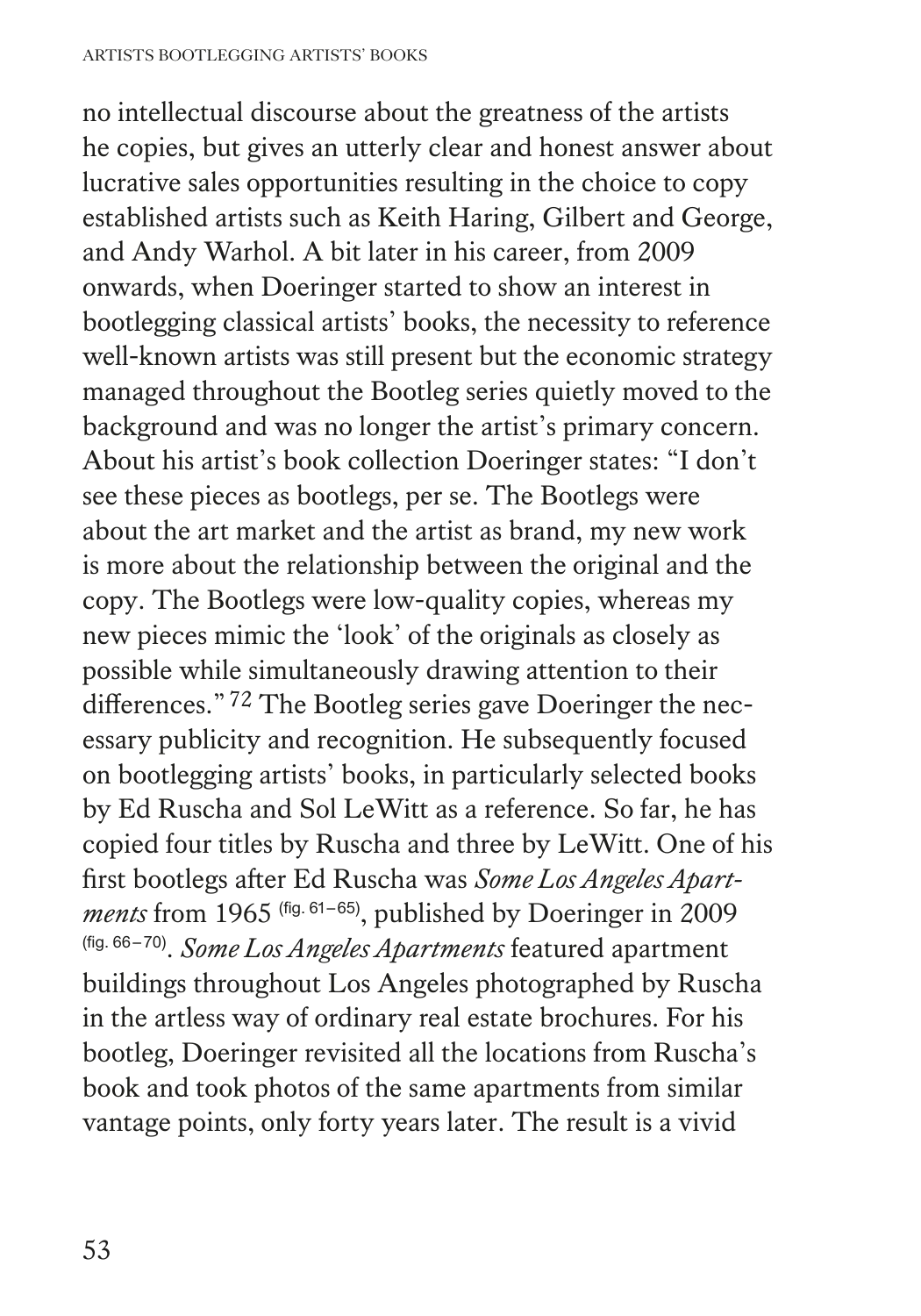update of the apartments that figured in Ruscha's book. Most of the buildings have remained visually unchanged but a few have been demolished and replaced by new buildings. Doeringer documented this new architecture as if the previous structures were still standing, staying loyal to the photographic angles Ruscha used forty years earlier. Street names are placed as captions under the photos as in the original. The two versions are identical in size,  $140 \times 180$  mm, with a total of forty-eight pages.

The book does not open that easily because the booklets are glued rather than sewn, as in Ruscha's version. The perfect binding method and relatively thick cover paper do not allow the pages to flip in a smooth and natural way. The original also had a dust jacket—one similar to that of *Twentysix Gasoline Stations*—which is absent from Doeringer's version. The paper used in the original is a bit thicker as well. When one looks closely at the texts printed in Doeringer's book, it is curious that they are all rasterised, even the title on the cover. There are a few possible explanations for this but it is difficult to grasp what exactly happened. Texts were possibly typeset in a dark grey and therefore automatically rasterised for the print process. Doeringer could have done the layout of his book in Photoshop, which is unimaginable, but would explain the rasterised texts, as Photoshop is not a vector-based software. Another possibility is a mixture of techniques where the street names are scanned—and thereby rasterised—and Doeringer's images of the apartments are placed in the layout on top of those scans. It is at least unlikely that Doeringer scanned all texts, because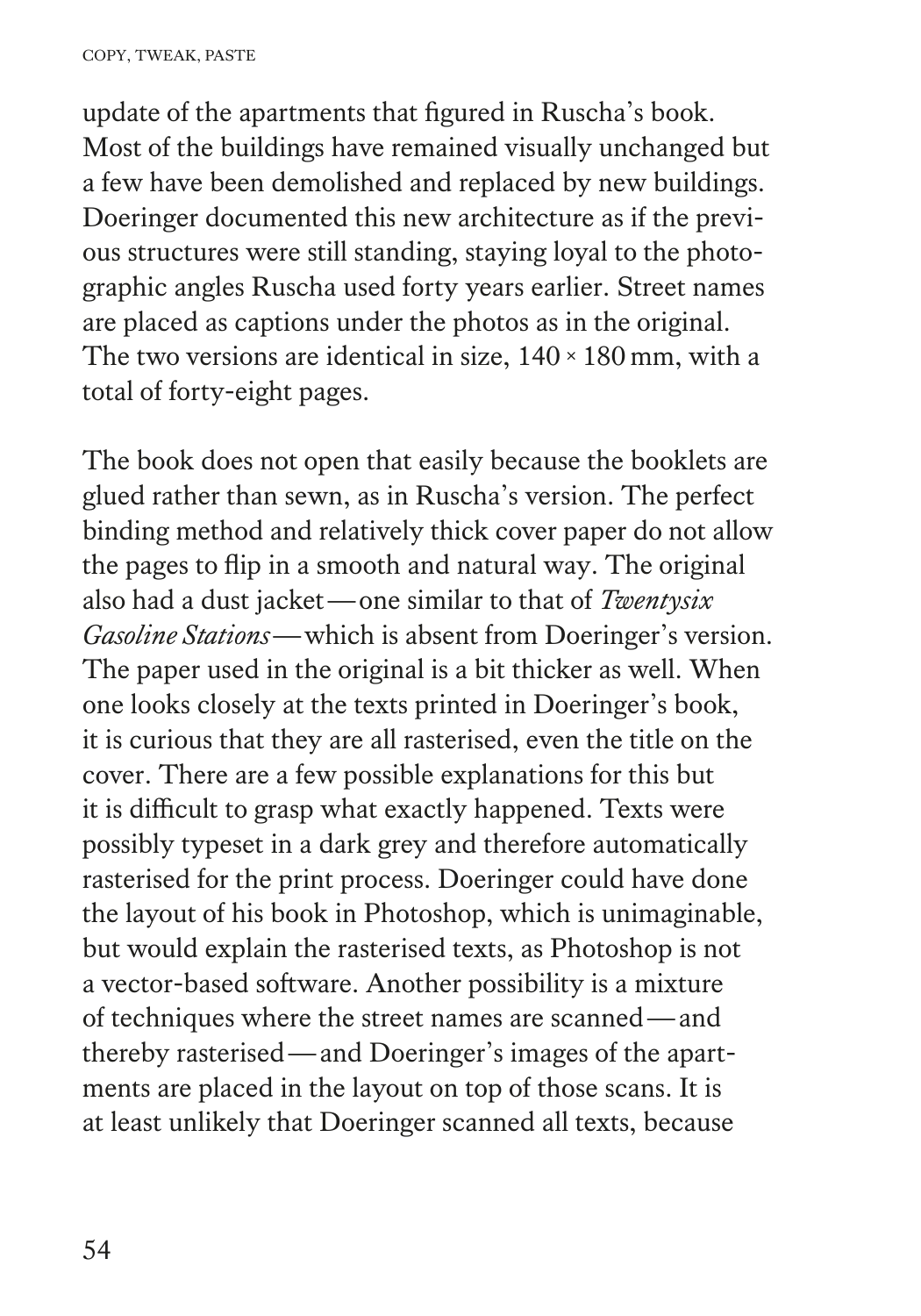he typeset new additions to his book, such as the title page and the copyright attribution. The rasterised outcome of the texts is more likely due to the printing process, and thus out of the direct control of the artist. The images are of poor quality as well. They look slightly flat and greyish and lack contrast. The white margins around the images vary constantly, which suggests an error committed during the binding process. Ruscha's version, on the other hand, is very well printed and has a better density than Doeringer's book. It is clear that today's print-on-demand techniques have opened doors, but quality is not automatically guaranteed and still depends on the expertise of the printer.

The book contains a note allocating copyright to Doeringer himself. He says about this act: "My main reason for placing the copyright in the publication was to replicate Ruscha's original books as faithfully as possible and they included a copyright within the text's composition."73 The addition of his own copyright is as much an act of appropriation as being faithful to Ruscha's original. Only the cover and title could be considered as an infringement of Ruscha's copyright, for the rest of the book consists of new material shot by Doeringer and belonging to him only.74 It is therefore a strange justification by Doeringer, while he could simply have said that he is the rightful owner of this version of *Some Los Angeles Apartments*. Still, the copyright question is a persistent one when parts of the referenced work are identical in the new version.

Regarding his bootleg of Sol LeWitt's *Arcs, from corners & sides, circles, & grids and all their combinations* (fig. 76–80),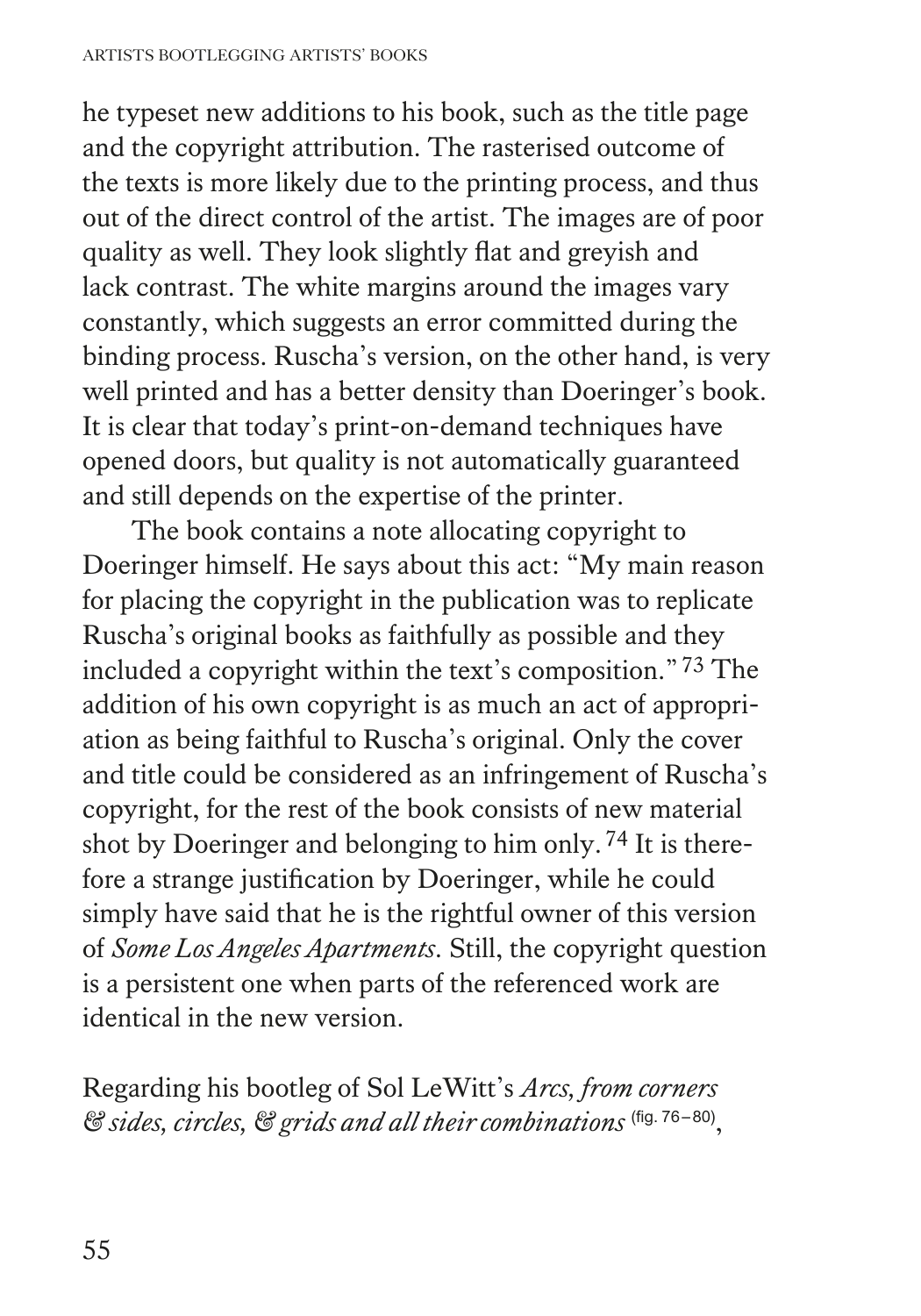Doeringer made a very clever intervention to avoid copying the exact drawings from the original  $(fig. 71-75)$ . LeWitt's work consists of line drawings of all possible combinations of arcs, circles, and grids. These combinations take into account both the type of line (arc, circle, grid) and different points on the page from which an arc can derive (the four corners, and the four midpoints of the sides).75 Doeringer changed the original size of the book and therewith the interaction of the lines in the drawings. He explains: "Because my book is slightly smaller than LeWitt's (7.5" square vs. 8"), the arcs, circles, and grids intersect in different places. Thus although they might appear identical, my drawing of 'Arcs from one corner and two opposite sides' is completely different than the one in the original book."76 One may ask what may be of interest in this change is, beside making forms that are technically different from LeWitt's. When browsing through both books one does not notice the difference immediately. I discovered the difference through Doeringer's website, otherwise I might have overlooked it. In contrast to *Some Los Angeles Apartments*, *Arcs, from corners & sides, circles, & grids and all their combinations* is an extremely well made bootleg after Sol LeWitt's eponymous book from 1972. It is 208 pages long and feels comfortable and flexible at first glance. For the interior, the artist used a paperback paper with little bulk of around 90  $g/m^2$ , which makes the book bend easily. Flipping through is a real pleasure for a bibliophile. The cover is printed on a flexible gloss cardboard of about 200  $g/m^2$ . It might have a UV spot varnish on the outside, but the inside of the cover has been left untreated. This creates a smooth transition to the natural interior paper.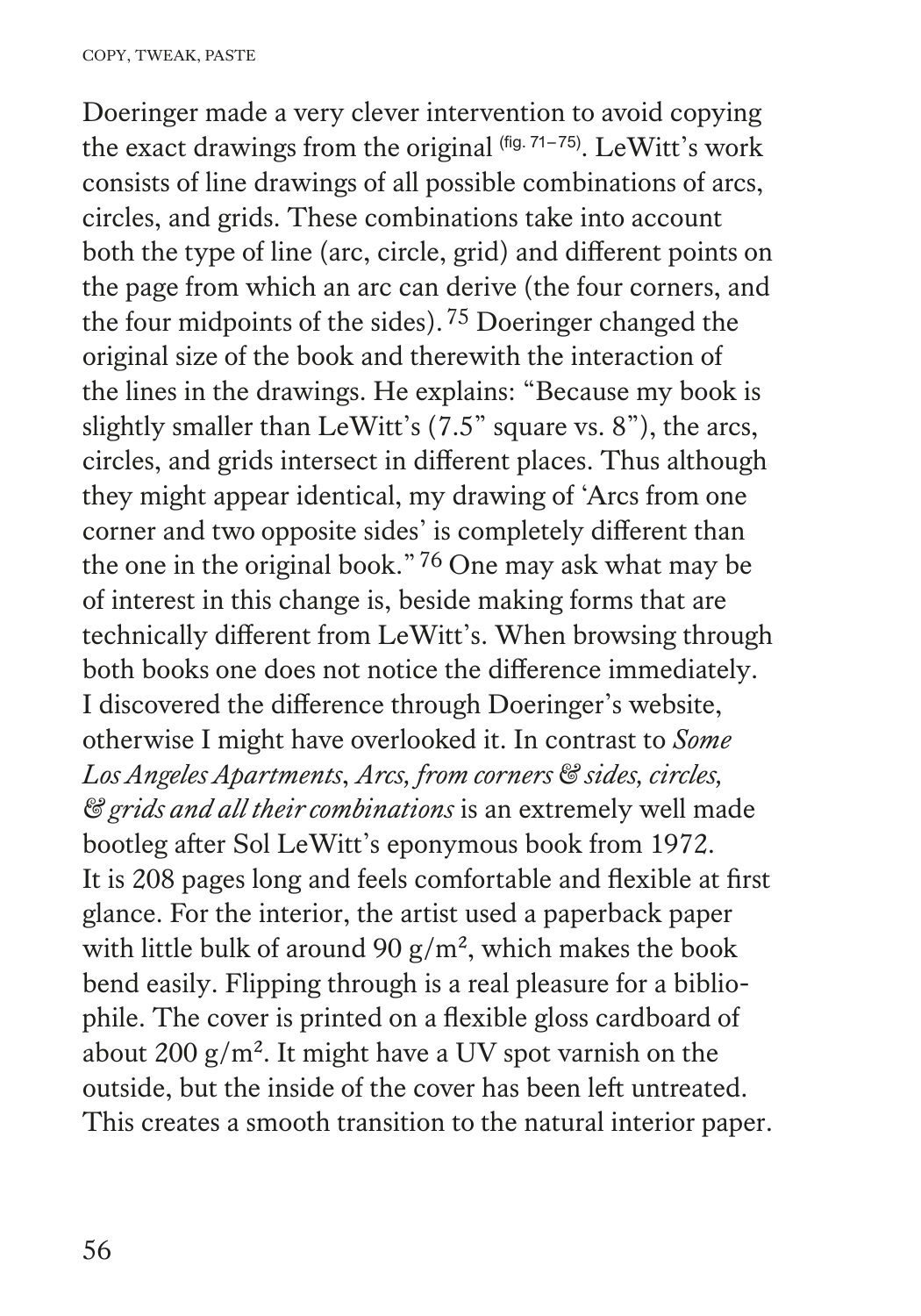The cover of the bootleg is much more appealing than its predecessor because of the paper and intensity of the ink. The high-contrast cover catches the eye.

Other differences between the original and the bootleg are of a linguistic nature. On the spine, the name Sol LeWitt is replaced with that of Eric Doeringer, and on the title page the preamble has been changed from "Sol LeWitt" to "Eric Doeringer". Added as well is "After Sol LeWitt", a direct reference to the original. The publisher's credit has been changed from "Kunsthalle Bern & Paul Bianchini, 1972" to "Copycat Publications, New York, 2011". On the following page there's an imprint noting Eric Doeringer as the copyright holder and prohibiting anyone from reproducing any part of the book without the written permission of the artist. It also gives more information on the manufacturer of the book and gives the artist's website as a reference point. The book follows the original layout very strictly. The chapter pages remain unchanged and the illustrations carry the same captions as before. The illustrations are not scans of the original book but seem to have been digitally redrawn. The lines are sharp and do not show any characteristics of scanned illustrations, such as noise or raster dots.

Although the final results vary greatly, the two bootlegs by Eric Doeringer show a similar approache to appropriation. At first the books seem to be exact copies of their predecessors, but the more you dive into them, the more Doeringer's touch becomes visible. An obvious appropriation method practised by Doeringer is the substitution or manipulation of content from the original artist's book throughout the entire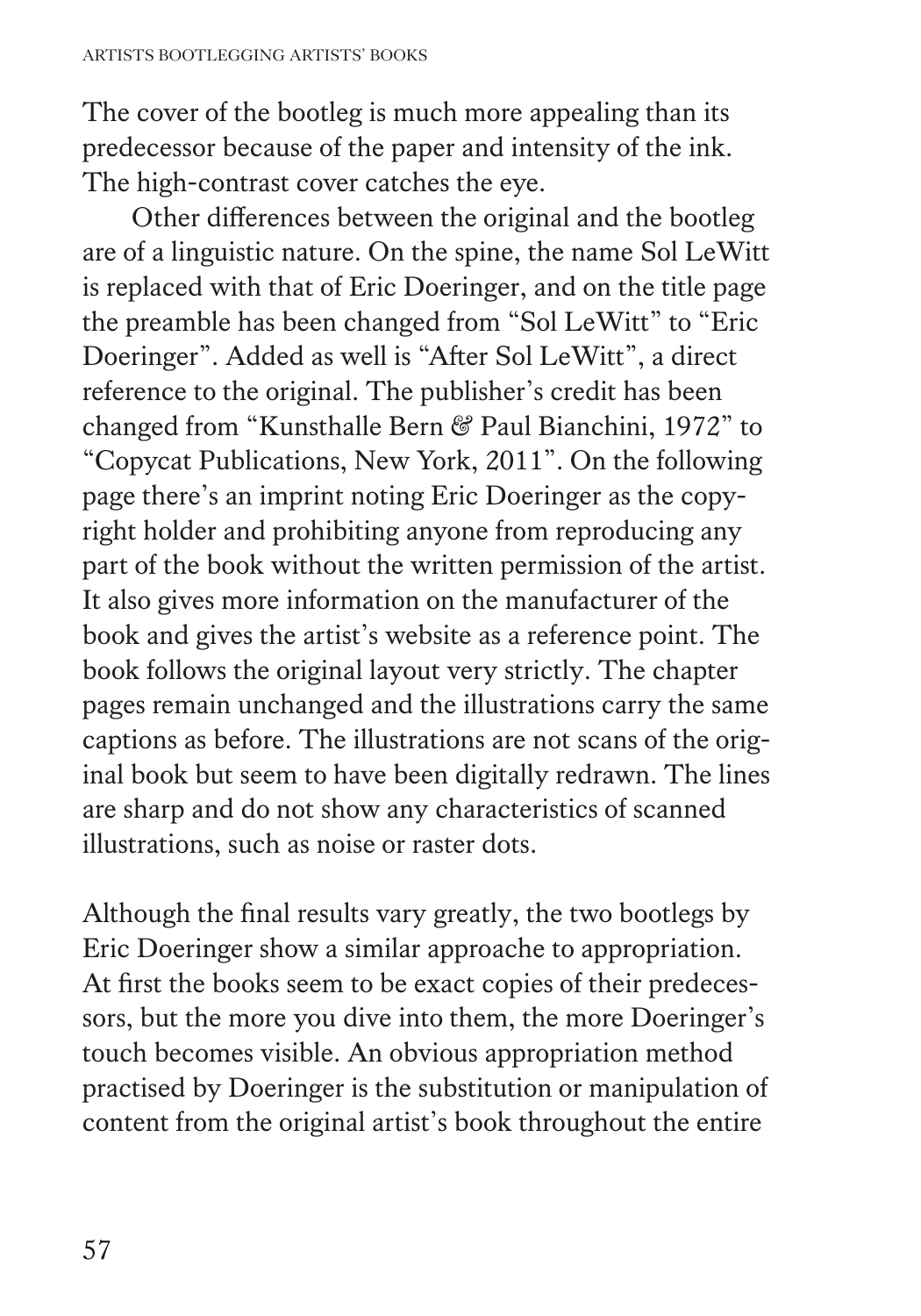structure of the bootleg. With the slightest changes, as visible in *Arcs, from corners & sides, circles, & grids and all their combinations*, Doeringer substitutes a layer of information of his own to one from the initial book. The covers of his bootlegs faithfully embrace the original works, and turn Doeringer's books into ambiguous objects between bootlegs and facsimiles. To quote Mark Rawlinson on a strategy of appropriation common in bootlegs: "Many books riff on Ruscha's use of language and the titles of his photo books, some through literal replication or through inversion of the original title, others adopt the title as a sort of template, ignoring specific phrases or words and borrowing instead the metric rhythm of the title."77 The title is therefore a very important anchor for the appropriation of an iconic predecessor. The new title should have a link to the original title, as examples from *Various Small Books* show. The title of the bootleg showcases a linguistic interpretation, an exact copy, or a different phrase using the original metric rhythm. In applying this method, the bootleg is assured a certain visibility and recognition in the legacy of that particular artist's book. The connection to the original is easily made. This clarifies in part why all the books reviewed here stick closely to or completely adapt the original title and cover of their predecessor. Only once you enter the bootlegs do they start to take an identity of their own.

In terms of book production, artists from the 1960s and 1970s practised the production, printing, and distribution of their books as an integral part of the book concept. The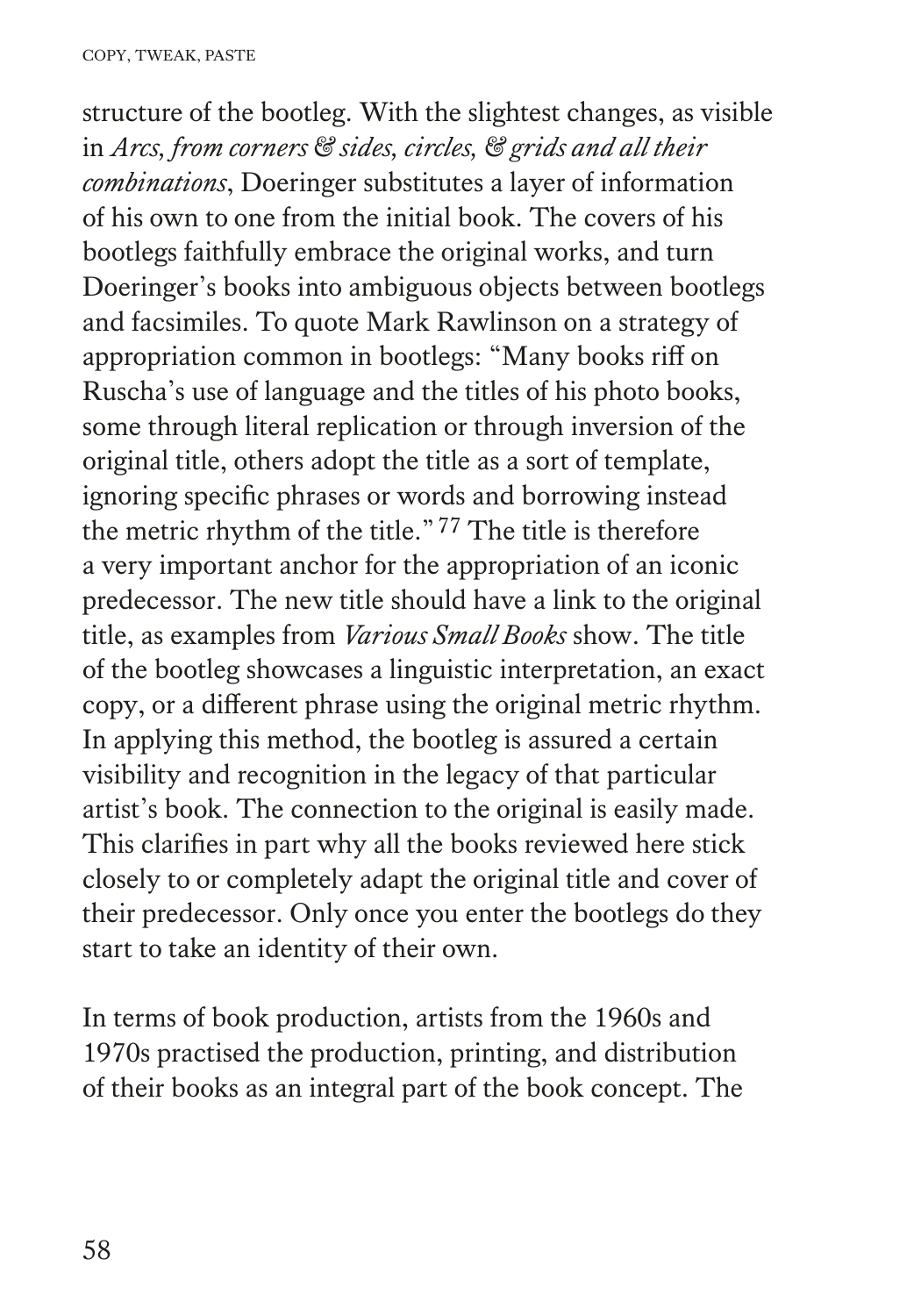professional field of book making was differently fragmented. Printers and publishers were perfectly capable of assisting in the design process and providing the layout of a book, a task that is today normally given to a graphic designer. Jan Dibbets talks about his relation to his publisher, Seth Siegelaub, while working on *Robin Redbreast's Territory/ Sculpture 1969* in 1969: "I told Seth about it. He immediately was very enthusiastic and after I delivered him all the material, he took care of everything. I only worked with Seth."78 That Dibbets gave Siegelaub his material to produce a well-printed book is a sign of trust and a clear separation of tasks. Dibbets worked on the concept and Siegelaub—acting as typesetter and publisher—took care of assembling, printing, and distributing the book.

This largely contradicts the working methods of Eric Doeringer and Michalis Pichler, who both work more solitarily on their bootleg projects. Nowhere in Doeringer's publications is there a reference or credit suggesting collaboration. Pichler credited the typesetting and translation for *July, August, September 2012 / Juillet, Août, Septembre 2012 / Juli, August, September 2012*, but worked alone on *Twentysix Gasoline Stations*. Furthermore, the term "typesetting" is a rather antiquated description for "graphic design" or "layout". It essentially includes placing typography on a page, and, in the case of *July, August, September 2012 / Juillet, Août, Septembre 2012 / Juli, August, September 2012*, the layout was already defined by the original. To "typeset" is a technical definition that does not include any of the conceptual work that takes place in defining the layout and concept of a book. It is therefore a collaboration with a very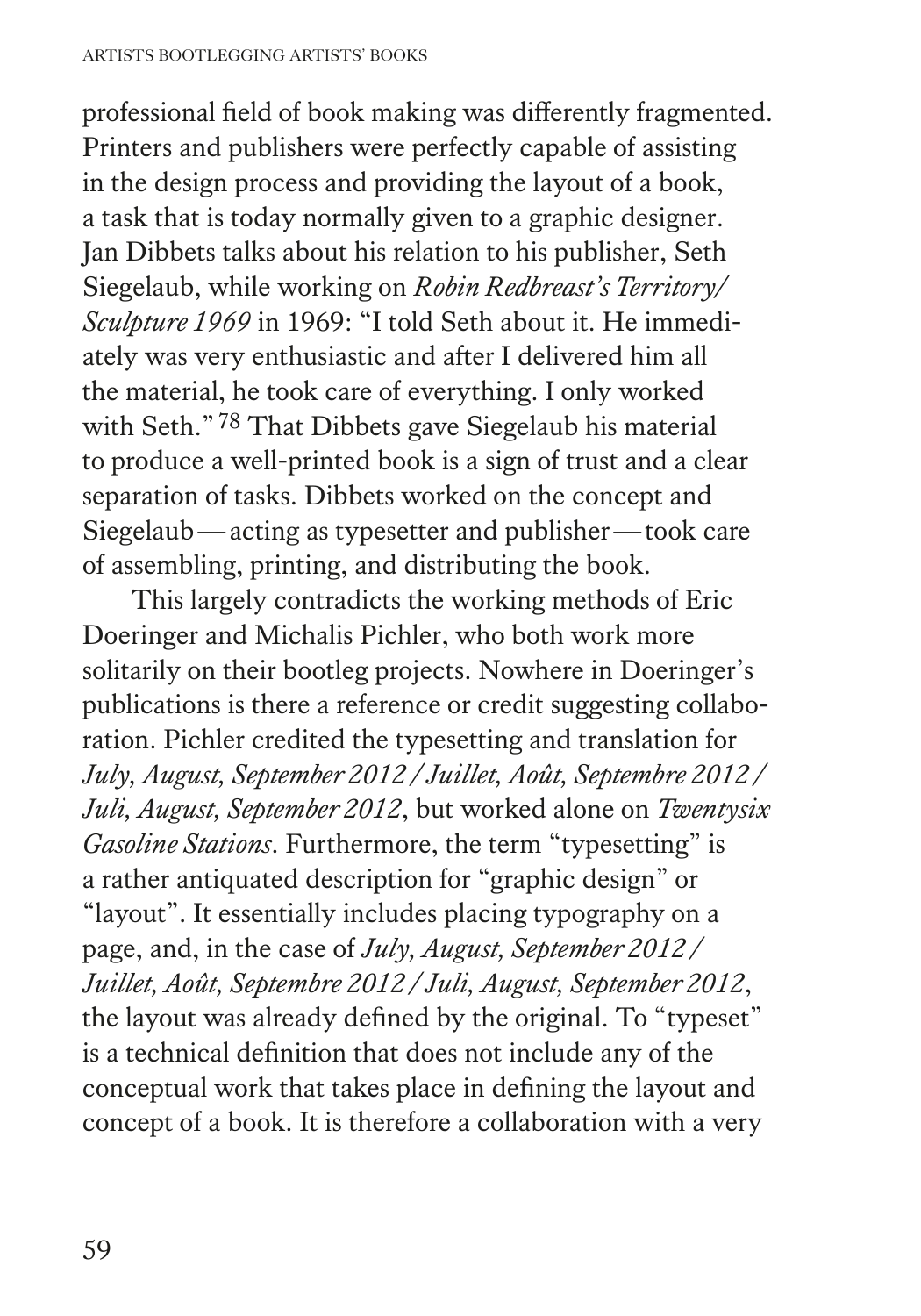#### COPY, TWEAK, PASTE

limited amount of creative influence. When analysing both artists' methods of appropriation, it seems they accept little interference in the production of their bootlegs. This raises the question of whether working alone is the ultimate method of appropriation for an artist. At least it corresponds with the initial working method embraced by artists from the 1960s and 1970s.

The bootlegs of Michalis Pichler and Eric Doeringer show similarities in their methods of appropriation, but they are very different when it comes to their marketing strategies. Pichler states in the second point of his "Statements on Appropriation": "Maybe the belief that an appropriation is always a conscious strategic decision made by an author is just as naive as believing in an 'original' author in the first place."79 While Pichler claims not to have any particular strategy when publishing bootlegs, for Doeringer, having a strategic plan was entangled with his motivation for the bootleg painting series preceding his artist's books: "I painted small copies of paintings by all the art stars and hawked them outside of art fairs and Chelsea galleries for a fraction of the price charged by 'legitimate' dealers."80 Doeringer is very open about the economic interest of his work. Pichler does not openly pursue sales numbers, but the name of his website—www.buypichler.com—reveals a part of the understandable wish to sell books after all.

Propelled by economic motives, Doeringer decided to produce some of his bootlegs in open editions, meaning the book is available as long as there is demand. Each copy is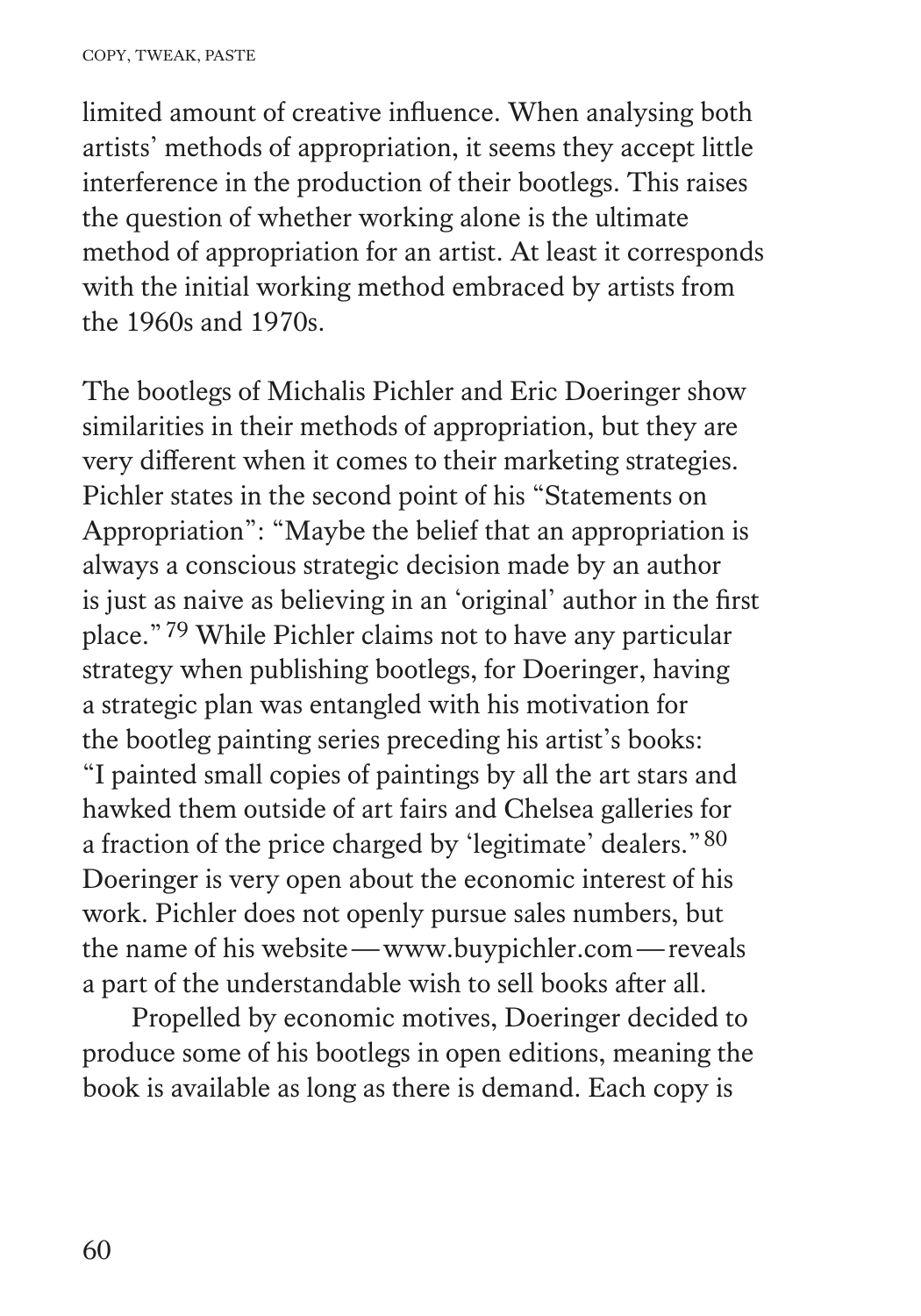individually produced on demand and has the same production costs, in contrast to more conventional offset printing, where bigger print runs reduce the cost per copy but a total number of copies must be determined before going to print. In essence, an "open edition" is a clever way of not ending up with huge stocks and keeping books available at all times. Doeringer's *Arcs, from corners & sides, circles, & grids and all their combinations* is his first book published in an open edition. Although there are many benefits to print-ondemand, there is a downside for Doeringer as a critical publisher: "I would like to publish more books on demand, but the problem for me is that most of the Print On Demand companies offer a limited number of book sizes, and I'm usually trying to match an existing book and need specific dimensions."81

Where the production of facsimile artists' books already attacks the much-discussed problem of the scarcity of key artists' books—a specifically attractive commodity for antiquarians and book collectors—the introduction of print-on-demand does this even more, and is a blessing for the democratisation of contemporary artists' books and re-enactments in particular.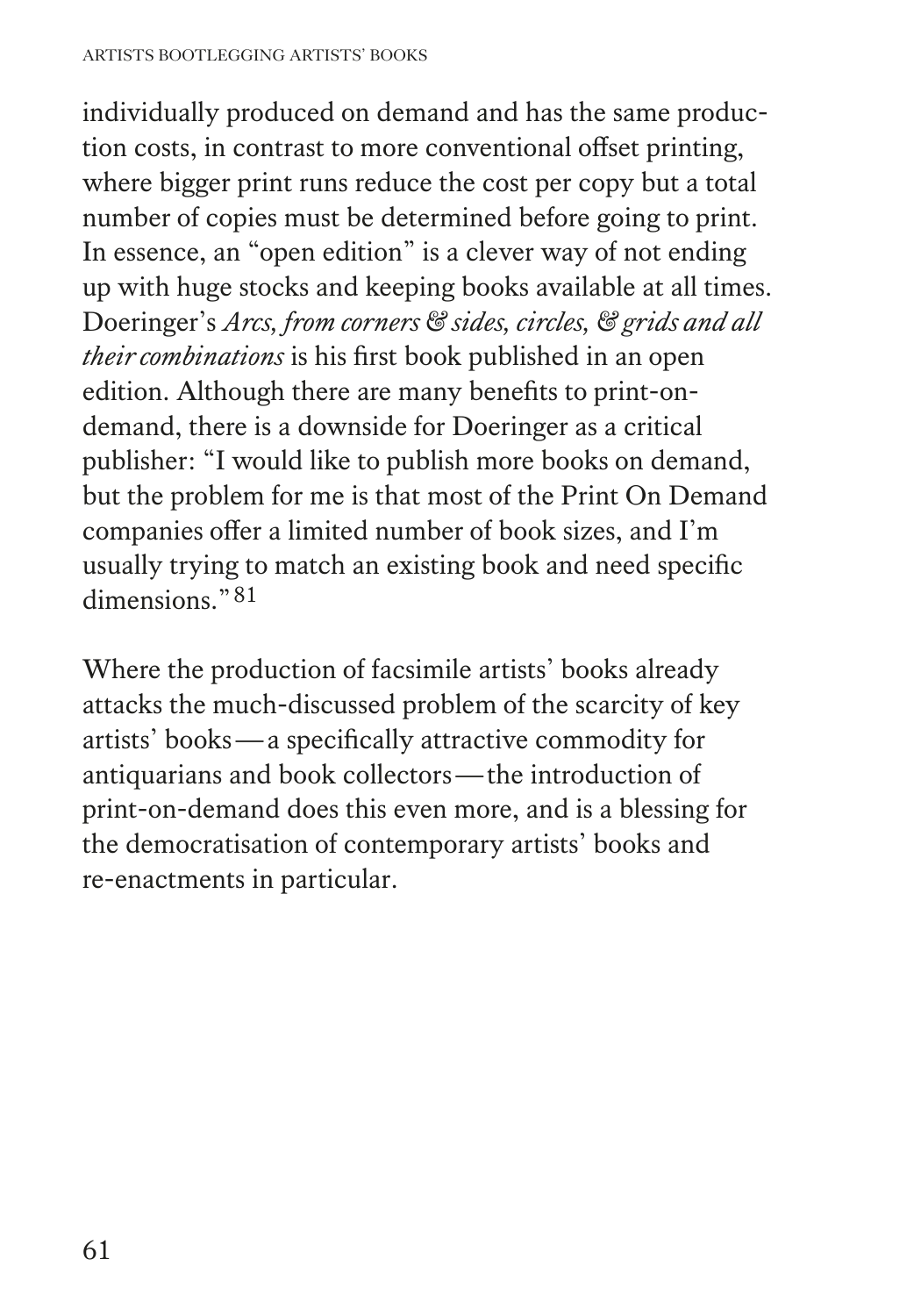# **Towards a future generation of re-enacted artists' books**

Throughout the analyses, different discourses in favour of re-enacted artists' books were investigated. The facsimile productions by Zédélé and The Everyday Press show a very accurate and precise approach that stays as loyal to the original as possible, while the bootlegs produced by the artists Michalis Pichler and Eric Doeringer show precise alterations to the structure of the original books. The latter is a method of appropriation—bootlegging—where the artist's own reflections are applied to a context defined beforehand, preserving several key elements of the original and modifying others. It seems difficult for the artist simply to reproduce the original identically. There appear to be personal added elements necessary to define a bootleg as a new artistic statement. As the reviewed examples showed, artists tweak, change, interpret, differentiate, and modify the selected sources eventually to aim for authorship over their work, especially when bootlegging a historical artist's book. Artists, more than publishers, try to leave a trace in the legacy of a specific bootlegged artist's book. The argument and search for authorship as a method of appropriation seem to predominate among artists over any possible economical interest for the new work. Even Eric Doeringer, who started bootlegging famous artists' paintings out of economic interest before turning to bootlegging artists' books, states that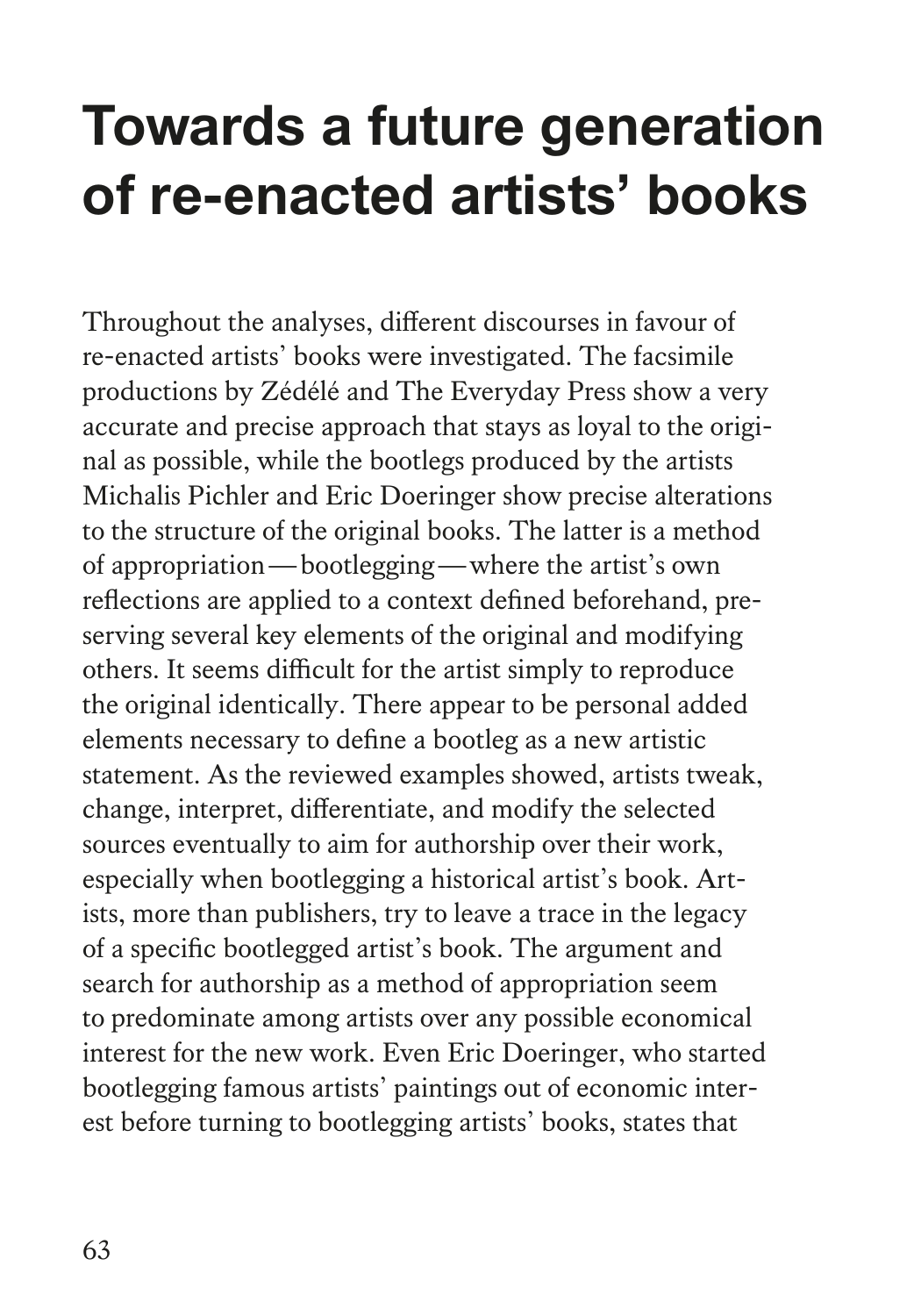the relationship between the original and the copy is of more interest to him than the money he could earn.<sup>82</sup>

A secondary underlying human argument among artists is the admiration for a particular artist and his or her body of work. In the work of Pichler and Doeringer, admiration shines through here and there as well. Doeringer is very honest about this aspect of bootlegging: "My 'Ruscha' books are certainly fanboy pieces. Going out to LA and visiting all of the locations in his books was like making a pilgrimage."83 It can be assumed that Michalis Pichler had Ruscha's trip in mind when driving down the highways of Germany in search of petrol stations. In Pichler's bootleg *July, August, September 2012 / Juillet, Août, Septembre 2012 / Juli, August, September 2012*, a certain recognition and admiration for Seth Siegelaub is perceptible as well. For this reason, making a bootleg is an attractive way of showing acknowledgement for a fellow artist from an earlier period, and ensures the "idol" has a presence in the here and now.

The most eminent argument drawn from the publisher's discourse is the urge to make available again historical material that for too long has been unattainable. The interest here is the educational pertinence of reprinting rare artists' books. The present generation of artists and designers recently discovered the medium and are eager to learn about its evolution in the second half of the twentieth century. It is difficult to understand the massive enthusiasm for artists' books presented at book fairs without knowing the roots of these objects. One even finds some frustration bubbling up when encountering iconic artists' books online in reviews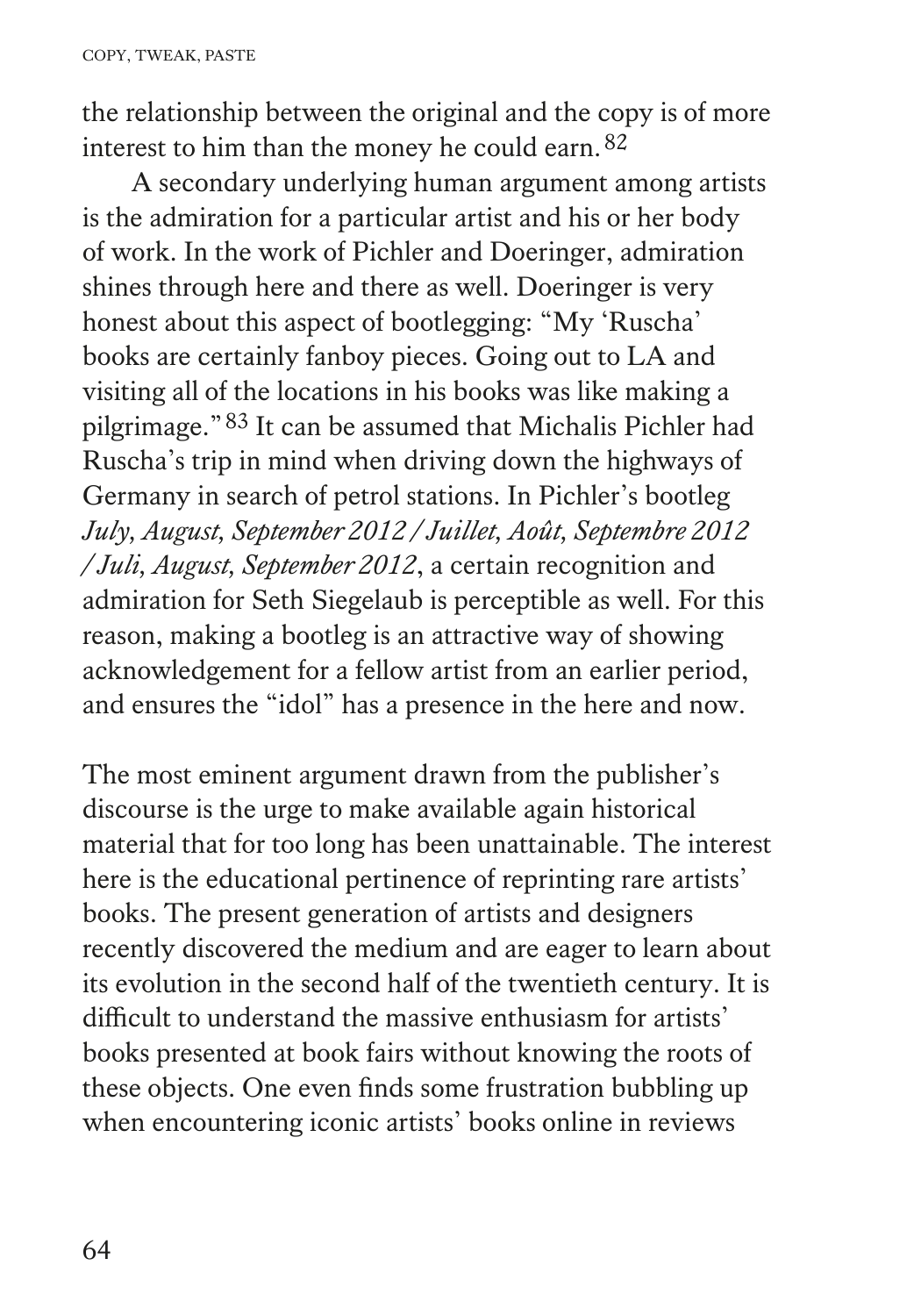and behind showcases, where it is impossible physically to flip through these titles. The best thing publishers achieve when they print historical facsimile artists' books from the 1960s and 1970s is paving a foundation for contemporary and future generations of artists. The excessive number of books generates the impression that artists too often and easily seize the book for artistic expression. A reintroduction of some founding examples could recontextualise the initial artistic intentions of artists' books from the 1960s and 1970s in today's art scene and be a support for young artists. Feeding this curiosity is therefore elementary. That Éditions Zédélé and The Everyday Press do not focus on the same range of titles is nourishing and shows the wide spectrum of possibilities. These publishers ensure good books remain available and that the selection of titles is not restricted to only the most popular. Either by responding to a defined collection (Zédélé), or by fitting in for reasons revised at each occasion (The Everyday Press), the choice of particular facsimile titles is consciously made and depends on the available permission of an artist, an encounter with a rare book, meeting a collaborator with similar intentions, or being invited to publish a facsimile in the frame of a specific event. Furthermore, the selection of titles is issued as part of the publisher's total body of work, each one becoming part of the global artist's book legacy as an entity of its own, covering a certain place and time.

The economic arguments seem secondary to the arguments for reinserting historical content. Zédélé's website is well structured, allowing visitors to add books to a shopping basket and purchase them, and their prices are very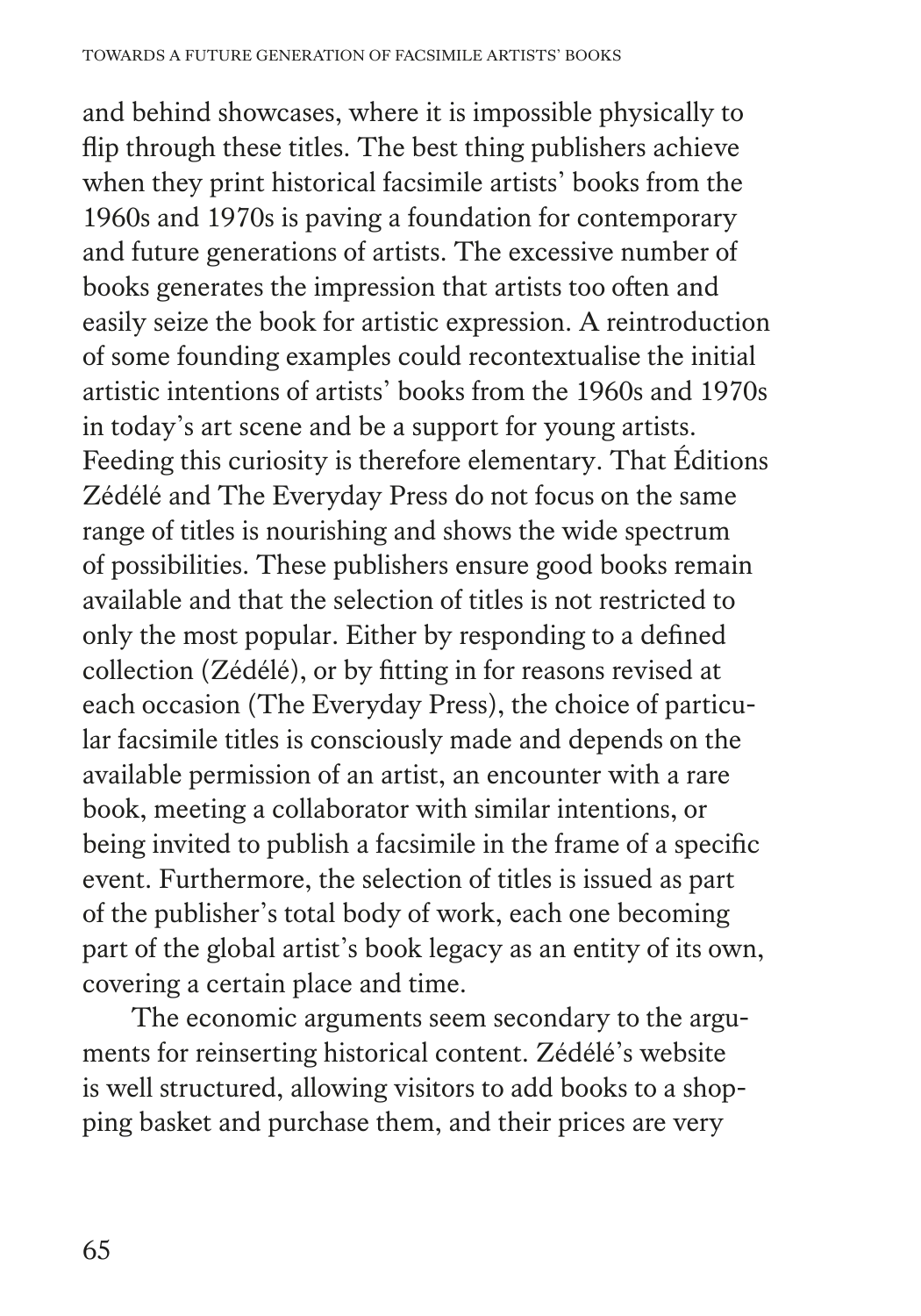reasonable. The website of The Everyday Press, on the other hand, consists of a slideshow of projects, but additional purchase information or a webshop is completely absent. The only way to buy their titles is via the website of Anagram Books or at the art book fairs that Arnaud Desjardin occasionally attends. It is possible that both publishers finance their editorial activities through grants in addition to the sales revenue from books, but nowhere is any information found regarding their business models.

Reprinting historical material automatically raises questions about copyright and authorship. Publishers and artists are diametrically opposed in arguments of authorship. The reviewed books by both publishers remain very loyal to the material they reissue and cautious when it comes to interfering and appropriating original structures, while books by artists transform or modify the original content, most often in a respectful way. Of the status of appropriation, Doeringer says: "Although appropriation is fairly accepted in the art world, its legality is nebulous. Legally, you can appropriate if you 'transform' the original material sufficiently, but there is no standard for what the minimum transformation might be."84 Appropriation is thus a delicate activity, even if it is widely accepted by the art world. It is not so much a question of whether an appropriation of an artist's book by a contemporary artist will be accepted—this seems part of the game—but in what manner the artist adds something constructive to the legacy of a particular iconic artist's book. A violation of copyright in the framework of the artist's book is somehow in relation to a non-respectful use of the original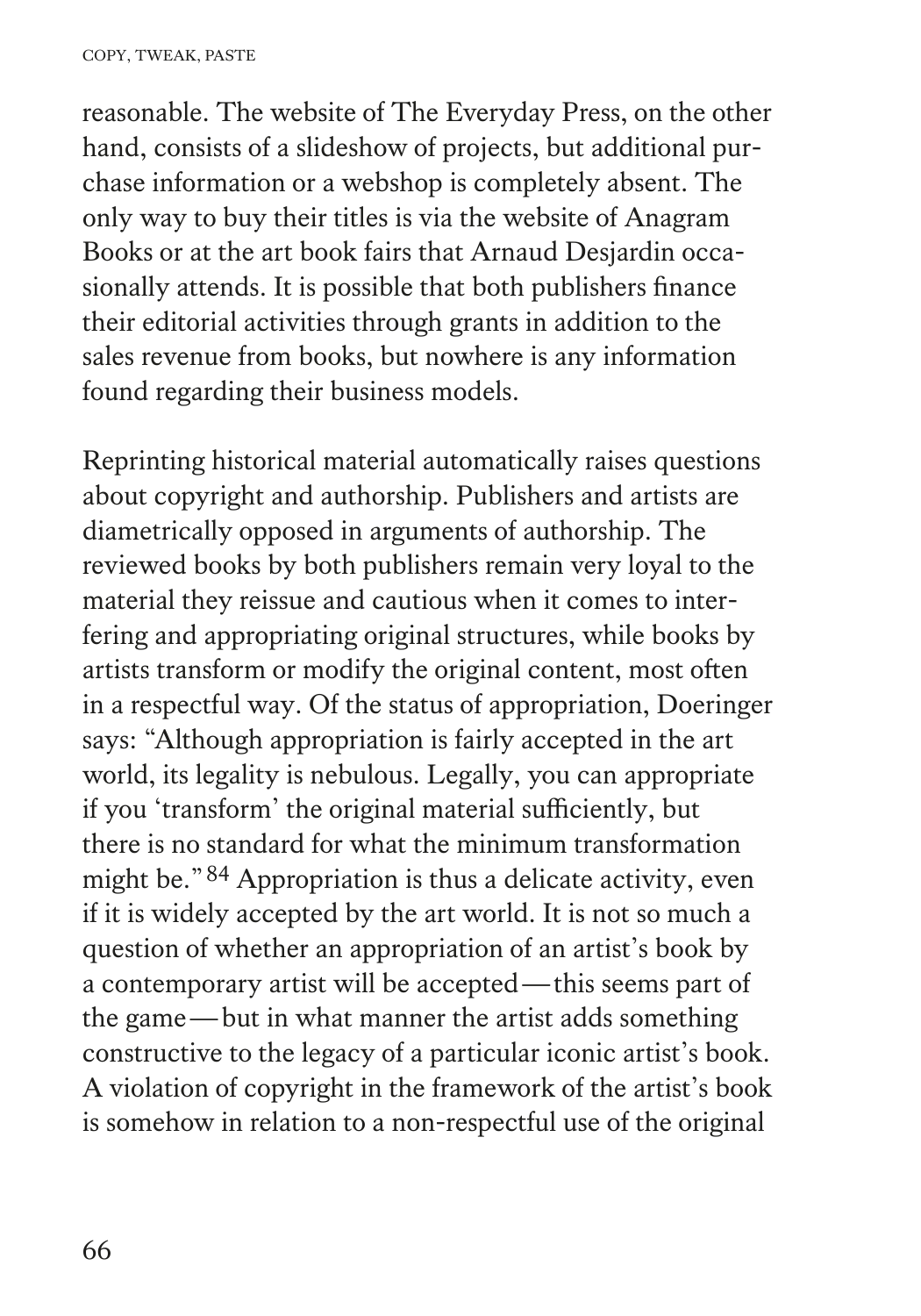content. I see copyright in the realm of artists' books as an enclosed and unwritten set of rules that influence and guide the practice of appropriation. These subjective and intuitive rules, codified by the College Art Association under the name "Fair Use: Code of Best Practices in Fair Use in the Visual Arts",85 should be correctly and respectfully depicted by artists when re-enacting historical artists' books. And because regulations are blurry or left to interpretation, it is up to the artistic community to define and state whether a particular re-enacted artist's book has been made in a respectful manner. It will be interesting to see who will step up in the near future to declare the difference between a bad copy and a respectful bootleg, and whether it will be accompanied by any set of written rules for future re-enactments.

An integral aspect when appropriating an artist's book published earlier seems to be the preservation of the original cover. All the books reviewed here demonstrated a great respect for the original book. The first signs of appropriation appeared when artists used linguistic interpretations or the original metric rhythm for the covers of their facsimiles. By re-working the original cover, a bootleg is assured a certain visibility and recognition as part of the legacy of that particular book. The cover is the ultimate reference and will be judged or recognised in the first place. It is therefore vital for a bootleg to have a strong visual link to the cover of its predecessor.

When we look at production methods and the materials used, it is difficult to trace a line of similarities between all the books. Each actor's preferences are noticeable, as is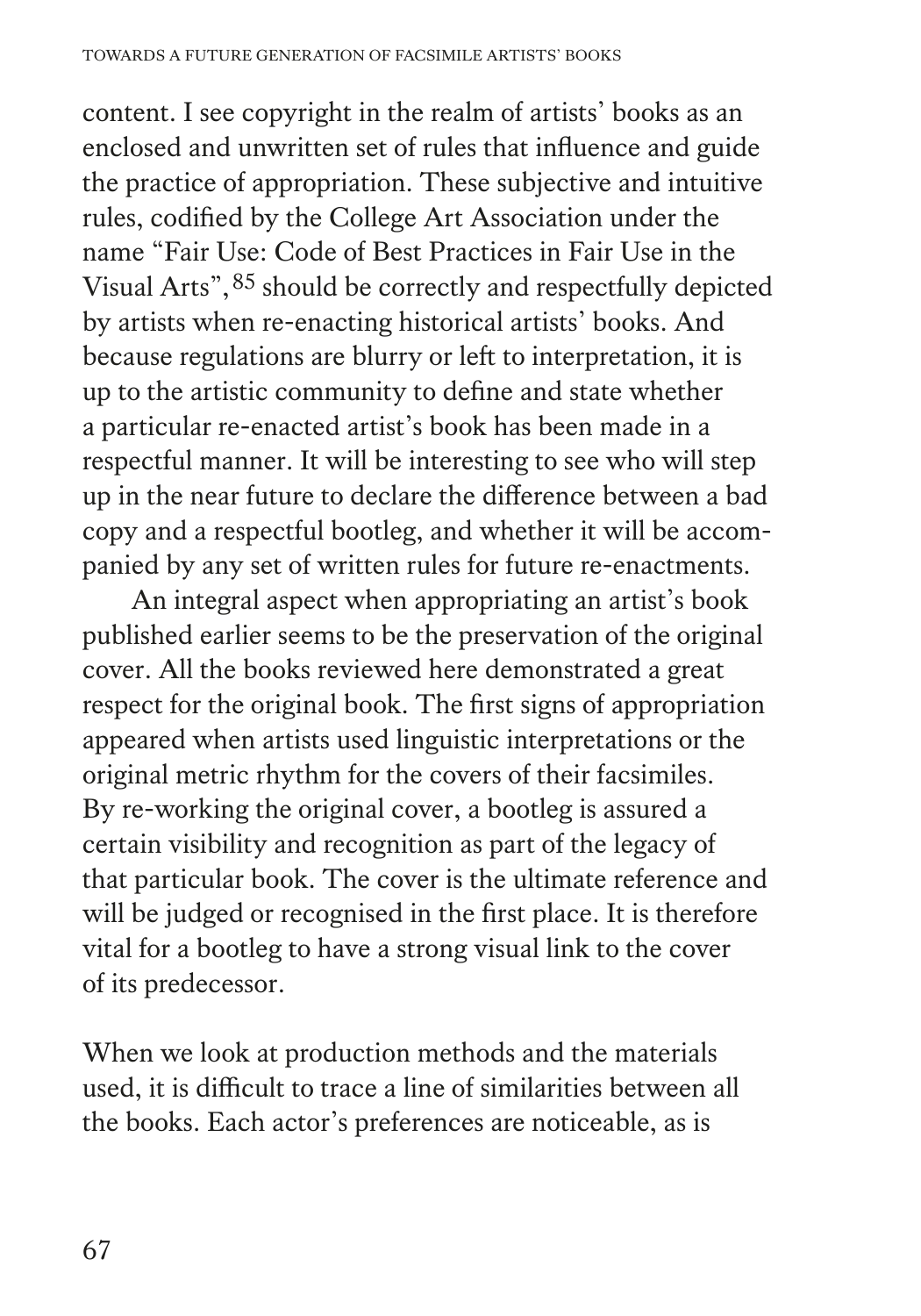the variety in printing techniques; offset printing, digital printing, and more manual techniques such as laser and Riso printing are most common. Zédélé uses offset printing for their Reprint Collection, and Eric Doeringer mainly uses print-on-demand technology. Large print-runs are usually offset printed. The general standard is high. Of the books reviewed, only those produced by Michalis Pichler leave some questions over the quality of the printing process used.

The covers of contemporary re-enacted artists' books are in general more contrasted than those of their predecessors, a remarkable evolution in the outer appearance, due to a combination of improved printing techniques, inks, and types of paper, or a simple preference of the artist for contrasting cover images. Most books reviewed here are perfect bound—booklets are either sewn or glued—a habit likely inherited from the 1960s and 1970s. The perfect binding technique makes the book flexible and it is a cheap and modest way to assemble a book. Retypesetting is often preferred over scanning when it comes to the reproduction of texts. This reproduction method entails a huge amount of work but guarantees good legibility, which is definitely beneficial to the final result.

All these parameters belong to the toolbox of the graphic designer. But his or her position in the production of facsimile artists' books is minimal or absent. There seems to be an occasional demand for a graphic designer in the role of typesetter, which is an important task of a highly technical nature. When working together on a re-enactment with an artist or publisher, a graphic designer is condemned to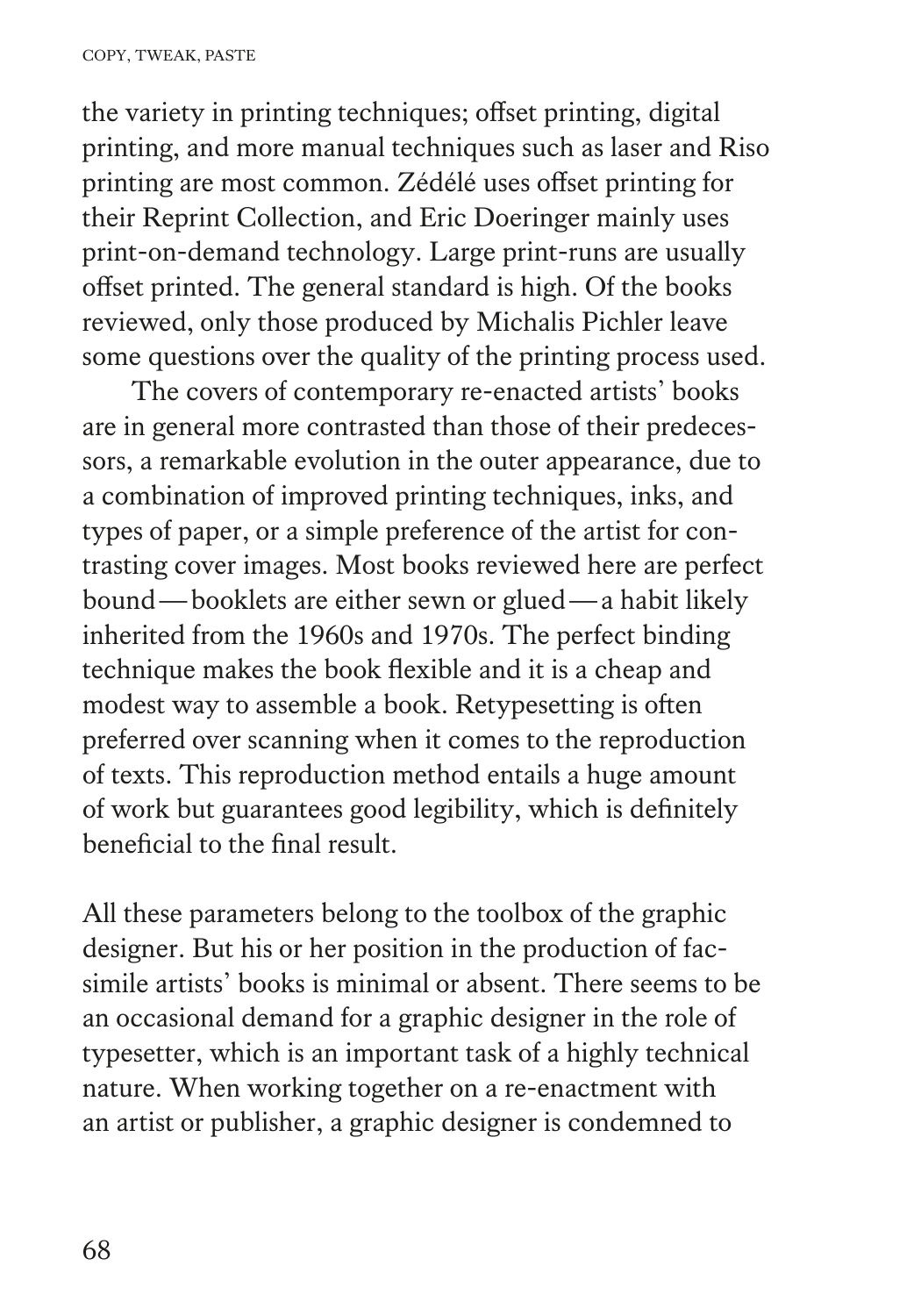the supporting role of typesetting after an original, which is ultimately a rather monotonous activity. If the graphic designer is restricted to the production process of a facsimile or bootleg, he or she likely occupies the role of superintendent, checker, overseer, or surveyor. As Alex Gifreu, designer and initiator of Cru Editions, notes about this restrained role of the graphic designer in artists' publications, "In the publication of the artist, the artist must take the lead as she has the most specific role. The role of the designer is to place all the skills acquired in the service of the artist. To seek out the optimum solution for the reproduction of their work, be it in the selection of papers, systems of printing, or the format."86 There is little reason for the graphic designer to think he or she could contribute much on a conceptual level when working for an artist. Gifreu continues: "it [the design] has to stay on a second plane, to comply with premises that can be optimum legibility, order, composition but never, never be over and above the work of the artist."87 When enrolling in a team with an artist and publisher, conceptual tasks are not up for grabs, but the graphic designer is very capable of giving his or her view on editorial choices. A critical graphical eye could push the production limits of facsimile artists' books further, and keep the discussion for appropriation vivid from a design point of view. In this way, the role of the graphic designer could expand from technical specialist to critic of the artist's book spectrum. And when the designer or typesetter has a personal interest in the subject matter, which is the case for Ian Whittlesea in *The Foundations of Judo*, the interest in participating rises significantly too.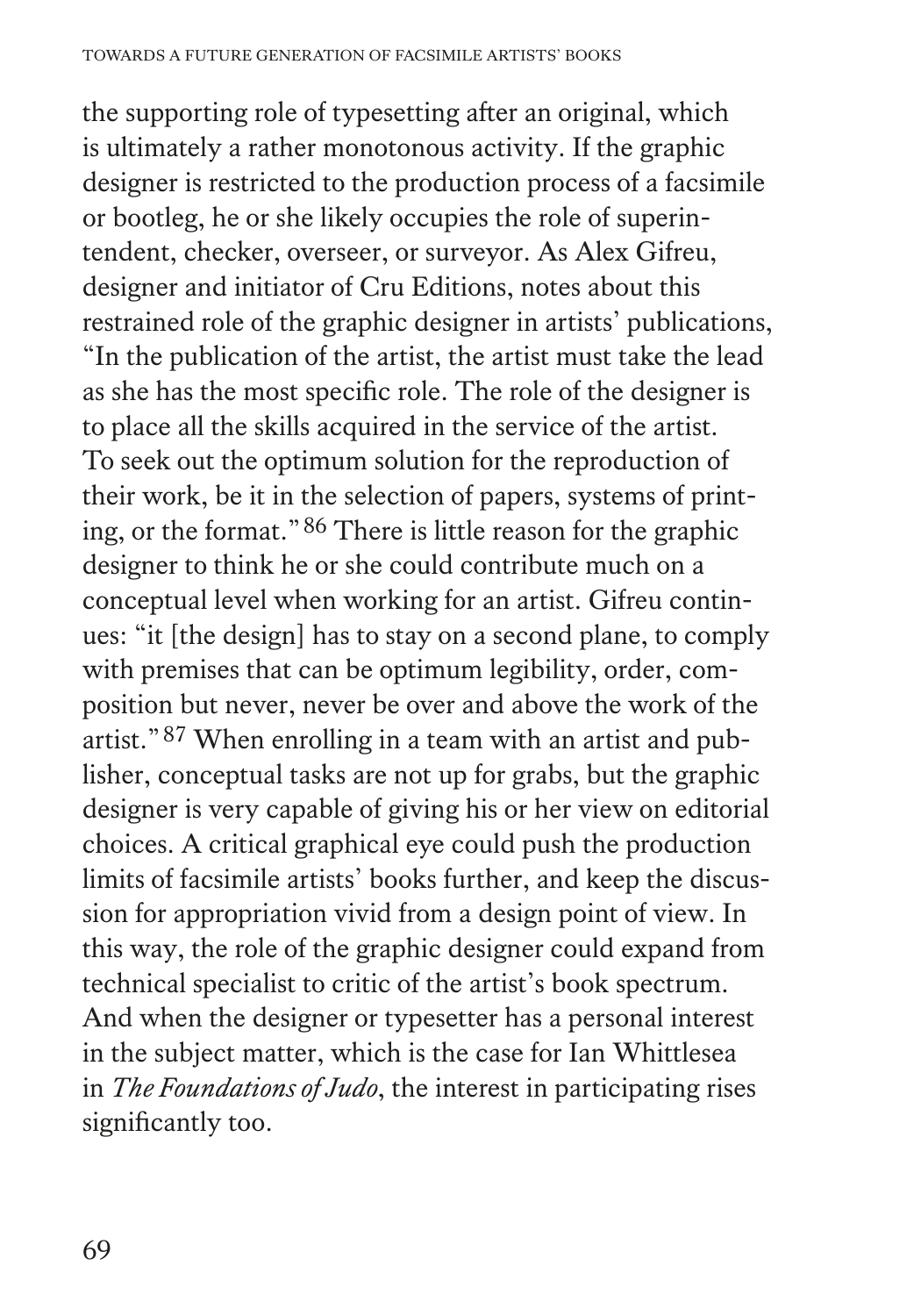Few artists' books are the result of a single person's labour,  $88$ but it seems that Eric Doeringer and Michalis Pichler make a conscious choice to produce books by themselves, at least until the book goes to the printer. Working alone offers artists maximum autonomy and avoids possible disagreements about design choices. It also saves production costs in the form of salary. On the other hand, is a graphic designer a collaborator to be mistrusted? Or are arguments against including a designer historically rooted? When analysing the rise of artists' books in the 1960s it is clear that they started out ruled by artists alone. Artists in the 1960s did not embrace the book and reclaim their autonomy from institutions only subsequently to share the captured ground with graphic designers.

If a graphic designer wants to merge completely into the production of re-enacted artists' books, he or she could propose such a work personally. It is common for graphic designers to work on self-initiated editorial projects, but the question is whether the designer is interested in re-enactment and whether such books can be called artists' books. Besides, I wonder whether it is of interest to graphic designers to stick the label "artist's book" on their editorial projects. As long as graphic designers are able to carry out editorial projects autonomously, I sense less interest and potential for them in the realm of artists' books, and re-enactments in particular. This also raises the question of whether classifying an independent book project by a designer is actually necessary. Alex Gifreu makes a very clear and bold statement on the matter: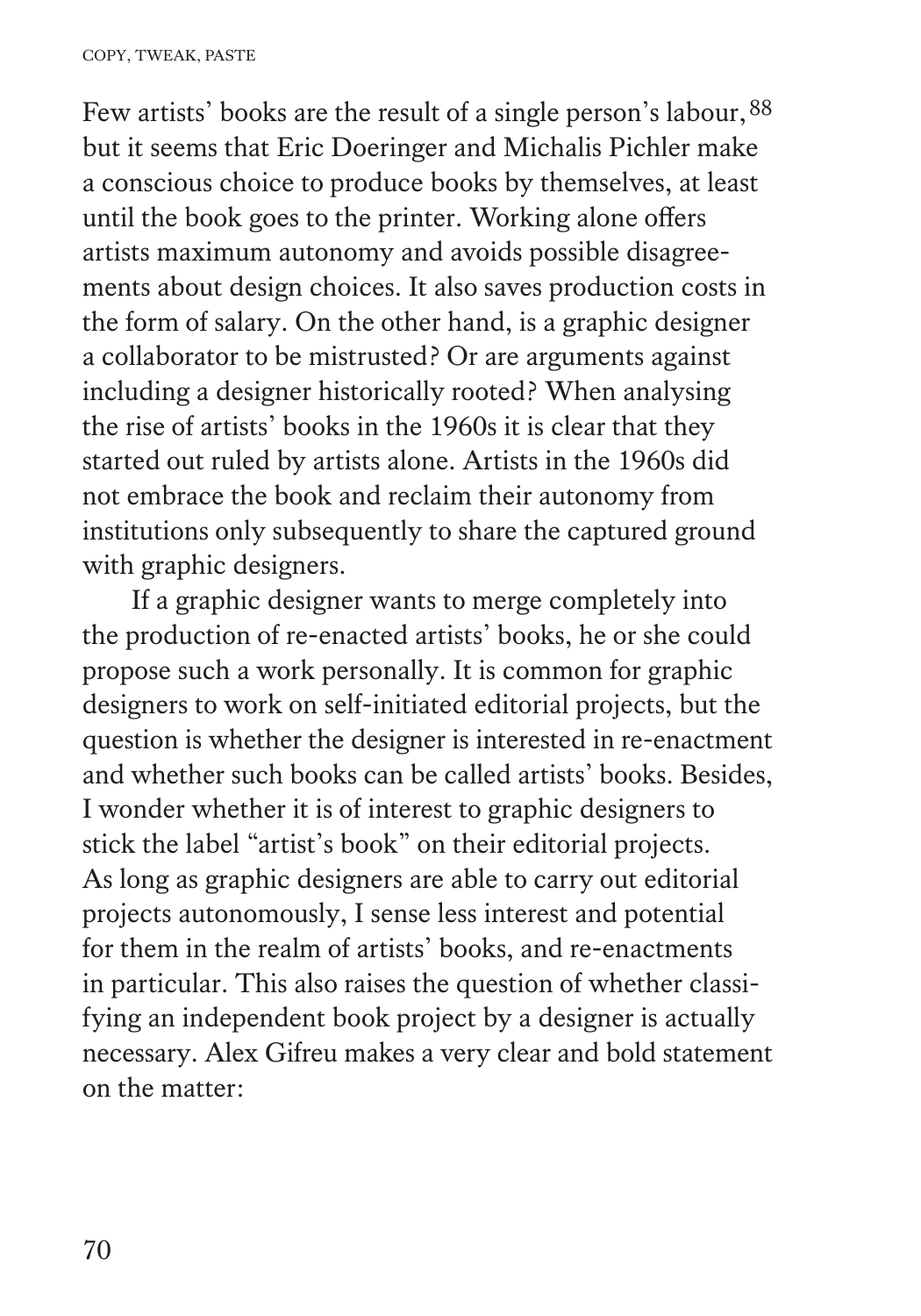The artist's book doesn't exist. If you look in the dictionary, the definition of a book is a collection of sheets joined with a cover. Whereas, I'd ask you the question: what is art? It's clear that since Duchamp anything is art; and since Beuys anybody is an artist. It is impossible to define what an artist's book is when we can't define who is or isn't an artist or what is or isn't art. More than an artist's book I like to talk about publications conceived as pieces of work. In the sense, the work doesn't exist in any physical format other than a publication.89

It is difficult to agree that the artist's book does not exist, but in my independent graphic design practice I do exactly what Gifreu formulates—I create publications as pieces of work. I communicate socially relevant information in a comprehensible way through the book format, which is the case for many artists' books as well (*Some Los Angeles Apartments* and *The Fox* are of significant social relevance for example). I regularly encounter the question of whether I position myself as an artist and label my books as such, but I refuse to call them "artists' books" and also do not feel comfortable with the title "artist". When I'm asked to identify my autonomous book projects, I prefer to call them pieces of visual research. And, once again, when it comes to re-enacted artists' books, there is little interest of a conceptual nature for a graphic designer.

Although *Twentysix Gasoline Stations* by Ed Ruscha is probably the most appropriated artist's book, it is remarkable that it remains unavailable as a widely distributed facsimile. This raises questions over the selection criteria of artists and publishers. What titles should definitely exist as facsimiles?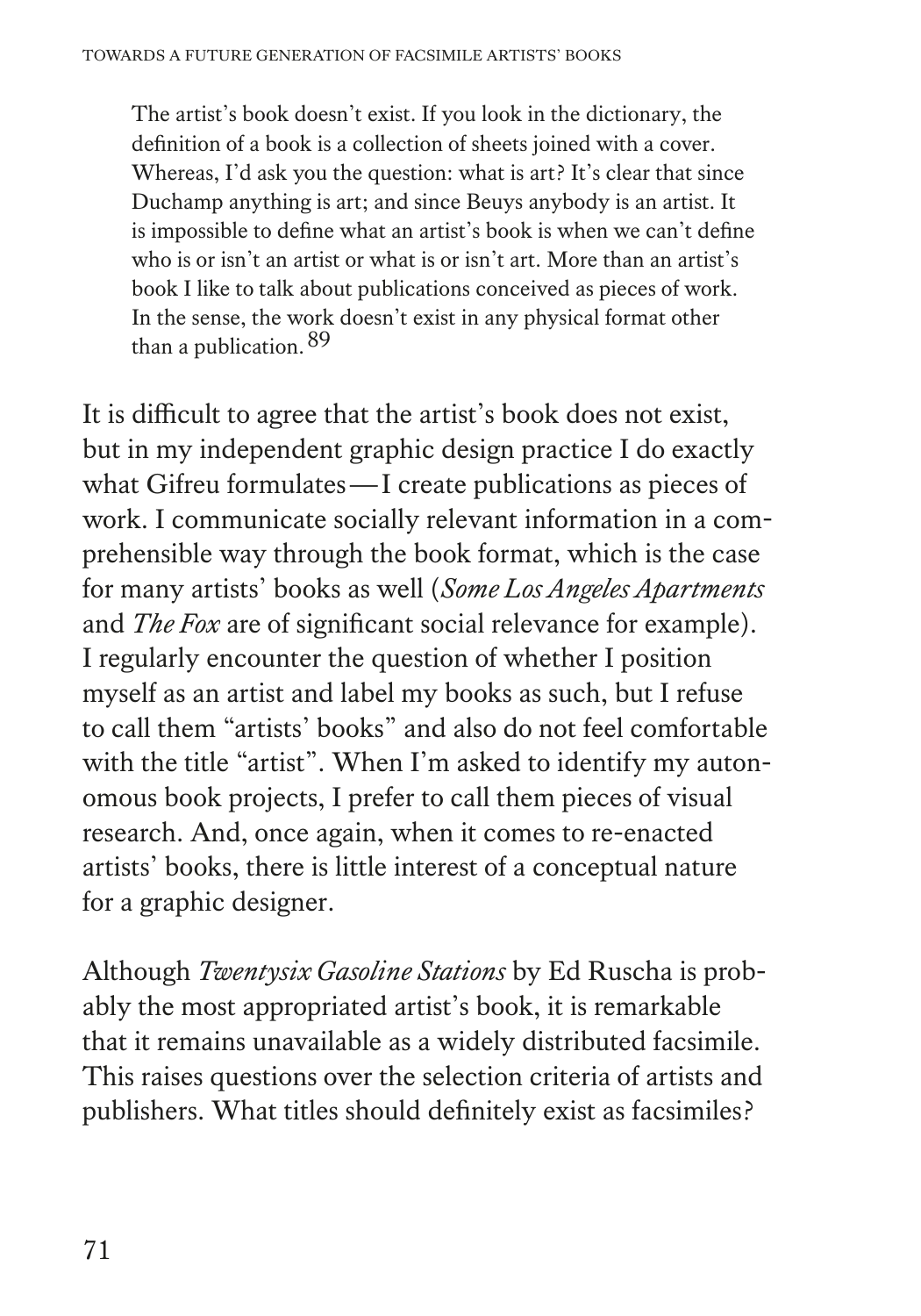What titles are suitable for appropriation? Who makes the selection? And what conditions do future facsimiles have to meet? Is it the task of publishers and artists alone to produce facsimile artists' books? Will institutions in the future, like libraries and arts councils, define dissemination programmes for artists' books and support the publication of re-enacted artists' books? The institutionalisation of the object goes against the initial principles of artists' books from the 1960s and 1970s; nevertheless, today, with a growing number of books and inexpensive production methods such as printon-demand, the facsimile justifies its pertinence in the realm of the artist's book. It will gain further value over time, questioning the remaining scarcity of books in this medium. Facsimiles will expand both the legacy and the future of artists' books by defining new milestones for specific iconic titles and the medium as a whole. In doing so, the zeitgeist becomes a tool and argument for new appropriations that operate as utterly important educative blueprints for printing techniques, materials, and the editorial choices of publishers and artists over time.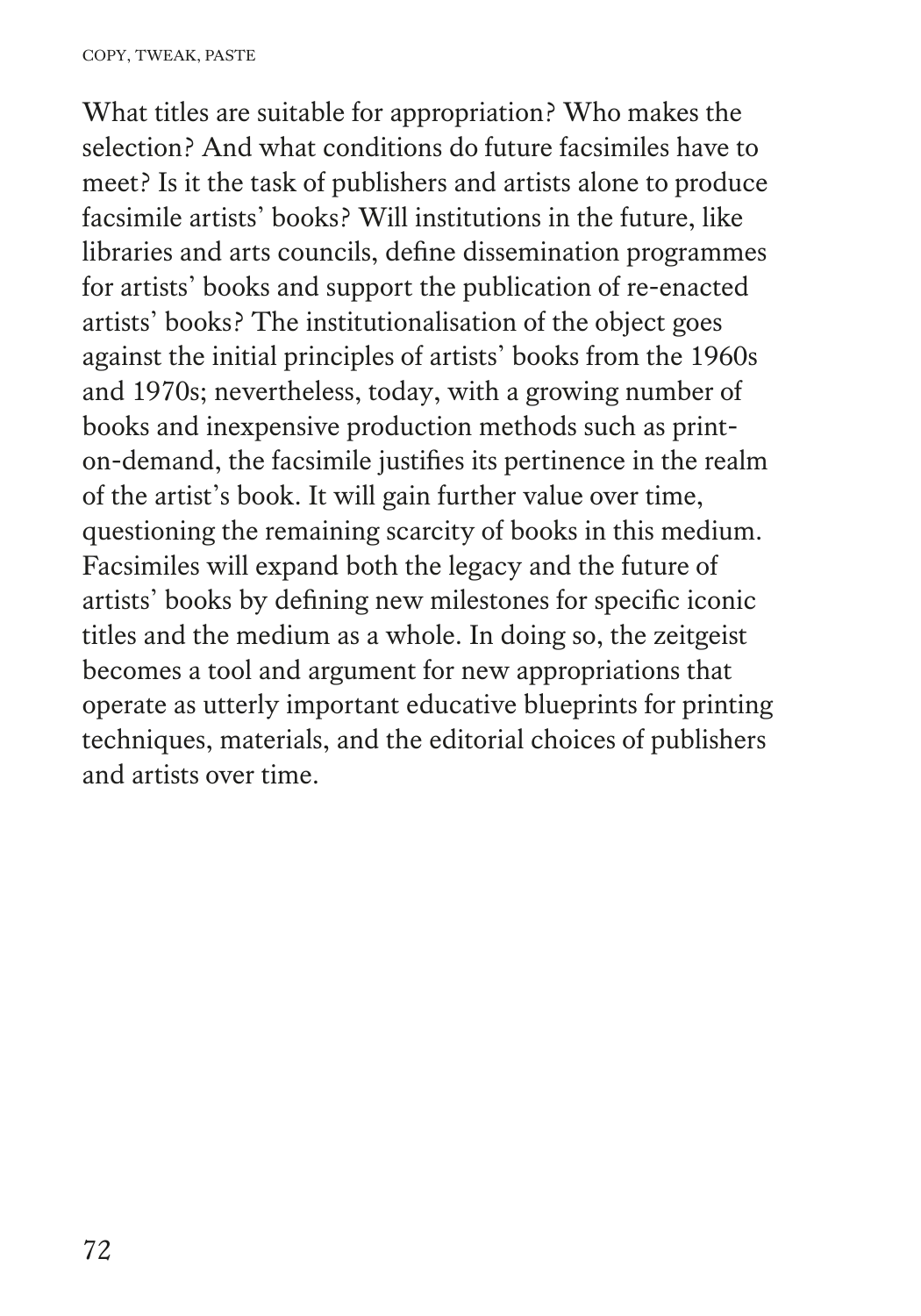# **Introduction**

- 1 Leszek Brogowski, *Éditer l'art. Le livre d'artiste et l'histoire du livre* (Chatou: La Transparence, 2010), p.31.
- 2 Lucy Lippard, "The Artist's Book Goes Public," in *Artists' Books: A Critical Anthology and Sourcebook*, ed. by Joan Lyons (Rochester, NY: Visual Studies Workshop Press, 1985), pp.45–8.
- 3 Ibid.
- 4 "Artist's Book," Wikipedia, accessed September 1, 2014, http:/en.wikipedia. org/wiki/Artist's\_book#Conceptual\_art.
- 5 Lippard, "The Artist's Book Goes Public."
- 6 Ulises Carrión, "Bookworks Revisited" (1979), in *Book* (Birmingham: Eastside Projects, 2010).
- 7 Arnaud Desjardin, "Arnaud Desjardin, Artist in Residence, November 19, 2013," lecture available on Vimeo, http://vimeo. com/84918298.
- 8 "Twentysix Gasoline Stations," Wikipedia, accessed April 10, 2015, http://en.wikipedia.org/wiki/Twentysix\_ Gasoline\_Stations.
- 9 "Ed Ruscha. Royal Road Test 1967," *Bookride*, November 9, 2007, http:// www.bookride.com/2007/11/edruscha-royal-road-test-1967.html.
- 10 Brogowski, *Éditer l'art.*, p.31.
- 11 Ed Ruscha, *Leave Any Information at the Signal: Writings, Interviews, Bits, Pages*, ed. by Alexandra Schwartz (Cambridge, MA: MIT Press, 2002), p.217.
- 12 "The Reprint Collection," Collection Reprint website, accessed October 24, 2019, http://www.lapetitelibrairie.net/ zedele/reprint/accueil.html.
- 13 Ibid.
- 14 Michael Bracewell, "Editions of You," *Frieze*, August 1, 2008, https://frieze. com/article/editions-you.
- 15 "History Will Repeat Itself. Strategies of Re-enactment in Contemporary Art," accessed January 24, 2017, http://www. kw-berlin.de/kw/en/exhibitions/history\_ will repeat itself strategies of re enactment\_in\_contemporary\_art\_91.
- 16 Robert Blackson, "Once More . . . With Feeling: Reenactment in Contemporary Art and Culture," *Art Journal*, p.29, http://pages.akbild.ac.at/kdm/ \_media/\_pdf/clausen/Blackson%20 Once%20More.pdf.
- 17 Sven Lütticken, "An Arena in Which to Reenact," in *Life, Once More: Forms of Reenactment in Contemporary Art*, ed. by Sven Lütticken (Rotterdam: Witte de With, 2005), p.39.
- 18 For example: *A Little Bit of History Repeated*, Kunst-Werke, Berlin (2001); *Experience, Memory, Reenactment*, Piet Zwart Institute, Rotterdam (2004); *Life, Once More*, Witte de With, Rotterdam (2005); *A Historic Occasion: Artists Making History*, Mass MOCA, North Adams (2006); *Now Again the Past: Rewind, Replay, Resound*, Hallwalls & Carnegie Art Center, Buffalo (2006); *Seven Easy Pieces*, Marina Abramovic, Guggenheim Museum, New York (2005); *History Will Repeat Itself: Strategies of Re-enactment in Contemporary Art, Kunst-Werke*, Berlin (2007–8); *Reality Check*, Statens Museum for Kunst, Copenhagen, (2009); *Embracing the FARB: Modes of Reenactment*, Glass Curtain Gallery, Chicago, (2012); *When Attitudes Become Form*, Prada Foundation, Venice, (2013); *RE:Renovation, Rebirth, and the Art of Reenactment*, Walker Art Center, Minneapolis, (2016).
- 19 An overview of reprints is nicely exhibited in the book *Various Small Books*, where more than ninety re-enactments after books by Ed Ruscha are assembled,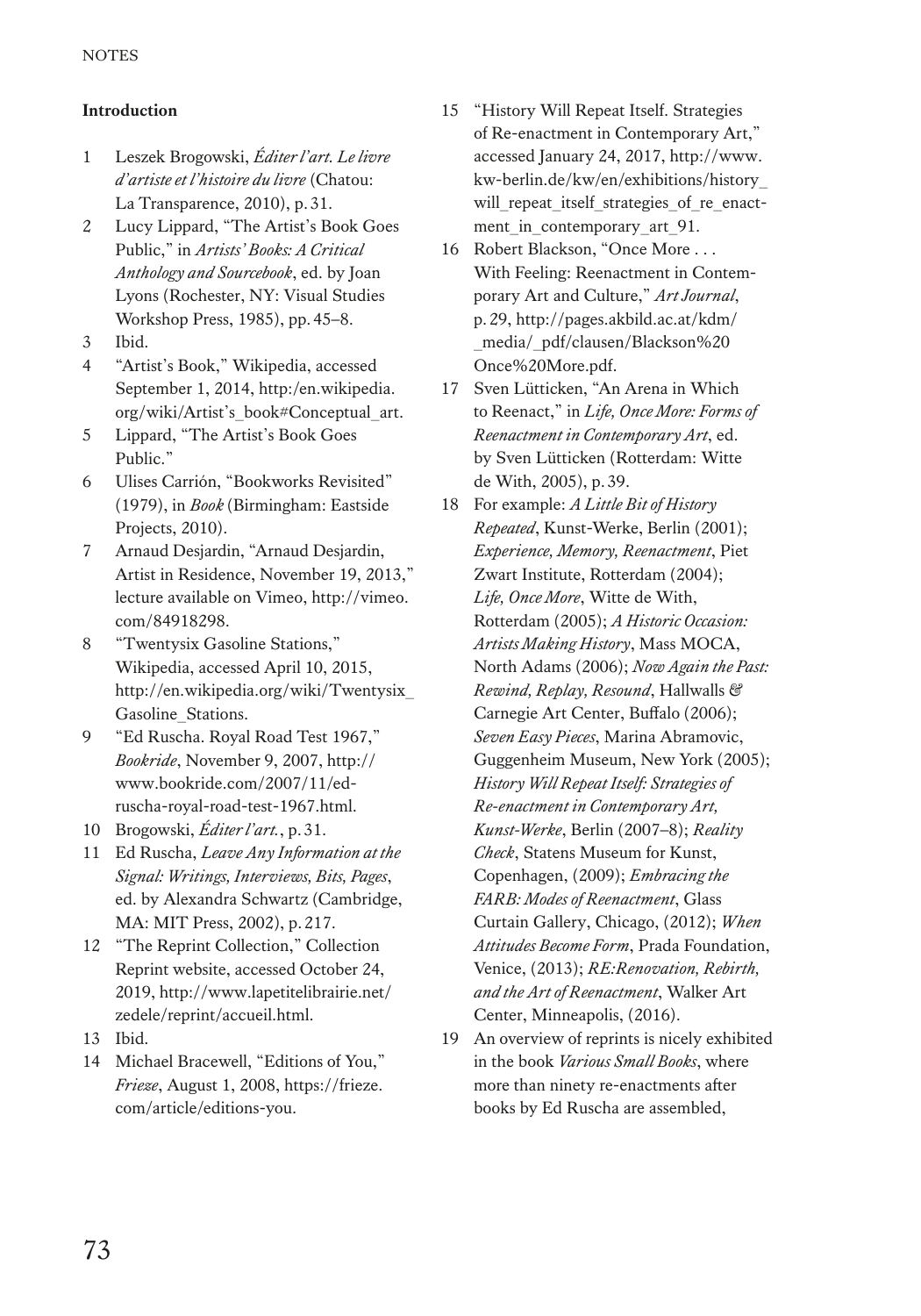which were mostly published between 2000 and 2011. *Various Small Books: Referencing Various Small Books by Ed Ruscha*, ed. by Jeff Brouws, Wendy Burton, and Hermann Zschiegner (Cambridge, MA: MIT Press, 2013).

- 20 Blackson, "Once More . . . With Feeling."
- 21 Lütticken, "An Arena in Which to Reenact," p.57.
- 22 "Facsimile," Wikipedia, accessed November 7, 2016, https://en.wikipedia. org/wiki/Facsimile.
- 23 Rawlinson, "'Like Trading Dust for Oranges': Ed Ruscha and Things of Interest," in *Various Small Books*, ed. by Brouws, Burton, and Zschiegner, p.24.
- 24 "Bootleg," Wiktionary, accessed November 7, 2016, https://en.wiktionary. org/wiki/bootleg.
- 25 "Bootleg," Oxford Dictionaries, accessed November 7, 2016, https://en.oxforddictionaries.com/definition/bootleg.
- 26 "Bootleg," *This is Tomorrow*, September 11, 2012, http://thisistomorrow.info/ articles/bootleg.
- 27 Mark Rawlinson, "'Like Trading Dust for Oranges'", p.9.
- 28 For example, in Jan Dibbets's *Robin Redbreast's Territory*, published by Zédélé, one reads on page 4: "Tous droits réservés, Jan Dibbets et Zédélé éditions," while *The Foundations of Judo* by The Everyday Press refers to the original rights: "All texts and images ©Yves Klein Archives & Yves Amu Klein, 2009."
- 29 "Copyright," Dictionary.com, accessed November 7, 2016, http://www.dictionary.com/browse/copyright?s=t.
- 30 "Fair Use: Code of Best Practices in Fair Use in the Visual Arts," College Art Association, accessed January 13, 2017, http://www.collegeart.org/fair-use/ best-practices#MakingArt.
- 31 Ibid.
- 32 Ashley McNelis, "Clive Phillpot by Ashley McNelis: Expanding the Medium of Artists' Books," *Bomb: Artists in Conversation*, January 14, 2015, http:// bombmagazine.org/article/2000024/ clive-phillpot.
- 33 Jérôme Dupeyrat, "Zédélé, collection 'Reprint'," March 1, 2013, http:// www.t-o-m-b-o-l-o.eu/flux/zedelecollection-reprint/, my own translation.
- 34 Bracewell, "Editions of You."
- 35 Ben Mauk, "No Sale," *Paris Review*, January 5, 2015, http://www.the parisreview.org/blog/2015/01/05/ no-sale/.
- 36 Madeline Weisburg, "Artbook Interview with MoMA Librarian David Senior on Artists' Books," *Artbook*, June 10, 2013, http://www.artbook.com/david-seniorartists-books-at-the-moma-library.html.
- 37 Cory Reynolds, "Street Talk with Ed Ruscha: An Interview with Michael Auping," *Artbook*, December 4, 2011, http://www.artbook.com/blog-excerpted-ruscha-road-tested.html.

### **Publishers who produce facsimile artists' books**

- 38 Collection Reprint website.
- 39 Ibid.
- 40 Ibid.
- 41 "Arnaud Desjardin, Artist in Residence," lecture on Vimeo.
- 42 "The Everyday Press," accessed January 24, 2015, http://www.anagrambooks. com/publishers/the-everyday-press.
- 43 "Lawrence Weiner: *Green as Well as Blue as Well as Red*," Collection Reprint, accessed September 1, 2014, http:// www.editions-zedele.net/reprint/greenas-well.html.
- 44 Dupeyrat, "Zédélé, collection 'Reprint'."
- 45 "Jan Dibbets: *Domaine d'un rouge-gorge/ Robin Redbreast's Territory*," Collection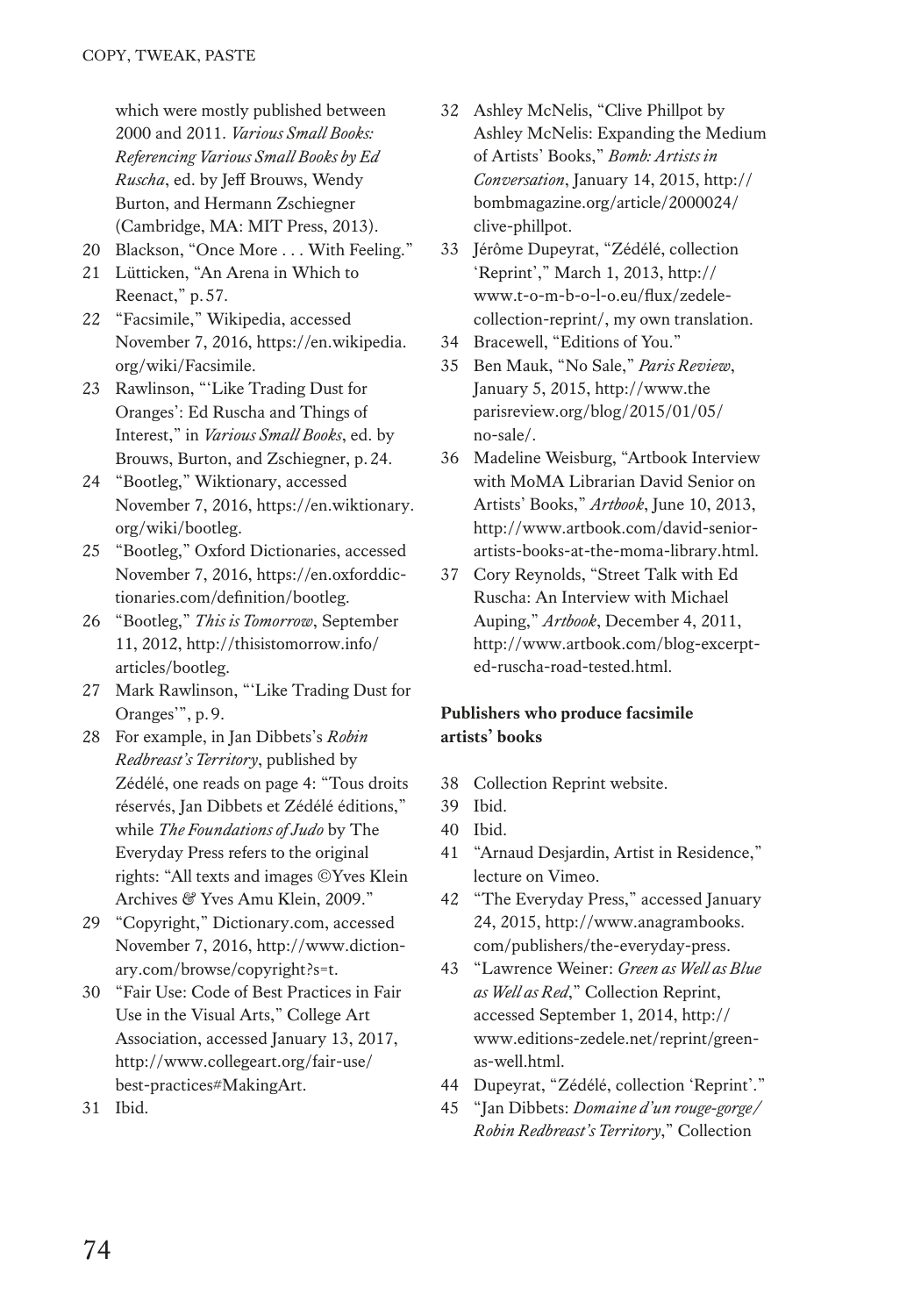Reprint, accessed September 1, 2014, http://www.editions-zedele.net/reprint/ robin-rebreasts-territory-sculpture\_ jan-dibbets.html.

- 46 "Yves Klein (1928–1962)," Yves Klein Archives, accessed March 1, 2015, http:// www.yveskleinarchives.org/documents/ bio\_us.html.
- 47 Ibid.
- 48 Yves Klein, *The Foundations of Judo* (London: The Everyday Press, 2009), p.208.
- 49 "*The Foundations of Judo*," on Ian Whittlesea's website, accessed February 1, 2015, http://www.ianwhittlesea.net/ works\_pages/wks\_klein/wks\_klein1. html.
- 50 Klein, *The Foundations of Judo*, p.208.
- 51 Ibid.
- 52 Gwen Allen, *Artists' Magazines: An Alternative Space for Art* (Cambridge, MA: MIT Press, 2015).
- 53 Ibid.
- 54 Eugenia Bell and Emily King, "Collected Writings," *Frieze*, August 1, 2006, https:// frieze.com/article/collected-writings.
- 55 Ibid.
- 56 Sarah Davidson and Arnaud Desjardin, "Q&A: Arnaud Desjardin, The Everyday Press (London)," Project Space, November 7, 2013, http://projectspace.ca/abrrrartists-books-research-residency-arnauddesjardin/.
- 57 Ibid.
- 58 Clive Phillpot, *Booktrek: Selected Essays on Artists' Books since 1972* (Zurich: JRP Ringier, 2013), p.83.
- 59 Collection Reprint, accessed November 11, 2016, http://www.editions-zedele. net/reprint/accueil.html.
- 60 Ibid.
- 61 "Booktrek," *Artbook*, http://www. artbook.com/9783037642078.html.
- 62 "Arnaud Desjardin, Artist in Residence," lecture on Vimeo.

## **Artists bootlegging artists' books**

- 63 Brouws, Burton and Zschiegner, *Various Small Books*, pp.284–7.
- 64 "Appropriation," MoMA Learning, accessed January 12, 2015, http://www. moma.org/learn/moma\_learning/themes/ pop-art/appropriation.
- 65 Michalis Pichler, "Statements on Appropriation (2009)," UbuWeb, http://www. ubu.com/papers/pichler\_appropriation. html.
- 66 Ibid.
- 67 Maria White, "Edward Ruscha, 'Twentysix Gasoline Stations' 1963," Tate, accessed January 10, 2015, http:// www.tate.org.uk/about/projects/ transforming-artist-books/summaries/ edward-ruscha-twentysix-gasolinestations-1963.
- 68 Lorenzo Benedetti, "Seth Siegelaub," *Artplaces*, June 17, 2013, http://www. artplaces.org/2013/06/seth-siegelaub/.
- 69 Eric Doeringer/Copycat Publications, accessed March 10, 2015, http://www. ericdoeringer.com/Order.html.
- 70 Mishka Henner, "Pirates, Cowboys and Bootleggers: Mishka Henner in Conversation with Eric Doeringer," http://abcoop.tumblr.com/TEXT# Pirates,CowboysandBootleggers.
- 71 Ibid.
- 72 Ibid.
- 73 Otino Corsano, "Quick Draw Artist Interview #28: Eric Doeringer," *Artpost*, http://artpost-oc.blogspot.ch/2013/06/ quick-draw-artist-interview-28-eric.html.
- 74 Henner, "Pirates, Cowboys and Bootleggers."
- 75 "Sol LeWitt: Arcs, circles & grids," Artists' Books and Multiples blog, February 22, 2012, http://artistsbooksandmultiples.blogspot.ch/2012/02/ sol-lewitt-arcs-circles-and-grids.html.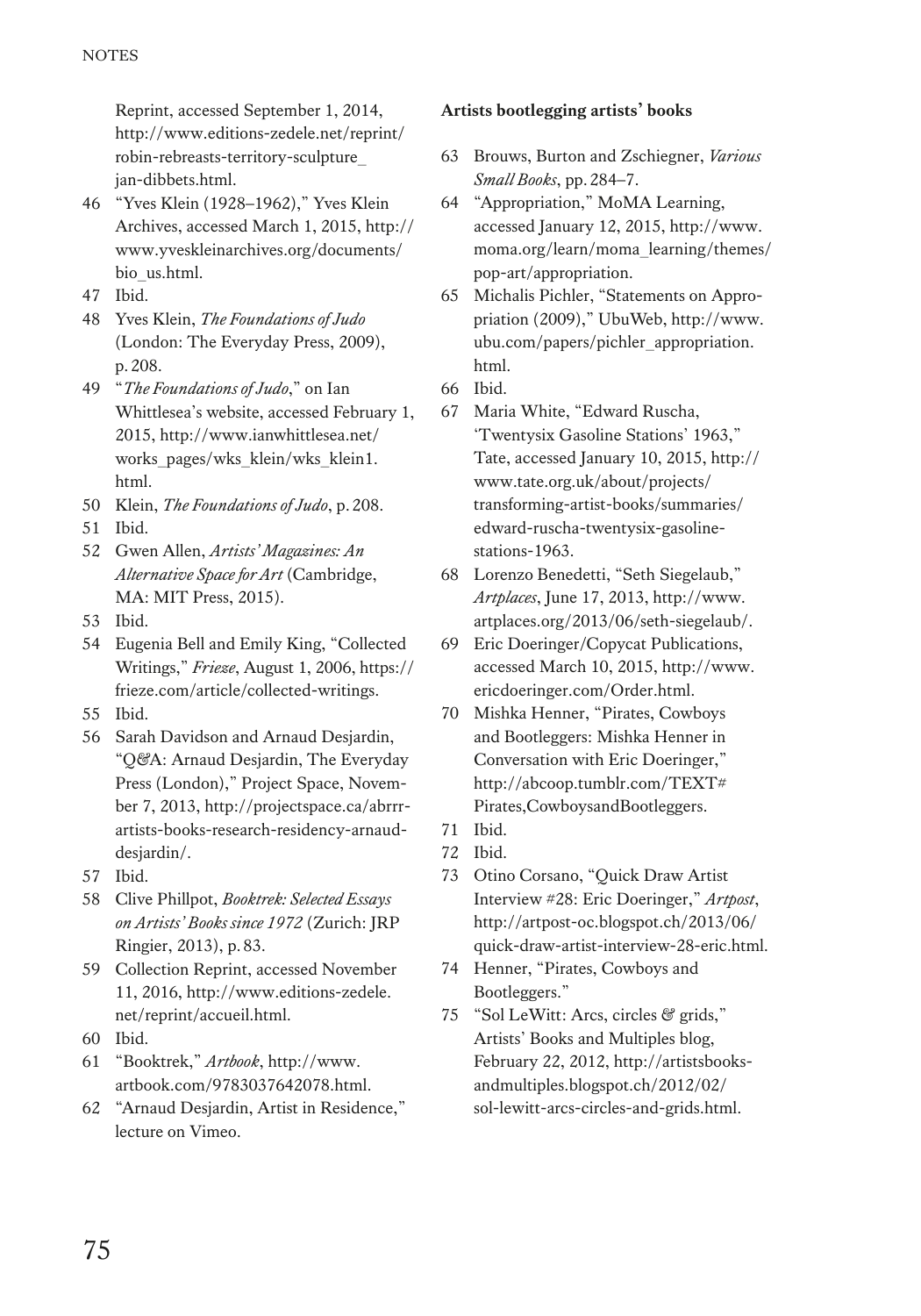- 76 Eric Doeringer, "Arcs, circles & grids (after Sol LeWitt)," accessed February 1, 2015, http://www.ericdoeringer.com/ ConArtRec/LeWitt/LeWitt-ACGBook. html.
- 77 Rawlinson, "Like Trading Dust for Oranges," p.9.
- 78 Insert in *Robin Redbreast's Territory/ Sculpture 1969* (Brest: Éditions Zédélé, 2014).
- 79 Pichler, "Statements on Appropriation (2009)."
- 80 Henner, "Pirates, Cowboys and Bootleggers."
- 81 Ibid.

### **Towards a future generation of facsimile artists' books**

- 82 Henner, "Pirates, Cowboys and Bootleggers."
- 83 Ibid.
- 84 Ibid.
- 85 "Fair Use: Code of Best Practices," College Art Association.
- 86 Cecilia Martín, "Conversing Online with Alex Gifreu," April 4, 2016, http:// a-desk.org/highlights/Conversing-onlinewith-Alex-Gifreu.html.
- 87 Ibid.
- 88 Phillpot, *Booktrek*, pp.77–9.
- 89 Martín, "Conversing Online with Alex Gifreu."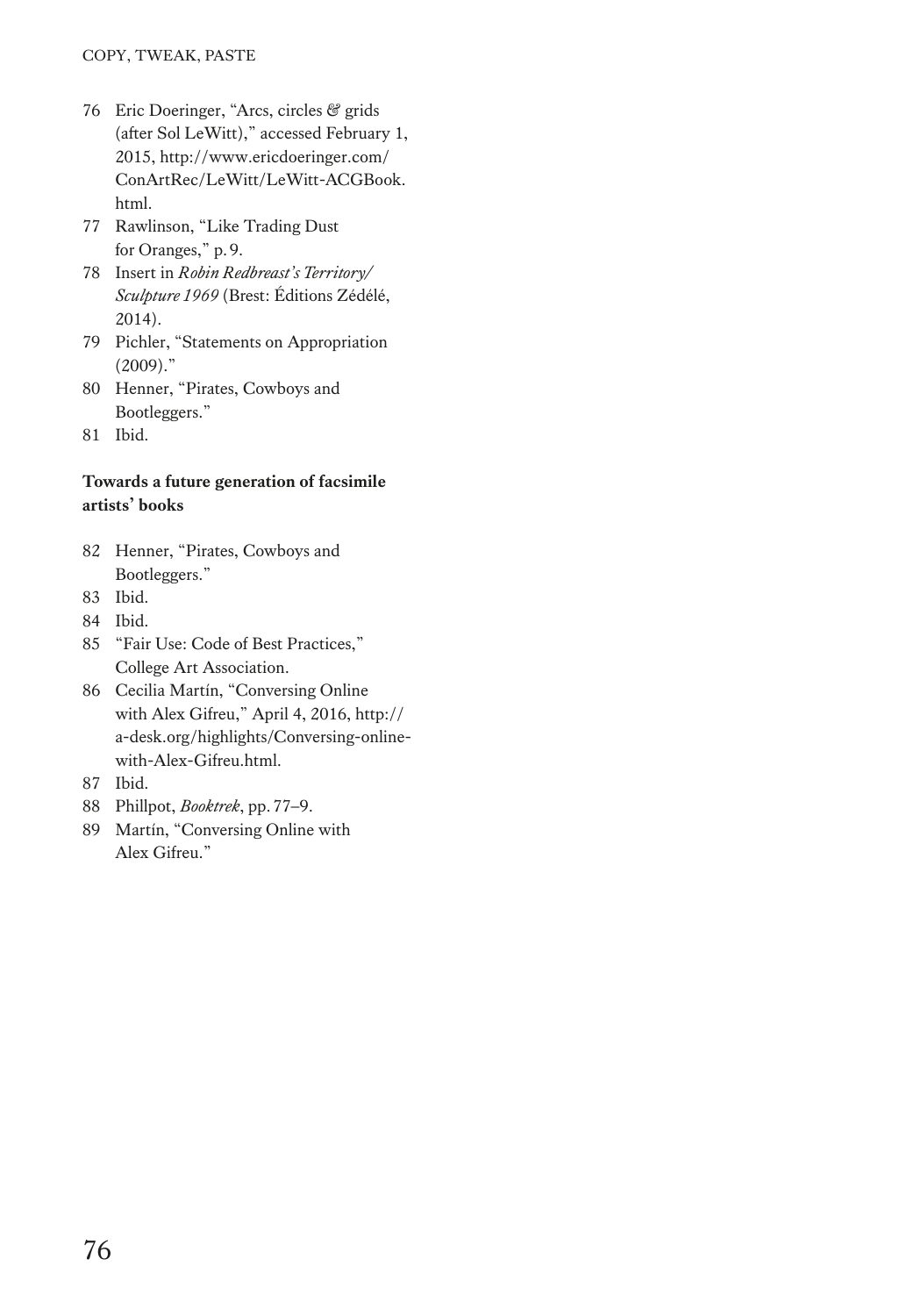**Copy, Tweak, Paste** Modes d'appropriation dans le *reenactment* de livres d'artistes

Traduit de l'anglais par Lucile Dupraz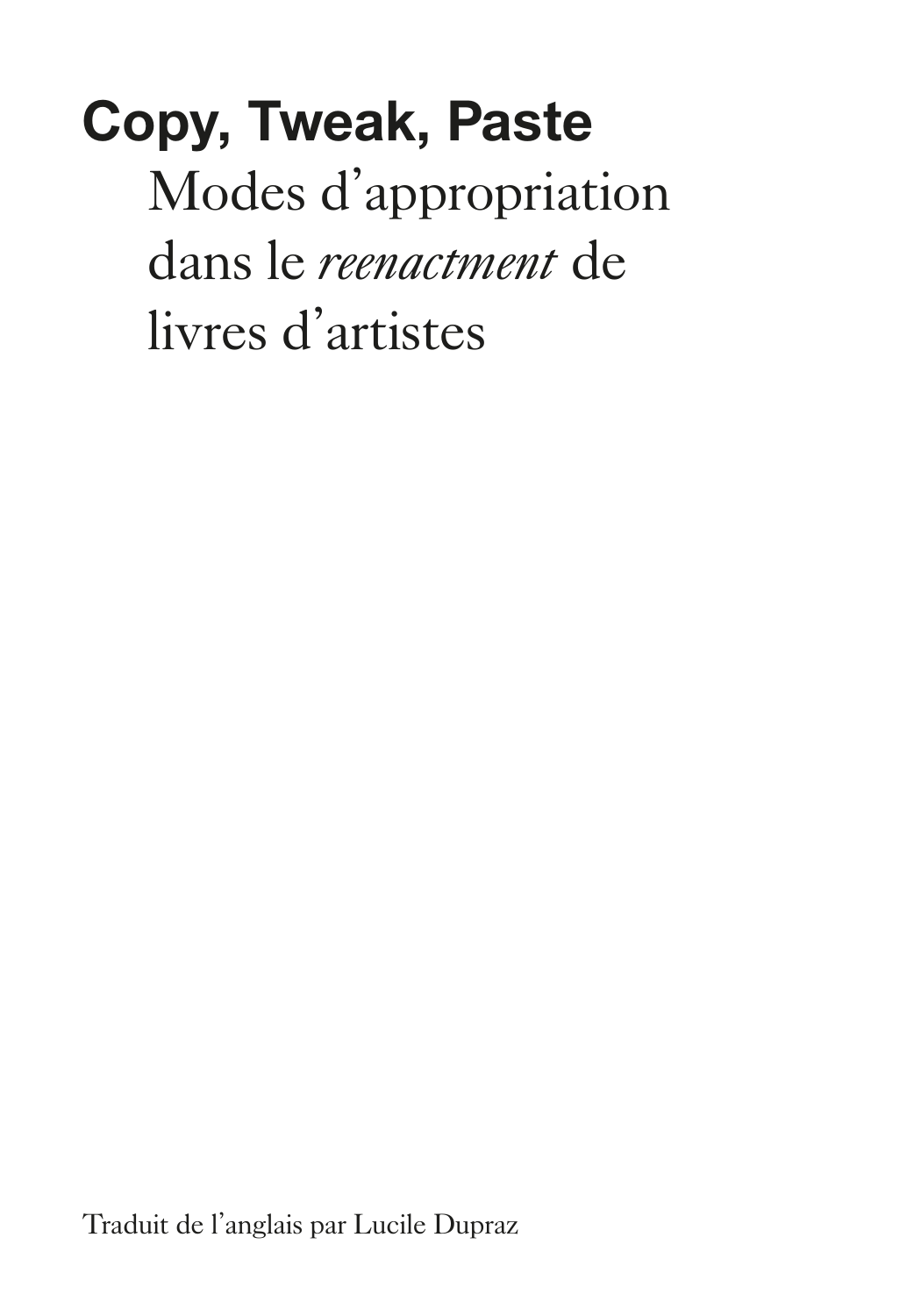# **Introduction**

Depuis la fin des années 1960, le livre a largement intégré la palette des pratiques artistiques. Le livre d'artiste est ainsi devenu une nouvelle forme d'expression usant du livre comme support d'une œuvre d'art.1 Le livre d'artiste est une œuvre d'art à part entière, conçue spécialement pour ce format, et il est souvent publié directement par l'artiste qui en est l'auteur·e.2 Ce type de livre contient ce qu'un·e artiste souhaite transmettre à un lectorat; il peut s'agir de textes, de croquis ou de photographies, et ces éléments peuvent être articulés les uns aux autres ou constituer des parties distinctes du livre. Le livre d'artiste est une sorte d'exposition portative, à ceci près qu'il ne reflète pas le point de vue d'un·e commissaire. Le livre permet donc à l'artiste d'exprimer des pensées toutes personnelles, sans courir le risque d'une déformation par la critique ou par quelque autre intermédiaire.3

Les livres de Ed Ruscha *Twentysix Gasoline Stations* [Vingt-six stations-service] (1963) puis *Various Small Fires* [Divers petits feux] (1964) et *Some Los Angeles Apartments* [Quelques appartements à Los Angeles] (1965) ont eu une influence prédominante sur l'élaboration de la notion de livre d'artiste à la fin des années 1960. Les livres de Ruscha ont marqué un tournant décisif, tout à la fois prémices et consécration du livre en tant que médium artistique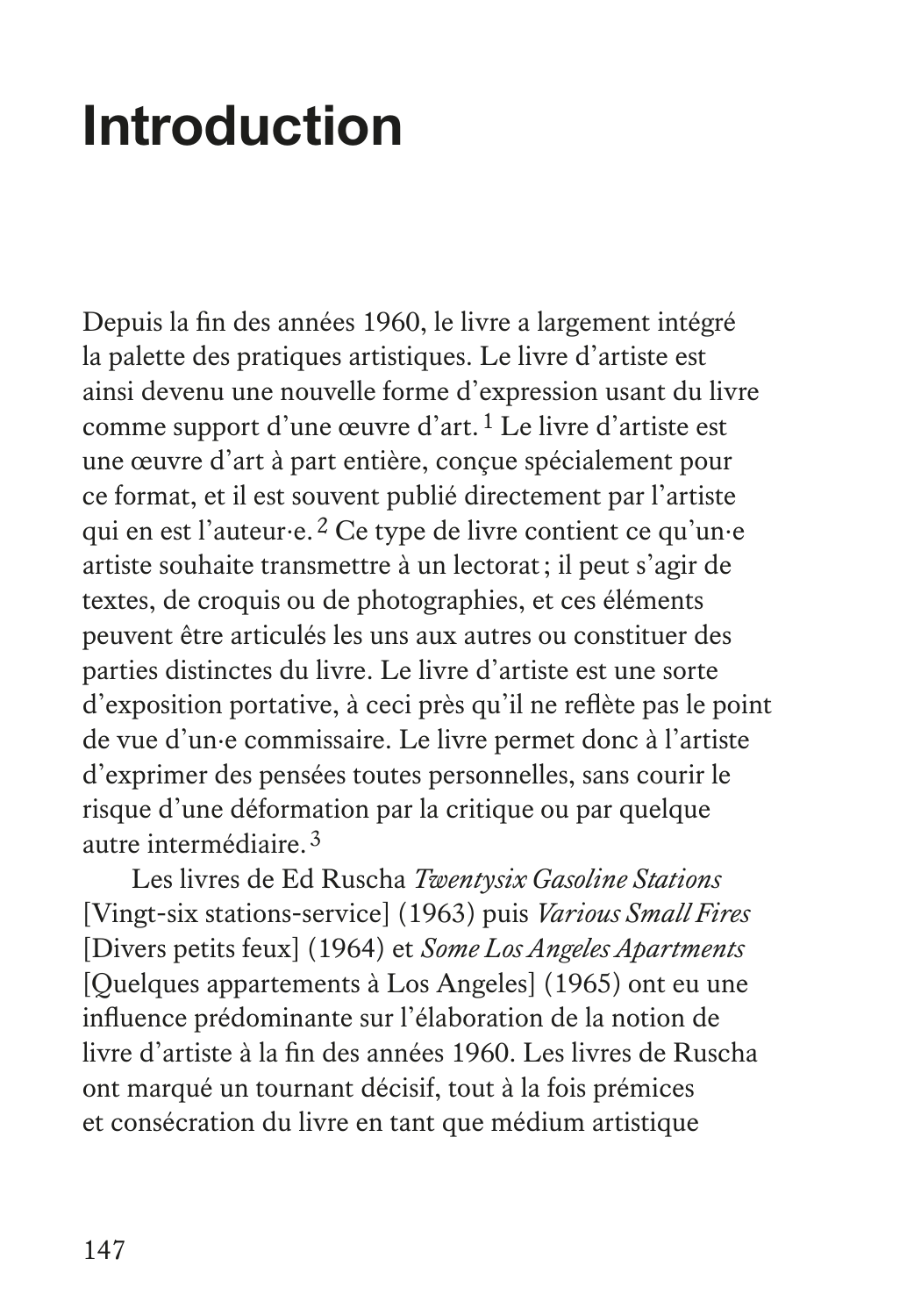légitime. Son œuvre, avec celles d'autres artistes dont Sol LeWitt, Marcel Broodthaers, Lawrence Weiner et Dieter Roth, a donné le ton de ce qui allait constituer un nouveau mouvement: l'art conceptuel.4 Le monde de l'art a été très attentif aux livres d'artistes dès la fin des années 1960, époque à laquelle Seth Siegelaub s'est mis à faire des expositions indépendantes sous la forme d'un ensemble éclectique de livres. Dans ces catalogues pensés à la manière d'expositions collectives, chaque artiste se voyait assigner un certain nombre de pages, plutôt qu'un mur ou un certain nombre de mètres carrés.

Du point de vue de la conception graphique, le livre d'artiste est un drôle de dispositif. Ce type de livre conçu et mis en page par un·e artiste se fait le support d'une expression artistique libérée de toute contrainte. Si mon domaine d'expertise—la conception graphique de livres ayant trait aux idées artistiques—semble relever du graphisme, mon activité déborde en fait de ce cadre. Lorsqu'un livre sert de support d'expression artistique, l'intervention d'un·e graphiste peut ne plus sembler indispensable. Au-delà de la multiplicité des approches individuelles de la conception d'un livre, les méthodes de travail d'un·e artiste et celles d'un·e graphiste diffèrent profondément. Un·e graphiste travaillant sur commande collabore avec un·e client·e et doit répondre à un cahier des charges, tandis qu'un·e artiste peut créer une œuvre personnelle et laisser à d'autres le soin de la commercialisation et du marketing. Mais bien que l'œuvre d'un·e artiste ne reflète pas l'influence d'un·e client·e, elle dépend fortement des musées et des galeries qui se chargent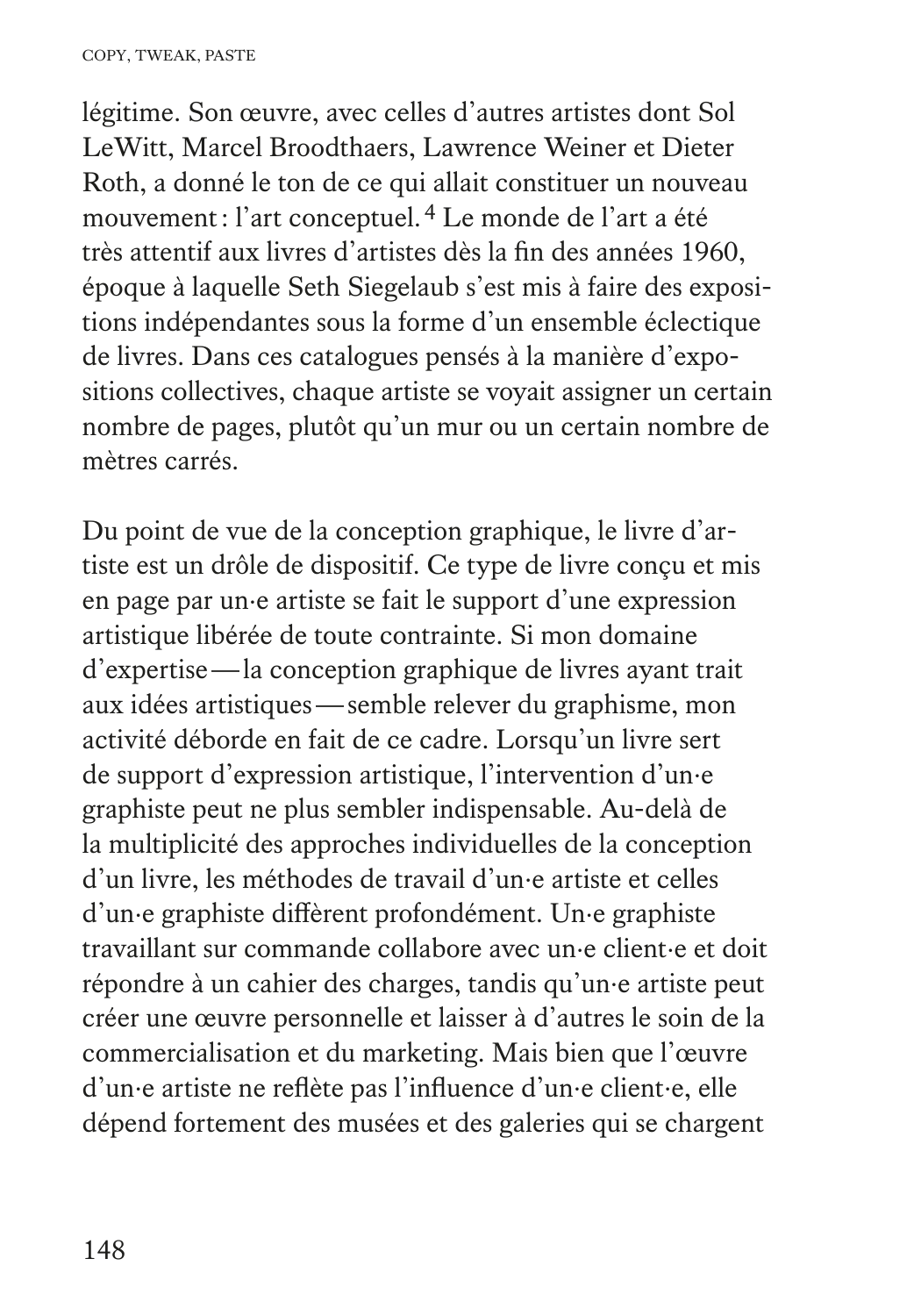de l'exposer et de la vendre. Dans les années 1960 et 1970, ces attaches institutionnelles étaient perçues comme une entrave à la liberté des artistes, les incitant à explorer de nouveaux médiums. Les livres sont alors apparus aux artistes comme un moyen de quitter les sentiers tracés par les galeries et les musées, en produisant une œuvre libre de toute ingérence.5 Mais pour Ulises Carrión—artiste, auteur du livre *The New Art of Making Books* et propriétaire de la librairie Other Books and So à Amsterdam de 1975 à 1979—il n'allait pas de soi que le livre d'artiste offre une garantie d'indépendance. Il déclarait dans un article intitulé «Bookworks Revisited»:

 Si l'on considère la production objectale d'une œuvre d'art sous forme de livre, un exemplaire du livre ne constitue pas *le* livre. Le livre correspond à l'ensemble de l'édition; c'est pourquoi il est absurde de dire qu'éditer ou posséder un livre (en tant qu'œuvre d'art) reviendrait moins cher que s'il s'agissait, disons, d'un tableau. … Un malentendu similaire sous-tend une autre cause d'optimisme—l'idée que les livres permettraient aux artistes de se libérer de l'emprise des galeries et de la critique d'art. Je vous le demande : à quoi bon? Si c'est pour tomber entre les griffes des éditeurs et de la critique littéraire ! Imaginons un monde sans œuvres d'art, une société utopique où les livres seraient le seul moyen pour un créateur de donner corps à son monde psychique et affectif. Imaginons maintenant que les créateurs de ce monde-là viennent à découvrir le domaine des arts visuels. On peut se figurer leur enthousiasme, la façon dont ils se diraient: c'en est fini de la critique littéraire, des intermédiaires entre notre œuvre et notre public, des maisons d'édition prestigieuses, des traductions, du classement des meilleures ventes de livres, des manuscrits, etc.<sup>6</sup>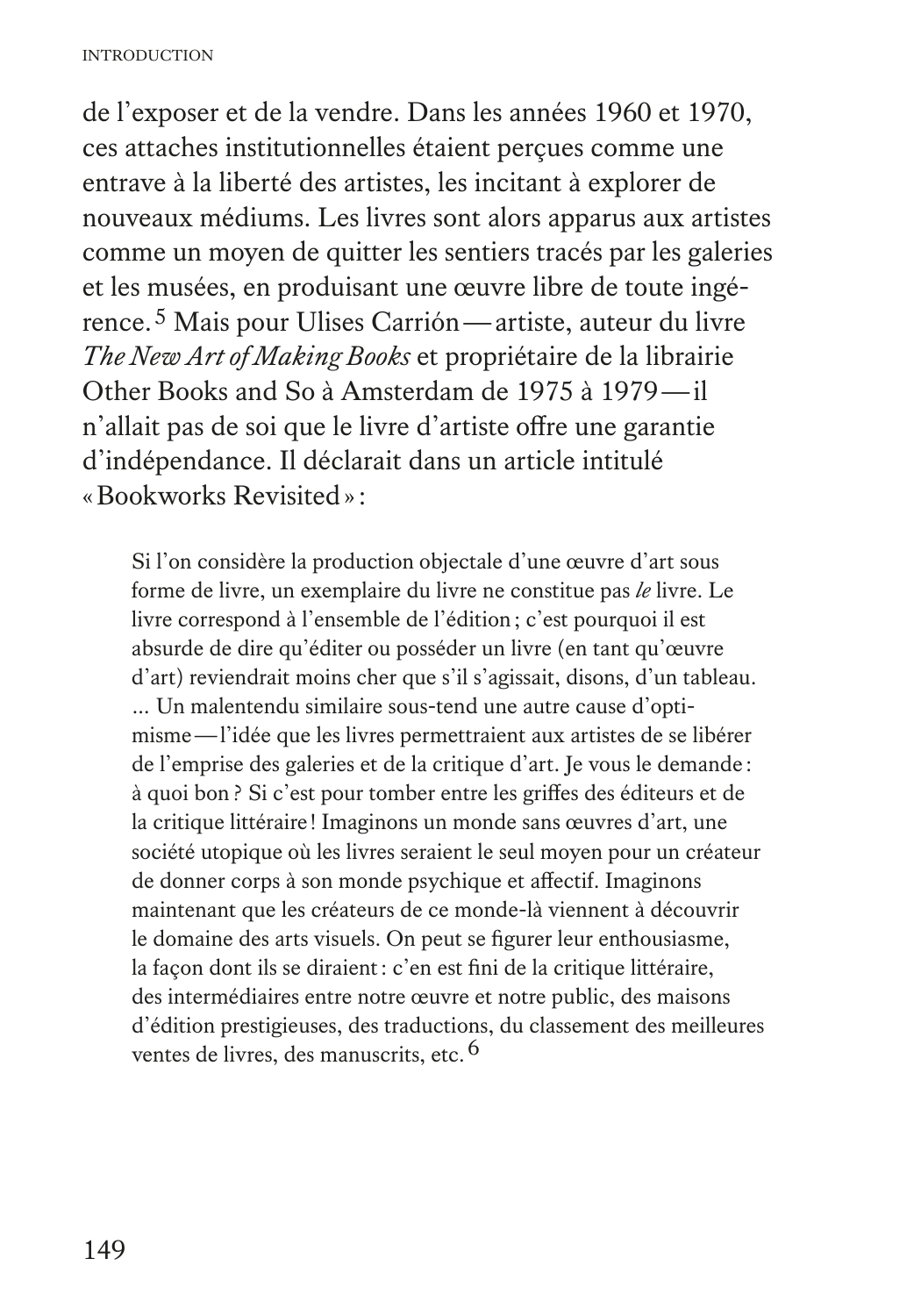L'opinion de Carrión a eu peu d'écho, la majorité des artistes ayant accueilli l'outil du livre avec enthousiasme, comme une promesse d'autonomie et d'indépendance artistique—par ailleurs, l'hypothèse qu'il avance pour étayer son propos est quelque peu fantaisiste ; mais il avait raison de prédire l'immixtion des éditeur·rice·s et des critiques dans le marché du livre d'artiste.

Au sujet de l'attrait du livre en tant que dispositif offrant une certaine liberté, Arnaud Desjardin, fondateur de la maison d'édition The Everyday Press, fait le constat suivant:

 Il existe aujourd'hui un domaine étranger au livre. Jusqu'aux années 1960 environ, ce «hors-livre » n'existait pas. Le livre était une forme dominante jouissant d'un monopole sur la diffusion de la culture et des idées. Rien n'échappait au support imprimé. Toute nouvelle idée se devait d'être imprimée pour pouvoir circuler. … Aujourd'hui le livre a quelque peu perdu son monopole. Je pense que la perte de ce monopole au cours des années 1960 a généré de grandes inquiétudes, car une organisation hiérarchique enracinée dans cette situation monopolistique s'est retrouvée menacée. Une approche fétichiste du livre en tant qu'objet accompagne les inquiétudes découlant de l'attachement à ce monopole.7

Les artistes des années 1960 auraient suscité l'inquiétude d'éditeur·rice·s et de graphistes, selon Desjardin, par leur refus de la division du travail qu'implique habituellement la production d'un livre. Ces inquiétudes liées à la fin du monopole des éditeur·rice·s ont été largement alimentées plus tard, dans les années 1990, par l'arrivée d'internet. Je suis donc amené à m'interroger—en tant que graphiste—sur le rôle qui peut aujourd'hui être le mien dans la production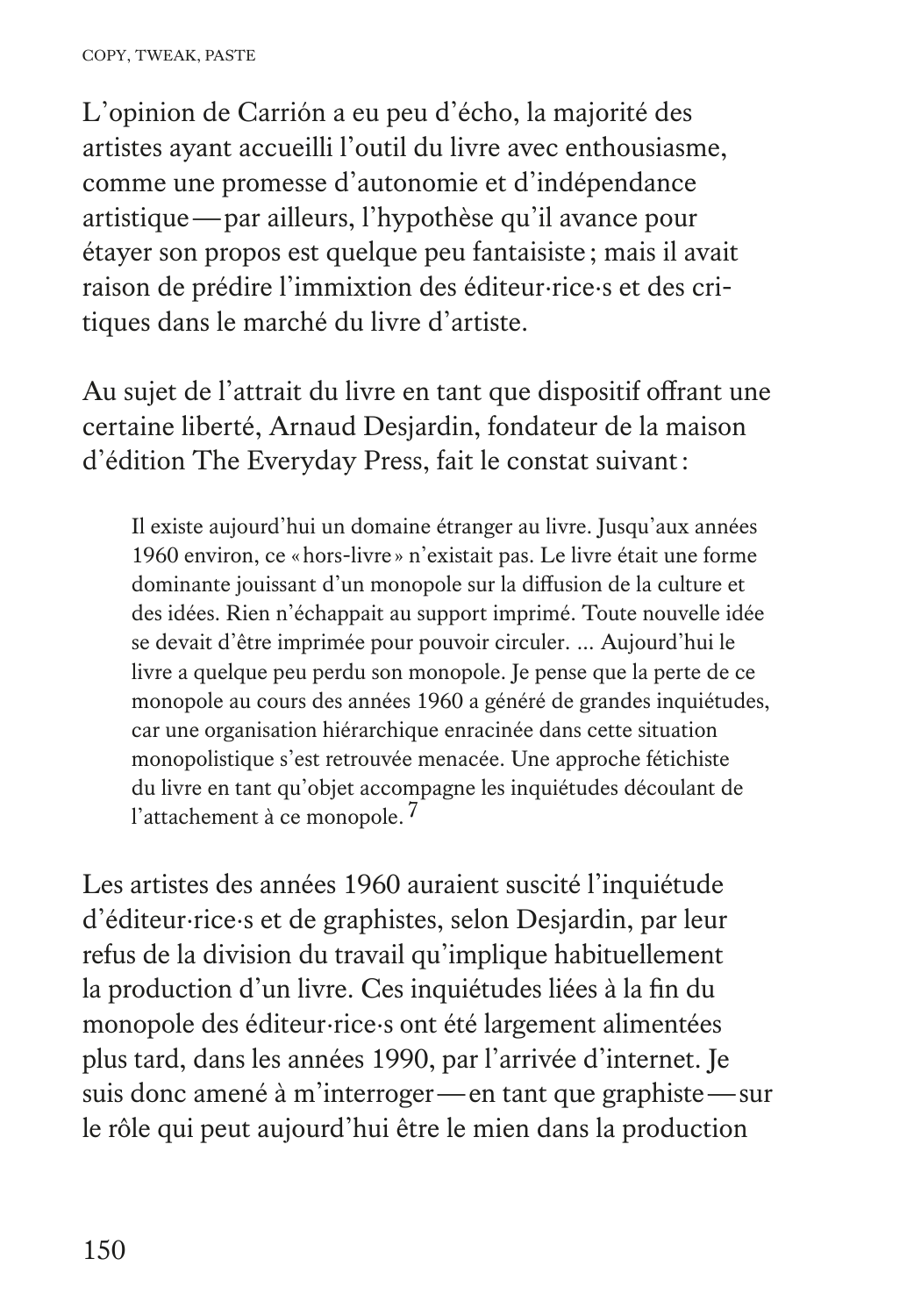de livres d'artistes. Je suis pleinement engagé dans la cause des livres d'artistes et tiens à saluer leur existence, et bien que ma pratique consiste surtout à produire des supports imprimés, je ne suis pas particulièrement nostalgique d'une époque révolue plus propice aux livres.

Avec le temps, des livres produits dans le cadre d'une pratique artistique, qui rassemblaient des écrits, des réflexions, et faisaient l'objet d'éditions à tirage restreint se vendant quelques dollars pièce (un exemplaire de *Twentysix Gasoline Stations* de Ed Ruscha coûtait 3.50 dollars en 1963)<sup>8</sup> sont parfois devenus des objets rares, réservés à une élite.9 Ruscha ne signait pas ses livres, et par conséquent son nom ne figurait pas en couverture.10 Il formulait ainsi ses intentions: «Mon but n'est pas de produire un livre luxueux en édition limitée, mais un article de série de premier ordre.»11 Une première vague de livres spontanés et radicaux publiés dans les années 1960 et 1970 s'est vue transformée en pièces de collection très recherchées, dès lors que les collectionneurs et le marché de l'art ont pris conscience de son existence. Les éditions Zédélé soutiennent dans leur note d'intention que «quoique presque toujours animées par le désir de rendre l'art plus accessible en utilisant le support du livre comme moyen de création à part entière, beaucoup de ces publications ont en réalité peu circulé et sont maintenant devenues très rares, voire introuvables si ce n'est à des prix spéculatifs qui en contredisent l'intention initiale.»12 Ce phénomène de raréfaction engendré par les galeries et les marchands d'art est en flagrante contradiction avec la raison d'être de ces livres d'artistes, un médium initialement envisagé comme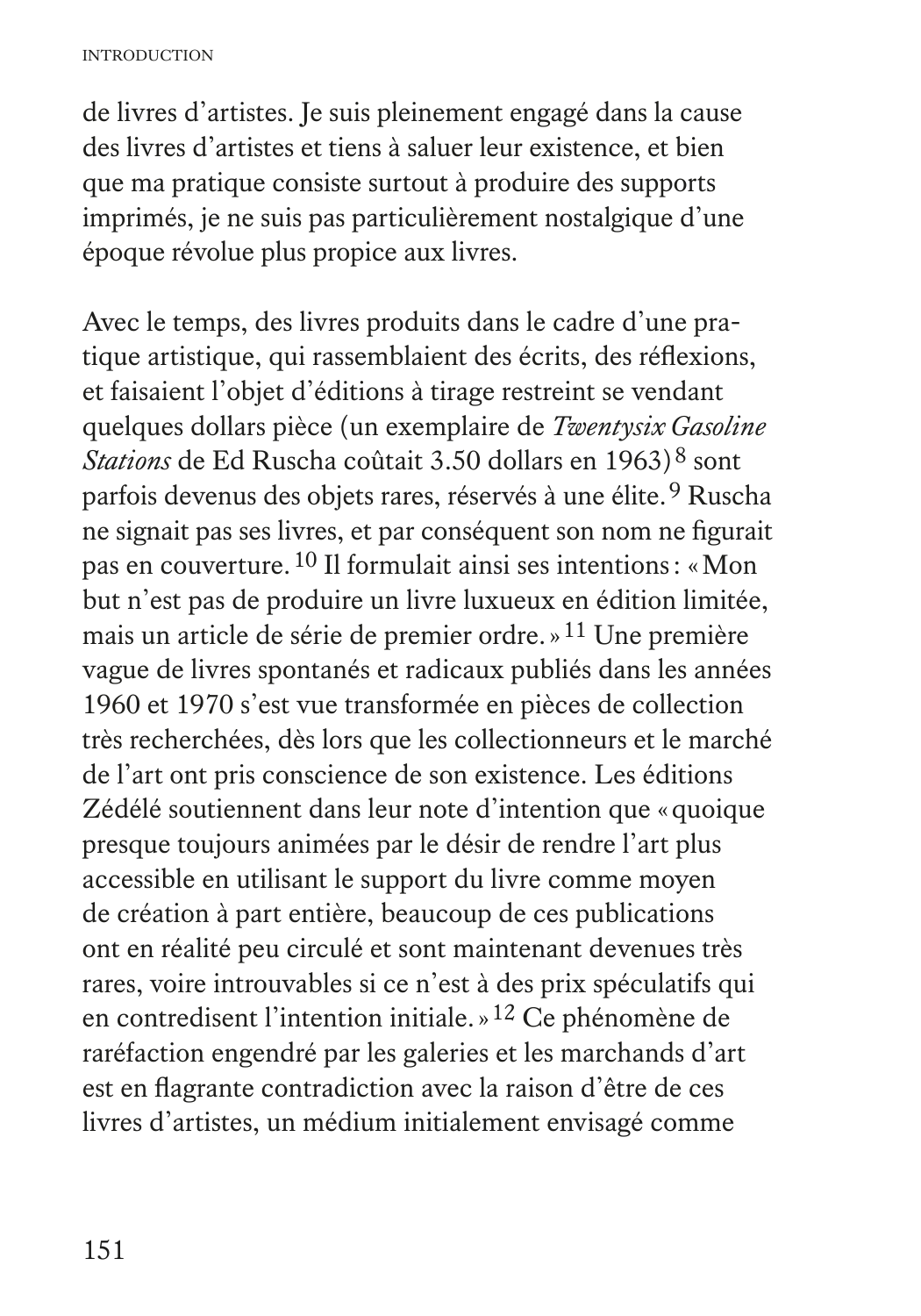un moyen d'expression artistique autonome, indépendant, accessible et abordable.

Au cœur des débats sur la rareté de ces livres historiques, les rééditions et *reenactments* se multiplient. Depuis le début du xxi<sup>e</sup> siècle et grâce au renouveau de l'auto-édition, les salons du livre d'artiste se sont multipliés et les techniques d'impression à la demande ont évolué au profit des artistes. Grâce aux nouvelles possibilités d'internet, ces conditions ont stimulé la production de livres d'artistes en général, et l'intérêt pour le *reenactment* en particulier. Puisque les livres d'artistes des années 1960 et 1970 pouvaient à l'origine être achetés à des prix raisonnables, Jérôme Dupeyrat se demande pourquoi ces ouvrages, «difficilement accessibles du fait de l'épuisement de leur tirage, ou atteignant parfois des prix exorbitants lorsque des exemplaires sont disponibles sur le second marché, ne sont-ils pas réédités ? Lorsqu'un roman ou un essai est épuisé, il est pourtant d'usage de le rendre de nouveau accessible si une demande existe.»13 La question est légitime d'un point de vue historique. On peut y ajouter cette remarque de l'écrivain Michael Bracewell: lorsqu'une réédition entraîne une révision ou un *reenactment*, «non seulement un livre ou un texte est remis à la disposition du public mais, et c'est tout aussi important, il intègre également ce que l'on pourrait désigner comme un processus de *reenactment* livresque : le fait de renouer avec l'histoire d'une œuvre afin que le processus de sa publication—son auteur·e, son contexte et sa filiation dans le monde de l'édition—fournisse au même titre que le texte lui-même la matière d'une nouvelle création artistique et un objet d'étude d'un pan d'histoire culturelle.»14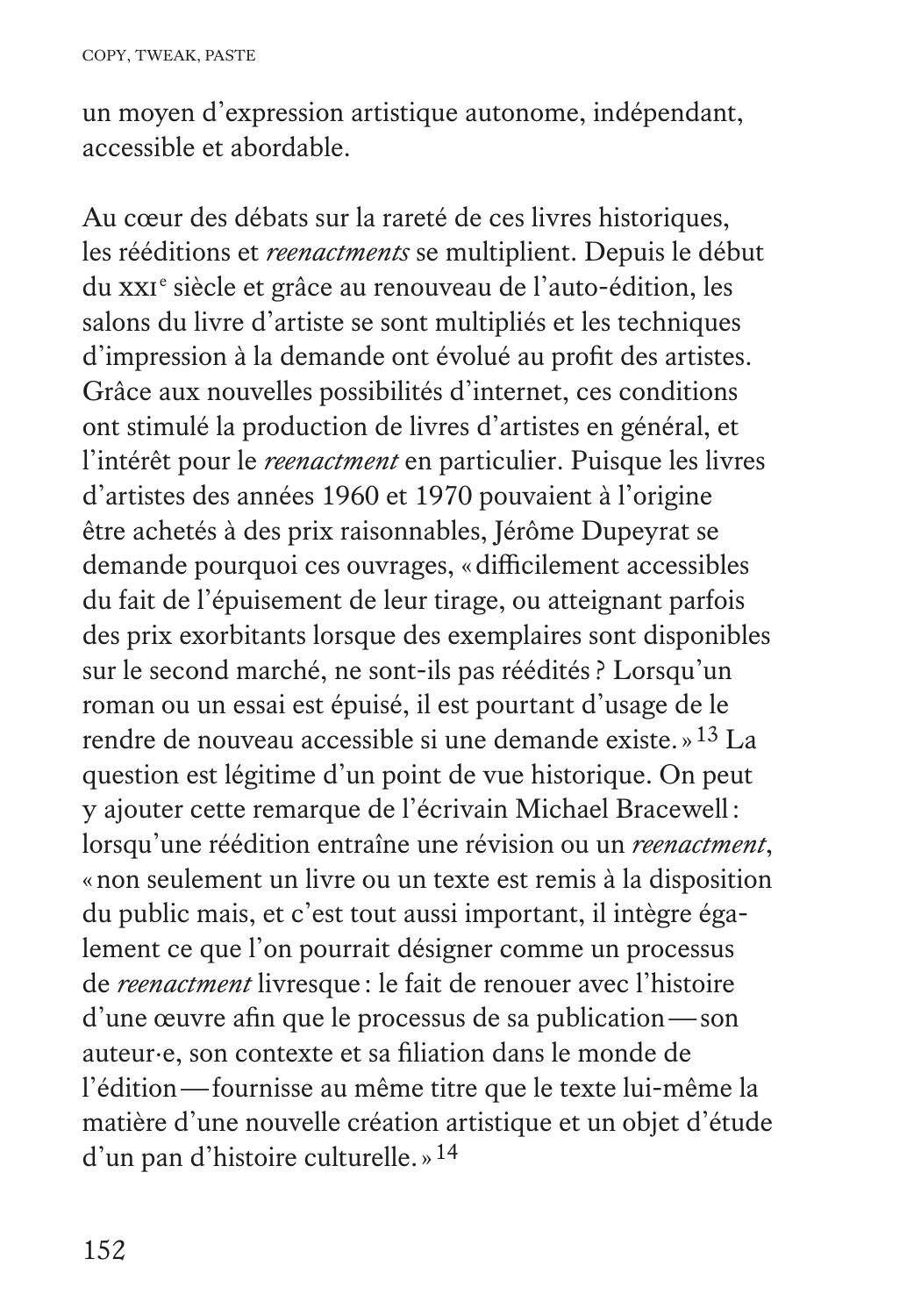Le terme anglais *reenactment* désigne avant tout la reconstitution historique, c'est-à-dire la reproduction fidèle d'un événement d'envergure sociétale.15 Ce terme se rapporte donc surtout aux arts vivants et à la scène. Comme le remarque Robert Blackson, qui cite Sven Lütticken, le *reenactment* «peut entraîner des gestes artistiques qui… créent un espace—une scène—de représentations possibles jusqu'alors impensables.» Le *reenactment* est un véritable outil de réappropriation de l'histoire, avec « ceci de particulier qu'il encourage la transformation des mémoires, de la théorie et de l'histoire, et donne des résultats toujours uniques et emplis de résonances.»16 Ici Blackson insiste comme Lütticken sur l'éventualité ou le désir qu'un *reenactment* puisse se conclure différemment de son modèle, et ce de plusieurs manières. Un *reenactment* ne suit pas forcément à la lettre l'événement dont il est inspiré. Une guerre pourrait se terminer autrement qu'elle ne l'a fait au cours de l'histoire. Comme le remarque Sven Lütticken, « étant donné que l'issue de la bataille d'origine n'était pas connue d'avance, pour être authentique une reconstitution de guerre doit comporter des éléments de surprise et une part de hasard, et son issue doit rester ouverte.»<sup>17</sup>

Un grand nombre d'expositions d'art contemporain montrent que le *reenactment* n'est pas du ressort exclusif des arts vivants, étant adopté par des artistes conceptuels de tous horizons.18 Dans le domaine du livre d'artiste, le *reenactment* d'un ouvrage culte peut entraîner de nombreuses réimpressions donnant à voir des interprétations artistiques plus ou moins fidèles à l'original.19 Tout *reenactment* d'un modèle historique—quelle que soit la discipline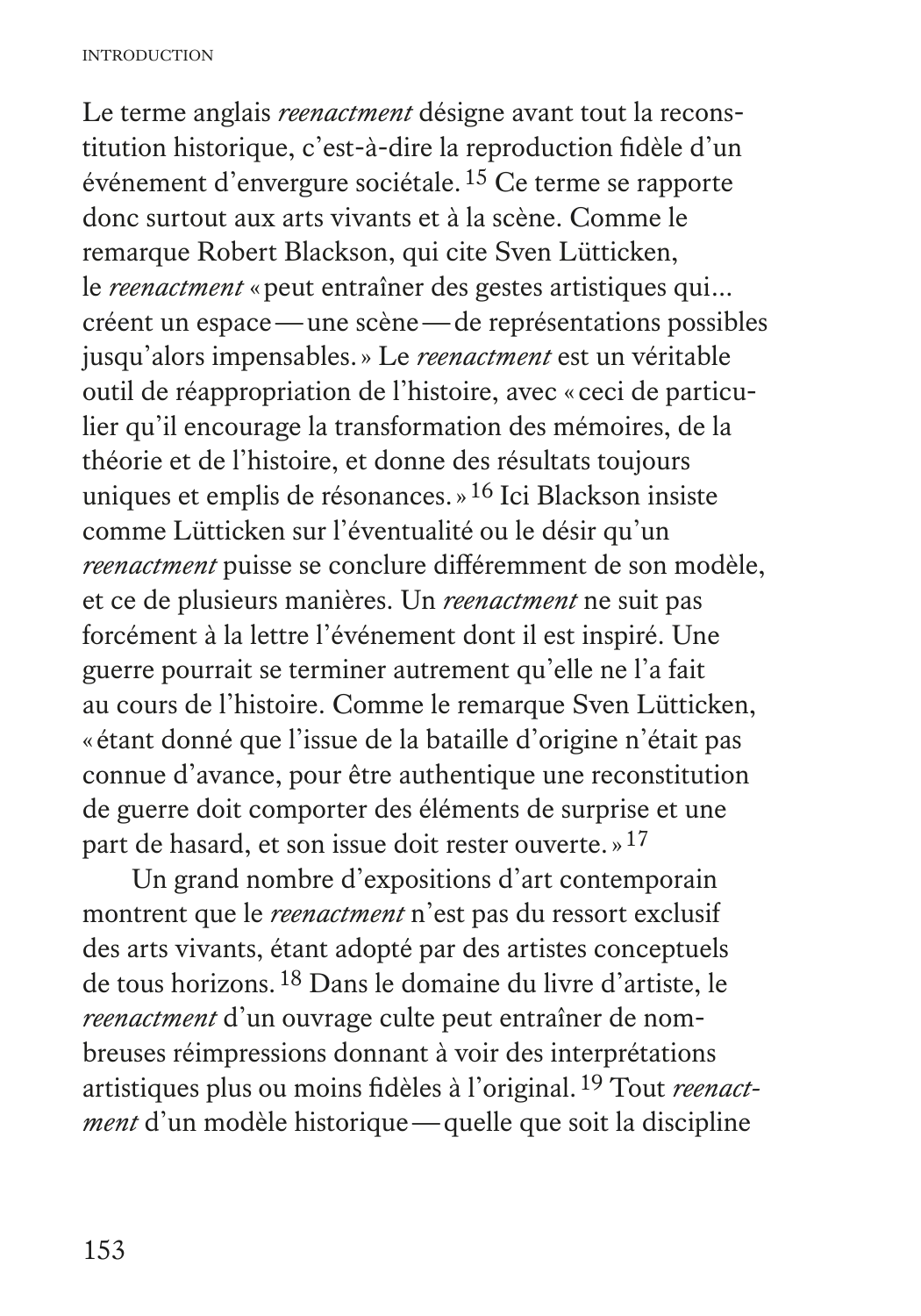artistique—comporte inévitablement une part d'interprétation, ce qui oblige l'artiste à prendre position et s'interroger sur la postérité de ses sources. De plus, selon Robert Blackson, «un intérêt personnel, qui peut venir d'un vécu ou de références historiques, est d'ordinaire indispensable à la création d'un *reenactment*.»20 Par contre, le cadre dans lequel celui-ci se déroule dépend étroitement du modèle. Il y a donc une limite au mélange entre cadre historique et expérience personnelle, ou du moins cette dernière reste toujours profondément ancrée dans ce cadre. Pour conclure, Sven Lütticken dit de cette part d'intervention artistique : «Il est peu probable qu'un *reenactment* artistique s'avère "un événement à même de révéler un formidable potentiel émancipatoire", mais l'art contemporain nous permet d'examiner différentes modalités du *reenactment*, les perspectives qu'elles ouvrent et les problèmes qui leur sont propres.»21

Avant tout, le *reenactment* de livres d'artistes met des œuvres historiques à la disposition d'une nouvelle génération—en général à des prix raisonnables—et permet de feuilleter à nouveau ces livres, plutôt que de les manipuler avec des gants ou de les regarder par-delà la distance qu'impose une vitrine. Il existe deux types de *reenactment*, et cette distinction servira de fil conducteur à notre étude. L'objectif d'un *reenactment* peut être la production d'une copie exacte, autrement dit une reproduction aussi conforme à l'original que possible, d'un livre ancien, d'un manuscrit, d'une carte, d'une estampe ou de tout autre objet de valeur historique, et dans ce cas on parle de fac-similé.22 Il peut aussi s'agir de (re)partir d'un livre d'artiste culte pour y apporter des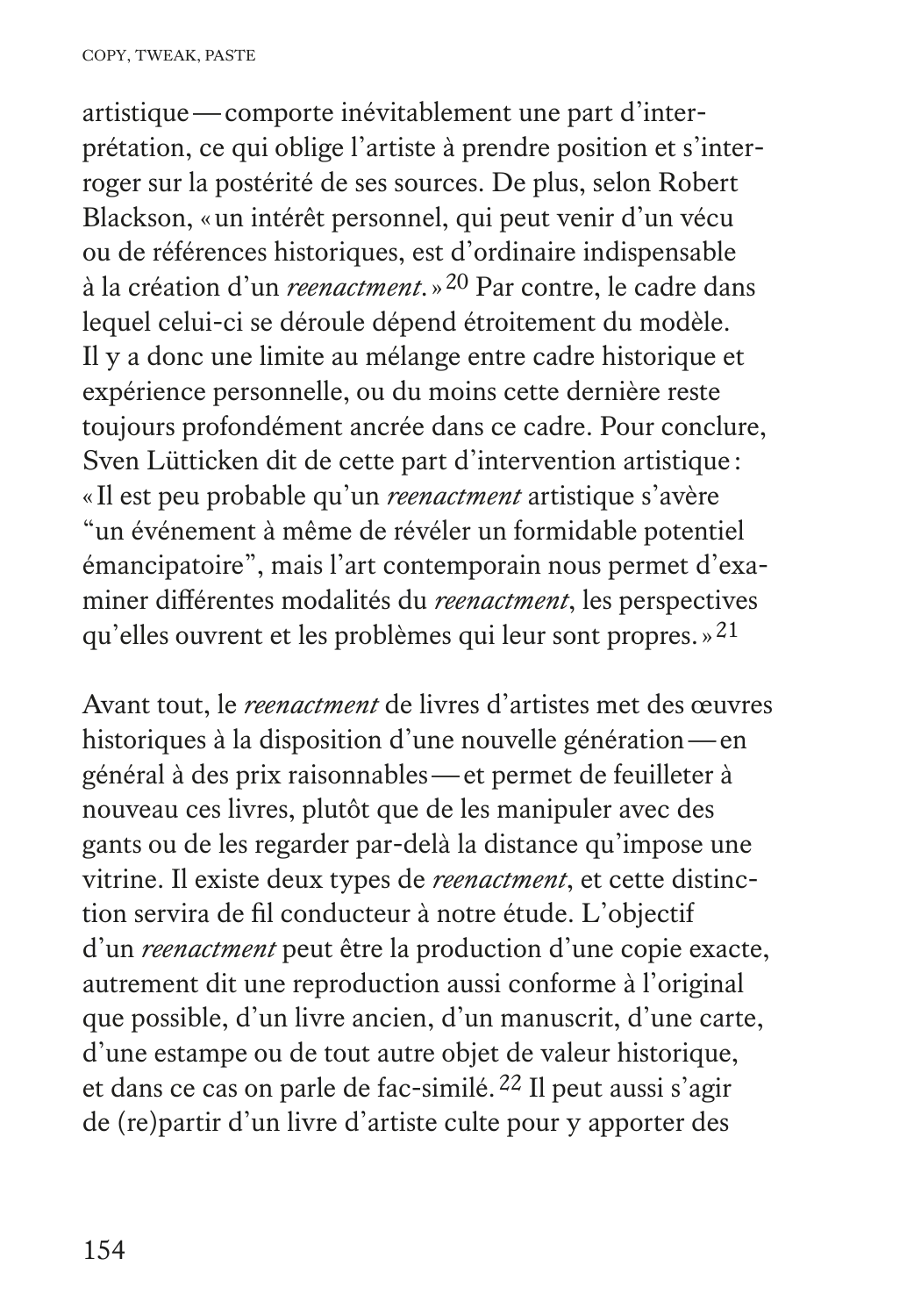modifications.23 Ce deuxième type de *reenactment*—que nous appellerons un *bootleg*—consiste en l'appropriation d'un contenu original par un·e artiste qui y apporte son interprétation. Le terme «fac-similé » peut sembler se rapporter davantage aux arts plastiques, puisqu'il désigne habituellement la reproduction d'une chose imprimée telle qu'un livre ou un tirage, ou manuscrite, tandis que le terme *bootleg* s'utilise surtout dans le monde de la musique ou en référence au trafic d'alcool. Le mot *bootleg* désigne entre autres «la production, le transport et/ou la vente d'une version illégale ou d'une copie d'un produit protégé par un copyright»,24 ainsi que la contrefaçon de boissons alcoolisées et les enregistrements musicaux «produits, distribués ou écoulés de façon illégale ».25 La plupart des définitions du mot *bootleg* renvoient donc à des objets ou produits dont la copie viole un copyright, et non pas à la pratique artistique du *bootleg*, dont se réclament les artistes Eric Doeringer et Michalis Pichler, sur les œuvres desquels nous reviendrons. Le communiqué d'une exposition intitulée *Bootleg* ayant eu lieu à la galerie Evilson, dans la ville du Cap, en 2012, explique l'acception artistique de ce terme : «En art contemporain, le *bootleg* recouvre un ensemble d'actes de citation et d'appropriation, et un mouvement de décentralisation de la production dans l'économie mondiale.»26 Dans l'ouvrage collectif *Various Small Books: Referencing Various Small Books by Ed Ruscha*, Marc Rawlinson dit des multiples formes de *reenactment* inspirées par les livres de Ed Ruscha qu'elles relèvent soit d'un «hommage, soit d'un emprunt délibéré à la figure de Ruscha en tant que "matière artistique" »,27 une description qui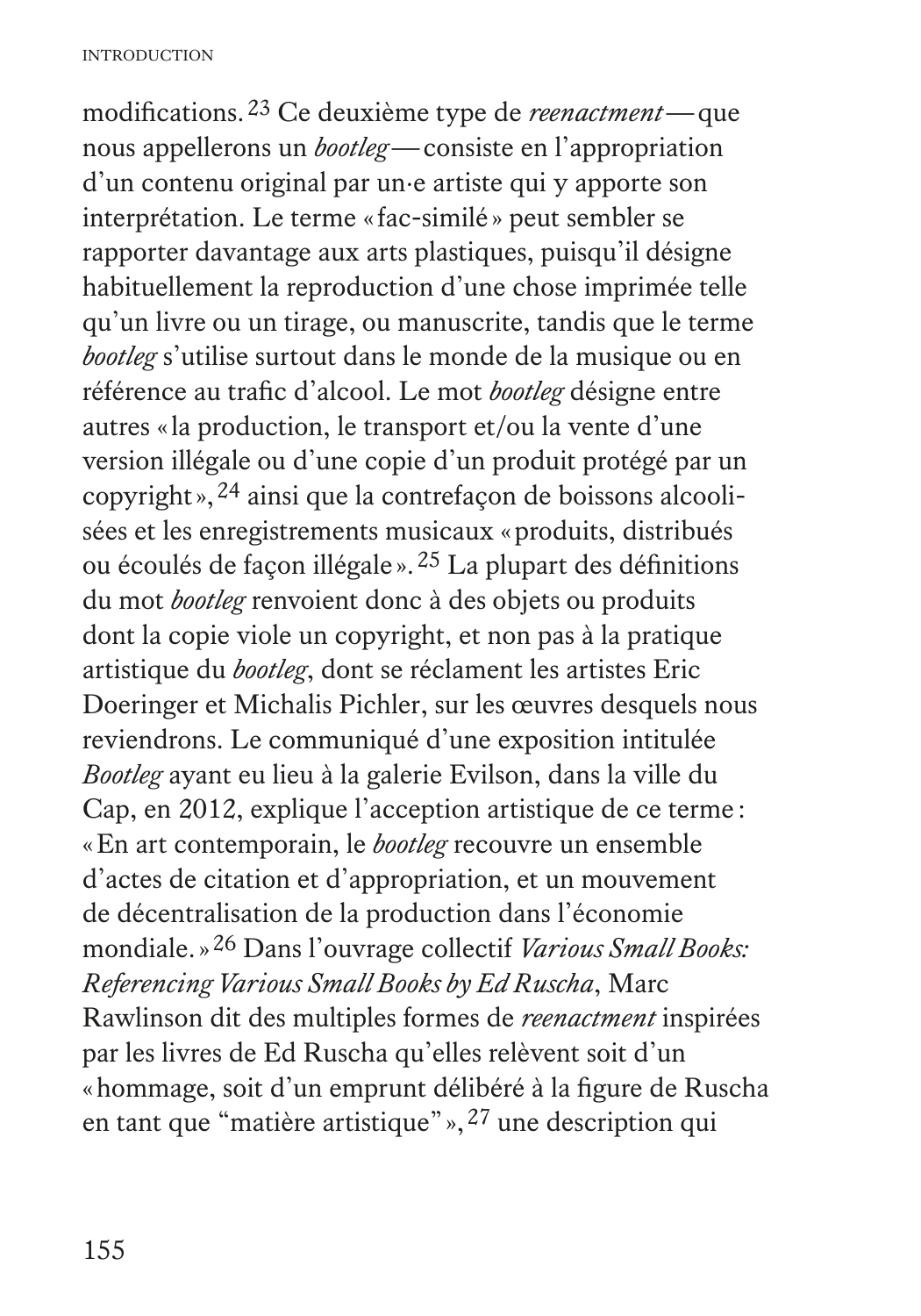confère une certaine respectabilité à ces *bootlegs*. Le *bootleg* est en effet un acte d'appropriation fort—presque du militantisme. Il diffère du fac-similé en complexifiant l'original, constituant de ce fait une nouvelle proposition qui peut prétendre échapper aux accusations de violation de copyright. Tandis que les éditeurs mentionnés précédemment ont obtenu la permission de reproduire des livres d'artistes datant des années 1960 et 1970, ou du moins mentionnent les détenteurs du copyright,28 les livres d'Eric Doeringer et de Michalis Pichler ne comportent aucune mention relative à l'obtention d'une autorisation de reproduction. Lorsque Doeringer et Pichler incluent une mention de copyright dans leurs livres, c'est au sujet de leur propre droit d'auteur en tant qu'artistes. Il n'est pas fait mention du copyright de l'artiste ou de l'éditeur du livre original. Seule une référence bibliographique renvoie le lectorat de Michalis Pichler à la source de ses *bootlegs*.

La frontière entre le fac-similé et le *bootleg* est hautement subjective et très instable, et elle est traversée par la question du copyright—le droit exclusif de reproduire et d'exploiter commercialement une œuvre.29 La College Art Association a tenté de définir un code de bonnes pratiques dans le domaine de l'appropriation (publié sous l'intitulé «Fair Use: Code of Best Practices in Fair Use in the Visual Arts») qui fait état d'un consensus au sein de la communauté des arts visuels aux États-Unis, au sujet des pratiques auxquelles s'applique le principe du copyright, en fournissant un ensemble de règles pratiques et éprouvées pour l'appliquer.30 Ce code indique qu'un·e artiste utilisant l'œuvre d'autrui dans son propre travail doit citer sa source,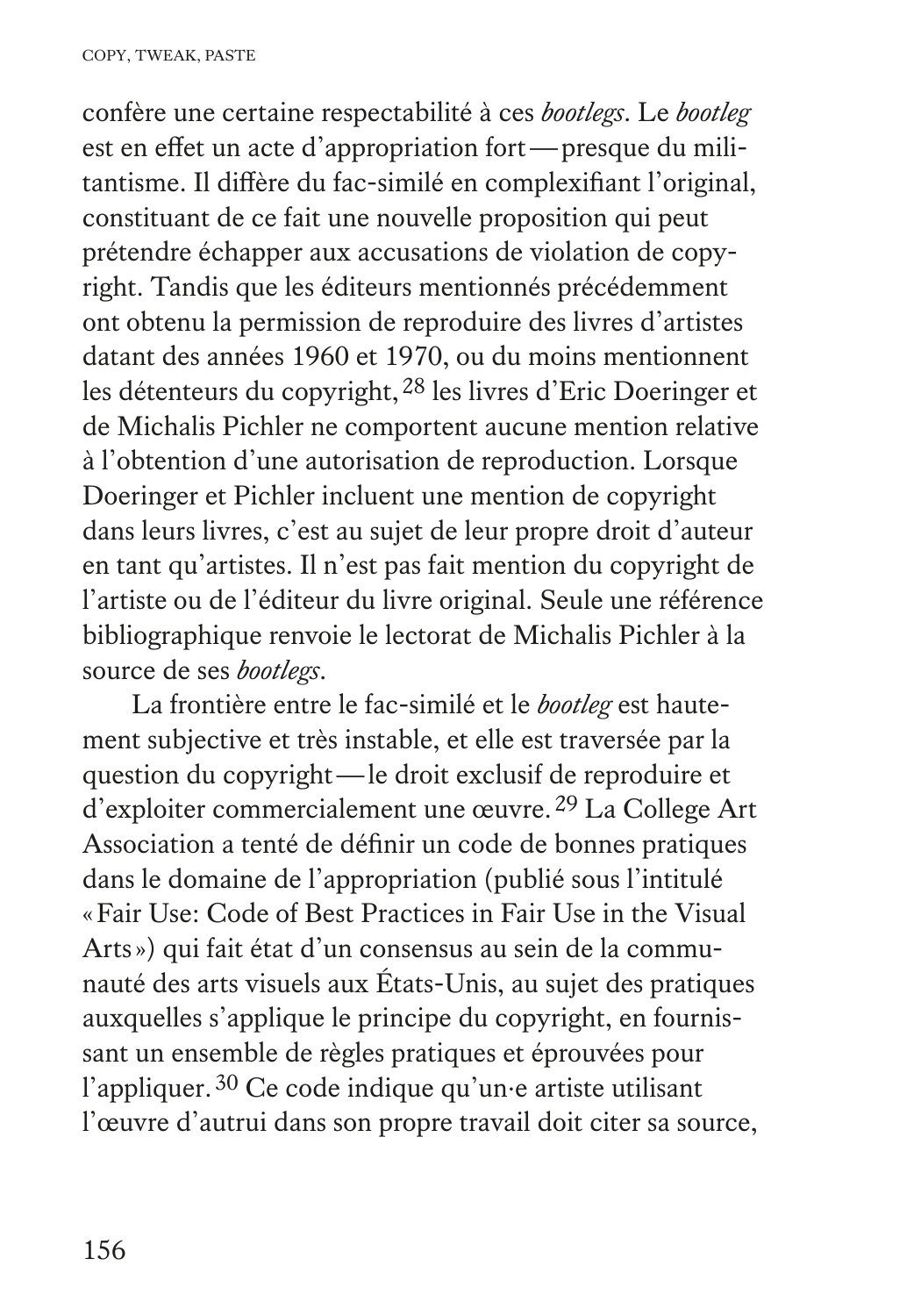ne pas laisser entendre que des éléments ainsi incorporés relèvent d'une création originale, pouvoir attester d'un enjeu artistique justifiant l'utilisation d'une partie ou de l'intégralité d'une œuvre préexistante, et enfin éviter d'utiliser des contenus protégés par un copyright sans y apporter un supplément de sens artistique. $31$  Ces restrictions autorisent une large part d'interprétation et concernent uniquement l'artiste qui copie. Tant que l'œuvre originale est respectée et citée, la copie est en général admise.

Mais peut-on encore parler de fac-similé si la copie exacte d'un livre d'artiste doit comporter une note de la nouvelle maison d'édition? Le fac-similé est une incarnation particulièrement fidèle du *reenactment* de livre d'artiste, tandis qu'un *bootleg* autorise l'éditeur·rice·s ou l'artiste à se (ré) approprier un livre et l'interpréter. Nous n'irons pas plus loin dans la distinction entre le fac-similé et le *bootleg*. Les degrés d'appropriation et les outils de *reenactment* au centre de cette étude sont sans équivoque. De quels modes d'appropriation les livres d'artistes issus d'un *reenactment* attestent-ils, et comment les éditeur·rice·s et les artistes peuvent-elles et ils obtenir le droit de republier des livres datant des années 1960 et 1970? Une question connexe à celle de la reconnaissance des auteur·e·s est le rôle des graphistes dans la conception du livre. Quel peut-être aujourd'hui l'apport matériel et conceptuel d'un·e graphiste au *reenactment* de livres d'artistes ?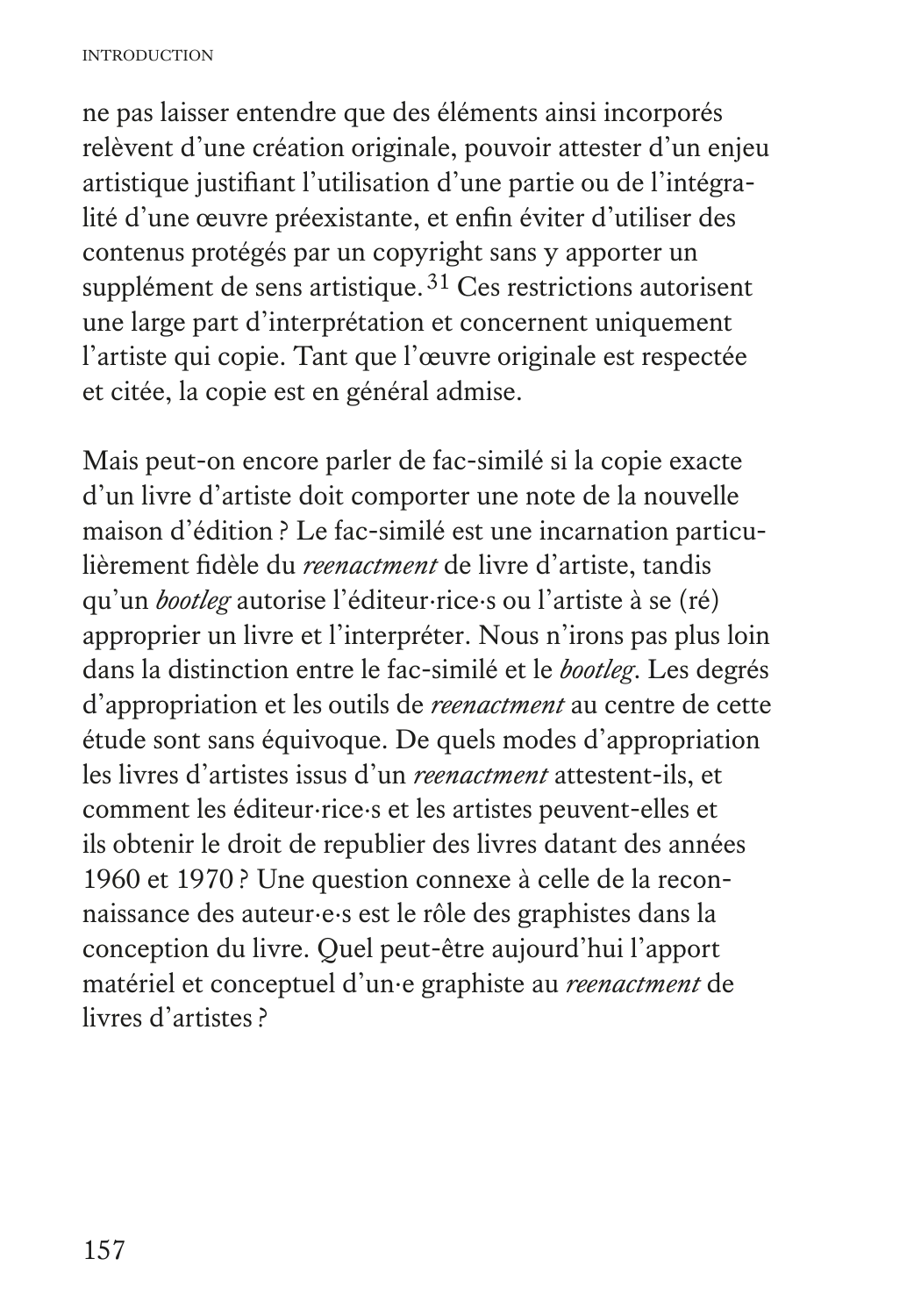#### **Méthode**

Afin de comparer le degré d'appropriation effectué par chaque acteur·rice à travers ses publications, il me faut interroger la matière de celles-ci: les livres. Si les graphistes s'intéressent moins que les artistes aux enjeux sociétaux et historiques du livre d'artiste, la production de ces livres—l'art de les fabriquer, le traitement du texte et des images, le choix du papier, de l'encre et ainsi de suite—est un domaine dans lequel les graphistes sont bien plus à l'aise. Par conséquent, je traite la question de l'appropriation de grands classiques du livre d'artiste, et le rôle des graphistes dans ce processus, d'un point de vue plutôt technique qui est celui de l'artisan·e. Les principaux choix éditoriaux d'une maison d'édition et d'un·e artiste doivent être visibles et se vérifier à travers l'analyse du livre imprimé. Les livres d'artistes issus d'un *reenactment* sont la matérialisation d'un processus d'appropriation comportant une insaisissable part de réflexion abstraite. Une analyse méticuleuse des acteur·rice·s sélectionné·es et de leurs livres doit permettre de révéler ces choix éditoriaux et les relations sous-jacentes au processus de production. Cette analyse permettra également de mesurer la marge de manœuvre dont disposent les graphistes—qu'on les y encourage ou non—lors de la conception et de la fabrication de ces livres.

Cette étude se base sur les activités de quatre acteur·rice·s de l'art contemporain qui produisent des fac-similés de livres d'artistes. Ces acteur·rice·s peuvent être réparti·e·s en deux catégories: les artistes et les maisons d'édition. Afin de couvrir tous les registres du *reenactment* de livres d'artistes,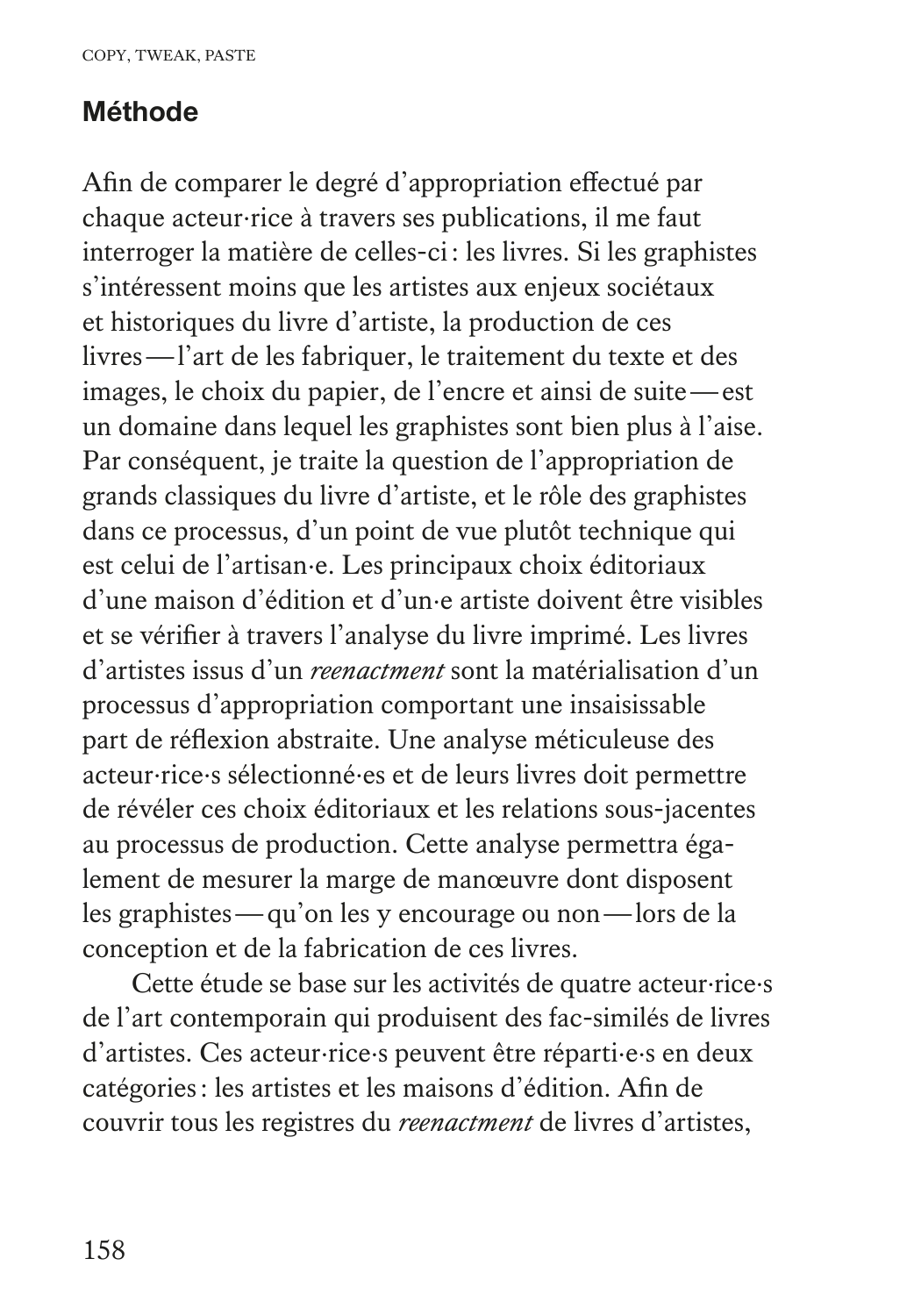il nous faut prendre en compte le fait que ces acteur·rice·s ont des approches différentes de la mise en page. Les maisons d'édition dont il sera question sont Zédélé à Brest et The Everyday Press à Londres. Les artistes sont Michalis Pichler à Berlin et Eric Doeringer à New York. Tou·te·s produisent activement des livres d'artistes depuis de nombreuses années, et une large part de leurs catalogues respectifs est consacrée au *reenactment* de classiques des années 1960 et 1970. Ils proposent un large choix de titres et leur discours s'est précisé au fil des ans. Ces quatre acteur·rice·s ont acquis une certaine renommée dans le domaine du livre d'artiste. J'ai pu rencontrer deux d'entre elles et eux—Michalis Pichler et Arnaud Desjardin pour The Everyday Press—ce qui a facilité ma documentation et l'acquisition d'informations sur leurs pratiques et leurs discours.

Ces deux catégories d'acteur·rice·s se recoupent largement. Pichler et Doeringer publient leurs propres livres mais se disent avant tout artistes. Arnaud Desjardin de The Everyday Press est également libraire de livres anciens et artiste, en parallèle de ses activités d'éditeur. Clive Phillpot et Anne Mœglin-Delcroix des éditions Zédélé sont l'un comme l'autre des universitaires, écrivain·e·s, et critiques ayant dirigé plusieurs ouvrages. Mœglin-Delcroix est l'auteure du livre *Esthétique du livre d'artiste (1960–1980)*, tandis que Phillpot a dirigé la bibliothèque du Museum of Modern Art (MoMA) de 1977 à 1994, dont il a constitué la collection de livres d'artistes.32 Les contenus de leurs travaux se recoupent également. Pichler et Doeringer ont tous deux fait des *bootlegs* de livres de Ed Ruscha. Enfin,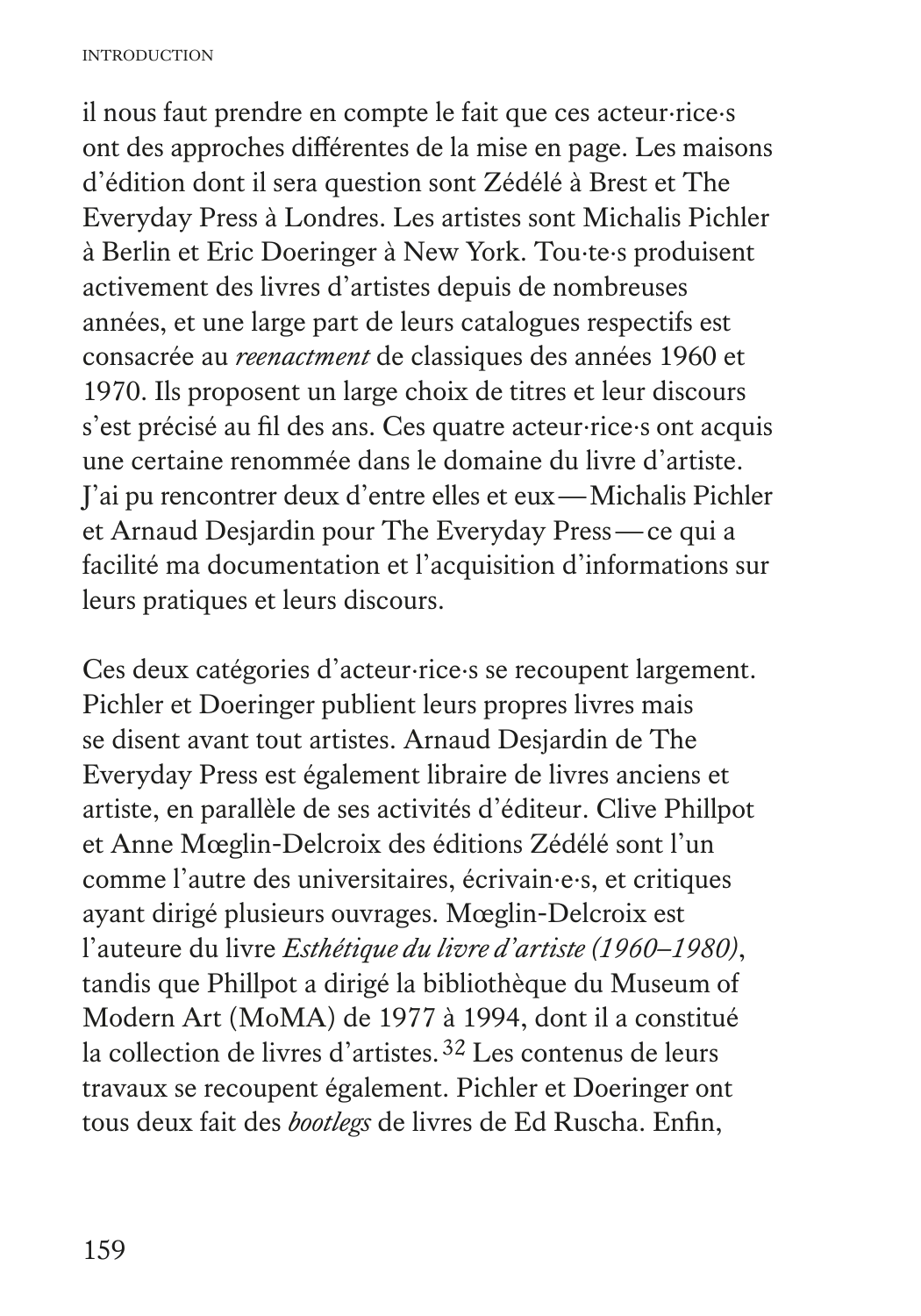chacun·e de ces quatre acteur·rice·s a effectué de nombreux *reenactments* de livres d'artistes mettant en avant l'actualité de cette pratique et la pertinence d'une réflexion critique à son sujet.

J'ai sélectionné deux exemples d'ouvrages par acteur·rice, choisis parmi leurs parutions récentes, afin de les analyser en détail. Ces analyses comprennent deux volets: une comparaison entre le *reenactment* et l'original, et une critique du *reenactment* pris isolément du point de vue de sa facture technique. J'analyserai d'abord les caractéristiques externes du livre et sa relation à l'original en tant que fac-similé. Il s'agira de s'interroger sur sa couverture et le papier ou le carton qui la compose, ainsi que sur d'autres aspects de ressemblance matérielle. Dans un deuxième temps, je procéderai à l'examen approfondi de l'intérieur du livre, en me concentrant sur le degré d'unité dont témoigne sa conception. Par la suite, je considérerai le fac-similé séparément de l'original, afin de le comparer à d'autres titres issus de la même collection, et aux autres livres dont il sera question. Au cours de cette étape, je considérerai le fac-similé en tant qu'entité autonome existant dans l'ici et maintenant. Il est indispensable d'analyser ces livres d'un point de vue technique, afin de comprendre quelles sont les méthodes de fabrication et les supports utilisés dans la production de fac-similés aujourd'hui. La comparaison entre un fac-similé et son modèle aura tendance à tourner autour de questions de conformité qui pourraient provoquer une certaine nostalgie à l'égard de l'original. La comparaison des fac-similés entre-eux aura donc pour but de les re-situer dans le champ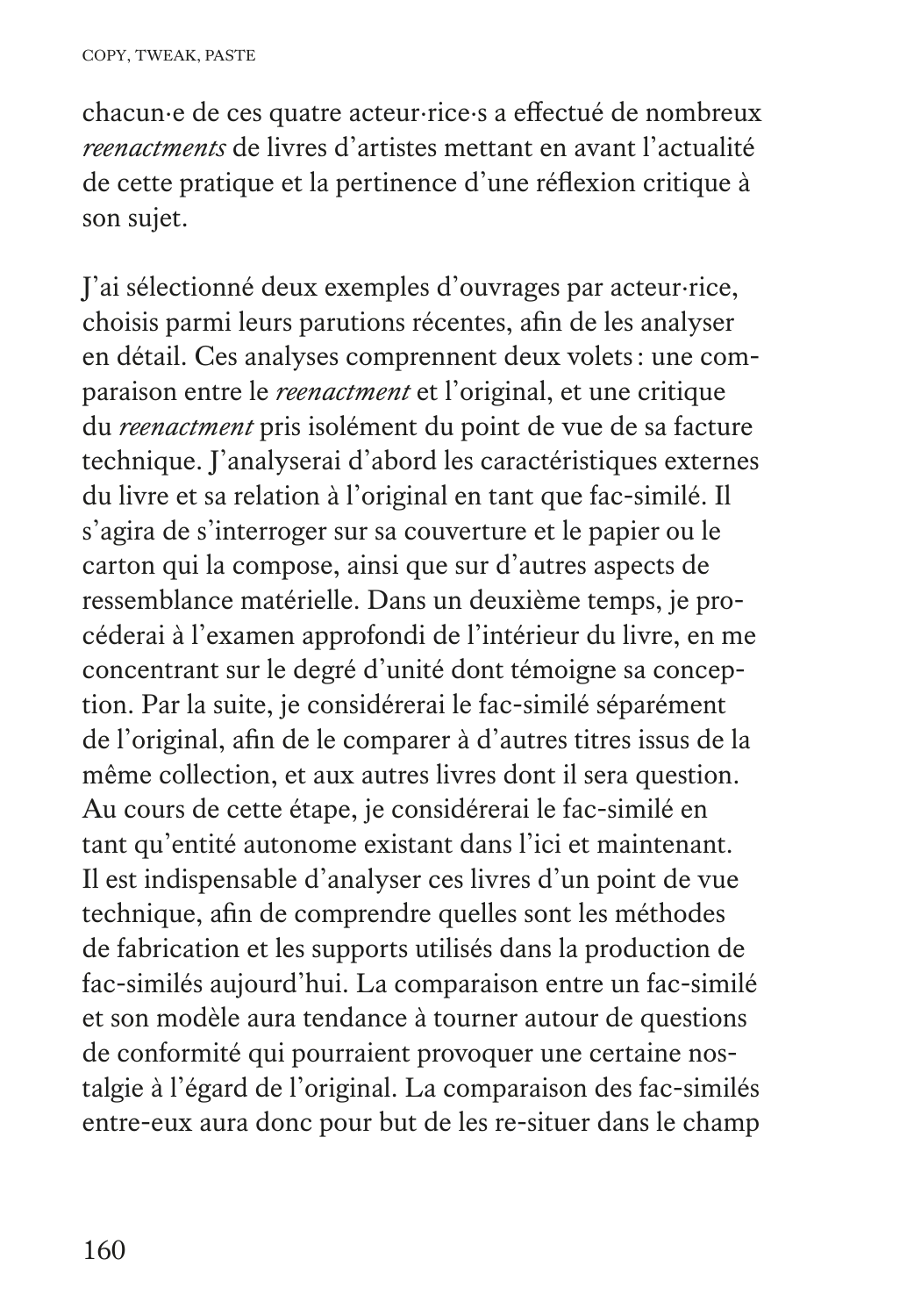du livre d'artiste, en tant qu'entités autonomes dignes d'être considérées indépendamment de tout modèle.

En parallèle de ces analyses, je rapporterai les discours des acteurs sélectionnés. Ceux-ci sont issus d'entretiens préexistants, ou menés par moi-même. La prise en compte de ces propos a pour but de tester l'adéquation conceptuelle entre un livre et l'explication qu'en donne son auteur·e, en se demandant si des contradictions apparaissent. Ces discours nous permettront aussi de retracer certains liens qui ne se voient pas forcément dans les livres, et ils nous éclaireront sur l'avenir du fac-similé de livres d'artistes.

### **L'état de l'art**

Il est nécessaire d'analyser des sources récentes car le facsimilé de livres d'artistes est un sujet peu étudié. Un tour d'horizon de ces sources permet d'en distinguer deux types; d'une part des anthologies critiques sous forme de livres, et d'autre part des articles parus indépendamment les uns des autres, dont les auteur·e·s s'intéressent au médium du livre d'artiste sans pour autant avoir beaucoup écrit à ce sujet. L'une des premières anthologies publiées est *Artists' Books: A Critical Anthology and Sourcebook* de Joan Lyons, qui réunit notamment des articles de Lucy R. Lippard et Clive Phillpot. Les autres ouvrages fréquemment cités sont des livres de Johanna Drucker, Stefan Klima, Cornelia Lauf et Clive Phillpot, parus de la fin des années 1980 aux années 1990, qui témoignent tous d'un certain enthousiasme collectif pour la révolution qu'a représenté le phénomène du livre d'artiste. Ces ouvrages sont les premiers à rassembler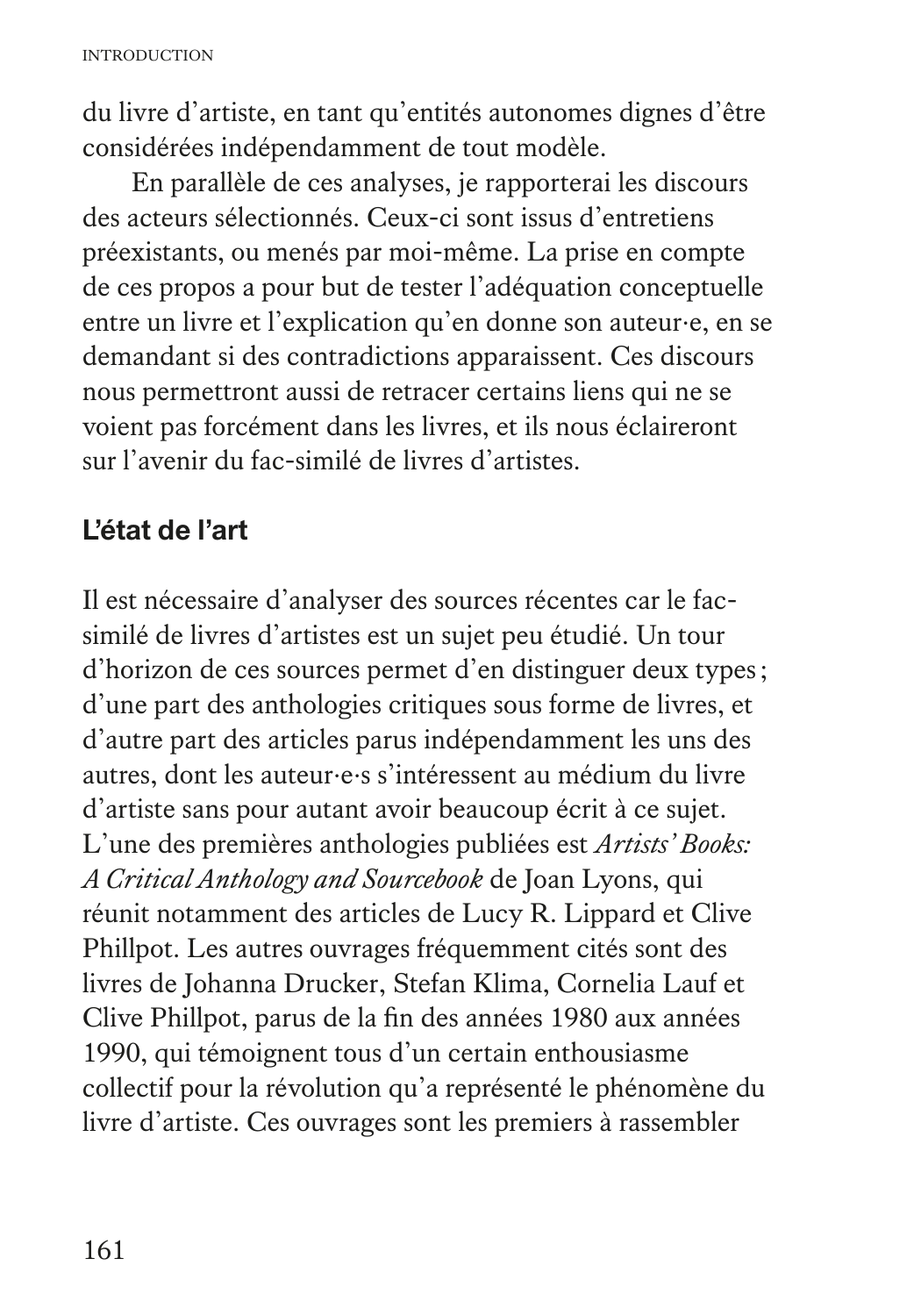des écrits sur ce médium dont l'existence remontait alors à plus de vingt ans. Bien sûr, quelques voix plus critiques se sont élevées—notamment celle de Lucy R. Lippard—mais ces anthologies parues vers le milieu des années 1990 sont surtout axées sur une approche définitionnelle du livre d'artiste et de ses enjeux. Plus près de nous, on remarque que les derniers recueils de Clive Phillpot, Anne Mœglin-Delcroix et Leszek Brogowski continuent d'insister exagérément sur des exemples remontant aux années 1960 et 1970, et reproduisent parfois des articles qui datent, comme dans le cas du livre de Phillpot *Booktrek*. Tous ces ouvrages sont centrés sur les vingt premières années de l'essor du livre d'artiste, sans couvrir l'après années 1980 et sans préciser pourquoi. Rares sont les travaux de recherche de qualité abordant la pratique du livre d'artiste depuis les années 2000, et plus particulièrement l'évolution des modes de production, la multiplication des salons du livre et la mode de l'auto-édition—sans compter que les quelques études publiées récemment ne traitent jamais de fac-similés. Pour réfléchir à ces questions, on doit se reporter à un petit nombre d'articles circulant sur internet. Par exemple un article de Jérôme Dupeyrat sur la collection Reprint des éditions Zédélé, dans lequel ce spécialiste du livre d'artiste estime qu'une réédition constitue au même titre qu'un original «une œuvre intrinsèquement reproductible *et* ré-éditable.»33 Dans un article intitulé «Editions of You» paru dans le magazine *Frieze*, Michael Bracewell examine le renouveau de l'auto-édition et des maisons d'édition indépendant·e·s en tenant compte de réimpressions et de *reenactments* de grands romans par des artistes.<sup>34</sup> Dans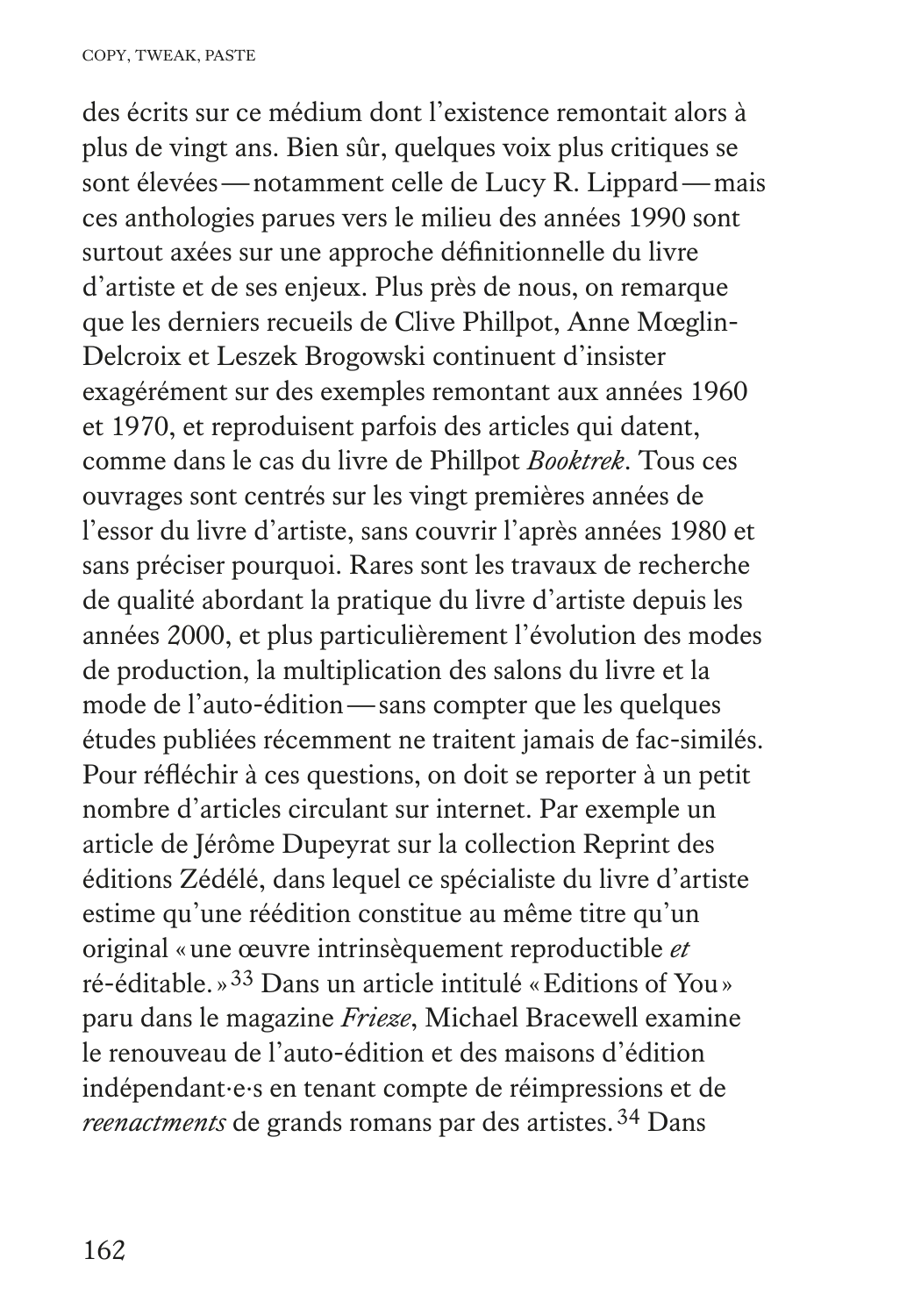«No Sale », Ben Mauk fait la chronique d'un nouveau salon du livre d'art à Berlin, en confrontant l'esprit authentiquement bohème de la scène artistique berlinoise—dont ce salon est un parfait exemple—et le coût d'un tel style de vie dans d'autres villes.35 Enfin, le site artbook.com rassemble plusieurs interviews de personnalités clés telles que le bibliothécaire du MoMA David Senior<sup>36</sup> et Ed Ruscha.<sup>37</sup>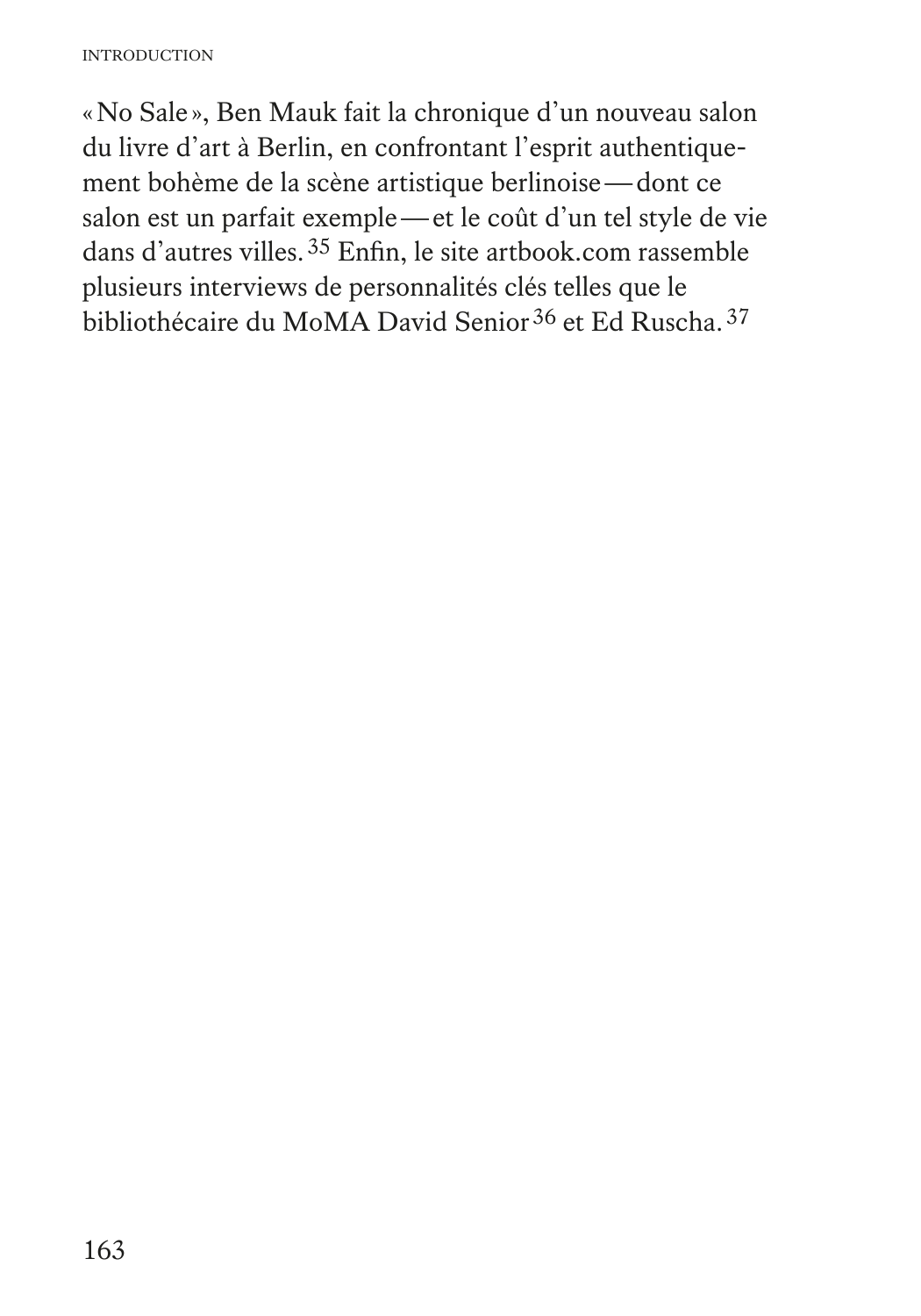# **Les éditeur·rice·s de fac-similés de livres d'artistes**

Pour effectuer un tour d'horizon des éditeur·rice·s contemporain·e·s de fac-similés de livres d'artistes, j'ai sélectionné deux acteurs dont le catalogue comporte déjà un large choix de fac-similés ainsi que des titres plus récents. Il s'agit des éditions Zédélé à Brest et The Everyday Press à Londres.

Les éditions Zédélé ont publié une collection intitulée Reprint dirigée par Anne Mœglin-Delcroix et Clive Phillpot. Une note d'intention de l'éditeur explique que «La collection Reprint se propose d'abriter la réédition d'un certain nombre de livres d'artistes parus depuis le début des années 1960 et dont les auteurs comptent maintenant parmi les figures pionnières de l'histoire de l'art contemporain.»38 La collection comporte six titres, dont des livres de Herman de Vries, Richard Long et Lawrence Weiner. Zédélé se positionne au cœur des débats sur les fac-similés de livres d'artistes. Leur note d'intention précise en effet: «Quoique presque toujours animées par le désir de rendre l'art plus accessible en utilisant le support du livre comme moyen de création à part entière, beaucoup de ces publications ont en réalité peu circulé et sont maintenant devenues très rares, voire introuvables si ce n'est à des prix spéculatifs qui en contredisent l'intention initiale.»39 Zédélé indique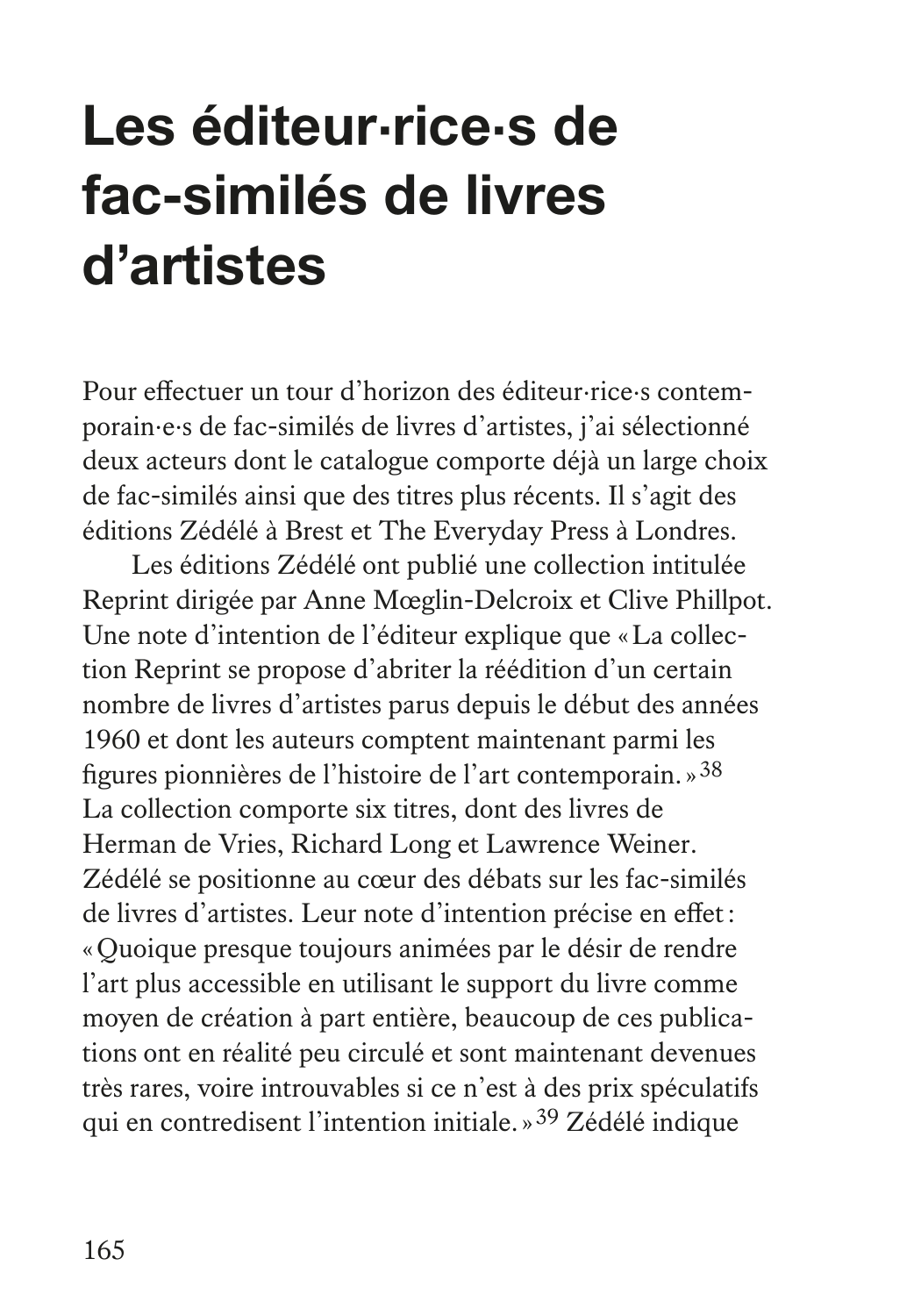clairement que ces livres d'artistes novateurs sont devenus trop chers et trop rares, et qu'ils n'ont pas assez circulé à l'origine. Dans ce communiqué, Zédélé aborde de front les principales entraves à la diffusion de livres d'artistes, en se proposant d'apporter un début de réponse à ces difficultés. Bien que son site internet ne précise pas de quelle manière les livres d'artistes en sont arrivés là, la maison d'édition leur prédit tout de même un avenir radieux: «L'intérêt actuel des jeunes artistes pour le médium du livre, dont témoigne une abondante production, tout comme la reconnaissance publique du livre d'artiste, attestée par la multiplication des salons et autres manifestations en France et à l'étranger, plaident en faveur d'une remise à disposition des œuvres qui ont marqué son histoire depuis cinquante ans, à destination d'un lectorat aujourd'hui fortement demandeur.»40 Zédélé identifie une augmentation massive de la production de livres d'artistes aujourd'hui, et en conclut que l'attention grandissante autour de ce médium doit traduire l'intérêt d'une nouvelle génération pour les livres novateurs des années 1960 et 1970. Le fait que ces livres ont aujourd'hui environ cinquante ans d'existence «plaide en faveur» d'une série de réimpressions. D'après Zédélé, l'époque actuelle serait un moment charnière—un parfait concours de circonstances—pour le lancement d'un tel projet éditorial, qui aurait été impossible il y a dix ou quinze ans. Pourtant, ces livres faisant aujourd'hui l'objet de réimpressions étaient déjà rares dans les années 1990. Et que l'on fête les cinquante ans de la plupart de ces ouvrages novateurs ne signifie pas qu'ils sont brusquement tombés dans le domaine public et que leur reproduction s'en trouve facilitée. Il est vrai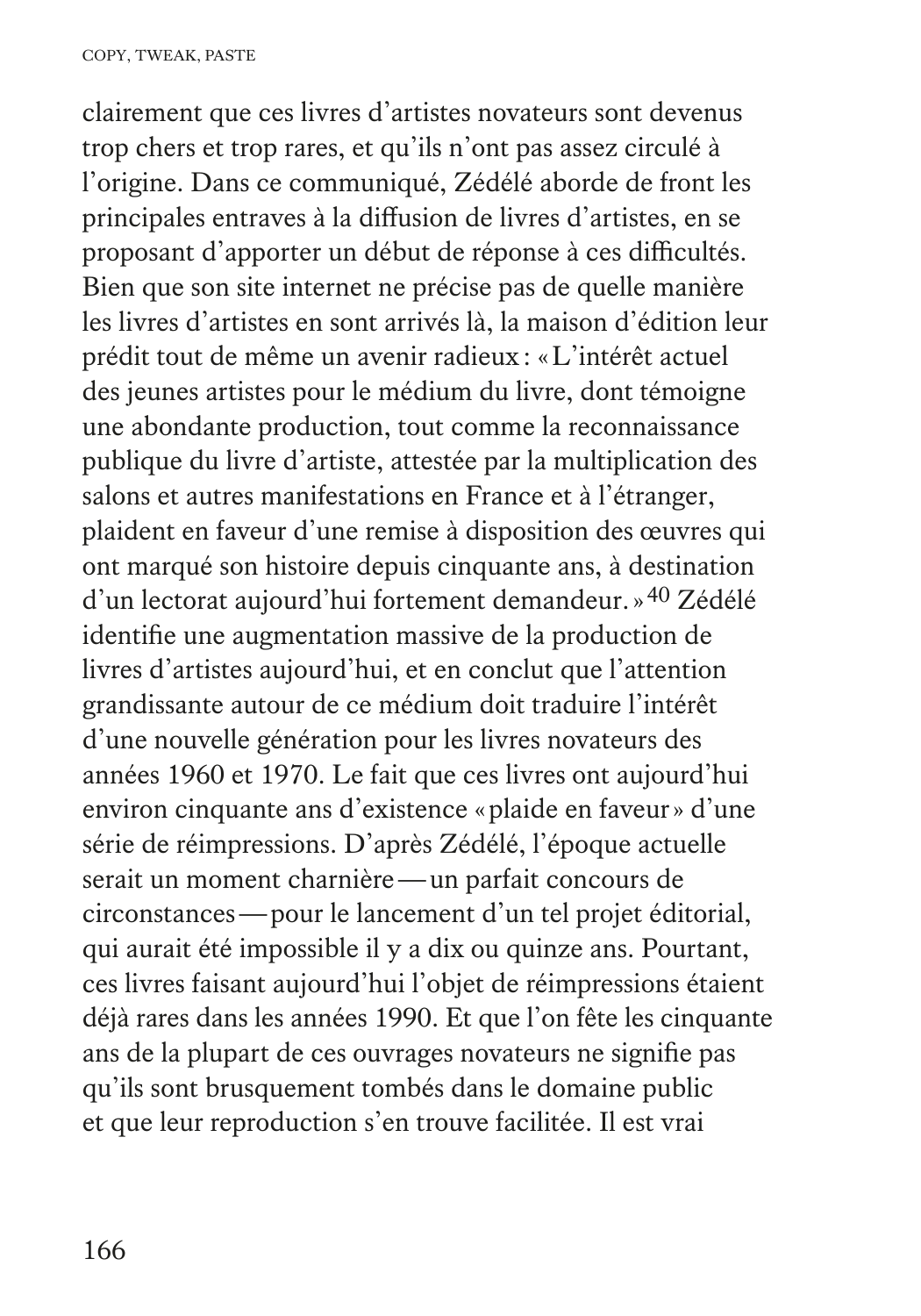qu'une nouvelle génération s'intéresse de très près aux livres d'artistes, et ce contexte favorise une multiplication des fac-similés, mais il est indispensable d'effectuer un travail de défrichage parmi les titres disponibles, et d'éduquer les jeunes artistes qui s'intéressent à ces ouvrages des années 1960 et 1970.

À Londres, Arnaud Desjardin a fondé en 2007 les éditions The Everyday Press comme un prolongement de ses activités plurielles en tant qu'artiste, libraire spécialisé dans les livres d'art et universitaire s'intéressant à l'histoire du livre d'artiste. Cet éditeur contribue à rediffuser les productions artistiques des années 1960 et 1970; mais tandis que les éditions Zédélé reproduisent très fidèlement des titres largement connus du public, The Everyday Press propose une sélection de fac-similés à la fois plus large et plus pointue, ou moins attendue. L'un de ces titres est une traduction anglaise des *Fondements du judo* d'Yves Klein. L'édition originale parue chez Grasset en 1954 a été rééditée par les éditions Dilecta en 2006, puis traduite par The Everyday Press en 2009. Arnaud Desjardin dit de *The Foundations of Judo* : «Ce livre est un cas complexe, car son statut a évolué avec le temps, en tant que manuel de judo—un outil d'apprentissage—devenu l'un des premiers documents de collection relatifs au centre d'intérêt d'un artiste—une sorte de livre d'artiste. Ce changement de statut au cours de l'histoire confère à la traduction anglaise un statut ambigu: tout à la fois document, traduction, manuel et livre d'artiste.»41 Les livres publiés par The Everyday Press sont souvent ambigus, à mi-chemin entre des livres d'artistes et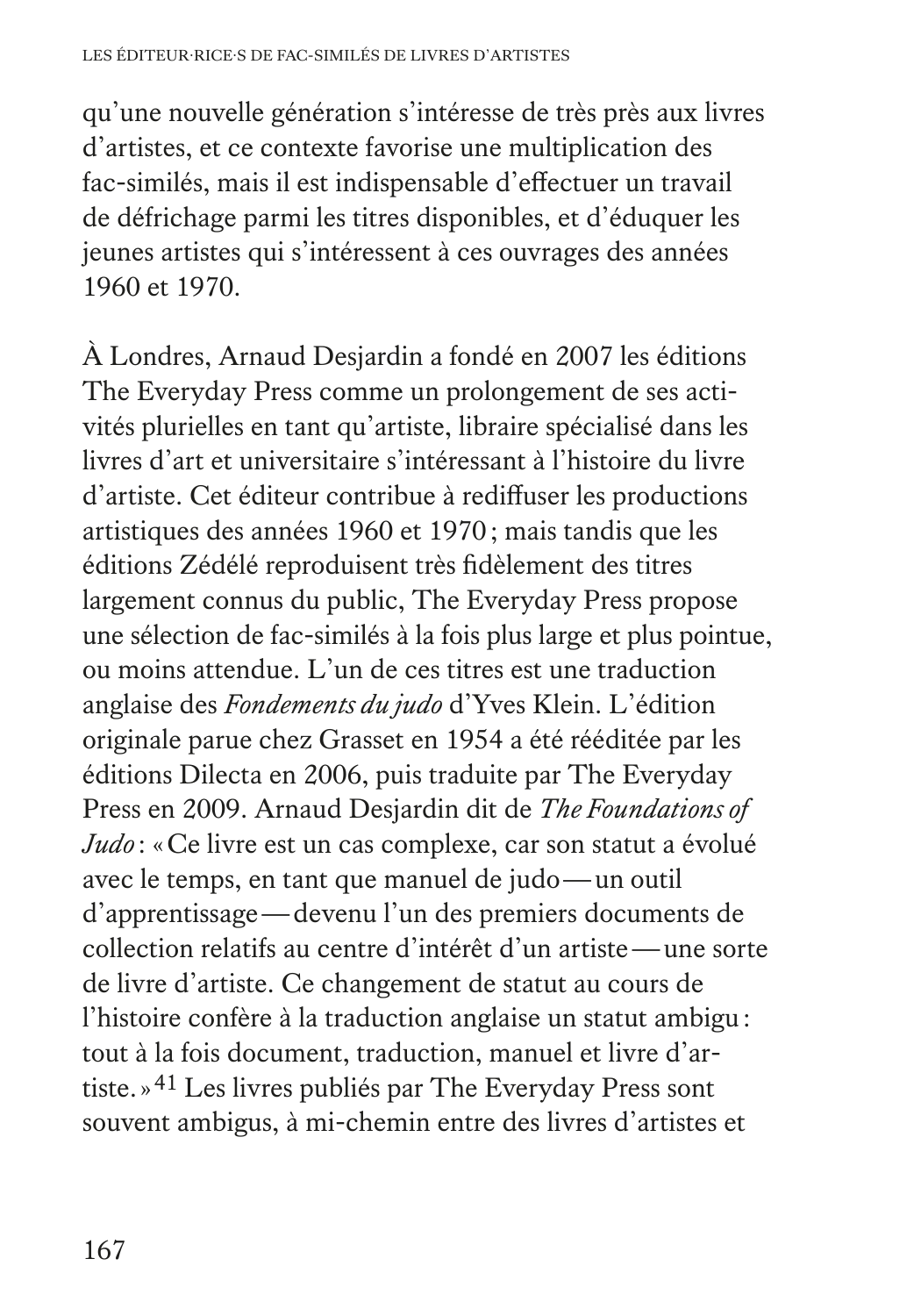des publications à caractère informatif ou didactique—telles qu'un guide ou un manuel—et ont historiquement changé de statut pour acquérir une valeur artistique à travers leur réédition. Le catalogue de The Everyday Press n'est pas limité à quelques classiques du livre d'artiste, et comporte aussi des magazines d'artistes, des pamphlets, des manifestes et des revues publiées dans un contexte artistique. Comme le constate une note d'intention de l'éditeur publiée sur le site anagrambooks.com: «L'édition est un processus collaboratif impliquant diverses personnes et allant bien au-delà d'une simple chaîne de production. The Everyday Press collabore étroitement avec des artistes, des graphistes et des écrivain·e·s, afin de prendre à bras-le-corps l'objet-livre. … Nous tenons tout particulièrement à ce que nos livres présentent une cohérence entre l'idée qui les sous-tend, ou leur finalité, et leur aspect matériel: il s'agit principalement d'étudier les différentes technologies de production disponibles, et les choix éditoriaux faits dans un contexte donné.»42 Un second livre (ou plutôt un magazine) d'artiste paru chez The Everyday Press est la série *The Fox*. Cet ensemble de trois publications forme un *bootleg* du magazine *The Fox*, lancé aux États-Unis en 1975 et qui n'a eu que trois numéros.

### **Les éditions Zédélé et The Everyday Press**

Nous allons évoquer deux titres de la collection Reprint: *Green as Well as Blue as Well as Red* de Lawrence Weiner et *Domaine d'un rouge-gorge/Sculpture 1969* de Jan Dibbets. Lorsque j'ai reçu ces livres par la poste, leur taille m'a surpris. Les livres commandés chez Zédélé tiennent tous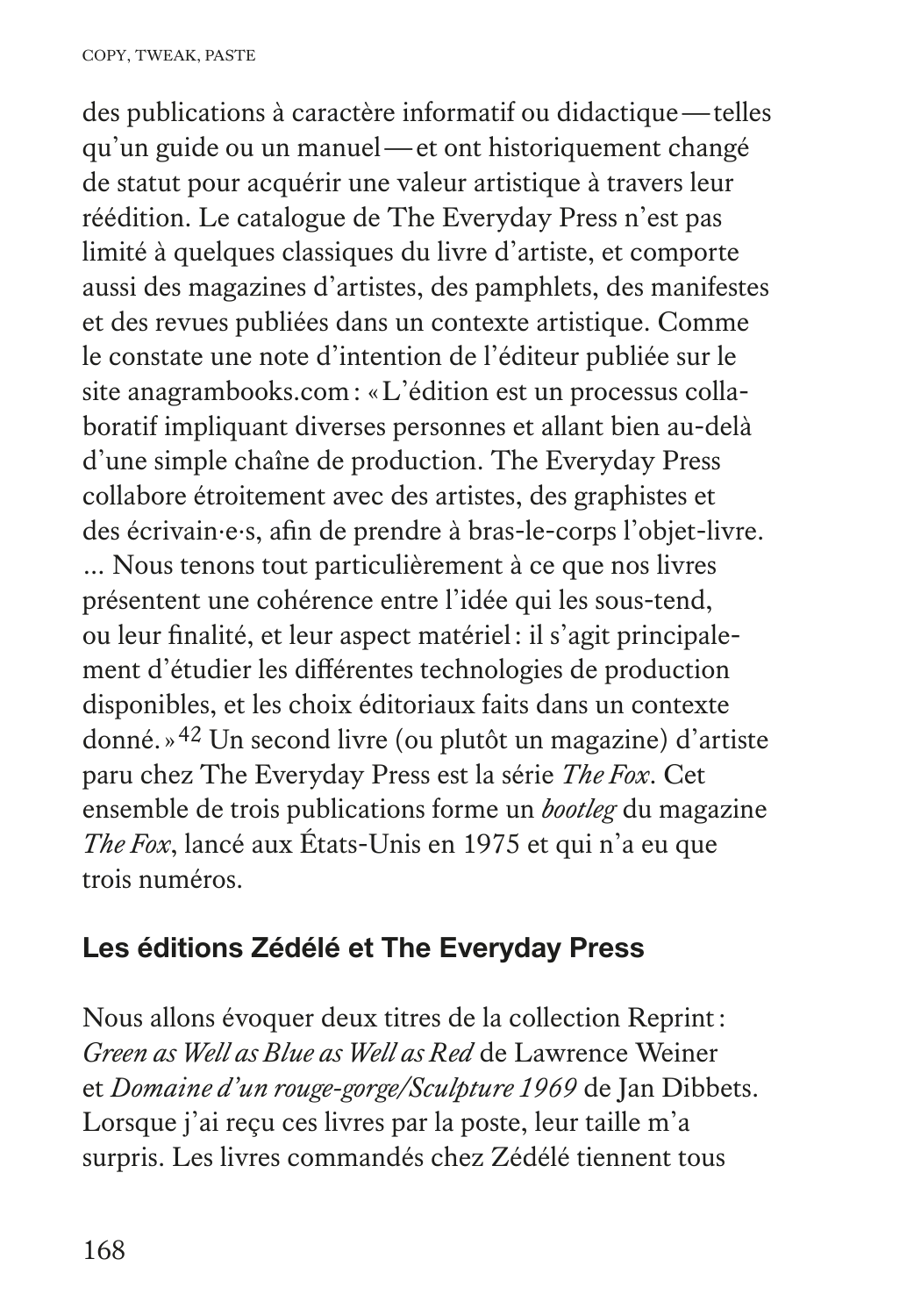dans une petite boîte, ce qui laisse penser que les livres d'artistes des années 1960 et 1970 étaient généralement de petit format. Dès que l'on prend en main *Green as Well as Blue as Well as Red* (fig. 6–10), on sent que c'est un livre de bonne facture. Il ressemble à une sorte de petit catalogue d'exposition. Si l'on se penche sur l'origine du livre, il semble qu'il s'agisse précisément de cela. L'original (fig. 1-5) de Weiner, publié en 1972 par Jack Wendler, a été produit dans le contexte d'une exposition à la galerie de ce dernier. Selon Weiner, «le livre est né d'une exposition de cette œuvre à la galerie de Jack Wendler à Londres. J'ai demandé à Jack s'il voulait faire un livre et il m'a dit oui. Il a trouvé un imprimeur et le livre s'est fait.»43 La réédition de Zédélé mesure 120×170 mm et comporte quatre-vingt-seize pages couvertes d'énoncés de Weiner. Elle est imprimée en offset et tirée à mille exemplaires. Le livre est broché et se compose de six livrets cousus de seize pages chacun. C'est le neuvième livre de Weiner, qui en a publié une cinquantaine à partir de 1968.

L'œuvre que contient ce livre consiste en un ensemble d'énoncés, dont le contenu purement typographique se prête particulièrement bien à la reproduction. Ces textes ont tous fait l'objet d'une nouvelle saisie et mise en page au lieu d'être scannés, ce qui donne un texte parfaitement net et une bonne qualité d'impression. Le papier intérieur, soyeux et couleur crème, est agréable et met en valeur le texte imprimé en noir. L'épaisseur de la couverture en papier est bien proportionnée à celle du contenu. La couverture est imprimée à l'encre rouge sur papier jaune, laissant apparaître un filet jaune sur la tranche.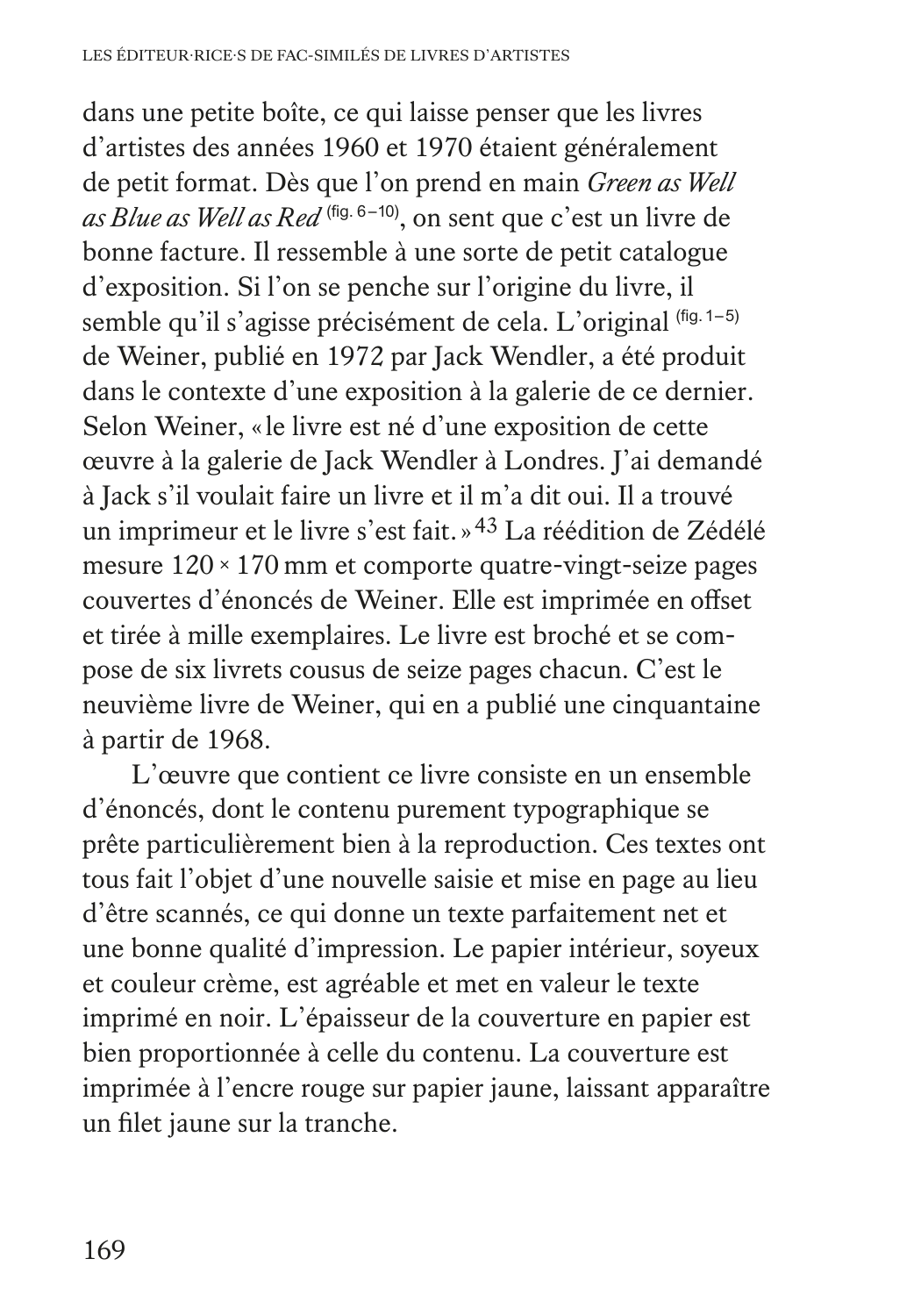L'éditeur se fait discret dans ce livre. Le nom de Zédélé n'y apparaît qu'à deux reprises: une première fois en quatrième de couverture et une seconde fois sur la quatrième page, en-dessous du nom du premier éditeur. Un feuillet volant est inclus qui comporte des informations sur le livre (son histoire, l'éditeur, l'artiste, etc.), intercalé juste après la couverture, comme une notice pouvant servir de marque-page. Les explications qu'apporte ce livret n'apparaissaient pas dans le livre original; elles n'ont donc pas été complètement intégrées à cette réédition. Dans son article au sujet de la collection Reprint, Jérôme Dupeyrat remarque que «Ce choix est récurrent dans les livres d'artistes publiés par Zédélé, mais dans le cas présent, le report de l'appareil critique hors de l'espace du livre à proprement parler ne vise pas seulement à distinguer matériellement l'espace de l'œuvre et l'espace du commentaire, mais aussi, ce faisant, à ne pas transformer le livre réédité en document, qu'on pourrait considérer d'un regard différent vis-à-vis de la première édition.»44 Cette notice volante résoud le problème de la distinction entre les ajouts et le contenu d'origine, et on la retrouve dans tous les livres de la collection Reprint. Elle constitue un bon compromis entre intervenir à même l'original et renoncer à donner aucune information au sujet de l'œuvre. En donnant ces renseignements sur une feuille volante intercalée dans le livre, l'éditeur se maintient à une certaine distance de l'œuvre et se garde d'y laisser une empreinte permanente. Cette façon de procéder est inverse à celle des bibliothèques, qui doivent toujours apposer leur marque sous forme de tampons, de cotes et de codes barres.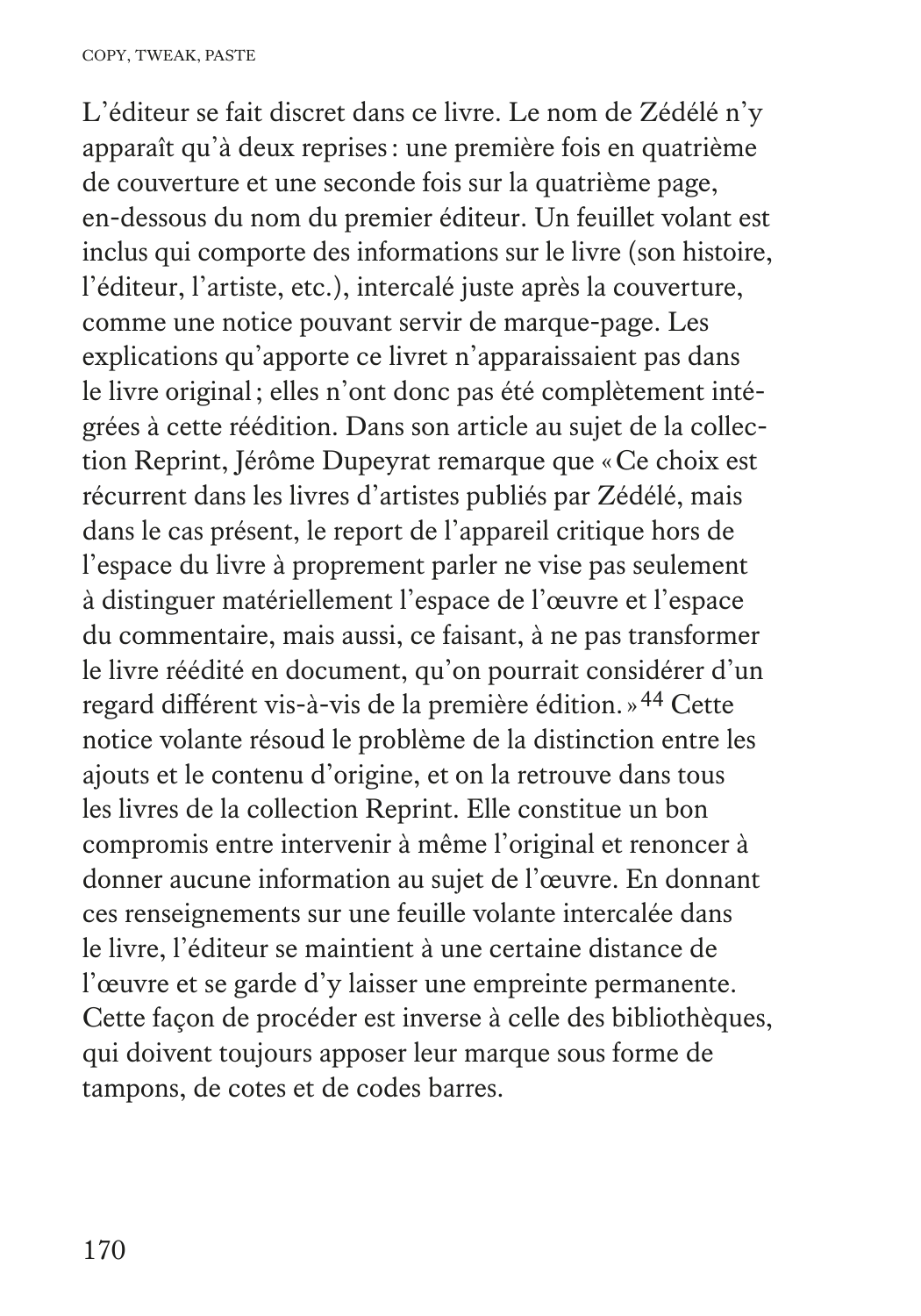Un deuxième livre paru chez Zédélé, *Domaine d'un rouge-gorge/Sculpture 1969* (fig. 16–20) de Jan Dibbets, est un peu plus grand que *Green as Well as Blue as Well as Red* mais bien moins épais. Le livre mesure 120×183 mm et comporte trente-deux pages cousues et brochées. L'original (fig. 11-15), publié par Seth Siegelaub (New York) et Walter König (Cologne), date de 1970. Le site internet de la collection Reprint dit au sujet de ce livre :

*Domaine d'un rouge-gorge/Sculpture 1969* (*Robin Redbreast's Territory/ Sculpture 1969*) est le livre d'une installation réalisée dans un parc d'Amsterdam en 1969, mettant en scène un oiseau observé et photographié par Jan Dibbets. Après s'être renseigné sur les habitudes du rouge-gorge, Jan Dibbets décide d'agrandir le territoire de l'un d'eux, en déterminant de nouvelles limites avec des poteaux sur lesquels le rouge-gorge va se poser, participant ainsi au «dessin/sculpture » de l'artiste. Le livre reproduit sur les pages de gauche photographies, relevés topographiques, et annotations manuscrites de l'artiste transcrites sur les pages de droite dans trois autres langues (anglais, français et allemand).45

Dibbets a conçu ce livre d'artiste—le seul qu'il ait réalisé—avec Seth Siegelaub. Siegelaub est une figure pionnière, qui a innové en endossant le rôle d'éditeur ou « commissaire » d'éditions d'art faisant du livre une plateforme pour les artistes émergents. La réédition de *Domaine d'un rouge-gorge/Sculpture 1969* par Zédélé est très proche de l'original. L'illustration de la couverture est la même et montre un rouge-gorge dont le poitrail est marqué d'un point rouge. Le contraste de la couverture de l'édition de Zédélé semble un peu plus élevé, ce qui met le livre en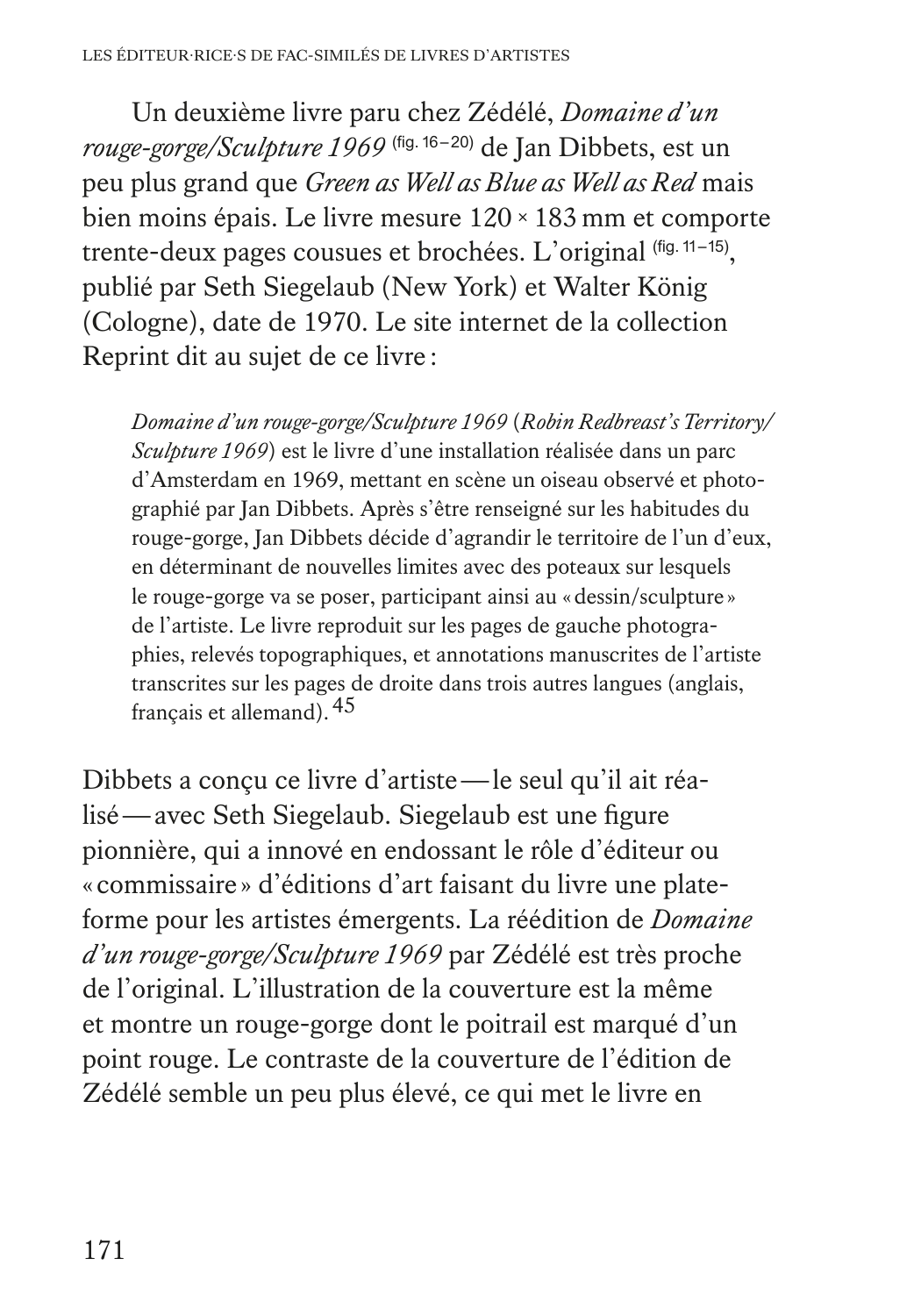valeur. Le supplément de contraste fait ressortir cette image imprimée sur fond blanc, sur un beau papier mat (d'environ  $250 \text{ g/m}^2$ ) dont la souplesse convient bien au format du livre. On décèle une première différence entre la réédition et l'original dans la reliure. L'original est un livret broché, tandis que cette nouvelle édition est solidement cousue et reliée. Le papier des pages intérieures est par contre semblable à celui de l'original. Mais ce papier blanc brillant (d'environ 120 g/m<sup>2</sup>) est éclatant par rapport à celui de l'original, qui a jauni et s'est décoloré avec le temps. Ici aussi, l'éditeur a apporté le moins de modifications possible. Le nom Zédélé apparaît une première fois en quatrième de couverture, puis sur la page de titre où il remplace les noms des éditeurs d'origine Seth Siegelaub et Walther König. Le verso de la page de titre comporte la mention «Tous droits réservés, Jan Dibbets et les éditions Zédélé », ce qui indique une collaboration entre l'artiste et Zédélé, ou un partage du copyright.

La version néerlandaise du texte, écrite à la main par Dibbets, a été reproduite à partir de scans de l'original. Des traductions de ce texte apparaissent en regard, sur chaque page de droite. Chaque paragraphe est traduit en trois langues—anglais, allemand et français—et apparaît dans une police typographique analogue à l'original. Les traductions ont toutes été revues pour cette réédition, les négatifs d'origine ont été retravaillés et leur contraste augmenté afin d'optimiser la qualité des images. Une notice explicative est intercalée derrière la couverture, au même endroit que dans tous les livres de la collection Reprint. Le livre est de très bonne facture et rend justice à l'original.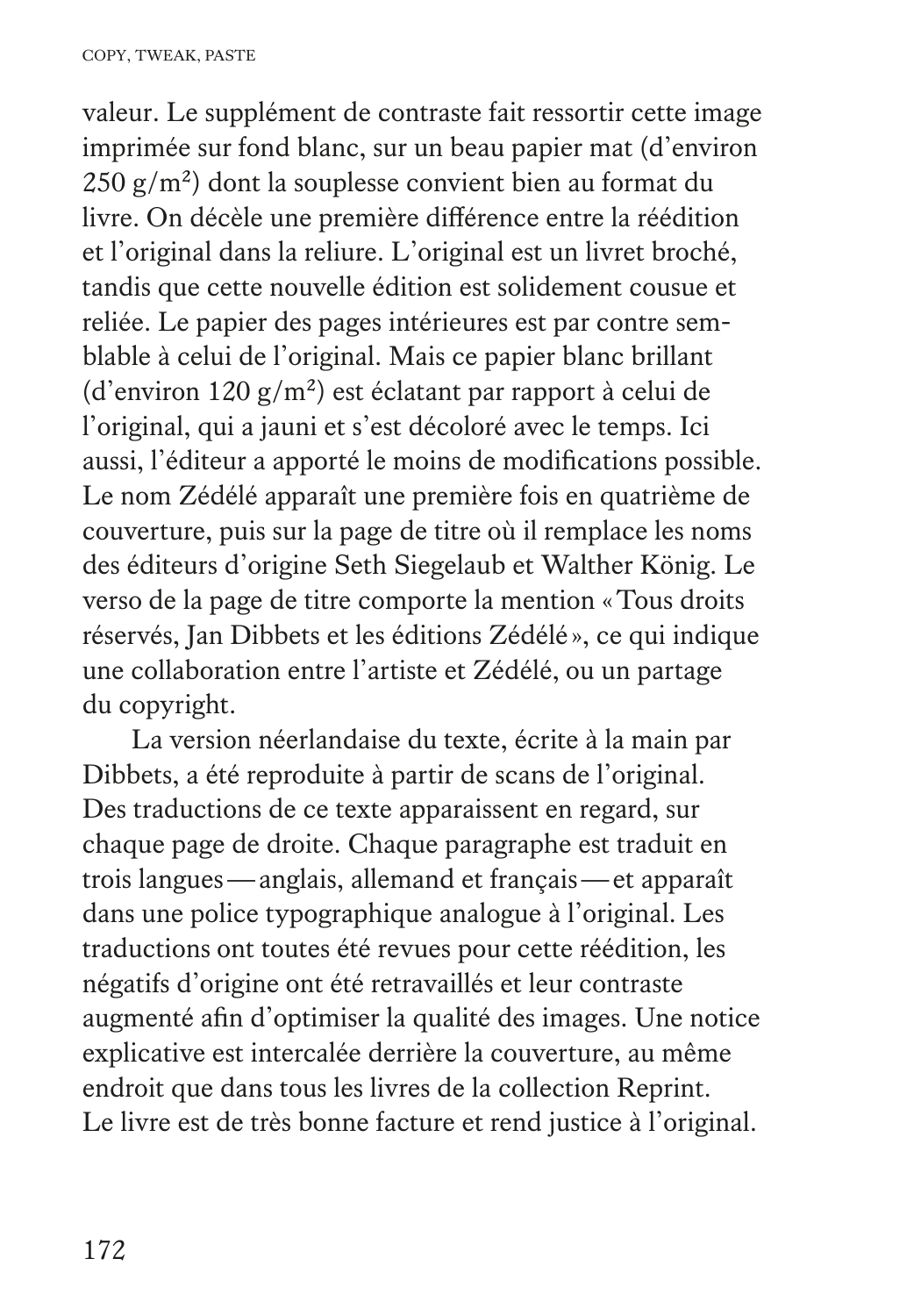En 2009, The Everyday Press a fait paraître une troisième édition des *Fondements du judo* (fig. 21–25) d'Yves Klein, dont la première parution chez Grasset date de 1954, et une première réédition est parue aux éditions Dilecta en 2006. Klein a écrit ce manuel de judo à la suite d'un voyage d'un an et demi au Japon, lors duquel il a étudié ce sport de combat auprès d'un judoka de neuvième *dan*, Maître Oda. Après son obtention—une quasi première pour un Européen—d'une ceinture noire de quatrième *dan*, Klein est retourné en France ou il a fondé sa propre école de judo.46 Le livre est richement illustré de centaines de photographies qui montrent Klein et de grands maîtres japonais effectuant les six *katas* (mouvements de base du judo) principales.47

*The Foundations of Judo* (fig. 26-30) est la première traduction anglaise de ce livre, et on pourrait l'appeler un «trans-similé » de l'original: «On pourrait qualifier cette première édition anglaise des *Fondements du judo* de Klein par un terme emprunté à l'artiste et écrivain Merlin James: "trans-similé". C'est une traduction et, autant que possible, un fac-similé de l'édition parue en 1954 chez Grasset. Toutes les photographies et tous les schémas proviennent de l'original, dont la mise en page et la composition inhabituelles ont été copiées aussi fidèlement que possible.»48 Ce livre est le fruit d'une étroite collaboration entre The Everyday Press et l'artiste et judoka de ceinture noire de premier *dan* Ian Whittlesea.49 Il mesure 145×225 mm et comporte 224 pages en noir et blanc assemblées en livrets cousus et brochés. Sa jaquette en couleur est imprimée sur un papier plus épais. L'édition originale de Grasset se présentait pareillement, tandis que la réédition de Dilecta ne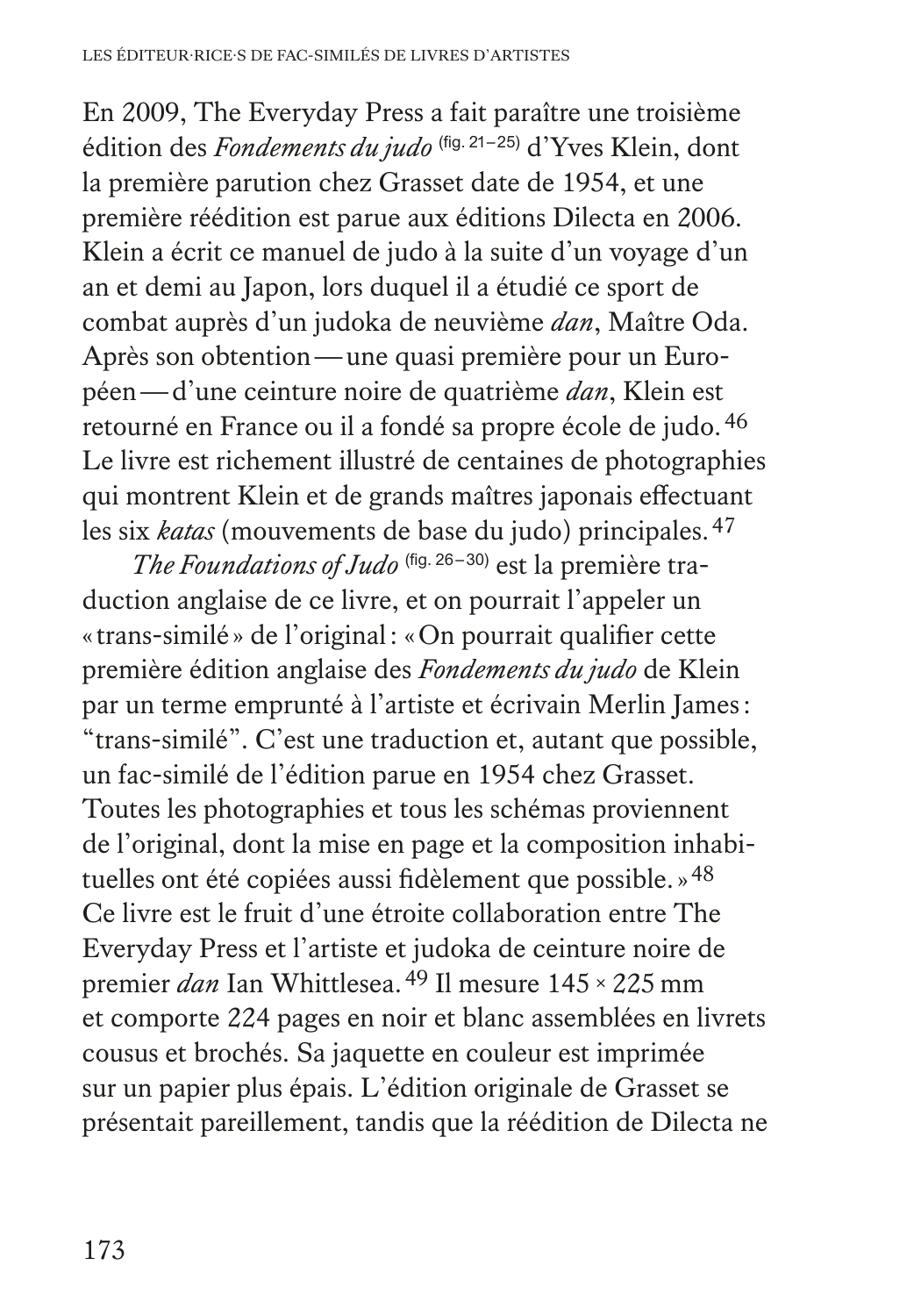comporte pas de jaquette. The Everyday Press est donc resté fidèle à l'édition originale. Il en va de même à l'intérieur du livre, où l'éditeur anglais a choisi de conserver toutes les fautes du texte, comme l'explique une note d'intention à la fin du livre : «Le texte de Klein comporte un grand nombre de petites fautes, résultant pour la plupart de la rapidité avec laquelle le manuscrit a été préparé pour l'impression. La translitération des noms de techniques japonais est en grande partie idiosyncratique et comporte des incohérences, et l'ordre des étapes qui composent les katas est parfois erroné, en plus d'un certain nombre de fautes typographiques. Nous avons conservé toutes ces erreurs de l'original.»50 Un errata exhaustif accompagne cette déclaration, afin que la lectrice ou le lecteur puisse localiser ces fautes. De plus, une annexe présente des textes supplémentaires issus de la seconde édition française de 2006, traduits en anglais. L'édition anglaise est par conséquent un fac-similé de l'édition originale complété par les ajouts de la deuxième édition, ce qui fait de cette version la plus travaillée et la plus complète à ce jour. Bien que ce soit la troisième d'une série de parutions, l'éditeur la présente en quatrième de couverture comme la «première édition anglaise ». L'éditeur doit considérer que la traduction est d'une importance considérable, et elle a sans doute représenté l'enjeu principal de ce projet, avec la mise en page du livre. On s'en rend particulièrement compte en lisant la mention «Ian Whittlesea est reconnu comme le traducteur de cet ouvrage, en vertu de la section 77 de la loi *Copyright, Designs and Patents Act 1988*»,51 qui reconnaît Whittlesea comme le détenteur légitime de la traduction. Bien que Whittlesea a probablement effectué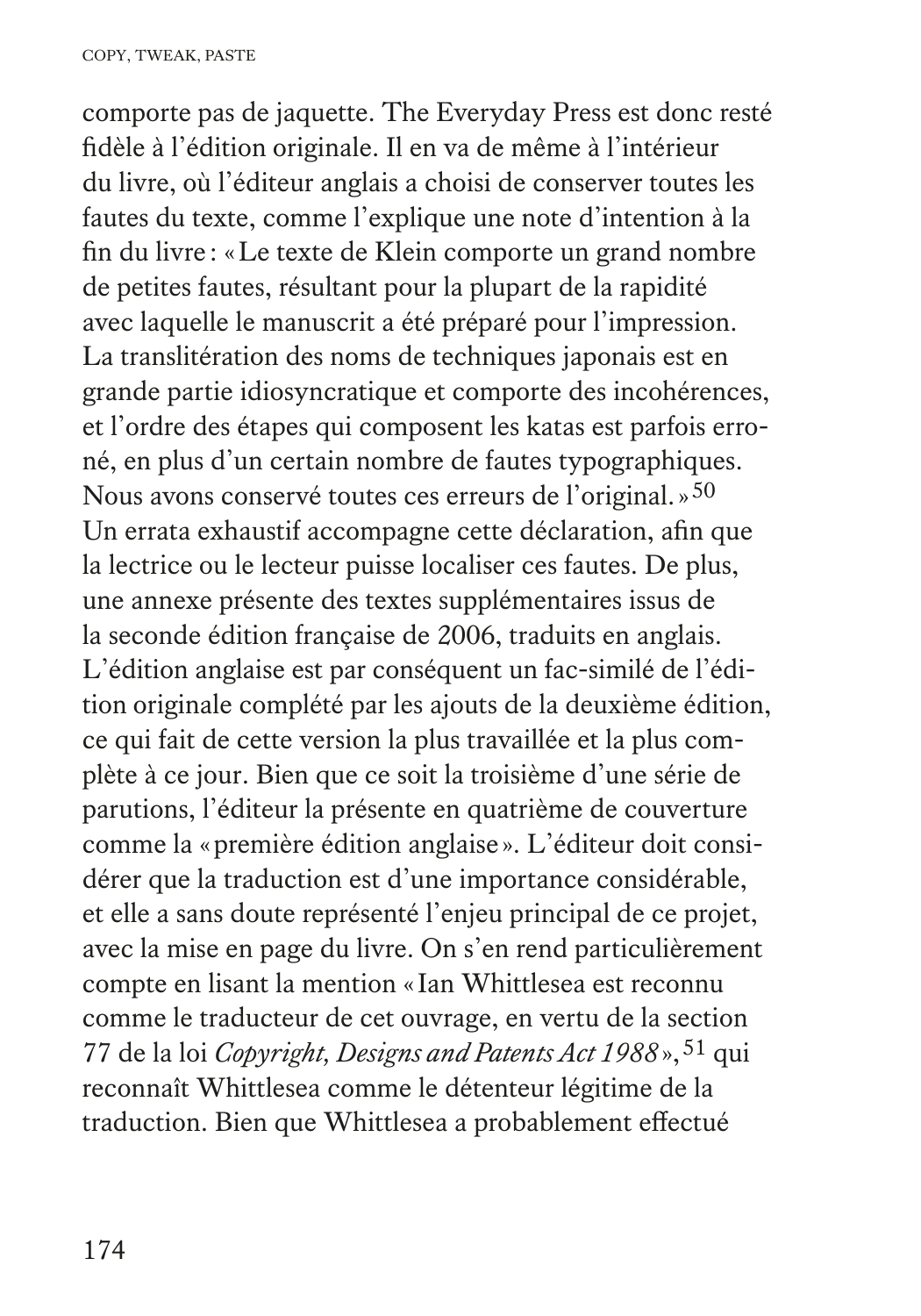la majeure partie du travail occasionné par cette réédition, son nom n'apparaît pas en couverture, mais The Everyday Press a tout de même pris en compte ses intérêts. Whittlesea est également crédité sur la page de titre et en quatrième de couverture.

La note d'intention de l'éditeur indique que l'ensemble du texte a été saisi de façon à reproduire la mise en page atypique de l'original. Le texte de cette réédition est bien plus net que celui de la version parue chez Dilecta en 2006, dont le texte avait été scanné et reproduit tel quel. Les images de l'édition de The Everyday Press sont par contre des scans du livre original, et par conséquent de moins bonne qualité, ce qui est prévisible étant donné le moyen de reproduction choisi—sans doute en l'absence des négatifs d'origine. Dans l'ensemble, les interventions du nouvel éditeur sont assez visibles, mais son nom n'est pas exagérément mis en avant. La seule différence notable en ce qui concerne la couverture est le dos du livre, qui se lit en sens inverse. Le sens de lecture du dos indique la provenance d'un livre, car cette convention varie selon les pays. *Les fondements du judo* est un livre d'artiste plutôt atypique. Le texte se veut avant tout explicatif et vise à présenter au novice une suite logique d'exercices pratiques. Comme il a été rédigé et conçu par l'artiste Yves Klein c'est un livre d'artiste, mais il est structuré comme un guide pratique ou un manuel pédagogique.

La revue *The Fox* (fig. 31-35), publiée entre 1975 et 1976, chevauche elle aussi plusieurs catégories de l'édition. *The Fox* n'est pas un livre d'artiste typique des années 1970. Dans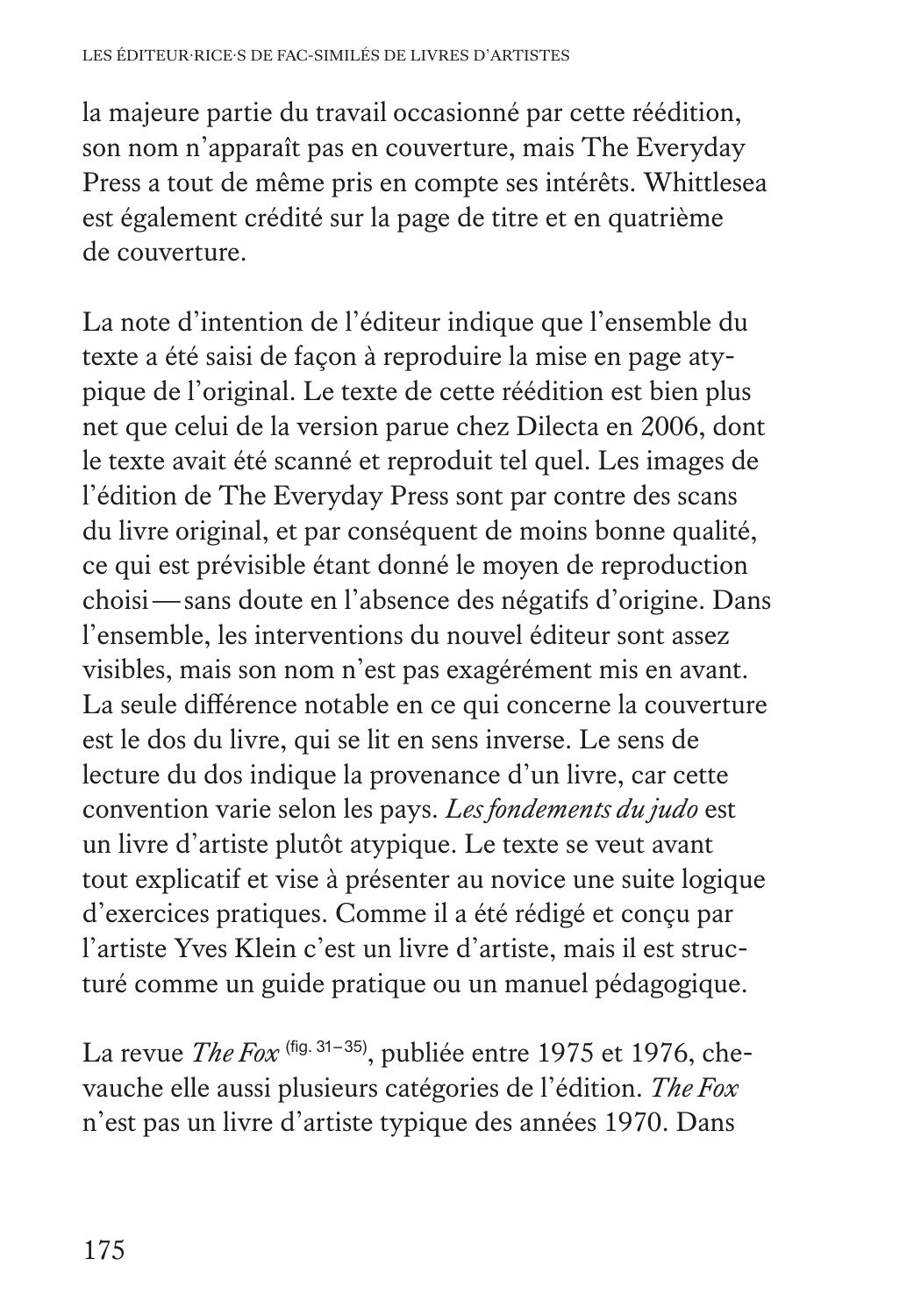son premier numéro, les auteur·e·s de cette revue la présentent comme un entre-deux oscillant entre le magazine d'artiste et la revue critique. Son comité de rédaction se composait de Sarah Charlesworth, Michael Corris, Preston Heller, Joseph Kosuth, Andrew Menard, Mel Ramsden et Ian Burn, qui étaient tou·te·s membres de la faction new-yorkaise du mouvement britannique Art & Language. Dans un article intitulé «Memo for *The Fox* » paru dans le deuxième numéro, Sarah Charlesworth écrit que *The Fox* est né d'un sentiment de «frustration … vis à vis du caractère despotique de ce club de réflexion très élitiste et plutôt inopérant (sur le plan de la pratique) qu'était alors Art & Language.»52 Cette revue essentiellement composée de textes était imprimée sur papier journal, et sa couverture était en papier cartonné non couché. Ce magazine éphémère—seuls trois numéros sont parus—revendiquait un style brut et inachevé reflétant son orientation marxiste. En dehors des articles polémiques du comité de rédaction, *The Fox* publiait des textes élaborés par *Artists Meeting for Cultural Change*, un groupe de réflexion, ainsi que divers autres types d'articles allant du commentaire politique à la critique d'art.53

Emily King, historienne du design et critique au magazine *Frieze*, dit au sujet de la conception graphique du magazine dans sa version originale :

 Dans *The Fox* il n'est pas précisé qui s'est occupé de la conception graphique, mais on pense que ce devait être Kosuth. Avec ses couvertures cartonnées et ses pages intérieures imprimées sur papier journal,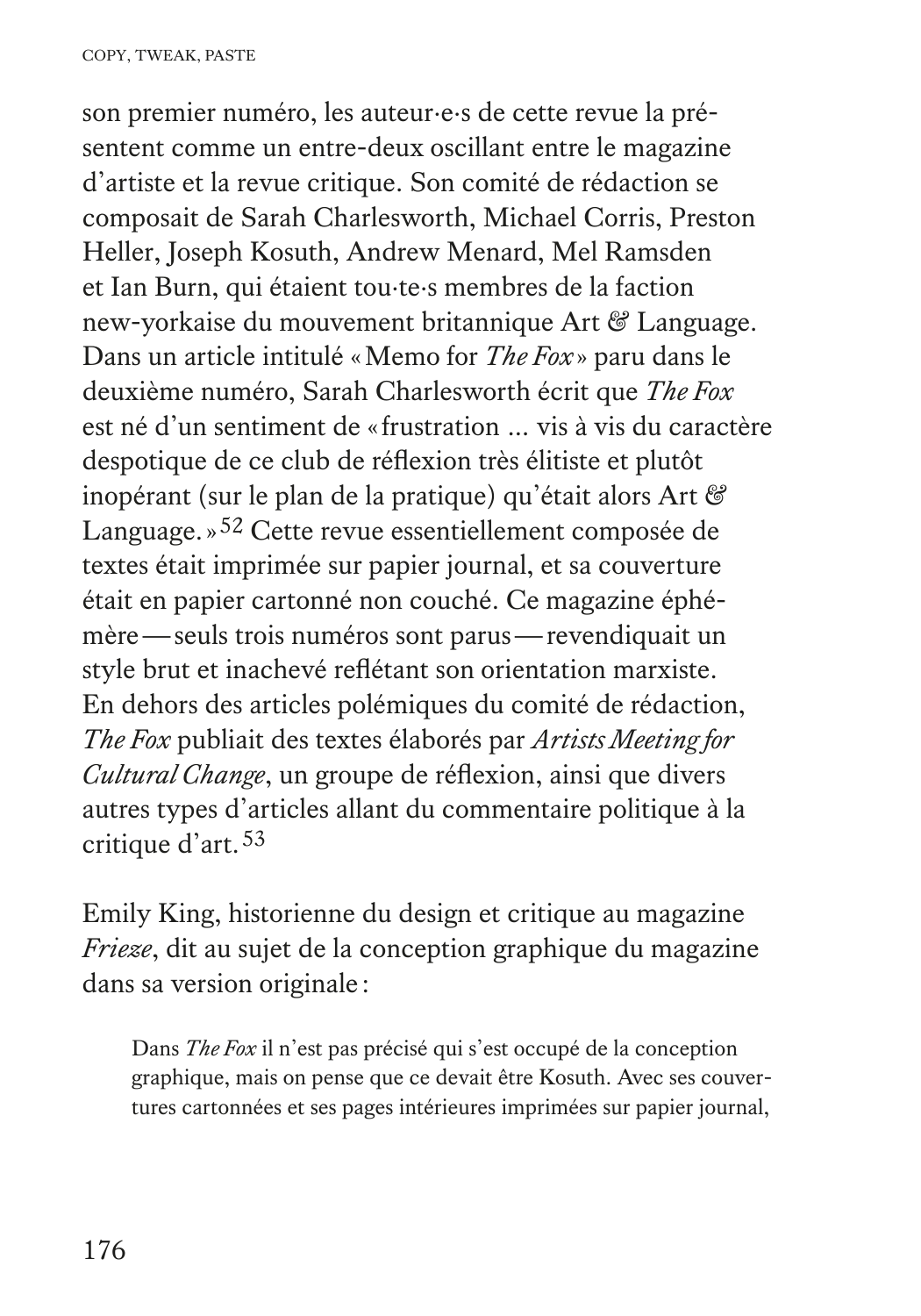ce magazine mettait l'accent sur une économie de moyens, tout en ayant une typographie certes simple mais d'une très grande élégance. Sur les couvertures figurent le chiffre correspondant au numéro et le nom du magazine imprimé en diagonale, en Copperplate Gothic. On retrouve cette police de caractères à l'intérieur du magazine, où elle est utilisée pour les titres des articles, dont le corps de texte suit un gabarit simple à deux colonnes. Les illustrations sont rares—il n'y a aucune reproduction d'œuvre d'art—mais saisissantes.54

En Grande-Bretagne *The Fox* a reçu un accueil défavorable de la part du groupe Art & Language, comme en témoigne une critique acerbe publiée dans le deuxième numéro du troisième volume de la revue *Art-Language*. Dans le troisième et dernier numéro de *The Fox*, un article intitulé «The Lumpen-Headache » retranscrit des échanges faisant état des tensions qui déchiraient les deux groupes et s'accroissaient au sein même de la branche états-unienne d'Art & Language, ce qui n'allait pas tarder à provoquer la dissolution du groupe états-unien, signifiant l'arrêt de *The Fox*.55

The Everyday Press a réalisé une réédition limitée en fac-similé des trois numéros de *The Fox* (fig. 36–40). Cette réédition a pour but de rediffuser ces textes et ces idées sous une forme aussi proche que possible de la revue d'origine. Arnaud Desjardin dit du projet de rééditer *The Fox*:

 Avec *The Fox* on a voulu faire une espèce de réédition *bootleg*. … C'était un pari un peu fou, ce qui ne se voit pas forcément. On voulait un rendu aussi proche que possible de l'original, tout en utilisant les techniques d'impression numérique disponibles aujourd'hui. Inévitablement, cela implique des différences et un renouvellement de sa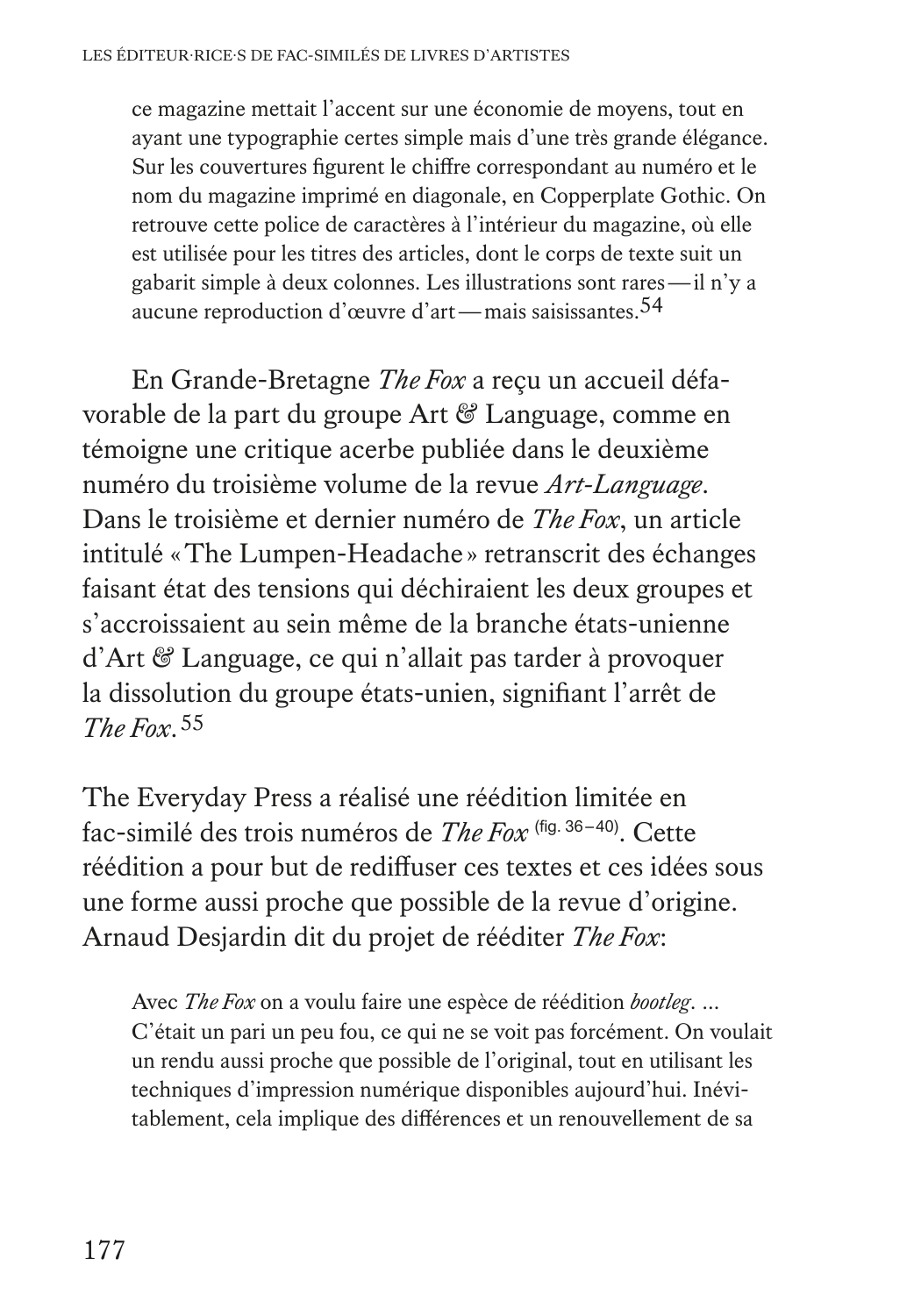matérialité. Je voulais que le livre sorte dans un format à imprimer soi-même, en fait en PDF, et qu'il soit produit à l'aide de simples logiciels de bureautique. Pour moi, la lisibilité du texte imprimé est essentielle. L'équivalent, aujourd'hui, des procédés d'impression bon marché des années 1970 avec lesquels l'original a été produit est sans doute l'imprimante de bureau laser. Le projet *Re: The Fox* ne consiste pas à fétichiser l'original en créant un fac-similé, mais c'est tout de même une sorte d'imitation matérielle de l'original.<sup>56</sup>

Cette copie de *The Fox* est effectivement identique à la revue d'origine. On ne trouve pas le moindre indice, dans aucun des trois numéros, que c'est l'œuvre d'un nouvel éditeur. Ni le logo, ni le nom, ni les coordonnées de The Everyday Press n'y figurent. Il est impossible de savoir qui s'est chargé de la conception graphique. Les couvertures de ces fac-similés sont des impressions riso sur un papier blanc cartonné, au contraste élevé et dont la couleur change au fil des numéros: le premier est vert, le second rouge et le troisième bleu. Ces couleurs sont indirectement tirées de la revue originale. Les rééditions sont brochées et leurs pages intérieures sont des impressions laser à l'encre noire sur du papier offset ordinaire d'environ 80 ou 90 g/m2. La différence la plus marquante entre ces deux éditions, mis à part les couleurs en couverture et le papier des pages intérieures, c'est leur format. Les originaux mesurent 213×277 mm chacun, tandis que les rééditions de The Everyday Press sont visiblement plus petites: 195×263 mm. Arnaud Desjardin dit des ambitions conceptuelles de la revue :

*The Fox* est le reflet de la scène artistique d'alors, d'une sorte de crise post-conceptuelle lors de laquelle les revues faisaient preuve d'une grande intransigeance et étaient très peu illustrées. L'époque était à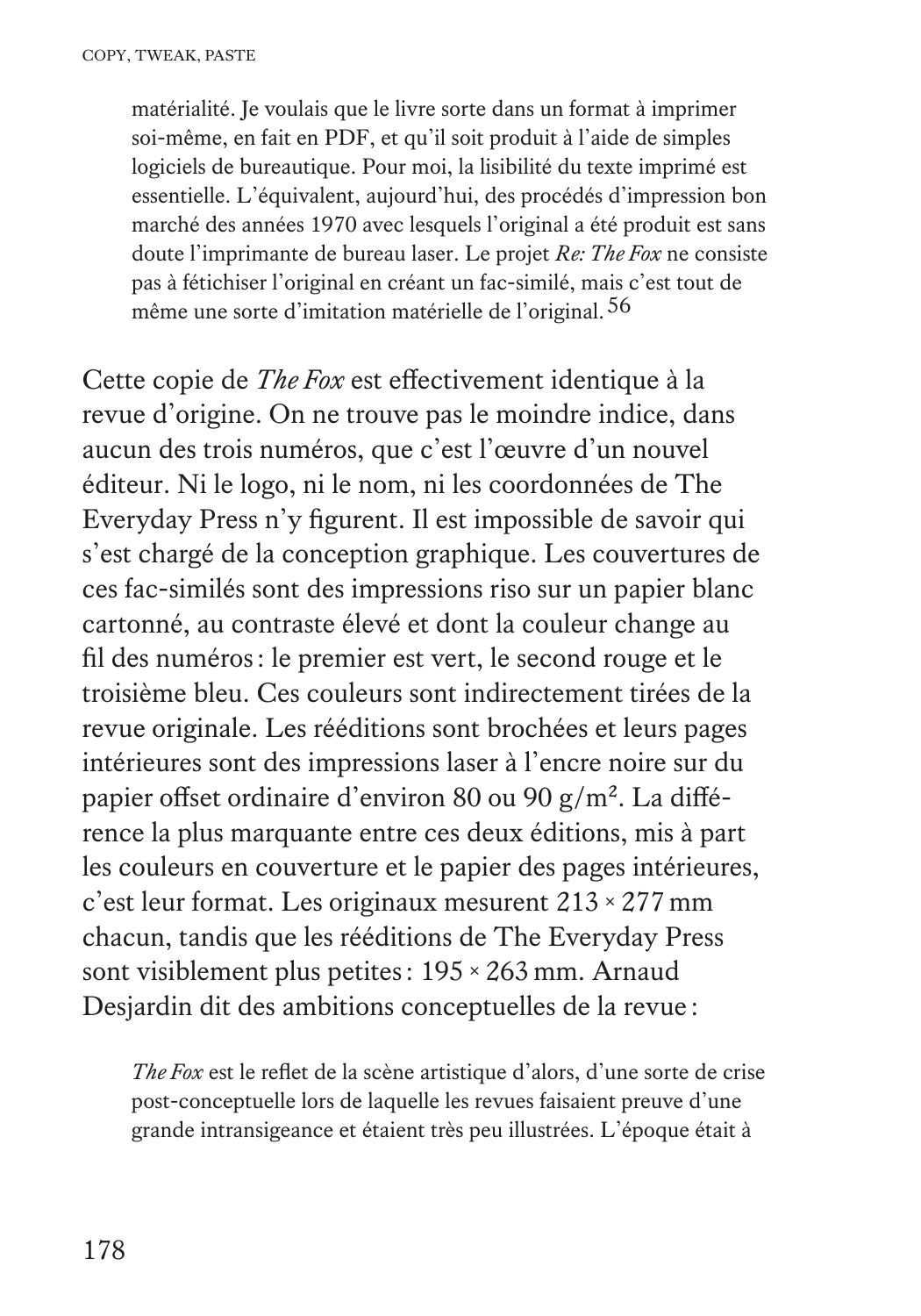la remise en question sociétale et politique de l'art en tant qu'activité adressée à un public. Je suppose que ce sont ces voix radicales du passé qui m'intéressent, la façon dont elles tentaient de faire bouger les choses. Il me semble que ces aspirations, ces questionnements qui animaient *The Fox* ont une certaine résonance aujourd'hui.57

*The Fox* se démarque nettement des livres d'artistes de son époque par cette mise en avant de textes critiques, et par la place accordée à un mode de réflexion collectif plutôt qu'individuel. La réalisation des fac-similés de *The Fox* est soignée, malgré un mode de production rudimentaire—l'imprimante laser—qui donne à la revue un aspect éphémère. En revanche, sa valeur historique et son contenu critique en font un objet digne d'être conservé et revisité. Sans en être crédité·e, il est indéniable qu'un·e graphiste a contribué à cette réédition de *The Fox*. Procéder à la composition d'un tel ouvrage représente un travail considérable, qui nécessite beaucoup de patience ainsi qu'une certaine maîtrise de la mise en page et de la typographie. Si cette tâche n'est pas particulièrement créative, elle requiert tout de même de l'expérience et de la rigueur.

Les deux livres des éditions Zédélé dont il a été question, si différents l'un de l'autre du point de vue de leur contenu et de leur concept, présentent certaines similitudes sur le plan du mode de production. Un même type de papier est utilisé pour les couvertures de ces livres, qui sont aussi reliés de la même façon. Quand je compare ces deux livres à d'autres parutions de Zédélé, cet air de parenté se confirme. Les couvertures et le corps d'ouvrage de tous leurs livres sont imprimés en offset sur une belle gamme de papier. La palette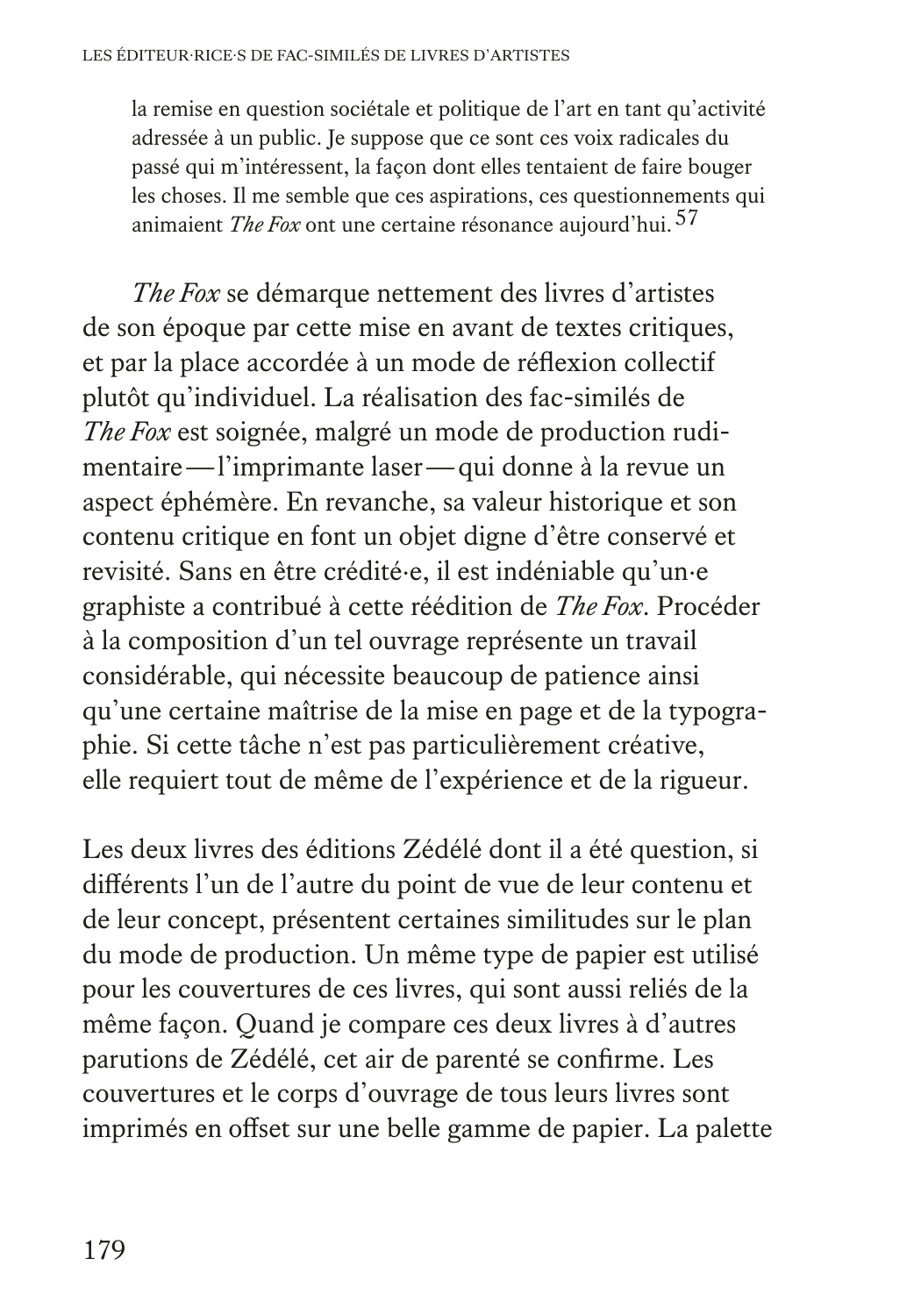d'encres qu'utilise Zédélé, proche des couleurs primaires, offre de vifs contrastes—leur noir est absolument noir. Mais surtout, les couleurs utilisées en couverture leur permettent d'unifier la collection Reprint. Le soin avec lequel ces livres sont réalisés est un régal pour les yeux. Si cette mise en avant de la «marque » Reprint risque de gommer la diversité de la collection, elle contribue néanmoins à définir son identité visuelle. Il est difficile de dire si un·e graphiste participe à la production de ces livres. La conception graphique n'est mentionnée nulle part, que ce soit sur le site internet de Zédélé ou à l'intérieur de leurs livres. Les seules personnes créditées en 2017 étaient l'éditeur Galaad Prigent et les directeurs de la collection Anne Mœglin-Delcroix et Clive Phillpot. Un essai de Clive Phillpot intitulé «Books, Bookworks, Book Objects, Artists' Books» semble pourtant suggérer que Zédélé devrait créditer les artisan·e·s auxquel·le·s cet éditeur fait appel: « ce que l'on appelle un livre d'artiste est en fait rarement le fruit d'un travail individuel, même si l'idée du livre peut venir d'une seule personne. Rares sont les artistes qui s'impliquent tout au long du processus de fabrication de leur livre ; il est fréquent que des photographes, des typographes, des imprimeurs, des relieurs et bien d'autres personnes jouent un rôle dans la production du livre.»58 Etant donné que les artistes ne travaillent pas toujours seul·e·s à la réalisation de leurs livres, les actrices et acteurs qui participent à de tels projets devraient en être crédité·e·s. Cette citation est tirée d'un article écrit en 1982, une époque à laquelle officiaient encore des typographes, aujourd'hui remplacés par les graphistes dont les compétences vont bien au-delà de la seule composition d'un livre.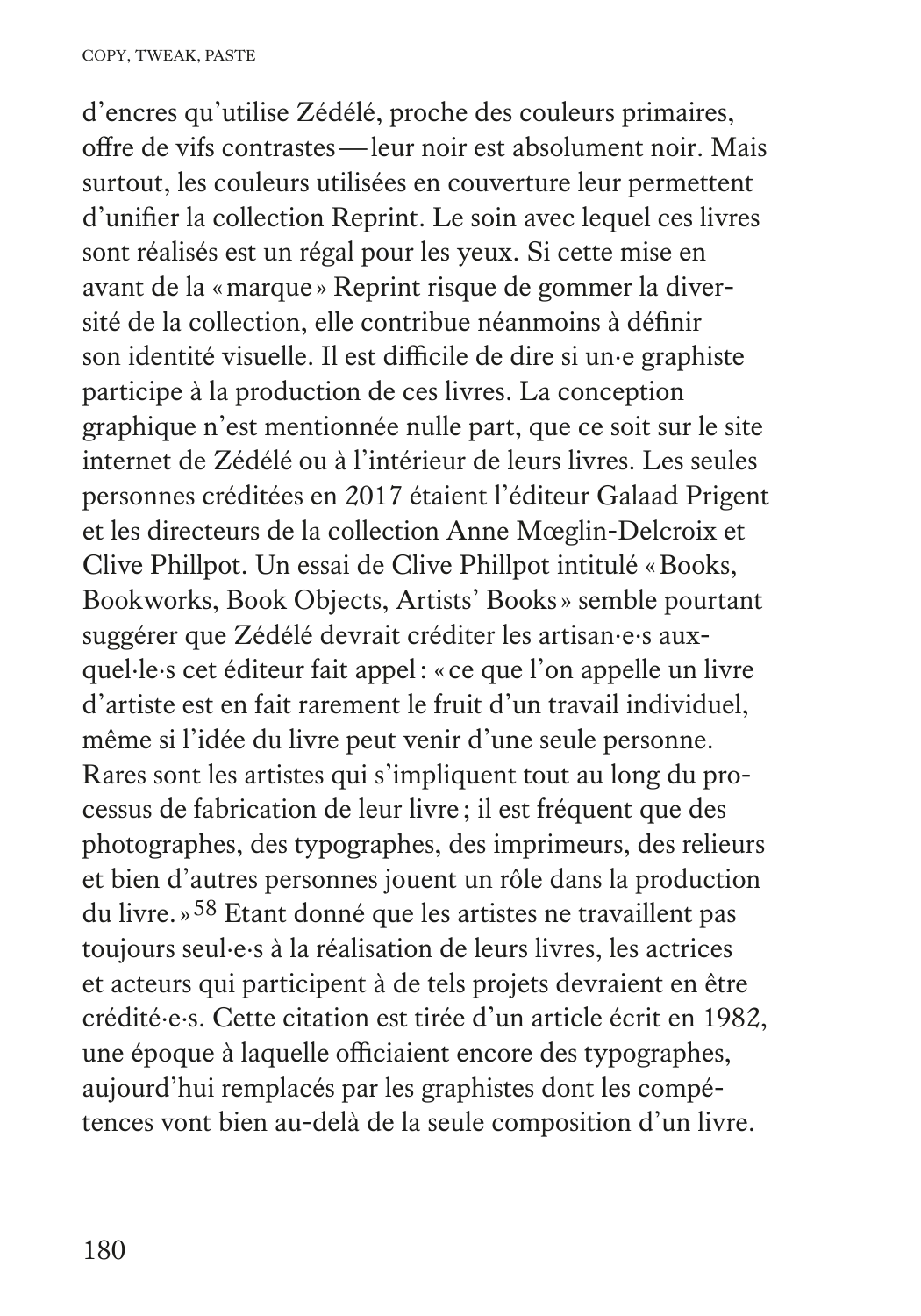Quoi qu'il en soit, le raisonnement de Phillpot est à rebours des pratiques de Zédélé, dont seule la direction éditoriale est créditée. Sur le site internet de Zédélé, les textes de présentation de leurs autres livres ne mentionnent que rarement les personnes responsables de la conception graphique. On pourrait en déduire que ces livres sont intégralement conçus par l'artiste ou l'éditeur, ou qu'un·e graphiste employé·e par la maison d'édition s'est occupé·e de la mise en page et de la réalisation sans en être crédité·e.

Zédélé insiste par contre sur la renommée de ses directeurs de collection Anne Mœglin-Delcroix et Clive Phillpot, présentés comme «deux spécialistes reconnus mondialement dans le domaine du livre d'artiste » ayant «tous deux écrit de nombreuses études sur ce sujet».59 En 2017, Anne Mœglin-Delcroix était présentée sur la page d'accueil de la collection Reprint comme «Professeure émérite à la Sorbonne (Paris I), auparavant chargée de la collection des livres d'artistes au département des estampes de la Bibliothèque nationale de France, auteure du livre *Esthétique du livre d'artiste. Une introduction à l'art contemporain* (éd. rev., Marseille/Paris, Le mot et le reste/BnF, 2012 [1997]) et *Sur le livre d'artiste. Articles et écrits de circonstance 1981–2005* (Marseille, Le mot et le reste, 2006). »<sup>60</sup> Clive Phillpot, pilier du monde du livre d'artiste depuis plus de quarante ans, est présenté comme un critique, commissaire d'exposition et éditeur ayant dirigé à la fin des années 1970 la bibliothèque du MoMA, dont il a constitué la collection de livres d'artistes. Il aurait également posé les jalons du domaine, à travers des essais très remarqués retraçant une généalogie du livre d'artiste et distinguant celui-ci d'autres genres tels que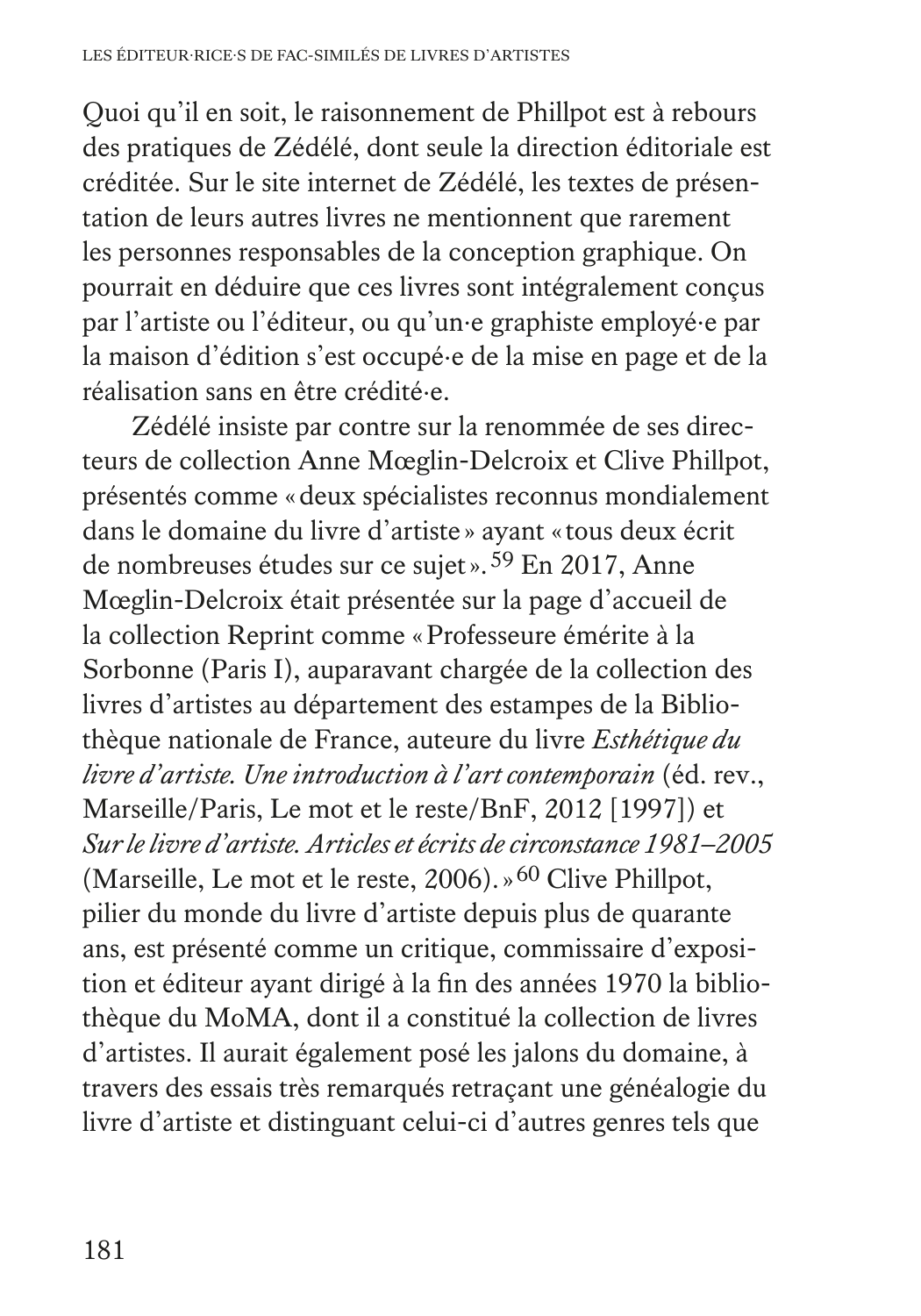les éditions richement illustrées auparavant appelées «livres d'artistes».61 Ces textes de présentation attestent de la stature respectable de ces ténors du domaine du livre d'artiste. L'éditeur place ces directeurs de collection au centre de sa chaîne de production, leur regard aiguisé étant la garantie de la qualité des livres. De cette mise en avant des directeurs éditoriaux se dégage l'impression qu'Anne Mœglin-Delcroix et Clive Phillpot sont aussi importants que les artistes qui ont conçu les livres. Bien que Zédélé parvienne à s'effacer dans ses fac-similés très proches des originaux, la notoriété et l'expérience de sa directrice et son directeur de collection sont largement médiatisées. C'est par le biais de cette stature et de cette expertise que l'éditeur semble s'approprier les livres d'artistes qu'il publie, l'autorité des personnes dirigeant sa collection lui conférant une forme de droit moral à la réédition. Le réseau dont disposent Mœglin-Delcroix et Phillpot dans les milieux de l'art et de l'édition doit certainement ouvrir des portes et permettre la réédition de livres difficiles d'accès. C'est ce que semble indiquer la dernière phrase du communiqué de Zédélé : «Toutes les possibilités sont ouvertes, du fac-similé à la refonte en passant par l'adaptation en français, dans le plus grand respect des intentions initiales et, chaque fois que possible, en étroite collaboration avec l'artiste qui en est l'auteur.» Un·e graphiste aura du mal à s'imposer dans un projet d'édition structuré de façon aussi hiérarchique. Quand bien même l'apport des graphistes serait de nature purement technique, cette contribution semble mésestimée par la direction éditoriale de Zédélé.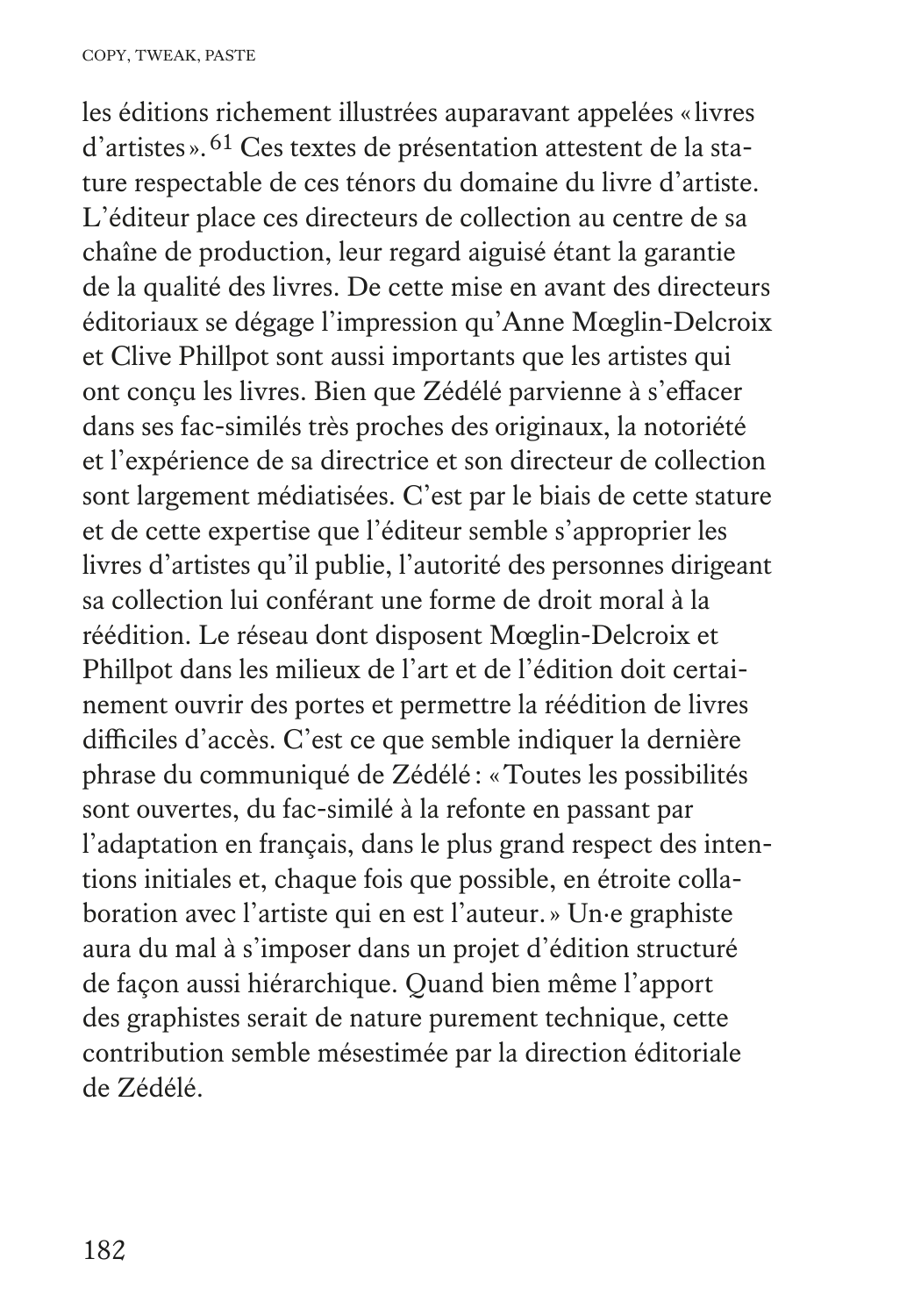L'une des raisons pour lesquelles Zédélé publie des facsimilés de livres d'artistes serait, selon l'éditeur, la rareté des livres d'artistes des années 1960 et 1970. Il serait urgent de réintroduire ces livres, d'une grande valeur historique et pédagogique, auprès d'une nouvelle génération d'artistes. Zédélé défendrait ainsi une cause honorable. Ce discours est celui d'un éditeur engagé pour la reconnaissance de l'histoire et du patrimoine du livre d'artiste. A travers son catalogue—qui comprend des artistes tels que Peter Downsbrough, Richard Long et Herman de Vries—Zédélé ne prend pas de grands risques mais fait preuve de cohérence.

Les fac-similés publiés par The Everyday Press sont moins tributaires d'une approche globale de formation d'une collection. Les livres de cet éditeur présentent quelques similitudes sur le plan de leurs caractéristiques matérielles, mais ils touchent à des sujets variés et proviennent d'époques différentes. Arnaud Desjardin l'a souligné dans un entretien lors duquel je lui demandais quel pourrait être le dénominateur commun entre ses livres: «S'il y a une unité, je n'en n'ai pas vraiment conscience. Je déteste que l'identité d'une maison d'édition prenne le dessus sur les livres. C'est typique de cette époque de production industrielle du livre. Cela va peut-être me rattraper, mais je préfère me dire que chaque livre est unique et peut se passer de ce genre de moyen d'identification factice et immédiat.» Au premier coup d'œil, les livres publiés par The Everyday Press ne se ressemblent pas, que ce soit du point de vue de leur taille ou de leur composition matérielle. Qu'il s'agisse d'un livre d'artiste ordinaire ou d'un fac-similé, chaque projet figurant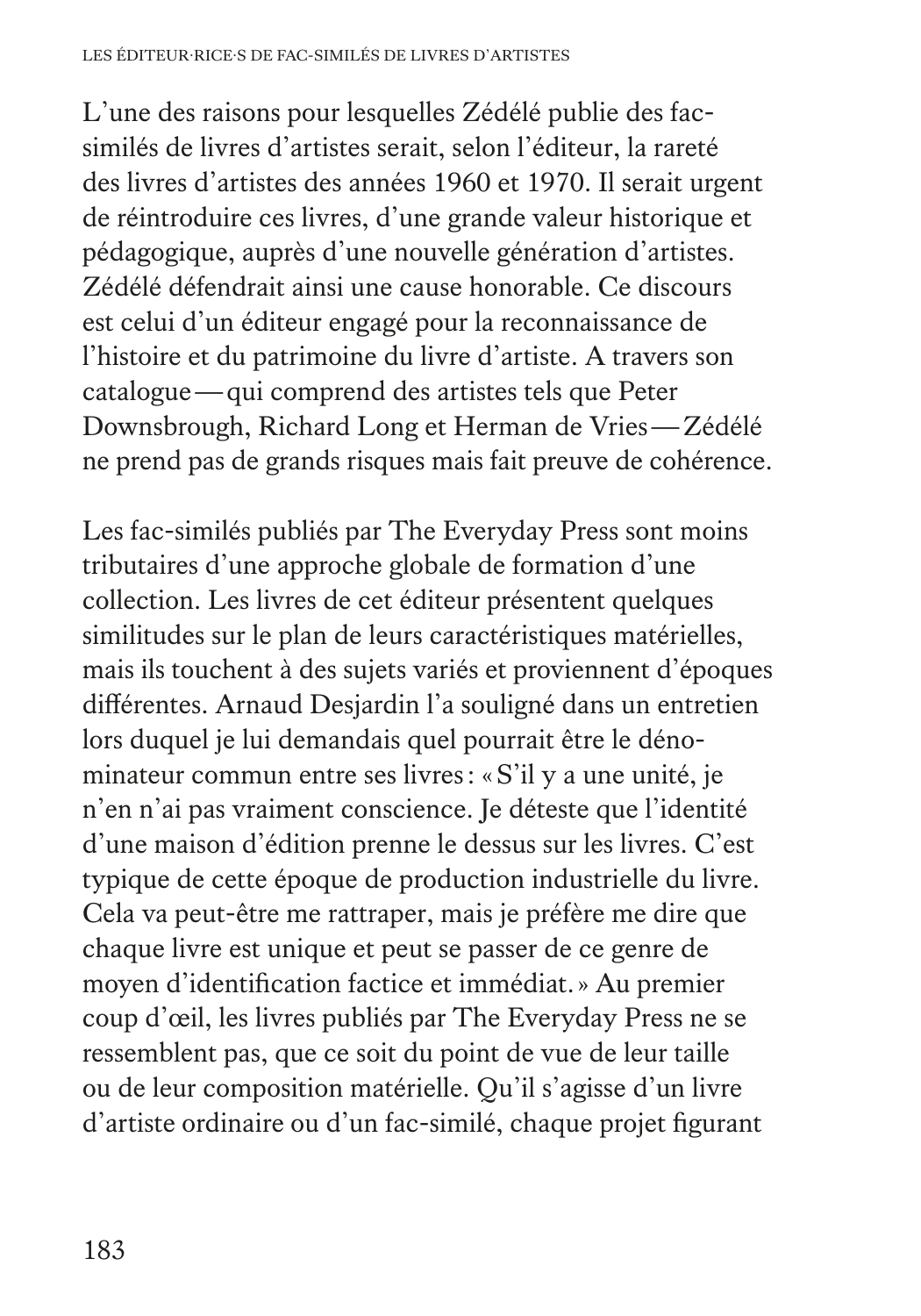au catalogue de cet éditeur a marqué un nouveau chapitre nécessitant une nouvelle approche historiographique et théorique que Desjardin développe en collaboration avec des spécialistes du sujet en question. L'équipe éditoriale se renouvelle à chaque projet, mais ces co-auteur·e·s et collègues s'impliquent autant que l'éditeur dans la réalisation du livre. Si l'on compare *The Foundations of Judo* et *The Fox*, on remarque que d'un fac-similé à l'autre l'éditeur peut prendre l'initiative d'une traduction ou bien ne laisser aucune trace d'intervention. Ces deux exemples soulignent la diversité des projets de fac-similé entrepris par The Everyday Press. Arnaud Desjardin est un éditeur mesuré, conscient des enjeux et des risques de l'édition de facsimilés de livres d'artistes, mais il ne craint pas de se manifester lorsque cela lui semble nécessaire. Il dit du degré d'appropriation qu'il s'autorise lors de la production de fac-similés:

 C'est important, quand on manipule un contenu «original», de bien comprendre sa fonction présente (ou passée), mais on peut aussi avoir envie de partir dans une toute autre direction. J'envisage cela comme une forme de transmission dont je suis responsable à titre personnel, avec des ratages occasionnels. Répéter comme un robot ne m'intéresse pas. Ceci dit, on peut trouver que mes rééditions manquent de fidélité.62

C'est le témoignage honnête d'un éditeur qui s'interroge sur la pertinence et la justesse de ses pratiques, en admettant qu'il puisse parfois commettre des erreurs. Les artistes et les graphistes ont des doutes analogues lorsqu'elles ou ils entreprennent un nouveau projet et s'interrogent sur ses limites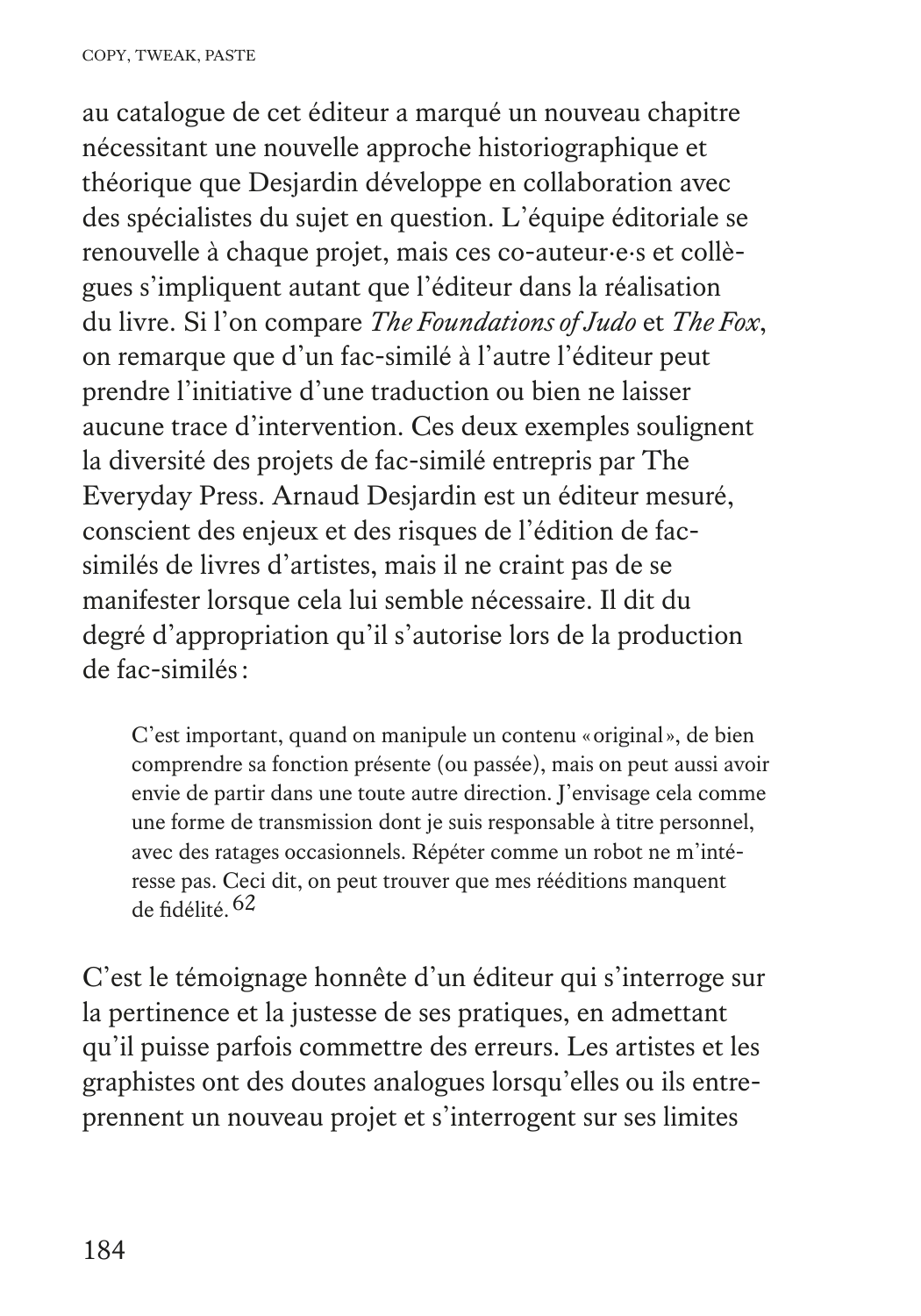et sa pertinence. La discrétion de cet éditeur se retrouve dans ses livres, ce qui rend le catalogue de The Everyday Press comparativement peu prétentieux, et assez inattendu. Arnaud Desjardin dit de la multiplication des fac-similés de livres d'artistes: «En définitive, certains ouvrages de qualité doivent faire l'objet de nouveaux tirages afin de rester disponibles, mais ce n'est possible que dans la mesure où il y a une demande. … Je crois qu'un bon livre devrait toujours faire l'objet de nouveaux tirages, et je ne pratique pas ce fétichisme de la première édition. En fin de compte, le fac-similé est une forme de reproduction vouée à l'échec : à la fois la même chose et une autre.» Les livres d'artistes que The Everyday Press choisit de rééditer en fac-similé sont des ouvrages auxquels l'éditeur est personnellement attaché. Ces projets ne sont pas sélectionnés en fonction de possibles intérêts financiers ou de leur valeur historique. La méthode de travail de The Everyday Press consiste à répondre à chaque occasion qui se présente, chaque fois que des collaborateur·rice·s sont disponibles et un financement possible. Les deux fac-similés de cet éditeur dont il est ici question semblent résulter d'un même procédé : l'appropriation du contenu original au moyen d'opérations linguistiques. *The Foundations of Judo* et *The Fox* ont tous deux fait l'objet d'une recomposition typographique, afin d'optimiser leur lisibilité au moyen de techniques d'impression actuelles. Qui plus est, *The Foundations of Judo* est une traduction anglaise intégrale. Le langage est par conséquent un élément déterminant, qui peut amener l'éditeur à choisir un certain procédé d'impression, auquel correspondront certaines techniques de prépresse. Lorsque l'on décide de recomposer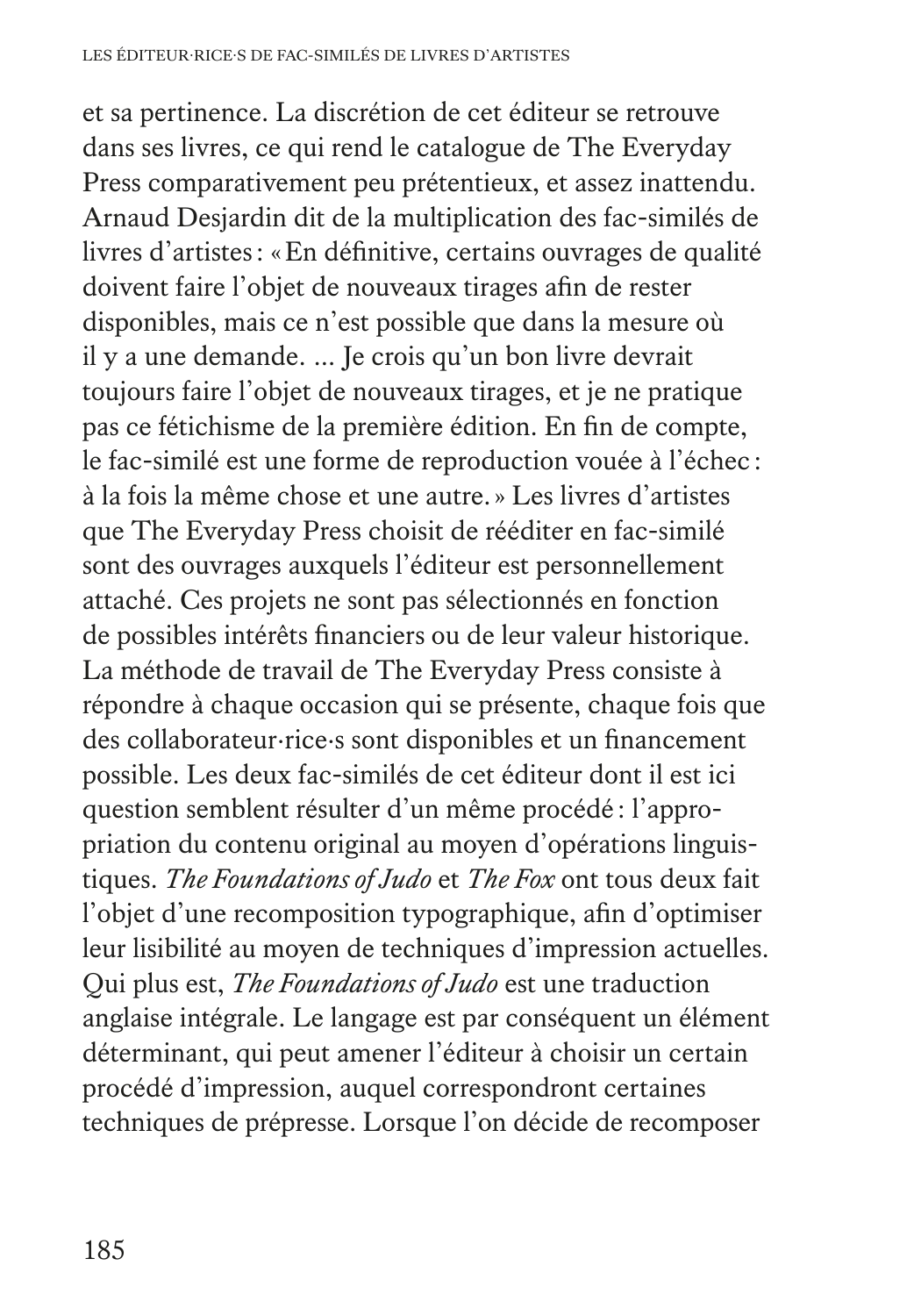un livre entier, la participation d'un·e graphiste est à nouveau une évidence. Contrairement aux éditions Zédélé, Arnaud Desjardin collabore en toute transparence avec des graphistes. Lorsqu'un·e graphiste est amené·e à exercer une certaine responsabilité sur un projet de fac-similé, elle ou il peut y contribuer sur le plan conceptuel, et consacrer toute son expertise à la conception et à la réalisation de ce projet. Elle ou il sera d'autant plus engagé·e que le sujet du livre l'intéressera, comme dans le cas de *The Foundations of Judo*, dont la conception graphique a été confiée au graphiste et artiste Ian Whittlesea, qui est également judoka ceinture noire de premier *dan*. De toute évidence, The Everyday Press est un éditeur parfaitement conscient des différents rôles qui participent du processus de fabrication d'un livre.

Dans un entretien qu'il m'a accordé, Arnaud Desjardin fait un parallèle historique permettant de contextualiser la mode actuelle des fac-similés de livres d'artistes:

 La plupart des ouvrages Dada et surréalistes, par exemple, ont été tirés à moins d'une centaine d'exemplaires. Il ne s'agissait pas forcément d'éditions limitées—simplement, à l'époque, peu de gens s'y intéressaient. La génération des années 1960 s'est intéressée à ces ouvrages qui avaient alors quarante ou cinquante ans, alors qu'il était très difficile de se les procurer: ils n'étaient dans aucune collection publique ou bibliothèque. C'est ce qui a justifié la réédition de certains de ces ouvrages, sous une forme en adéquation avec leur visée initiale.

Aujourd'hui l'histoire se répète, et des artistes ou des éditeurs expliquent leurs projets de fac-similés par la rareté et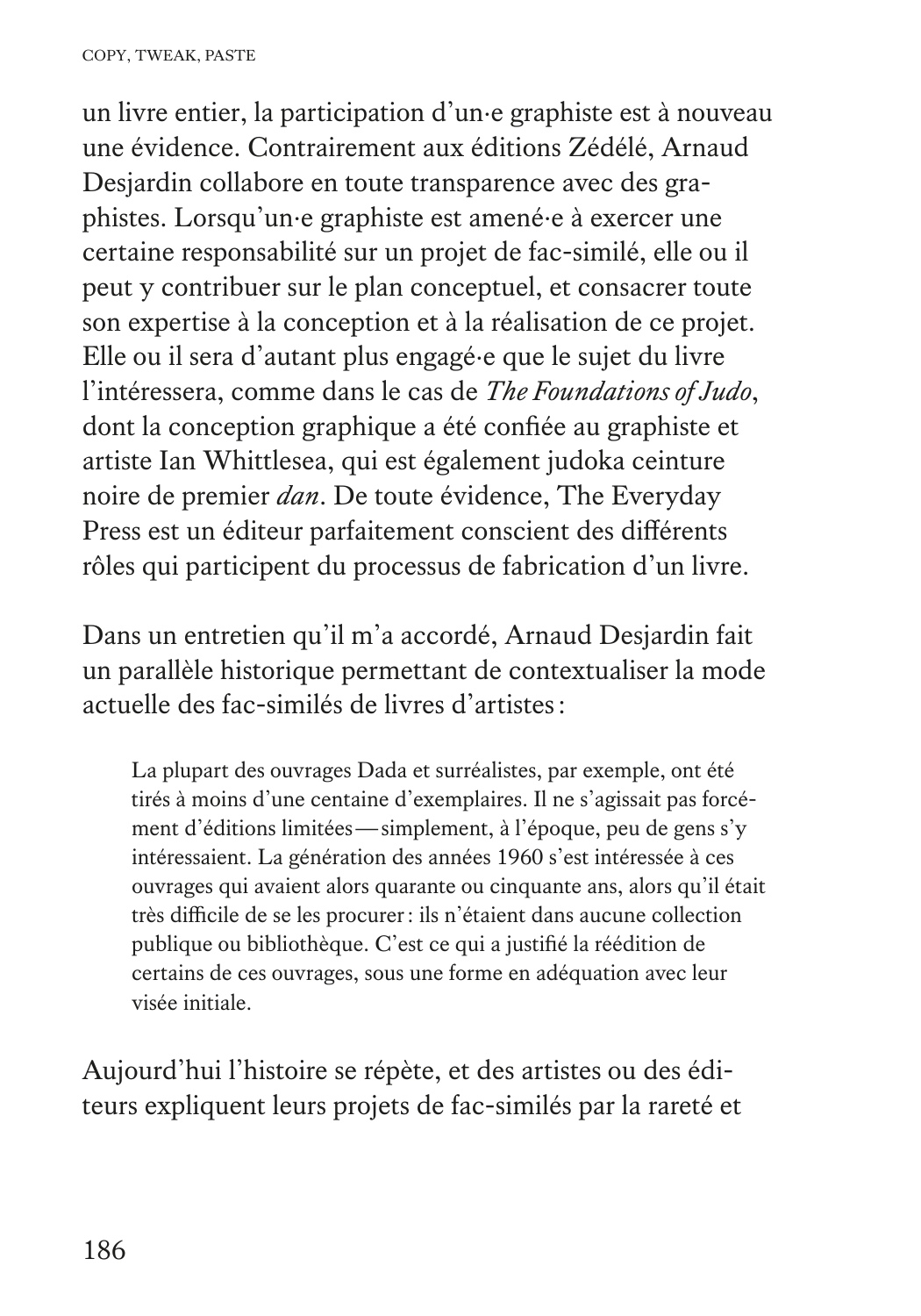l'inaccessibilité des livres des années 1960 et 1970. Nous nous trouvons au même moment du cycle, à l'heure d'une nouvelle vague de fac-similés. Cette vision cyclique est un motif plausible et une source d'inspiration pour tou·te·s celles et ceux qui entreprennent de réaliser des fac-similés de livres d'artistes. Elle donne une idée de la « cotation» de titres historiques essentiels susceptibles d'être actualisés et remis en circulation.

Tous ces livres de Zédélé et The Everyday Press sont la reproduction fidèle d'un original. Ils restituent autant que possible le concept et l'aspect de leur modèle, et *The Fox* est un exemple particulièrement abouti de fac-similé. Si ces éditeurs accomplissent tous deux un travail remarquable, il est à noter que Zédélé se préoccupe davantage de l'historicité des classiques du livre d'artiste. Zédélé entretient une certaine distance entre ses fac-similés et sa marque d'éditeur, en se montrant prudent vis-à-vis de la diffusion d'informations complémentaires à l'intérieur de ses livres. Cette maison d'édition semble également s'appuyer sur le statut d'Anne Mœglin-Delcroix et Clive Philpot, et je suis d'avis que cette équipe éditoriale constitue un acte fondamental d'appropriation de la part de l'éditeur. Chez The Everyday Press, ces contenus font l'objet d'un traitement tout aussi respectueux, mais plus distancié. Cela se voit dans le catalogue, qui ne comporte pas que des « classiques», mais aussi à travers le discours de l'éditeur. The Everyday Press présente une démarche empreinte de vulnérabilité, tandis que Zédélé cultive davantage le mystère autour de certains aspects de son activité.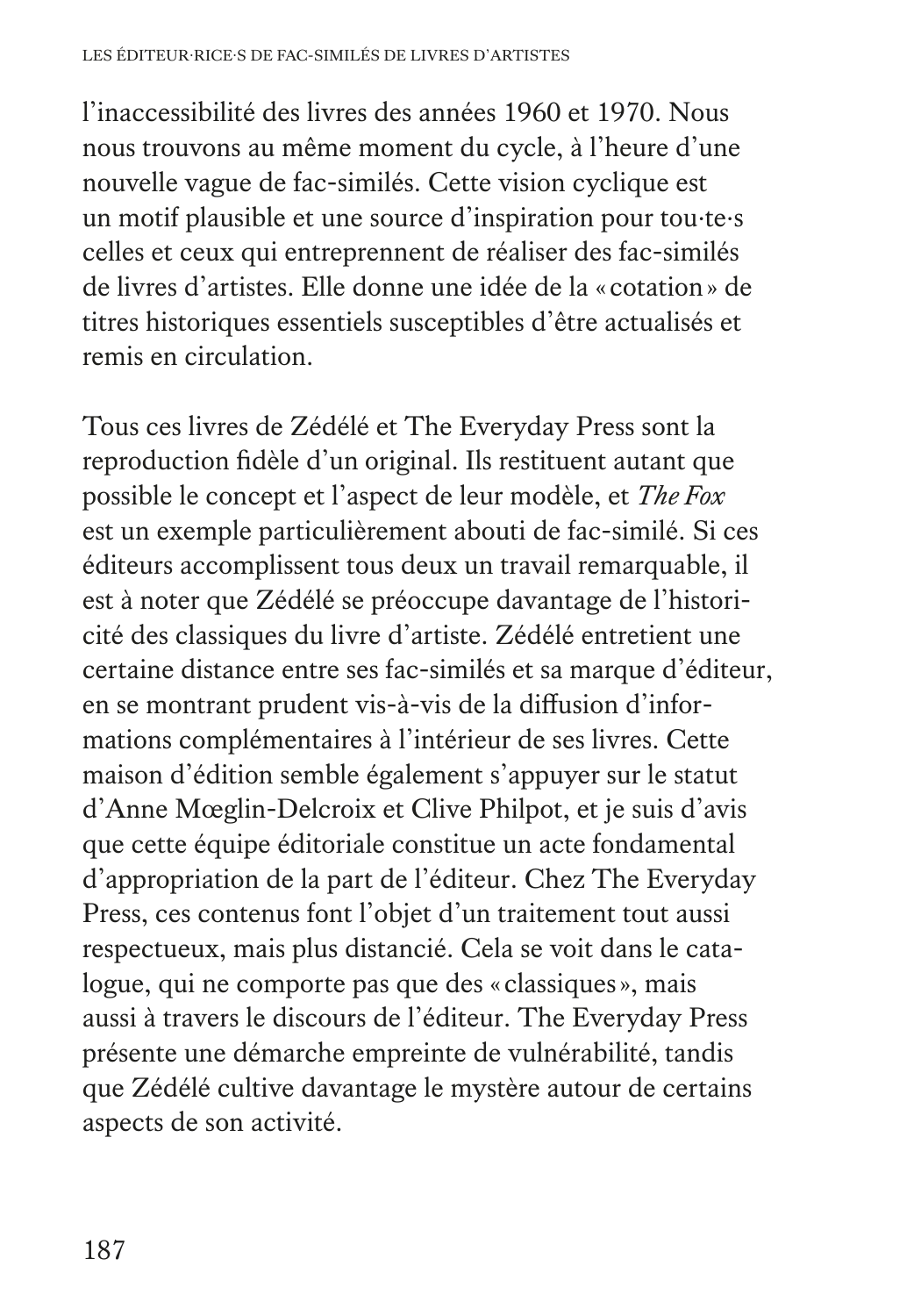## *Bootlegs* **de livres d'artistes par des artistes**

Outre les maisons d'édition et les équipes chargées de la direction éditoriale, il convient de noter que les artistes sont elles et eux-mêmes très actif·ve·s dans le domaine du *reenactment* de grands livres d'artistes des années 1960 et 1970. L'ouvrage *Various Small Books* présente quatre-vingt-onze *reenactments* de livres de l'artiste Ed Ruscha, effectués par divers artistes à travers le monde entre 1963 et 2011.<sup>63</sup> J'ai choisi de passer en revue des ouvrages des artistes Michalis Pichler, qui est basé à Berlin, et Eric Doeringer, de Brooklyn. Tous deux sont très impliqués dans l'appropriation et la reproduction de livres d'artistes célèbres tels que Sol LeWitt et Ed Ruscha.

Selon le site du MoMA, «L'appropriation est l'usage délibéré de l'emprunt, de la copie et de la manipulation d'images et d'objets préexistants. Cette stratégie artistique plurimillénaire a pris beaucoup d'importance aux États-Unis et en Grande-Bretagne au milieu du xx<sup>e</sup> siècle, avec l'avènement du consumérisme et la prolifération d'images populaires relayées par les nouveaux médias, de la presse à la télévision.»64 Dans le domaine du livre d'artiste, l'appropriation de contenus historiques ne constitue pas un vol, un plagiat ou une contrefaçon, mais un outil permettant aux artistes de transposer dans le contexte actuel des associations d'idées déjà opérées par un livre d'artiste, afin d'en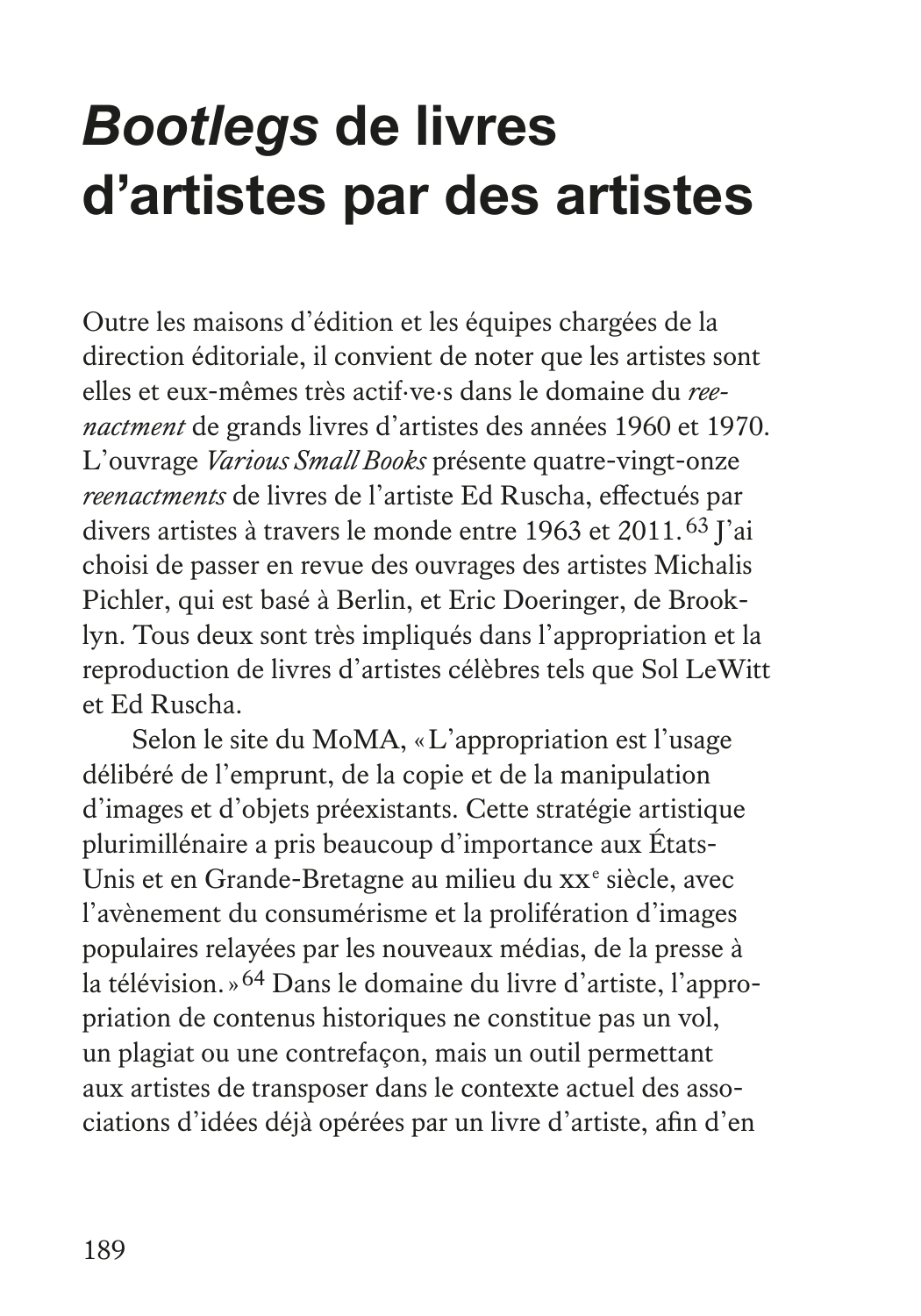proposer une relecture. L'appropriation se traduit par le fait de «prendre possession» d'un contenu appartenant à autrui. Cet acte généralement admis dans le contexte de l'art contemporain peut néanmoins entraîner des violations du droit d'auteur, lorsque l'artiste n'a pas obtenu l'autorisation d'utiliser l'œuvre originale, ou si cette dernière est détournée de façon irrespectueuse.

Michalis Pichler édite et distribue ses livres d'artistes à travers sa maison d'édition berlinoise Greatest Hits. Il a entre autres publié des *bootlegs* de livres de Ruscha, Broodthaers et Siegelaub. En 2009, Pichler a rédigé un ensemble de «Déclarations sur l'appropriation» (*Statements on Appropriation*). La déclaration n° 10 dévoile plus ou moins le projet éditorial de Greatest Hits et son approche de l'appropriation:

 Certaines images, certains objets, sons, textes ou idées relèveraient du domaine de l'appropriation, à condition d'être plutôt explicites, ou parfois stratégiques, ou s'ils se complaisent dans l'emprunt, le vol, l'appropriation, l'héritage, l'incorporation … s'ils sont influencés, inspirés, dépendants, dérivés, hantés, possédés, s'ils citent, réécrivent, retravaillent, refaçonnent ... [s'ils sont] une ré-vision, une ré-évaluation, une variation, une version, une interprétation, une imitation, une approximation, un supplément, une augmentation, une improvisation, un prologue … [s'ils relèvent] du pastiche, de la paraphrase, du piratage, de la parodie, de la contrefaçon, de l'imitation, de la farce, du shanzhai, de l'écho, de l'allusion, de l'intersexualité ou du karaoke.<sup>65</sup>

Quant à la première de ces «Remarques sur l'appropriation», elle explique que le nom de la maison d'édition de Pichler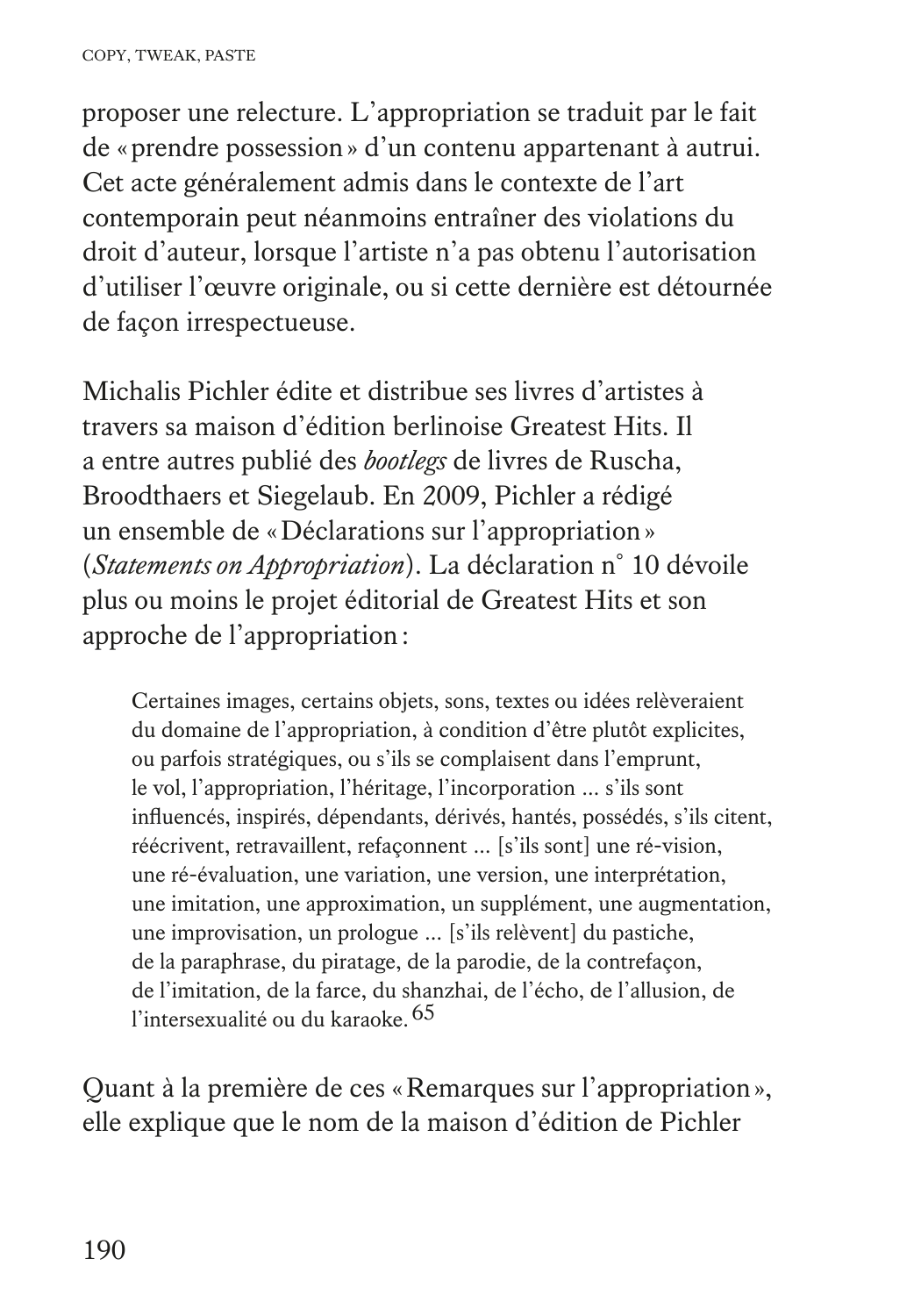est un terme désignant ses projets de *bootlegs* et d'appropriation: «Lorsqu'un livre paraphrase un ouvrage précédent, que celui-ci soit historique ou contemporain et qu'il s'agisse d'en reprendre le titre, le style et/ou le contenu, c'est ce que j'appelle un "greatest hit".»66 Un *greatest hit* n'est pas une simple copie d'un livre publié précédemment, et peut tout à fait différer de son modèle, à la condition qu'il reprenne l'un de ses principaux traits. Autrement dit un *greatest hit* est un livre d'artiste historique approprié par Pichler, sur un mode de révision fortement ancré dans le modèle mais autorisant des modifications et des ajouts. C'est une entité ambiguë, qui exploite la renommée d'une œuvre antérieure tout en explorant sa signification. Les deux *greatest hits* de Pichler qui nous intéressent sont *Twentysix Gasoline Stations* d'après Ed Ruscha et *July, August, September 2012/Juillet, Août, Septembre 2012/Juli, August, September 2012* d'après Seth Siegelaub.

Ed Ruscha a publié *Twentysix Gasoline Stations* (fig. 41–45) en 1963 (même si la page de titre porte la date de 1962), en 400 exemplaires numérotés. Le livre a par la suite fait l'objet de deux tirages non-numérotés, de 500 exemplaires en 1967 et 3000 exemplaires en 1969.67 C'est le premier d'une série de livres de photographies produits par l'artiste dans les années 1960 et 1970. Ses images en noir et blanc montrent vingt-six stations-service situées le long de la route 66, entre la maison de l'artiste à Los Angeles et celle de ses parents à Oklahoma City.

Le *reenactment* que Michalis Pichler a consacré à *Twentysix Gasoline Stations* (fig. 46–50) (une coédition de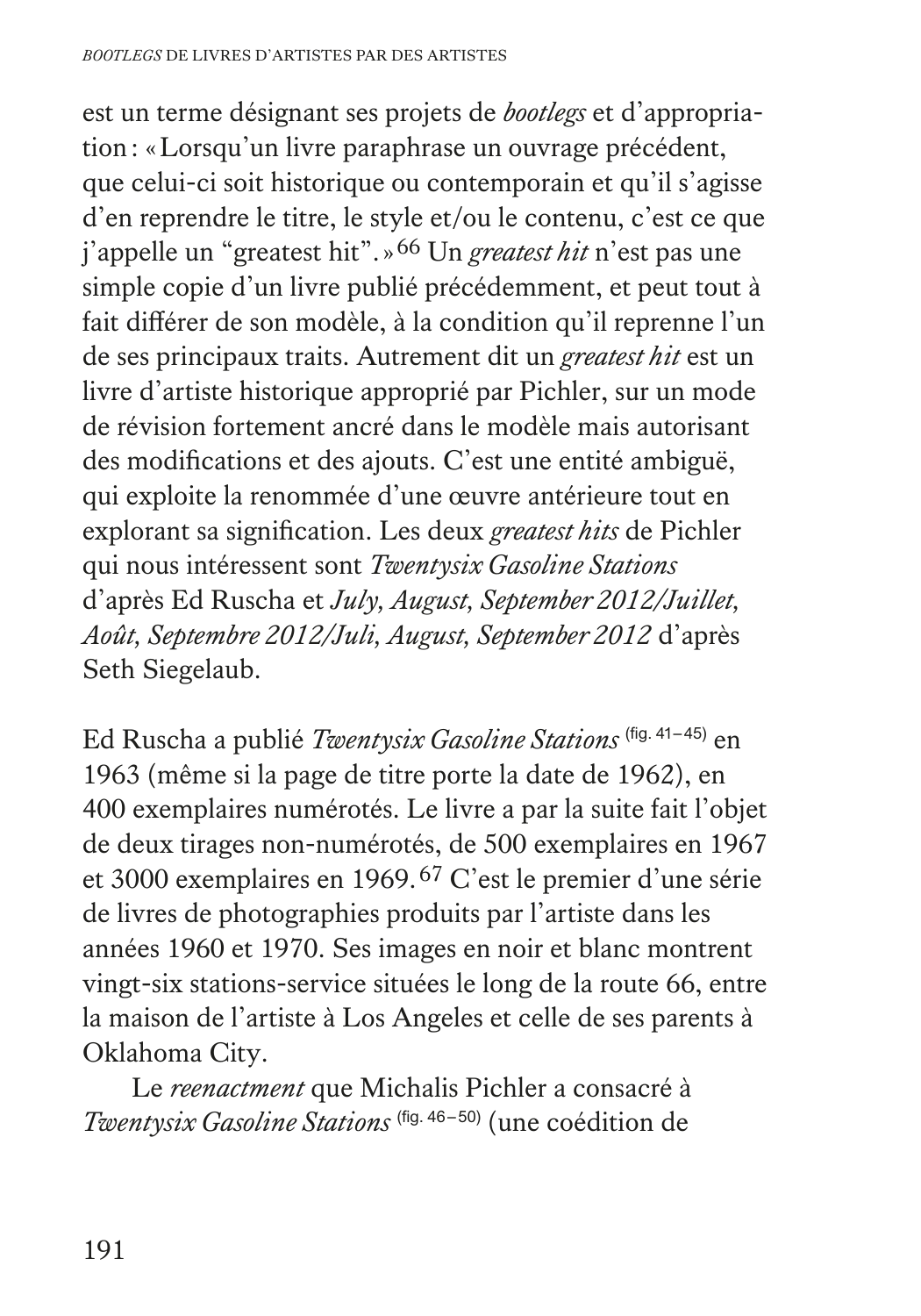Greatest Hits, Berlin, et Printed Matter, New York) est paru sous le même titre que l'original, avec la même couverture. Cette couverture est tirée sur du papier très blanc, et le titre s'y étale sur trois lignes, dans une épaisse police typographique rouge, sous une jaquette translucide. Le livre fait la même taille que l'original—140×180 mm—et il est imprimé en offset sur du papier brillant ordinaire d'environ  $120 \text{ g/m}^2$  d'épaisseur, au lieu du papier soyeux couleur crème de l'original. Les deux éditions consistent en des livrets cousus et brochés. Contrairement à ce qu'indique son titre, ce livre ne renferme que les photographies de seize stations-service. Son nombre de pages est par conséquent réduit par rapport à l'original—trente-six au lieu de quarante-huit. Ces stations-service ont été photographiées en divers endroits en Allemagne, dans les Länder de Brandebourg, de Thuringe, de la Saxe-Anhalt et du Mecklembourg-Poméranie-Occidentale. Tandis que les stations-service photographiées par Ruscha étaient gérées par différentes sociétés, les stations-service de Pichler appartiennent toutes à l'entreprise française Total. Ses légendes ne comprennent donc pas de noms de marques, contrairement à celles de Ruscha. La page de titre est identique, sauf pour sa police typographique. Le livre de Pichler a fait l'objet de deux tirages, le premier à 600 exemplaires et le second à 1000. L'exemplaire que j'ai consulté est issu du deuxième tirage. L'original de Ruscha n'est mentionné que sous la forme d'une unique référence bibliographique. Cet original était dédié à la compagne de Ruscha à l'époque, Patty Callahan, tandis que Pichler dédie sa version à l'artiste japonaise Misaki Kawabe. La différence principale entre ces deux livres réside dans le fait que la série photographique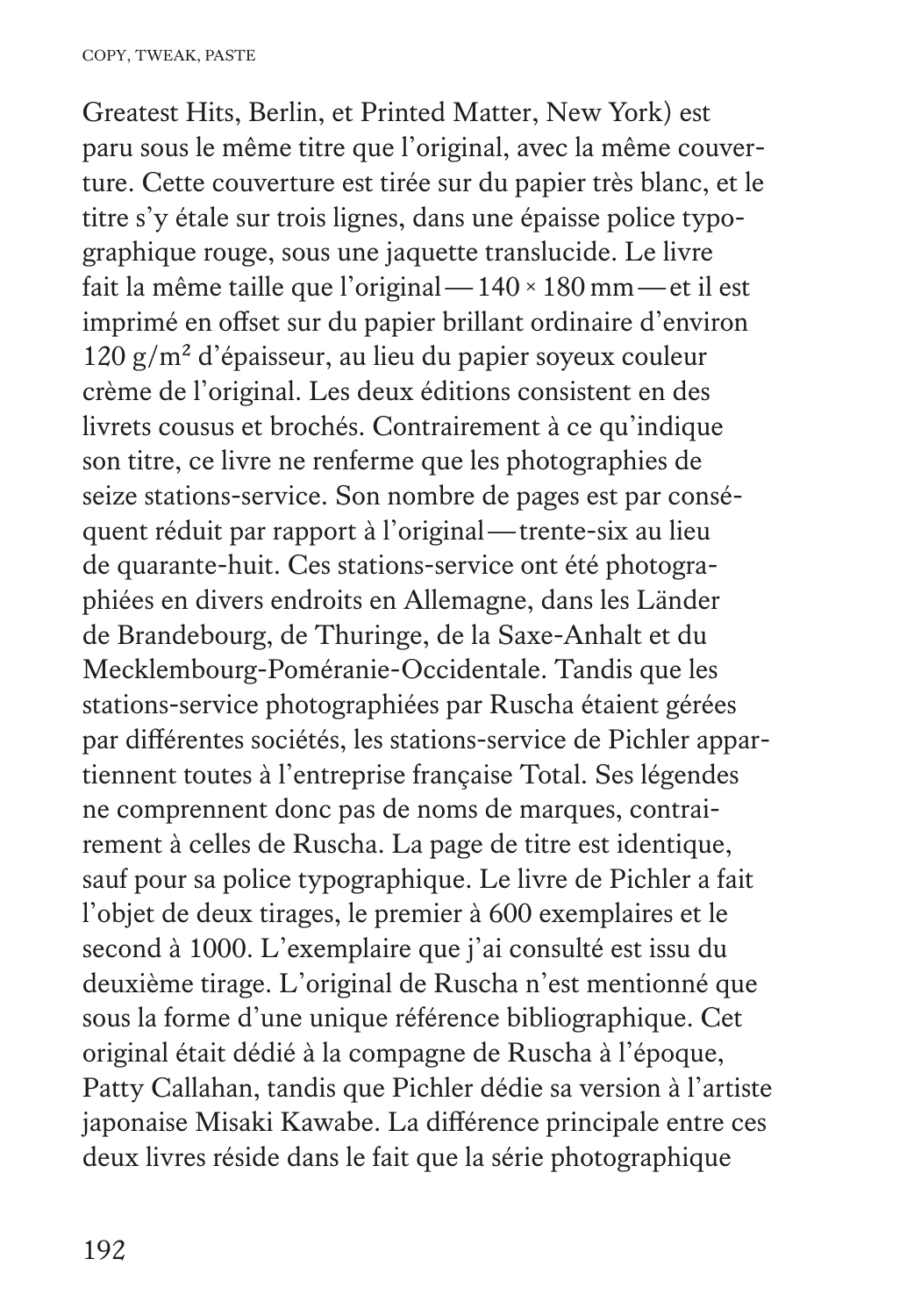de Pichler est en couleur. Pichler s'est fixé une règle stricte pour photographier cette série. Les photos sont toutes cadrées à l'identique et prises d'un point de vue frontal en lumière naturelle, ce qui donne des expositions plus ou moins correctes et quelques contre-jours. Tandis que les images de Ruscha occupaient une partie ou l'entièreté de double-pages, celles de Pichler font toutes la même taille et sont majoritairement placées en page de droite. La série de stations-service de Pichler s'achève sur une photographie montrant un bout de papier tenu par l'artiste, sur lequel on peut lire : «les stations excentriques sont celles que j'ai jetées en premier». Ce message fait allusion au fait que seize stations-service seulement apparaissent. La quatrième de couverture est une traduction japonaise du titre. Le livre est de bonne facture ; la couverture et la jaquette sont particulièrement efficaces. L'intérieur est moins réussi en raison de la qualité moyenne de son papier et de ses images.

Un autre *greatest hit* de Michalis Pichler est un *bootleg* du catalogue de l'exposition organisée par Seth Siegelaub *July, August, September 1969/Juillet, Août, Septembre 1969/ Juli, August, September 1969* (fig. 51–55), intitulé *July, August, September 2012/Juillet, Août, Septembre 2012/Juli, August, September 2012* (fig. 56–60). Pour cette exposition Siegelaub avait invité onze artistes à réaliser dans différents pays une œuvre spécialement conçue pour l'occasion. À ses débuts, la pratique curatoriale de Siegelaub était celle d'un galeriste cherchant à diffuser l'art conceptuel à des fins commerciales. Entre 1968 et 1971, il a travaillé sur plusieurs projets éditoriaux faisant du livre un support d'exposition et une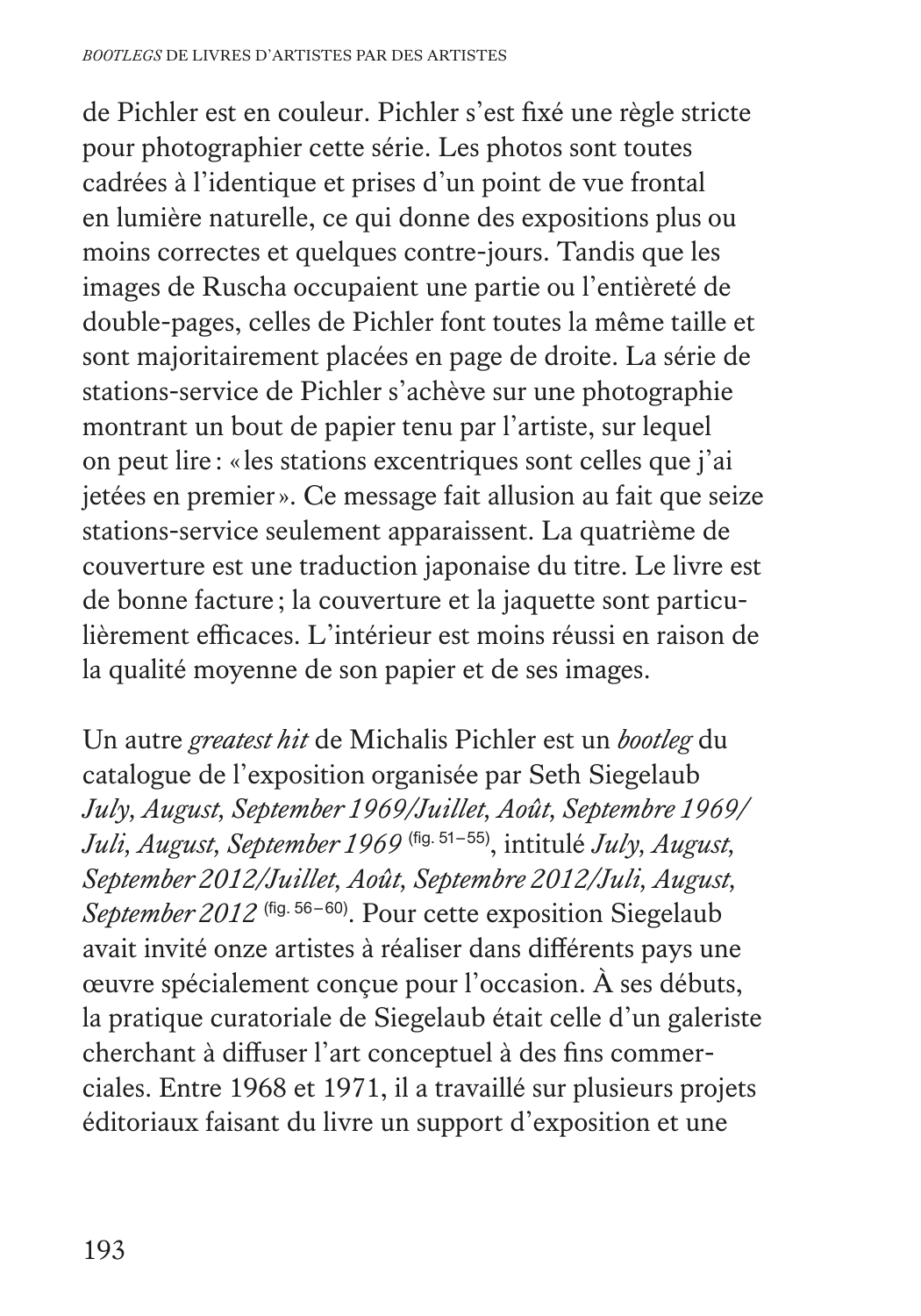alternative à l'espace de la galerie.68 Le catalogue trilingue (anglais, français et allemand) *July, August, September 1969/ Juillet, Août, Septembre 1969/Juli, August, September 1969* faisait office de document permettant de situer les artistes invités et leurs œuvres. Les artistes participants étaient Carl Andre à La Haye, Robert Barry à Baltimore, Daniel Buren à Paris, Jan Dibbets à Amsterdam, Douglas Huebler à Los Angeles, Joseph Kosuth au Nouveau-Mexique, Sol LeWitt à Düsseldorf, Richard Long à Bristol, N.E. Thing Co. Ltd. à Vancouver, Robert Smithson dans le Yucatán et Lawrence Weiner aux chutes du Niagara.

Le livre de Greatest Hits reprend la structure de la première édition. La liste des artistes participant·e·s et les emplacements de leurs œuvres, par contre, diffèrent. Le livre est imprimé sur du papier magazine brillant d'environ 90  $g/m^2$ , et il est agrafé. Il est entièrement imprimé en offset, en noir et blanc, et son tirage n'est pas précisé. La police typographique et la taille des caractères sont partout identiques à l'original de Siegelaub. Le tout donne une impression de froideur, à cause de la police utilisée et de la prédominance du papier couché blanc, mais le livre est plutôt de bonne facture. Le format de l'édition originale est nettement plus petit dans le sens de la hauteur, mais plus large, le *bootleg* de Pichler mesurant 210×297 mm. Une autre différence notable réside dans la carte du monde qui illustre la couverture. Sur le livre de Pichler cette carte est décalée d'est en ouest, montrant un autre hémisphère ; ses gris sont également moins saturés, ce qui lui donne un aspect légèrement plus pâle. Comparée à l'image de couverture originale, celle-ci est à peine lisible. Ce qu'il en reste traduit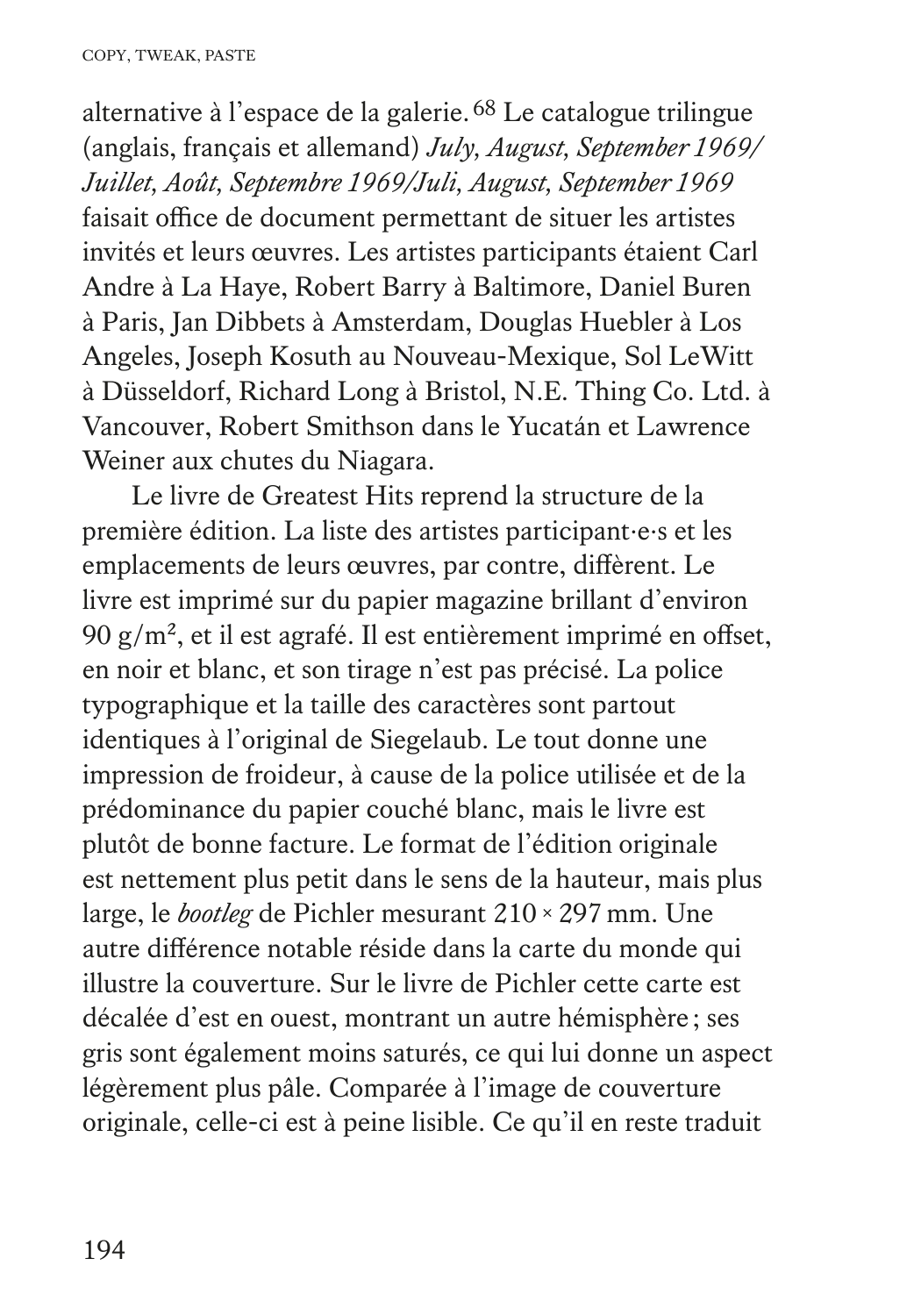une transposition des idées de Siegelaub dans le contexte actuel, avec la participation d'autres artistes. L'adaptation de Pichler est largement dérivée de la publication originale, ce qui s'explique entre autres par la participation de Siegelaub à ce projet. Il semble que cette participation ait une grande importance pour Pichler, et c'est peut-être l'une des raisons pour lesquelles il a conçu ce *bootleg*. La présence de l'éditeur d'origine lui aura permis de développer son réseau, en suscitant l'intérêt des artistes invité·e·s. La contribution de Pichler au livre est une image documentant sa rencontre avec Seth Siegelaub à Amsterdam. Il s'agit d'une photographie relativement vide, censée montrer l'entrée de l'appartement de Siegelaub à Amsterdam. Elle est accompagnée de la légende «Voyage à Amsterdam en été, tenté de rencontrer Seth Siegelaub, pris une photo.» Cette image en double page évoque l'attente du novice sur le point de rencontrer son maître, ou du fan espérant un autographe de son idole. Siegelaub, pour sa part, a écrit un texte au sujet d'un projet de recherche en cours de la fondation Egress. L'impression qui s'en dégage est que Siegelaub aurait accepté de participer à ce livre en échange de l'inclusion d'un article sur cette organisation. Il n'a pas profité de cette occasion pour faire une nouvelle proposition. Eric Doeringer est l'un des artistes invités, et sa contribution reprend, sur le mode du *bootleg*, celle de Douglas Huebler au livre de 1969. Comme dans son *bootleg* de *Twentysix Gasoline Stations*, Michalis Pichler mentionne la version originale du catalogue sous la forme d'une unique référence bibliographique. Cette mention est intégrée à un colophon trilingue. Tou·te·s les artistes—et plus particulièrement Seth Siegelaub—y sont remercié·e·s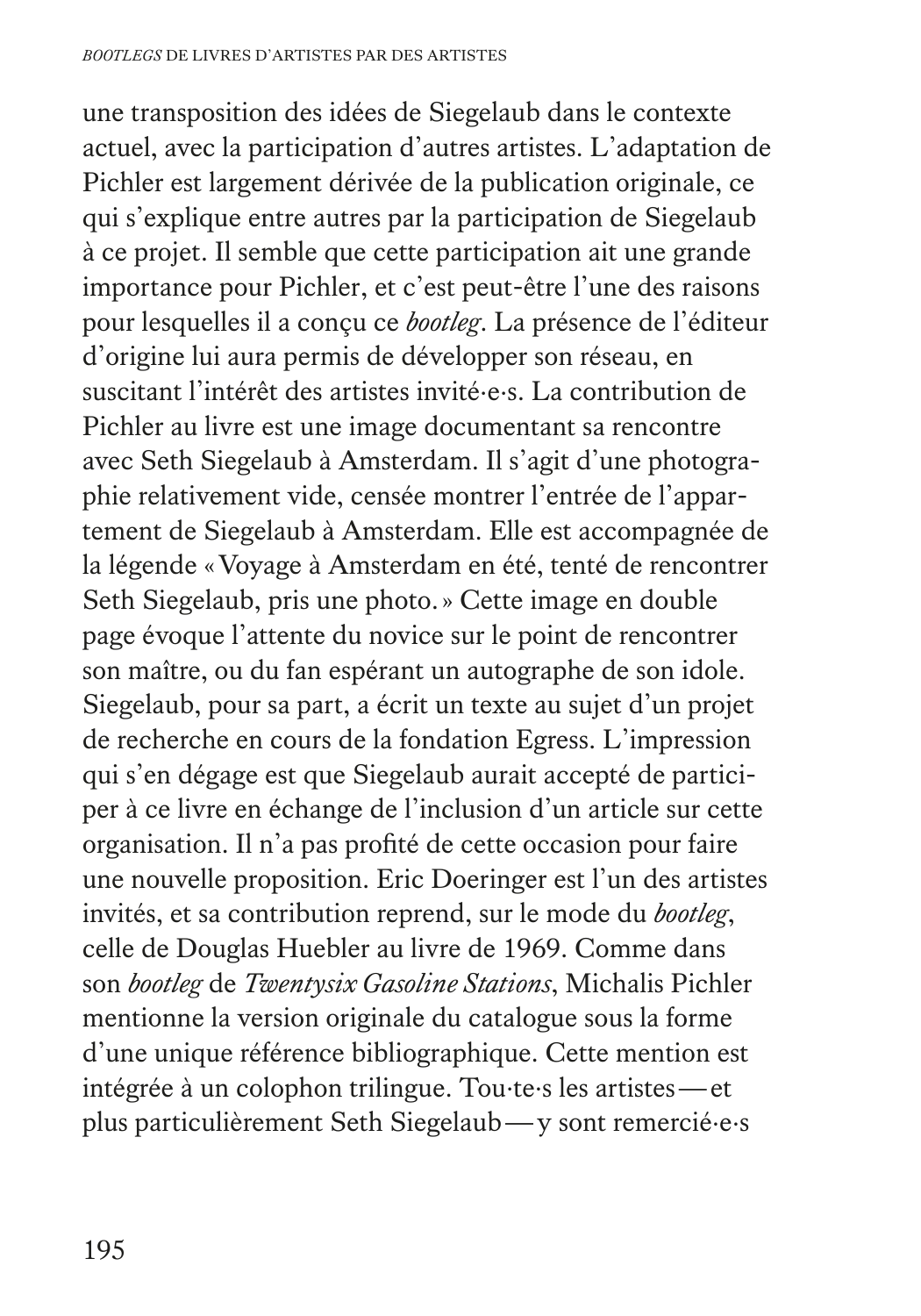pour leur participation et leur collaboration. À la suite de ces remerciements, Maria de Sande est créditée pour la mise en page du catalogue, et Antoine Lefebvre et Raphaëlle Lacord pour la traduction des textes en français. Il est intéressant que Michalis Pichler ait fait appel à une graphiste. J'avais jusqu'ici l'impression qu'il préférait éviter que des graphistes n'interviennent dans ses livres, mais ici il a préféré déléguer la mise en page. À la fin du colophon, il est annoncé que le livre est disponible au format PDF sur www.stichtingegress .net (site supprimé) et www.primaryinformation.org.

Si les deux livres de Greatest Hits dont il a été question sont largement inspirés des originaux, ils ne sont pas pour autant des répliques exactes. Je ne peux pas m'empêcher de penser que la façon dont Pichler s'approprie ces livres d'artistes historiques est un peu froide et flegmatique, autant sur le plan du concept que sur celui de la réalisation technique.

Eric Doeringer dirige également sa propre maison d'édition. Nommée Copycat Publishing, celle-ci produit surtout des «recréations de classiques du livre d'artiste », qui ne doivent pas être comparées aux originaux ou envisagées comme des fac-similés ou des réimpressions, comme le précise la boutique en ligne de l'éditeur. Il y est indiqué que ces livres proposent «de nouveaux contenus inspirés par des livres plus anciens».69 Doeringer appelle ses appropriations de livres d'artistes historiques des *bootlegs*. Né dans la ville de Cambridge dans le Massachusetts, Doeringer vit et travaille à Brooklyn. Il s'est fait connaître à travers des séries de *bootlegs* de peintures d'artistes célèbres qu'il vendait devant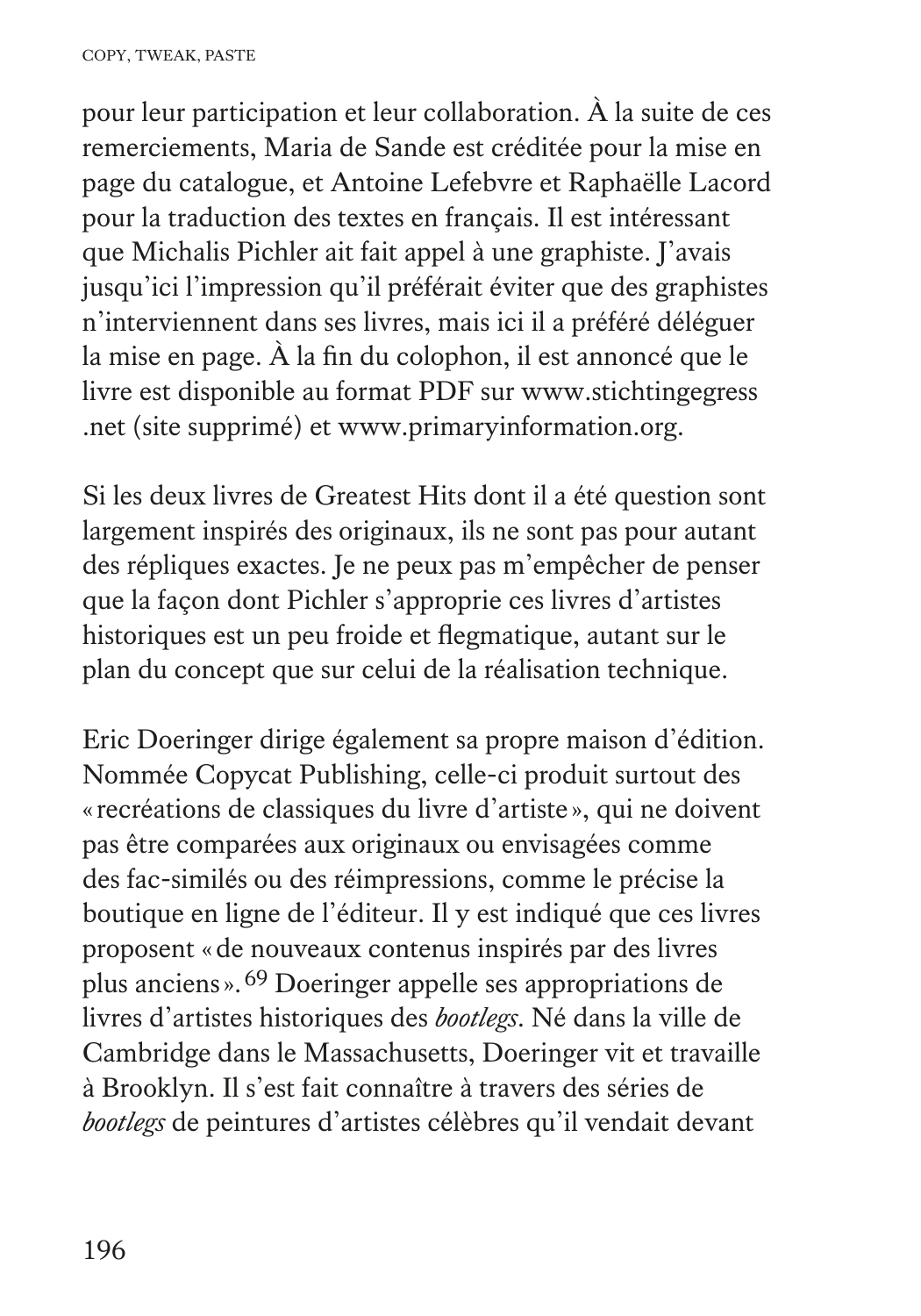des foires artistiques et dans les rues de Chelsea, le quartier des galeries à New York. Doeringer dit de cette pratique, qui remonte à 2001, «mes séries de *bootlegs* s'inspiraient de ces types qui vendent des contrefaçons de sacs à main Louis Vuitton et de montres Rolex à Canal Street. Je me suis dit, étant donné que l'art contemporain est aussi un produit de luxe/un signe de réussite sociale, pourquoi ne pas vendre des répliques bon marché de Damien Hirst et de Richard Prince ? »70 Quand on lui demande selon quels critères il choisit les artistes dont il fait des *bootlegs*, Doeringer répond: «Je choisis des artistes dont je pense que leur œuvre se vendra bien. Le marché de l'art dicte mes choix, pas mes préférences personnelles. Ce sont toujours des «stars de l'art». Les artistes aussi ont des styles iconiques qu'il est aisé de reproduire.»71 Si Doeringer ne tient aucun discours sur la valeur des artistes qu'il copie, il apporte néanmoins un éclairage honnête sur le potentiel lucratif de l'imitation d'artistes de renom tels que Keith Haring, Gilbert et George ou Andy Warhol. Quelques années plus tard, à partir de 2009, Doeringer a développé un intérêt pour le *bootleg* de livres d'artistes célèbres. S'il s'agissait encore de citer des artistes célèbres, la stratégie commerciale qui avait été la sienne tout au long de la période de ses séries de *bootlegs* s'est effacée pour ne plus être la préoccupation principale de l'artiste. Doeringer dit au sujet de ses livres d'artiste : «Je ne considère pas ces œuvres comme des *bootlegs* à proprement parler. Mes [œuvres précédentes intitulées] *Bootlegs* avaient pour sujet le marché de l'art et l'artiste en tant que marque, mais mes travaux récents concernent davantage la relation entre un original et sa copie. Les *Bootlegs* étaient de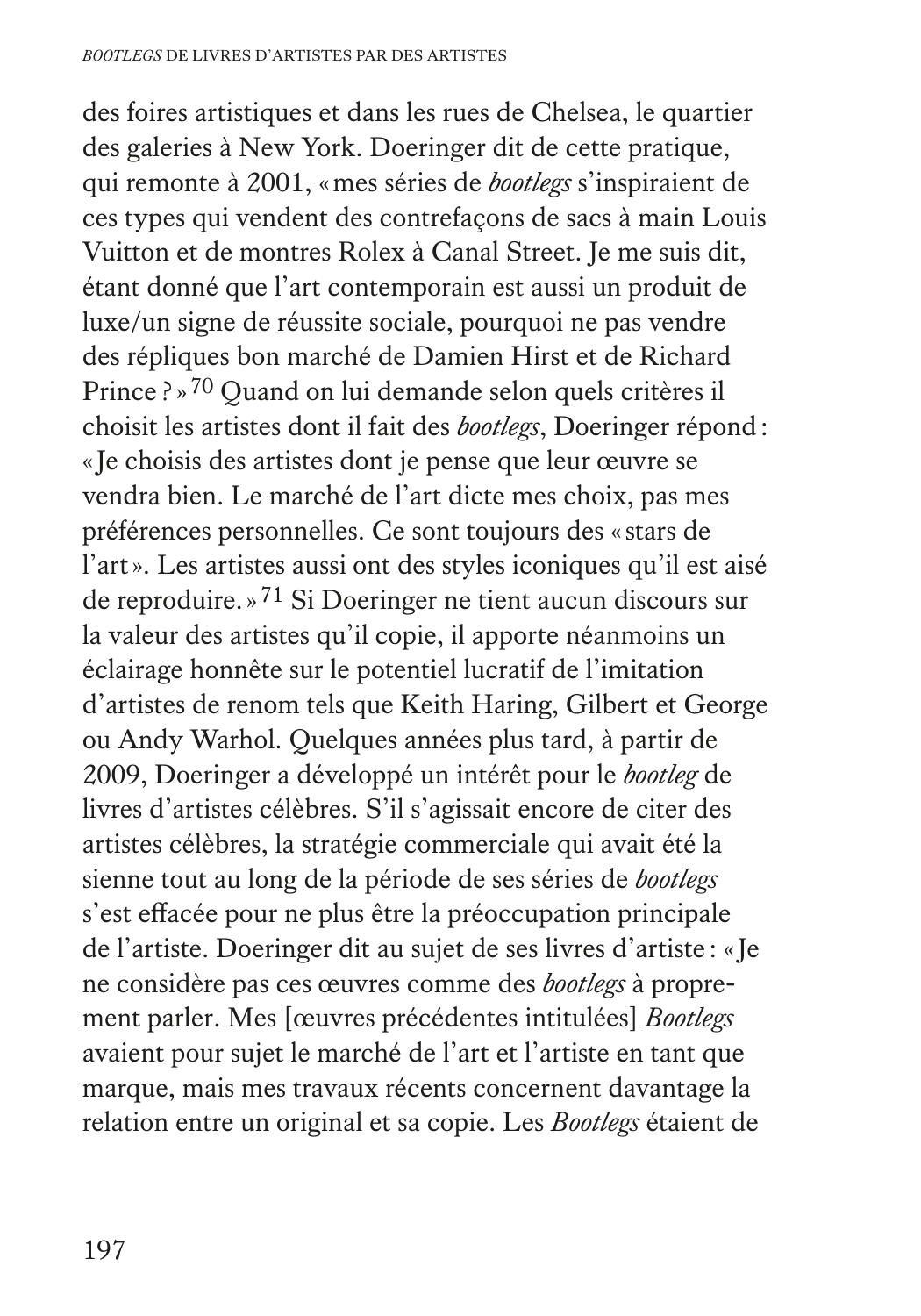mauvaises copies, tandis que mes derniers ouvrages imitent l'aspect des originaux autant que possible, tout en revendiquant des différences.»72 Grâce à ses premiers *Bootlegs*, Doeringer a reçu beaucoup d'attention médiatique et acquis une certaine renommée. Il a pu par la suite se consacrer à des *bootlegs* de livres d'artistes, notamment un ensemble de livres d'après Ed Ruscha et Sol LeWitt. À ce jour, il a fait des copies de quatre livres de Ruscha et trois de LeWitt. L'une de ses premières éditions *bootleg* d'après Ed Ruscha, publiée en 2009 (fig. 66–70), est inspirée du livre *Some Los Angeles Apartments*, dont la première édition date de 1965 (fig. 61–65). *Some Los Angeles Apartments* présentait une suite d'immeubles résidentiels de Los Angeles, photographiés par Ruscha à la manière peu recherchée des prospectus d'agents immobiliers. Pour ce *bootleg* Doeringer est retourné sur les lieux du livre de Ruscha, pour y prendre en photo les mêmes immeubles, du même point de vue mais quarante ans plus tard. Cela donne un aperçu saisissant de l'évolution des logements qui figuraient dans le livre de Ruscha. Si la plupart des immeubles n'ont pas changé d'apparence, quelques-uns ont été démolis et remplacés par de nouvelles habitations. Doeringer a documenté ces nouvelles architectures comme s'il s'agissait des bâtiment précédents, photographiant celles-ci sous les angles choisis quarante ans plus tôt par Ruscha. Les noms de rues servent de légendes, comme dans l'original. Les deux versions sont de taille identique, 140×180 mm, et totalisent quarante-huit pages.

Le livre de Doeringer manque de souplesse car les livrets sont collés au lieu d'être cousus comme ils l'étaient dans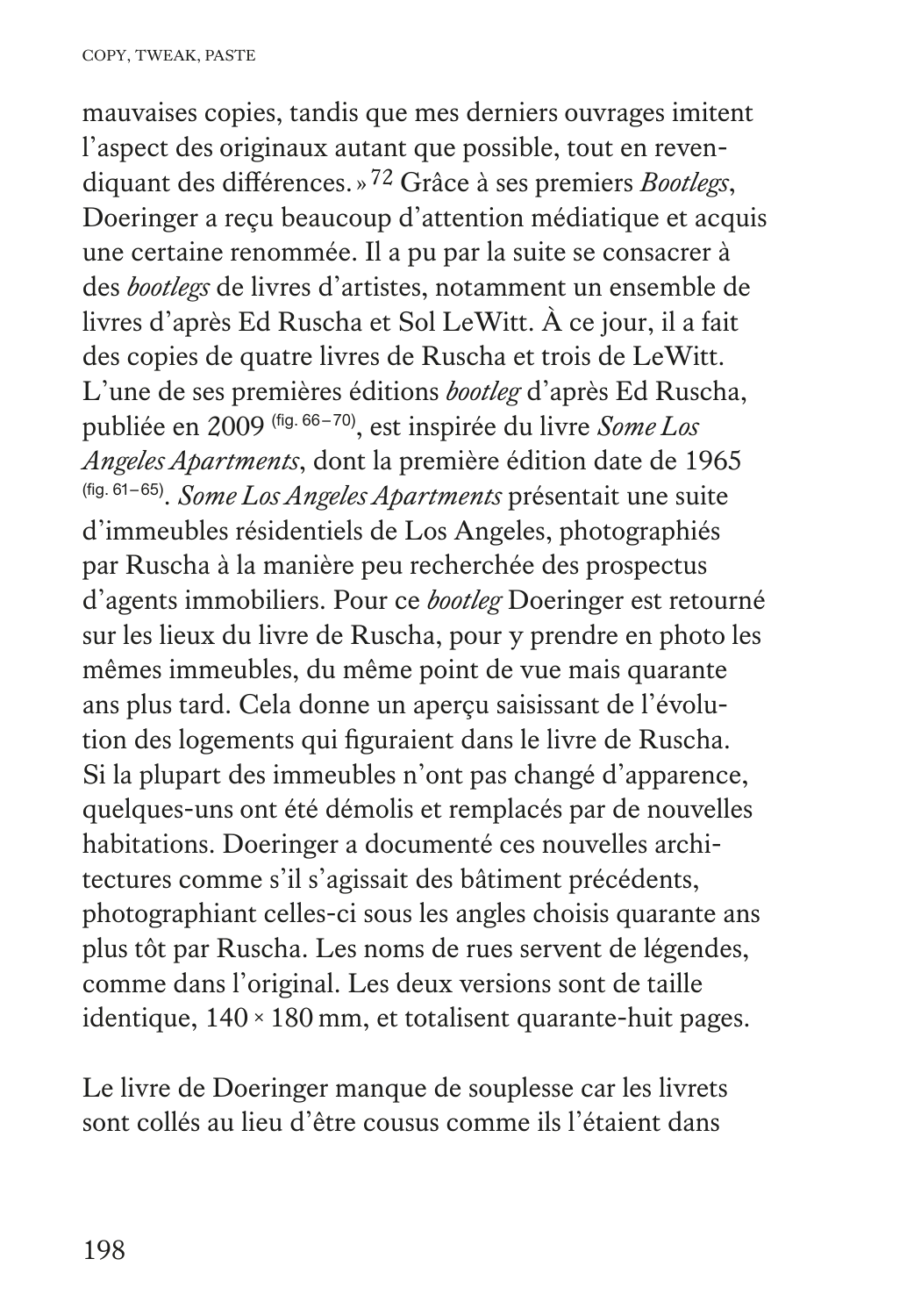l'original de Ruscha. Le format broché et l'épaisseur de la couverture ne permettent pas de feuilleter le livre aisément. L'original comporte par ailleurs une jaquette—semblable à celle de *Twentysix Gasoline Stations* – qui manque à la version de Doeringer. Le papier de l'original est également un peu plus épais. Une observation attentive des textes du livre de Doeringer permet d'y déceler un effet de trame, même sur la couverture. Plusieurs explications de cet effet sont possibles, mais il est difficile d'en déterminer la cause précise. Peut-être les textes ont-ils été composés en gris foncé, ce qui aurait entraîné leur rastérisation automatique au cours du procédé d'impression. Ou peut-être Doeringer a-t-il fait la mise en page au moyen de Photoshop, ce qui est difficilement imaginable mais pourrait expliquer cette pixélisation, étant donné que ce programme ne fonctionne pas sur la base de vecteurs. Une autre raison envisageable est un mélange de techniques, si les noms de rues ont été scannés—et par conséquent rastérisés—avec les photographies d'immeubles qui sont placées juste au-dessus. Tout du moins est-il peu probable que Doeringer ait scanné l'ensemble des textes, puisque certains d'entre eux ont été modifiés, notamment la page de titre et le colophon. Sans doute cet effet de pixélisation doit-il être imputé au procédé d'impression, une étape en dehors du contrôle de l'artiste. La résolution des images est elle aussi mauvaise. Celles-ci manquent de profondeur et de contraste, et elles ont un aspect grisâtre. L'épaisseur de la marge autour des images varie d'une page à l'autre, indiquant une anomalie dans le processus de reliure. L'original de Ruscha est par contre de très bonne facture, et son rendu d'impression est plus dense que celui du livre de Doeringer.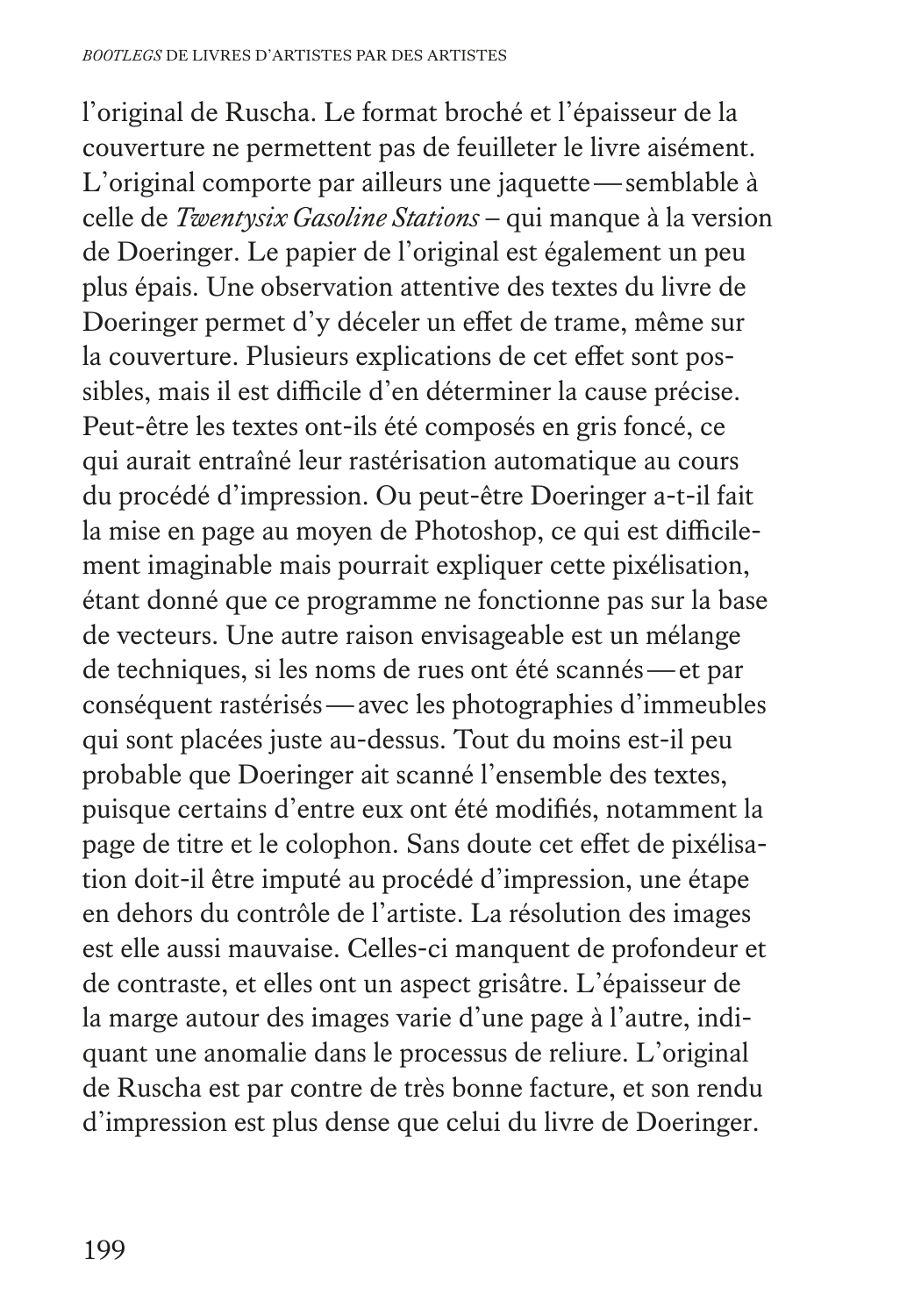S'il est clair que les techniques actuelles d'impression à la demande ouvrent de nouvelles perspectives, elles ne sont pas une garantie de qualité, contrairement au savoir-faire d'un imprimeur.

Le livre comporte une mention attribuant le copyright à Doeringer. Celui-ci dit à ce sujet: «Si je mentionne ainsi mon copyright, c'est avant tout pour être le plus fidèle possible au livre original de Ruscha, dont le texte incluait une déclaration de copyright.»73 Cet ajout de copyright constitue pourtant un acte d'appropriation, tout autant qu'une marque de fidélité à l'original. Seules la couverture et la page de titre peuvent constituer une violation du copyright de Ruscha, étant donné que le reste du contenu se compose de photographies prises par Doeringer et n'appartenant qu'à lui.74 Il est donc étrange que Doeringer ait ressenti le besoin de se justifier ainsi, alors qu'il aurait simplement pu dire qu'il est le détenteur légitime des droits de cette version de *Some Los Angeles Apartments*. Mais il est vrai que la question du copyright se pose toujours lorsqu'un·e artiste imite à l'identique une partie de l'œuvre dont elle ou il s'inspire.

Pour son *bootleg Arcs, from corners & sides, circles, & grids and all their combinations* (fig. 76–80) d'après Sol LeWitt, Doeringer s'est astucieusement arrangé pour ne pas copier exactement les dessins du livre original (fig. 71–75). L'ouvrage de LeWitt rassemble des dessins au trait résultant de toutes sortes de combinaisons possibles entre un quadrillage et des motifs à base d'arcs et de cercles. Ces compositions, qui vont du motif simple à la superposition de plusieurs motifs, sont déclinées par type de traits (arcs, cercles ou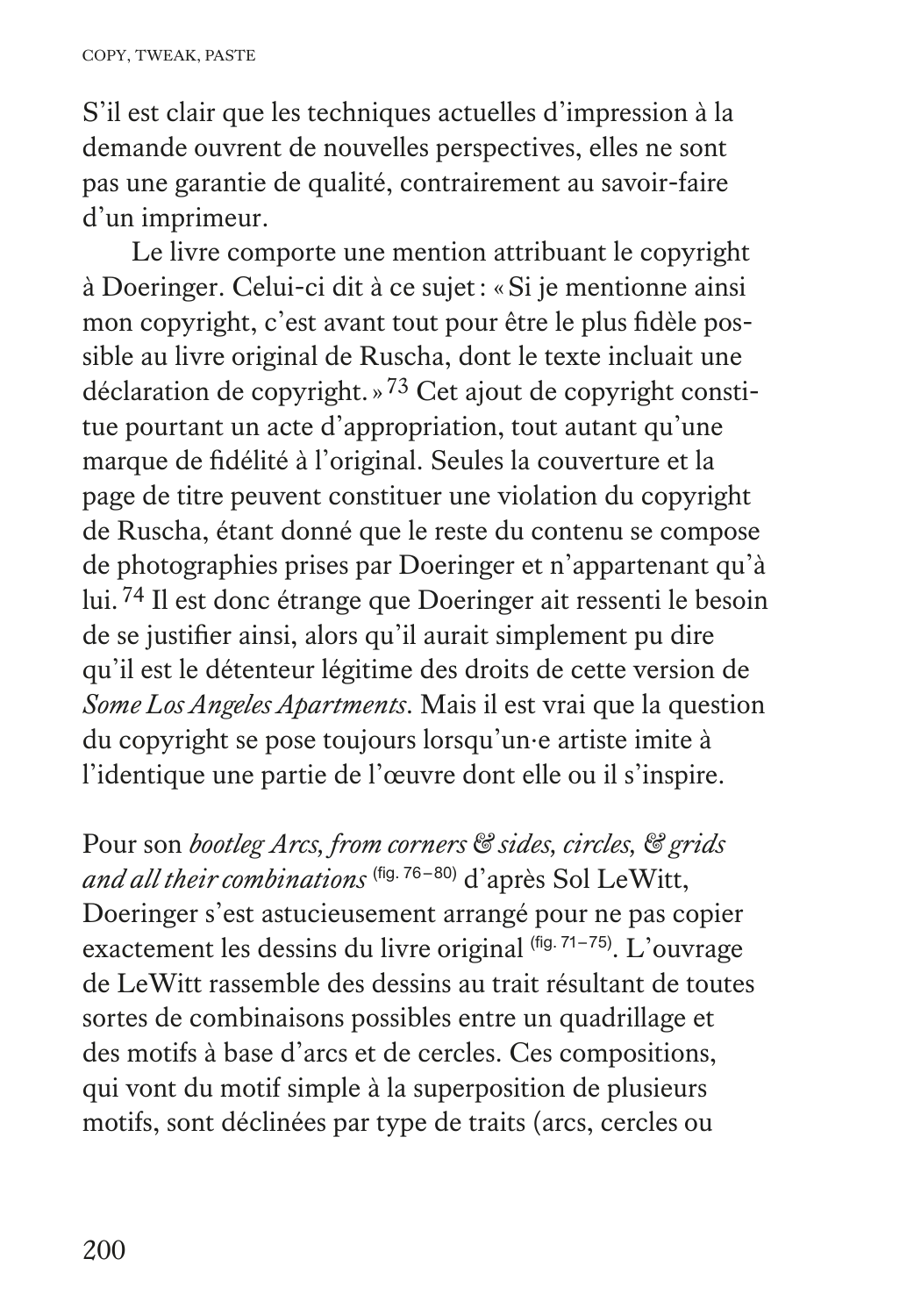quadrillage) et, pour les arcs de cercle, par points de propagation sur les marges de la page (ceux-ci sont situés dans chacun des quatre coins de la page, et au milieu de chacun de ses côtés).75 Pour son édition, Doeringer a modifié les dimensions du livre et, par conséquent, les dessins qui résultent de l'intersection entre les motifs. Il nous explique : «Étant donné que mon livre est légèrement plus petit que celui de LeWitt (il fait environ 48 cm<sup>2</sup> au lieu de 52), les motifs d'arcs, de cercles et les quadrillages se rencontrent à d'autres endroits sur la page. Par conséquent, bien qu'ils puissent sembler identiques aux originaux, mes dessins superposant des "arcs centrés sur un coin et deux côtés opposés" sont totalement différents.»76 On peut se demander quel est intérêt de ce changement, mis à part le fait qu'il génère des formes qui ne sont pas identiques à celles de LeWitt. Si l'on parcourt les deux livres, à première vue cet écart ne se remarque pas. J'ai appris l'existence de cette variation, qui sinon m'aurait échappée, en lisant le site internet de Doeringer. *Arcs, from corners & sides, circles, & grids and all their combinations* est un *bootleg* de bien meilleure facture que *Some Los Angeles Apartments*. Il comporte 208 pages, comme l'original de Sol LeWitt qui date de 1972. Il est agréable à manier, souple. Les pages intérieures sont imprimées sur un papier fin de type livre de poche, d'environ 90  $g/m^2$ , ce qui confère au livre sa souplesse. C'est un plaisir de bibliophile que de feuilleter ce livre. Le papier de couverture est brillant, cartonné mais souple, faisant environ  $200 \text{ g/m}^2$ . Un vernis UV sélectif a peut-être été appliqué sur la couverture, mais son intérieur a l'aspect du papier non-couché. Cet effet brut opère une transition avant le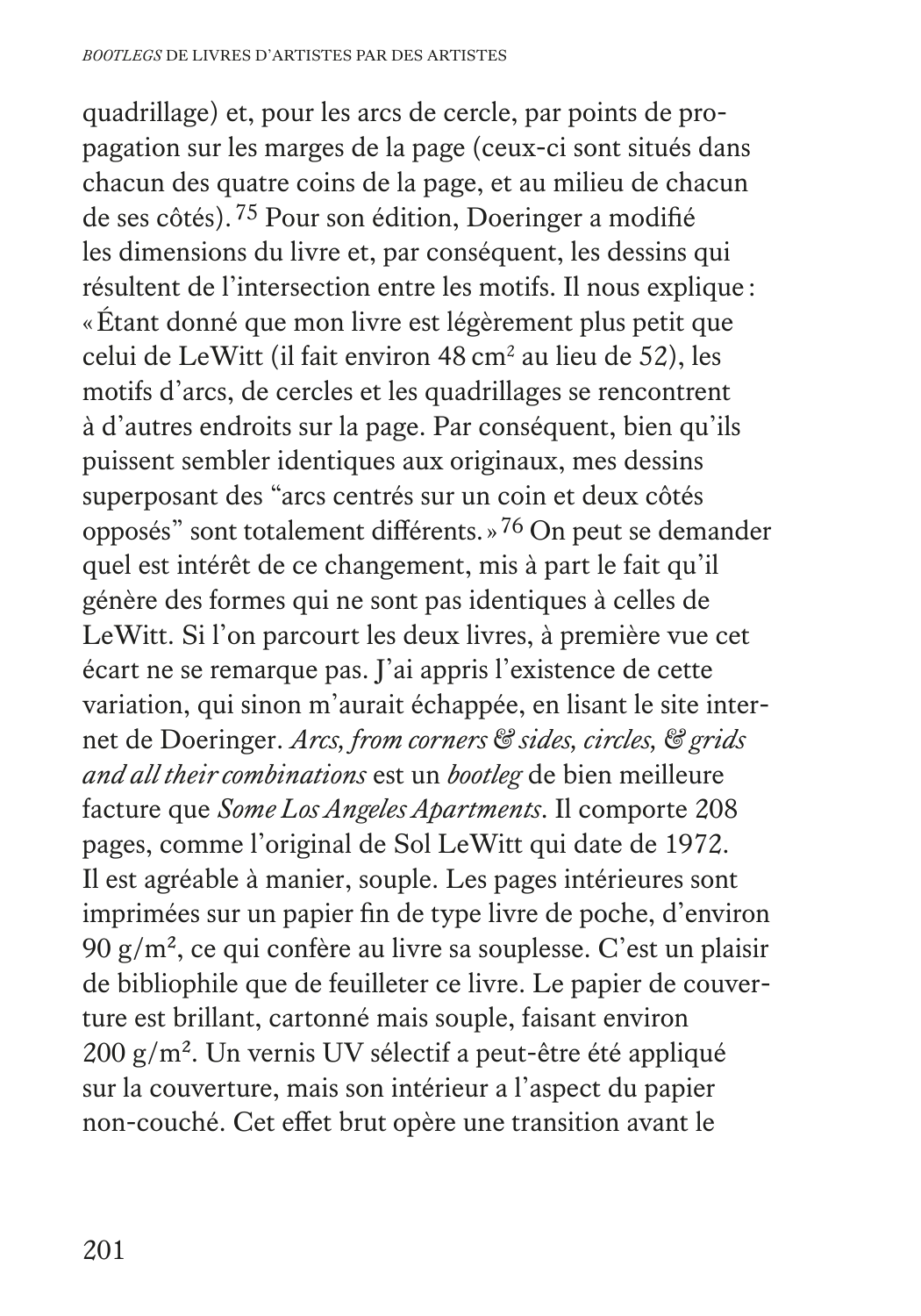papier non-blanchi de l'intérieur. La couverture de ce *bootleg* est plus attrayante que celle de l'original, grâce à son papier et à la saturation de l'encre utilisée. La couverture, très contrastée, attire le regard.

D'autres différences entre le *bootleg* et l'original apparaissent dans le texte. Sur le dos comme sur la page de titre, le nom de Sol LeWitt est remplacé par celui d'Eric Doeringer. La mention «d'après Sol LeWitt» renvoie à l'original. La mention des éditeurs «Kunsthalle Bern & Paul Bianchini, 1972» est remplacée par «Copycat Publications, New York, 2011». La page suivante présente Eric Doeringer comme le détenteur du copyright, avec l'interdiction de reproduire intégralement ou partiellement le livre sans la permission écrite de l'artiste. On y trouve également des informations sur l'imprimeur et un renvoi au site internet de l'artiste. La mise en page du livre reproduit scrupuleusement l'original. Les pages qui marquent le début de chaque chapitre sont inchangées, tout comme les légendes des illustrations. Les illustrations ne semblent pas être des scans de l'original, mais de nouveaux dessins tracés à l'ordinateur. Les traits sont bien nets et ne présentent aucun défaut typique d'illustrations scannées, tel que du bruit ou un effet de trame.

Bien qu'ils soient au final très différents l'un de l'autre, ces deux *bootlegs* d'Eric Doeringer résultent d'une même approche de l'appropriation. À première vue, ces livres semblent être des copies exactes de leur modèle, mais une observation attentive révèle l'empreinte de Doeringer. L'un des procédés d'appropriation qu'emploie Doeringer dans ses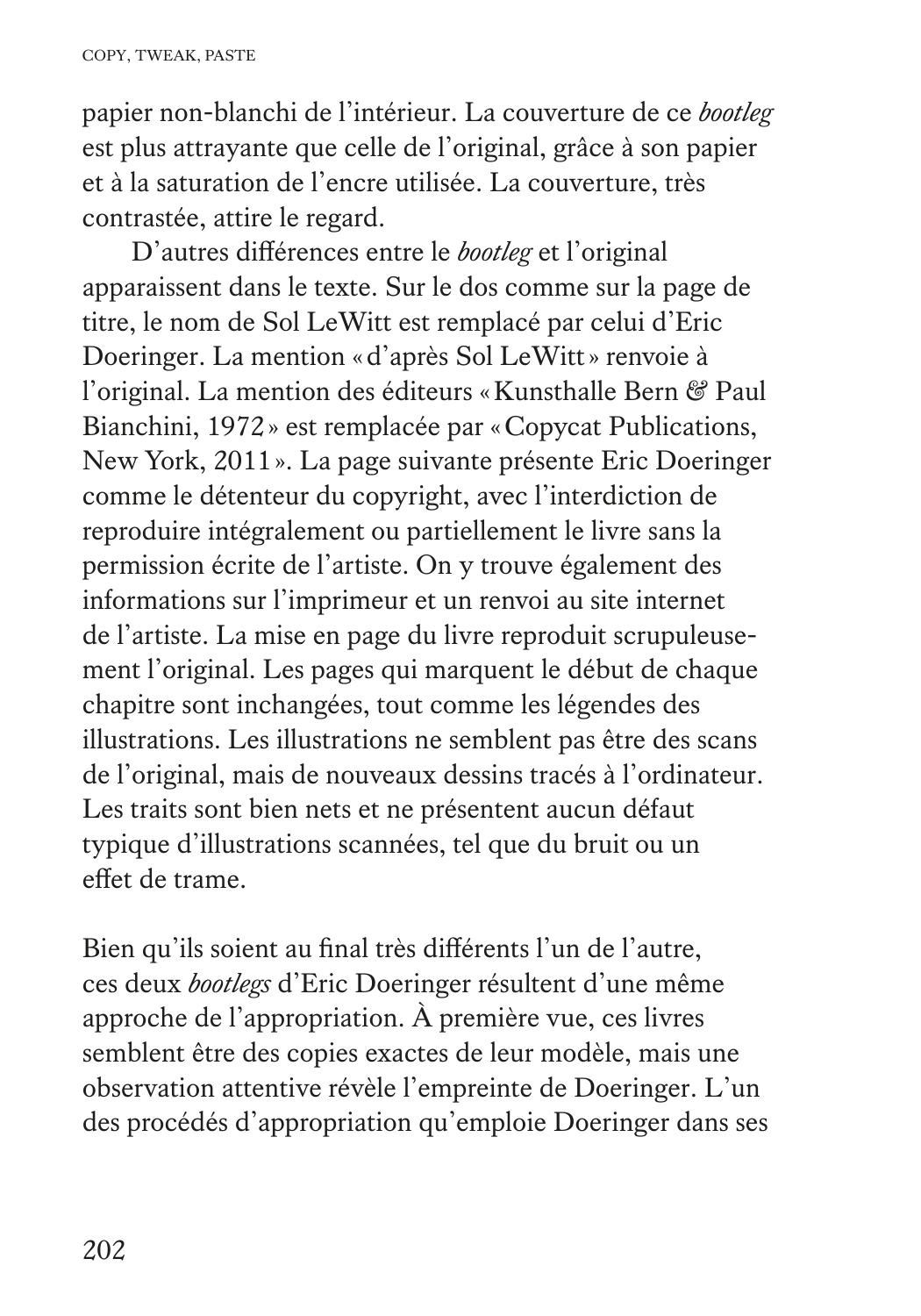*bootlegs* est de toute évidence la substitution ou la manipulation systématique d'un élément du livre original. Au moyen de très légères modifications, comme celle opérée dans *Arcs, from corners & sides, circles, & grids and all their combinations*, Doeringer parvient à substituer au contenu original une strate de données qui lui est propre. Les couvertures de ses *bootlegs* reproduisent toujours fidèlement celles des originaux, ce qui fait de ces livres des objets ambigus, à mi-chemin entre le *bootleg* et le fac-similé. On peut citer ces mots de Mark Rawlinson au sujet de cette stratégie d'appropriation typique du *bootleg* : «Beaucoup de ces livres sont des variations à partir d'éléments de langage de Ruscha ou à partir des titres de ses livres de photographies, reprenant à l'identique le titre original ou l'inversant, ou encore usant du titre comme d'une sorte de gabarit, en omettant certains syntagmes ou mots du titre afin d'en emprunter uniquement le phrasé.»77 Le titre constitue donc un point de départ crucial dans l'appropriation d'un modèle célèbre. Le nouveau titre doit avoir un lien avec le titre original, comme le montrent les exemples compilés dans l'ouvrage *Various Small Books*. Le titre du *bootleg* peut être une interprétation, une reprise à l'identique ou une réécriture du titre conservant le phrasé d'origine. Ces méthodes sont la garantie d'une certaine visibilité pour le *bootleg,* qui s'inscrit alors dans la lignée du livre d'artiste qu'il reprend. Il est en effet aisé de le relier à l'original. Ceci explique en partie le fait que les livres passés en revue conservent tous le titre exact et la couverture de leur modèle, ou l'adaptent. Il faut parcourir ces *bootlegs* pour découvrir qu'ils opèrent un décalage et ont leur propre identité.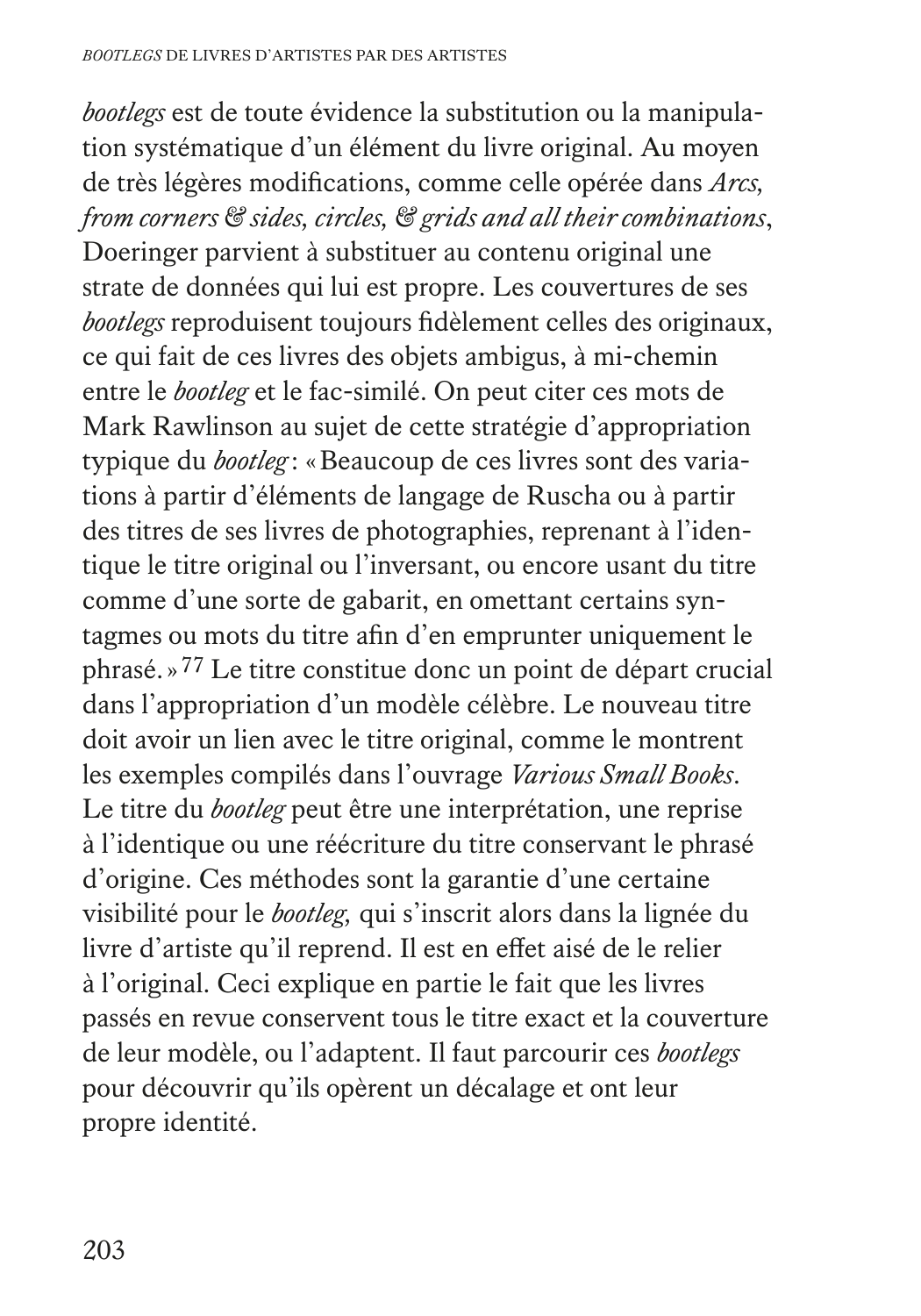Les artistes des années 1960 et 1970 envisageaient la fabrication, l'impression et la distribution comme une partie intégrante du concept du livre. Le secteur de la production de livres était segmenté différemment. Les imprimeries et les maisons d'édition pouvaient tout à fait se charger de concevoir et de mettre en page un livre, tandis qu'aujourd'hui ce travail est habituellement confié à un·e graphiste. Jan Dibbets évoque ainsi sa relation avec son éditeur Seth Siegelaub lors de la conception de *Territoire d'un rouge-gorge/Sculpture 1969*: «J'en ai parlé à Seth. Il a tout de suite été très enthousiaste et après que je lui ai envoyé l'ensemble des contenus, il s'est occupé de tout. Je n'ai travaillé qu'avec Seth.»78 Le fait que Dibbets ait délégué à Siegelaub la production et l'impression de son livre témoigne d'une relation de confiance et d'une répartition des rôles bien précise. Dibbets a produit le concept du livre et Siegelaub—endossant les rôles de typographe et d'éditeur—s'est chargé de le concevoir, l'imprimer et le distribuer.

Le contraste est saisissant entre cette méthode de travail et celles employées par Eric Doeringer et Michalis Pichler, qui réalisent leurs projets de *bootlegs* de façon plus solitaire. Les livres publiés par Doeringer ne font nulle part mention d'une quelconque collaboration. Dans *July, August, September 2012/Juillet, Août, Septembre 2012/Juli, August, September 2012* Pichler crédite les personnes responsables de la mise en page du texte ainsi que la traduction, mais il a conçu *Twentysix Gasoline Stations* seul. La version anglaise du colophon de *July, August, September 2012/Juillet, Août, Septembre 2012/Juli, August, September 2012* utilise le terme désuet *typesetting* ou « composition typographique » pour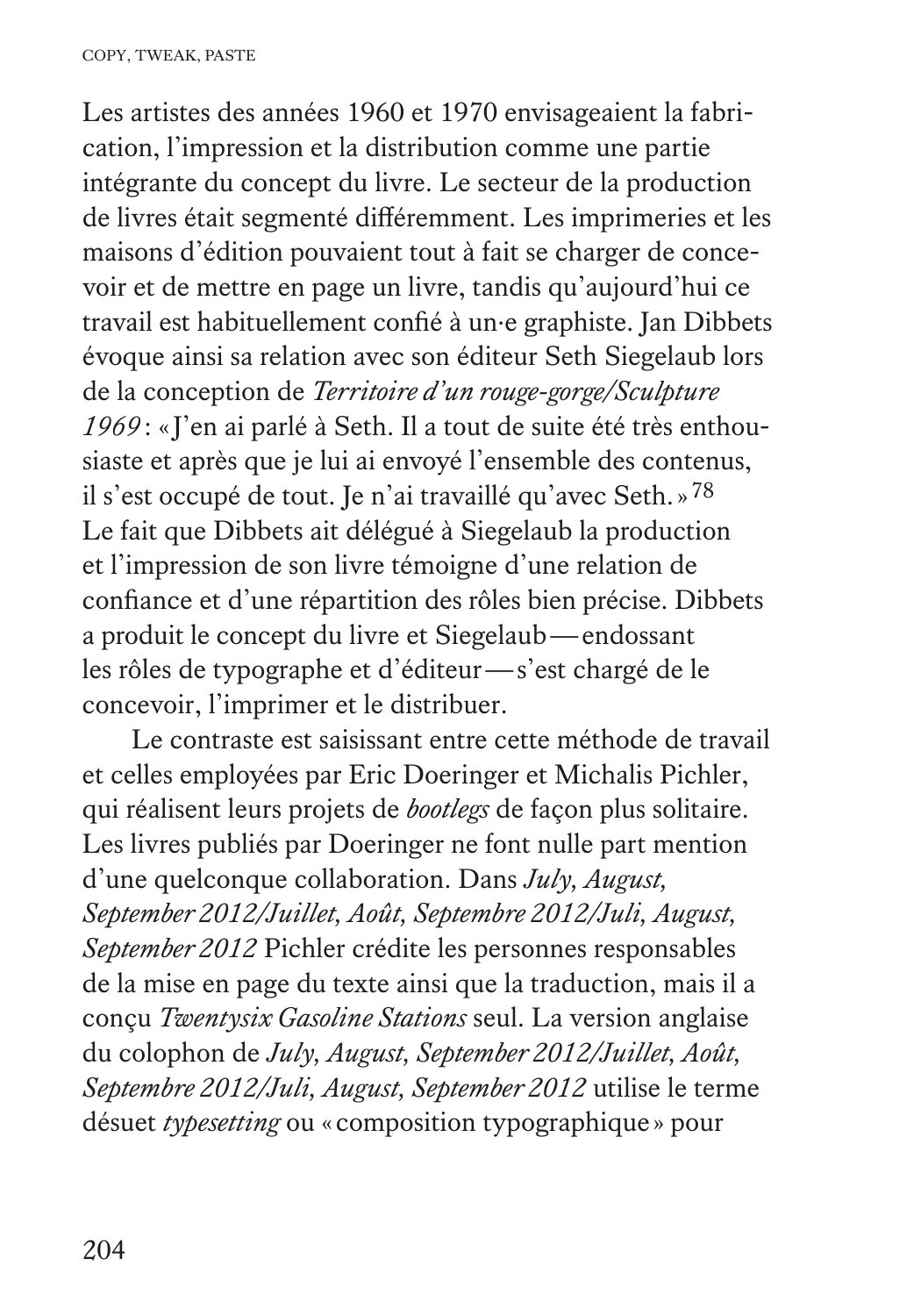désigner la conception graphique et la mise en page. Ce terme recouvre en fait la disposition des caractères, or dans le cas de *July, August, September 2012/Juillet, Août, Septembre 2012/Juli, August, September 2012* la mise en page était prédéterminée par l'original. La définition technique de la composition typographique ne recouvre aucune activité d'ordre conceptuel ou décisionnel. C'est par conséquent un tâche très peu créative. L'analyse des méthodes d'appropriation employées par ces deux artistes donne le sentiment qu'ils n'acceptent guère de collaborer à la production de leurs *bootlegs*. On peut donc se demander si l'appropriation artistique nécessite de travailler seul. Tout du moins cette façon de procéder correspond à la démarche des artistes des années 1960 et 1970.

Si les méthodes d'appropriation de Michalis Pichler et Eric Doeringer présentent des similitudes, leur approche du marketing est très différente. Dans le deuxième alinéa de ses «Déclarations sur l'appropriation» Pichler soutient qu'il est «peut-être tout aussi naïf de croire que l'appropriation résulte toujours d'une prise de décision stratégique de son auteur, que de croire en l'existence préalable d'un "original".»79 Tandis que Pichler affirme ne suivre aucune stratégie particulière lorsqu'il publie des *bootlegs*, chez Doeringer la dimension stratégique était une composante majeure de son précédent projet de *bootlegs* de tableaux: «Je peignais de petites reproductions de tableaux de toutes les stars de l'art, que j'allais vendre à l'entrée des foires et des galeries de Chelsea pour une fraction du prix en vigueur chez les marchands d'art "légitimes".»80 Doeringer ne cache pas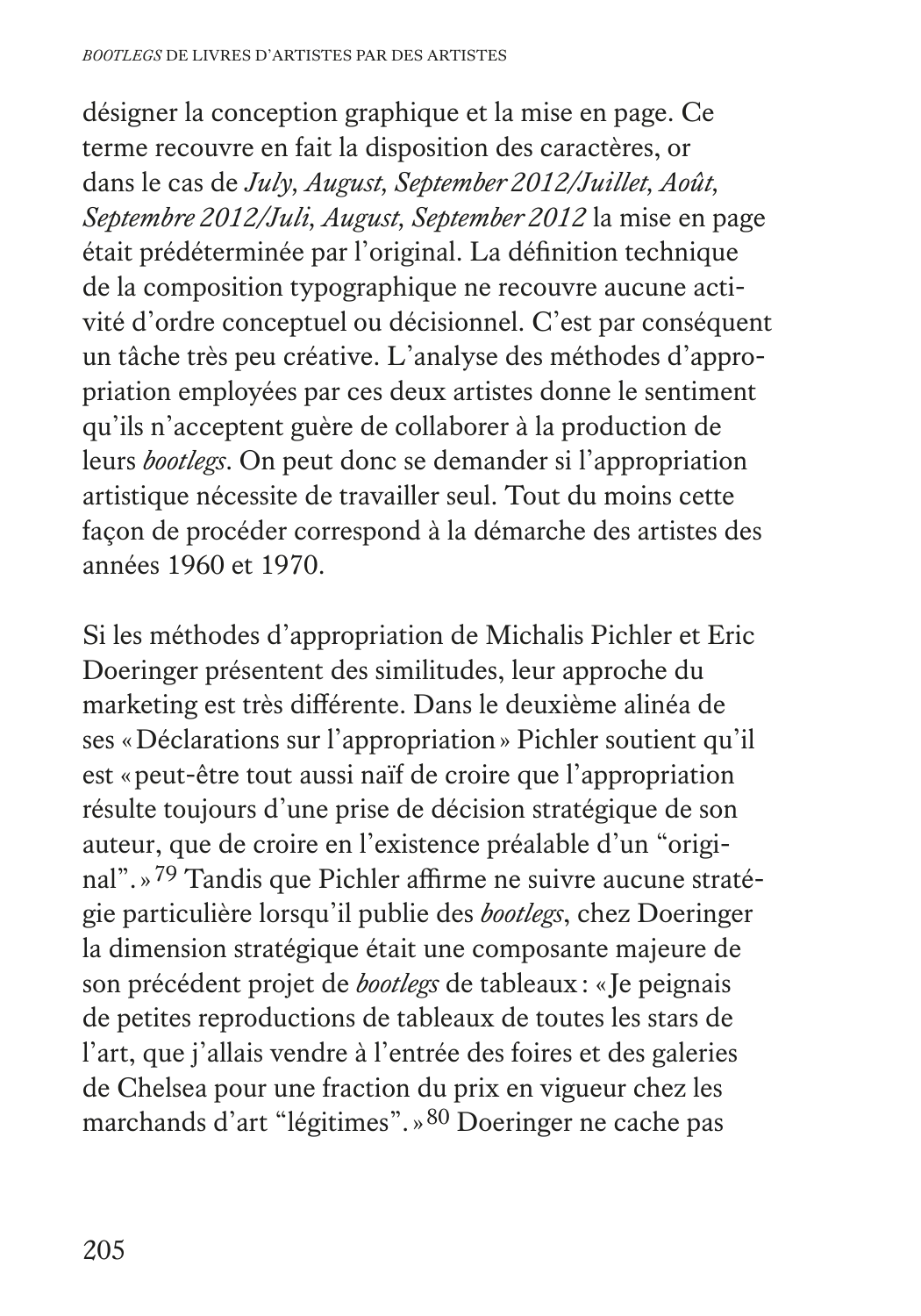le caractère lucratif de son travail. Si l'approche de Pichler peut sembler moins commerciale, le nom de son site internet—www.buypichler.com—est tout de même révélateur d'une volonté, fort compréhensible, de vendre des livres.

Pour des raisons économiques, Doeringer a opté pour l'impression à la demande pour certains de ses *bootlegs*. Cela permet de tirer chaque exemplaire séparément pour un coût invariable, contrairement à l'impression offset traditionnelle dont le coût à l'exemplaire diminue lorsqu'augmente la taille du tirage, laquelle doit être déterminée au préalable. En substance, ce mode d'édition évite les stocks d'invendus et assure une disponibilité continue des livres. *Arcs, from corners & sides, circles, & grids and all their combinations* est le premier livre de Doeringer pour lequel il a eu recours à l'impression à la demande. Bien que ce procédé présente de nombreux avantages, un éditeur exigeant tel que Doeringer y voit également des inconvénients: «J'aimerais avoir davantage recours à l'impression à la demande, mais je me heurte au fait que les entreprises offrant ce service ne proposent qu'un nombre limité de formats, or j'essaie en général de reproduire les dimensions particulières d'un livre existant.»81

Si la publication de fac-similés de livres d'artistes permet de résoudre une partie du problème, bien connu, de la rareté des livres d'artistes de référence—si prisés des libraires et des collectionneurs de livres rares—l'impression à la demande permet d'aller plus loin, en démocratisant le domaine du livre d'artiste contemporain et plus particulièrement le *reenactment*.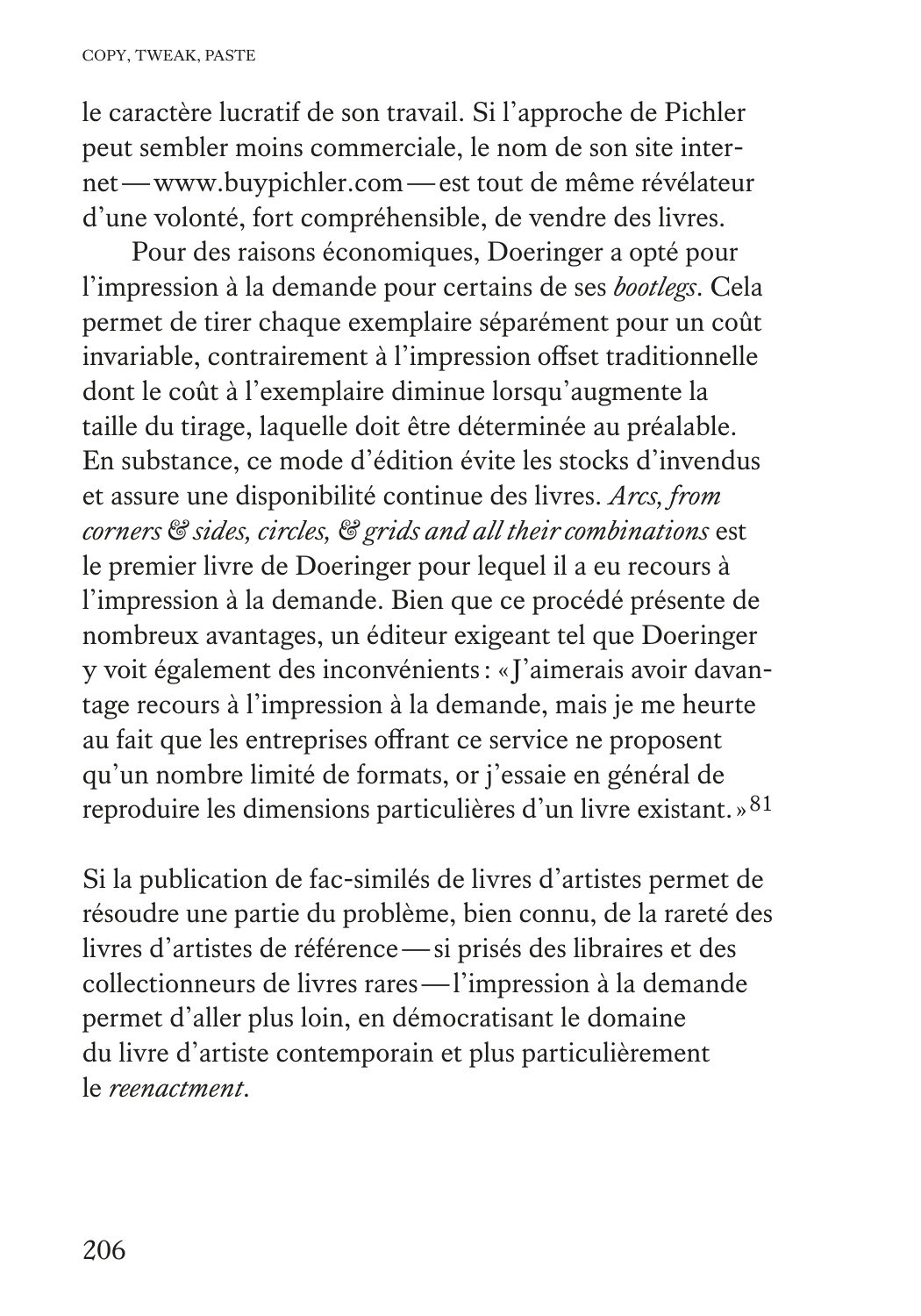# **Vers une nouvelle génération de fac-similés de livres d'artistes**

Cette analyse a porté sur différents discours en faveur du *reenactment* de livres d'artistes. Les fac-similés publiés par les éditions Zédélé et The Everyday Press sont réalisés avec minutie, afin d'imiter au mieux des originaux, tandis que les *bootlegs* conçus par les artistes Michalis Pichler et Eric Doeringer opèrent des modifications bien précises à partir des livres dont ils s'inspirent. Cette deuxième méthode d'appropriation—le *bootleg*—permet à ces artistes d'investir un contexte prédéfini afin d'y mener une réflexion, préservant pour ce faire quelques éléments-clés de l'original, tout en modifiant d'autres aspects. Il est apparemment difficile pour ces artistes de reproduire un original à l'identique. Il semble qu'un certain degré de personnalisation soit indispensable pour qu'un *bootleg* puisse constituer une nouvelle proposition artistique. Les exemples analysés montrent que les artistes adaptent, changent, interprètent, individualisent et modifient leurs sources jusqu'à pouvoir revendiquer la paternité de leurs œuvres, surtout lorsqu'un *bootleg* s'inspire d'un livre d'artiste historique. Ces artistes cherchent davantage que les éditeurs à s'inscrire dans l'histoire du livre d'artiste, en particulier lorsqu'ils réalisent un *bootleg*. Le questionnement du statut d'auteur à des fins d'appropriation semble les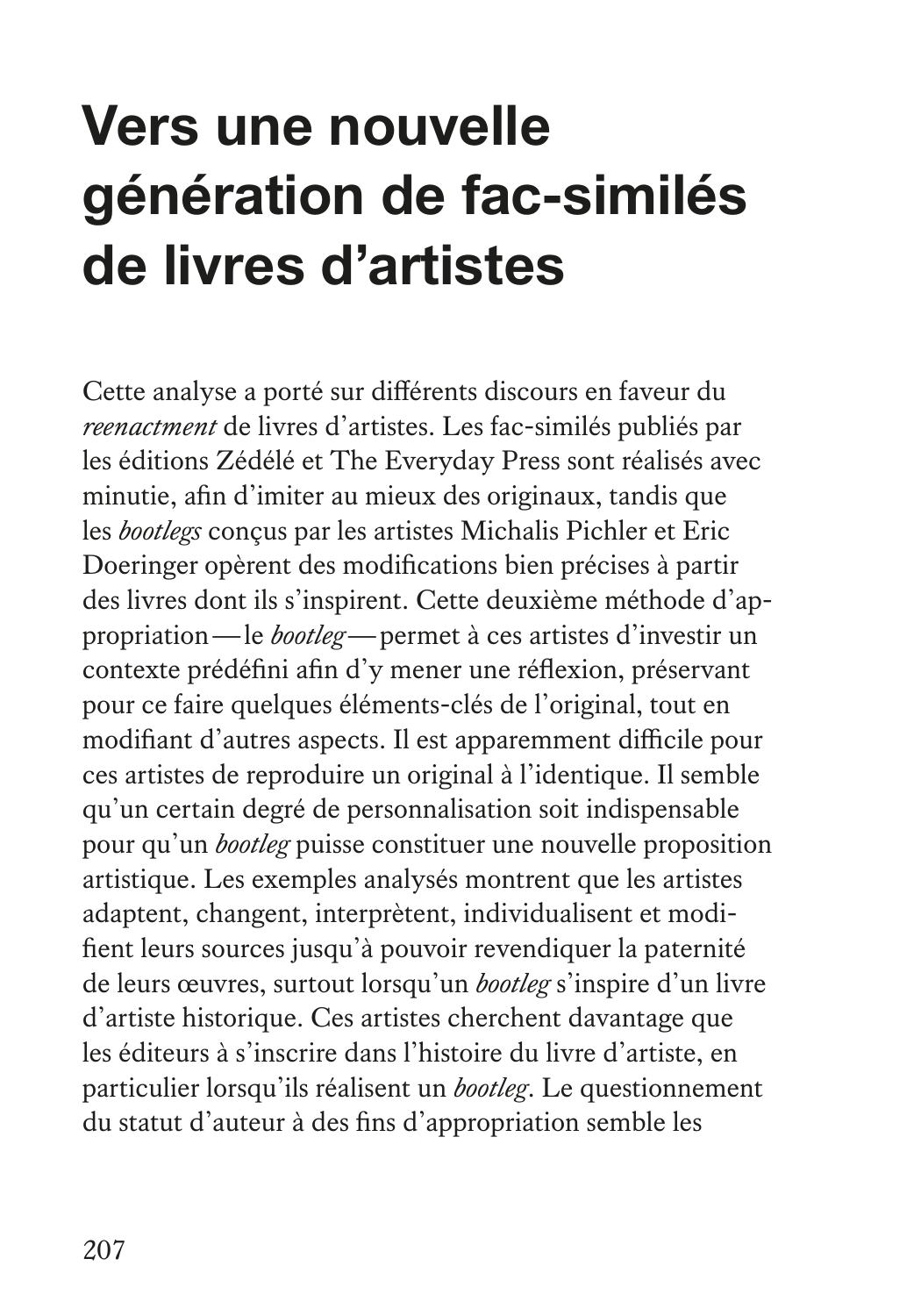préoccuper davantage que l'éventuel bénéfice qu'ils pourraient tirer de leur œuvre. Même Eric Doeringer affirme que la relation entre l'original et la copie l'intéresse plus que le fait de pouvoir tirer profit de cette activité, alors même que les *bootlegs* de tableaux d'artistes célèbres de ses débuts avaient un but commercial, avant qu'il ne se tourne vers le *bootleg* de livres d'artistes. 82

Une autre motivation pour ces artistes est l'admiration qu'ils portent à un·e artiste et à son œuvre. Cette admiration transparaît ici et là dans les travaux de Pichler et Doeringer. Doeringer reconnait sans ambages cette facette de la pratique du *bootleg* : «Mes livres inspirés de Ruscha sont assurément l'œuvre d'un fan. Le fait de me rendre à LA et de visiter tous les lieux qui apparaissent dans ses livres relevait du pèlerinage.»83 Michalis Pichler a sans doute lui aussi eu le sentiment de suivre le parcours de Ruscha lorsqu'il s'est lancé à la recherche de stations-service sur des autoroutes allemandes. Le *bootleg* de Pichler *July, August, September 2012/Juillet, Août, Septembre 2012/Juli, August, September 2012* est lui aussi un témoignage d'admiration, cette fois pour Seth Siegelaub. De fait, le *bootleg* est un excellent moyen de célébrer des artistes appartenant à une génération antérieure et il assure à «l'idole » une visibilité dans l'ici et maintenant.

L'argument qui prédomine chez les éditeur·rice·s est la volonté de rendre disponibles des contenus historiques longtemps restés inaccessibles. L'accent est alors mis sur le potentiel pédagogique de la réimpression de livres d'artistes devenus rares. Une nouvelle génération d'artistes et de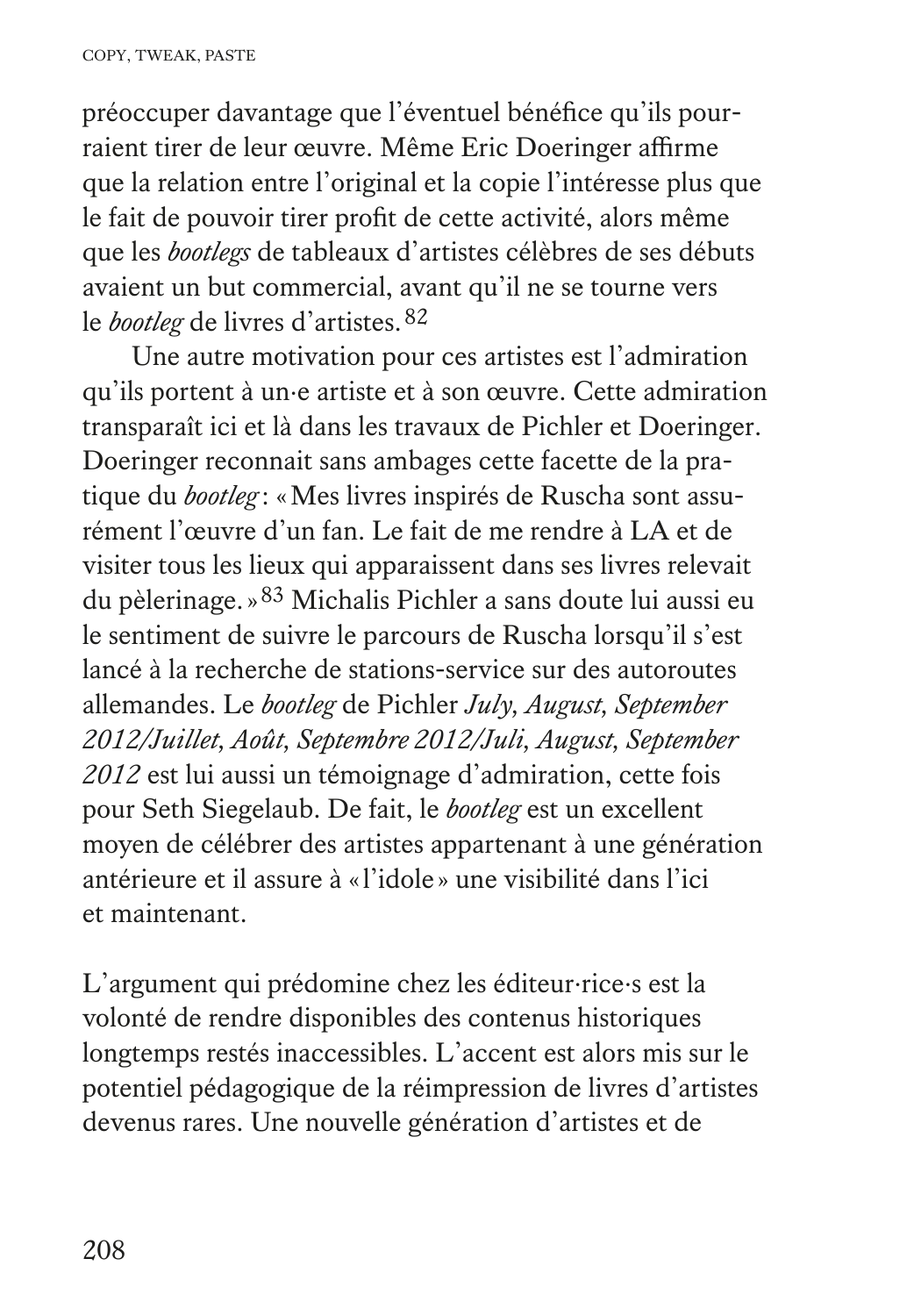graphistes est en train de redécouvrir ce médium et témoigne d'une grande curiosité à l'égard de son histoire pendant la seconde moitié du xx<sup>e</sup> siècle. Il est difficile de comprendre l'engouement actuel pour les livres d'artistes, très présents dans les salons du livre, sans connaître les origines de ce type d'ouvrage. On ressent même, de nos jours, une certaine frustration lorsque des livres célèbres ne sont accessibles qu'au travers de quelques articles en ligne ou derrière des vitrines ne permettant pas de les feuilleter. L'aspect le plus louable de l'édition de fac-similés de livres d'artistes des années 1960 et 1970 est qu'elle ouvre la voie à de nouvelles générations d'artistes. Le fait qu'un si grand nombre de livres soit publiés donne l'impression que les artistes s'emparent fréquemment de ce format, et ce peut-être trop facilement. La réintroduction de certains livres d'artistes fondateurs devrait permettre de recontextualiser le projet porté par ces œuvres, ce qui s'avèrerait profitable à la scène artistique contemporaine et aux jeunes artistes. Il apparaît donc important de satisfaire cette curiosité. Il est appréciable de constater que les éditions Zédélé et The Everyday Press ne proposent pas le même type de catalogue, ce qui montre la diversité des approches envisageables. Grâce à ces éditeurs, des livres exemplaires restent disponibles même lorsqu'ils ne rencontrent pas un succès populaire. La publication d'un fac-similé peut être motivée par la constitution d'une collection (chez Zédélé) ou par diverses raisons circonstancielles (The Everyday Press), mais dans tous les cas le choix des titres reproduits est mûrement réfléchi et peut reposer sur le consentement d'un artiste, la découverte d'un livre rare, la rencontre entre des collaborateur·rice·s partageant un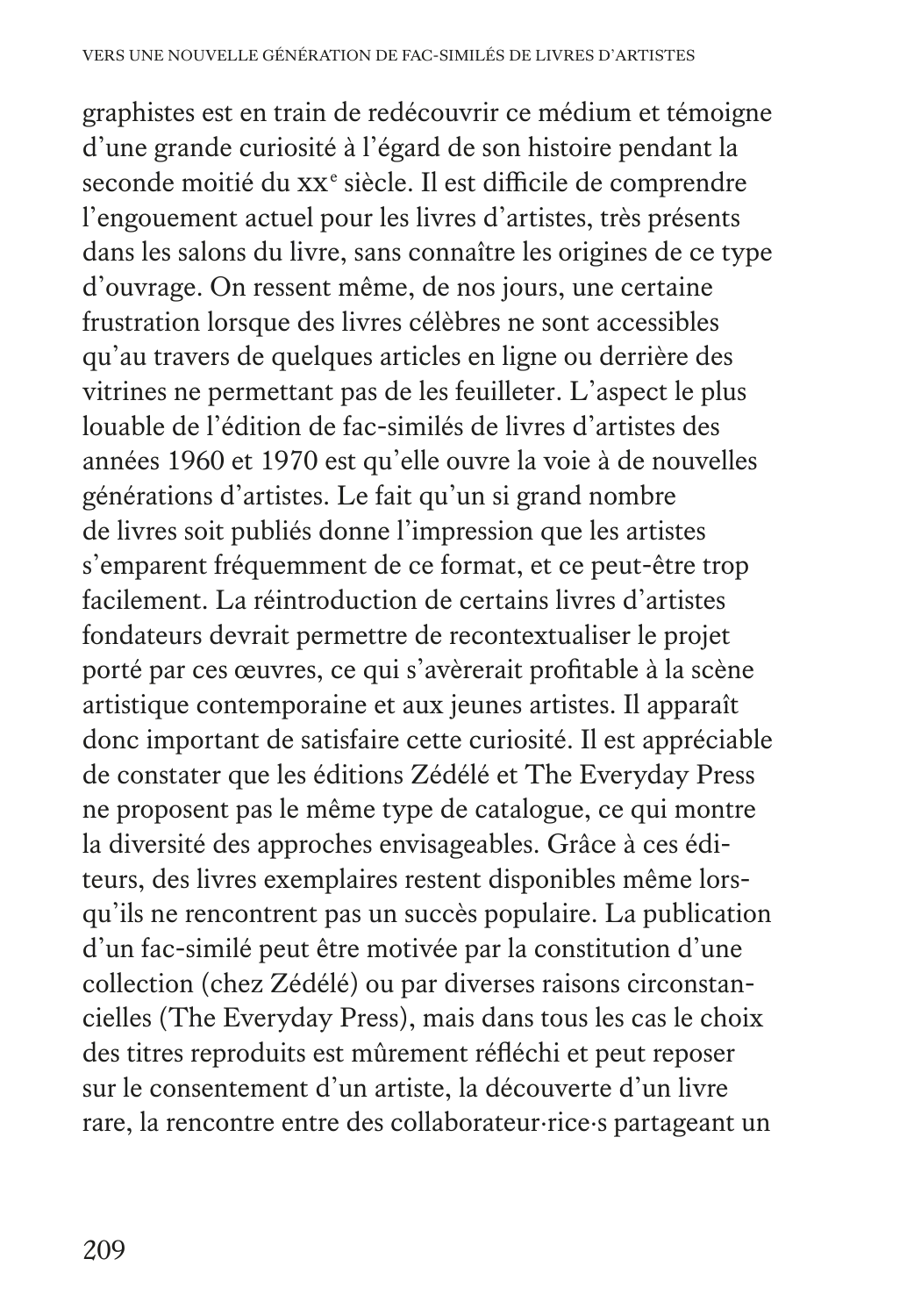objectif, ou une occasion de publication dans le cadre d'un événement. Les livres publiés par un éditeur forment un tout, mais chacun d'eux s'inscrit également dans l'histoire plus large du livre d'artiste, qu'il complète en représentant une certaine période à un certain endroit.

Il semble que les considérations pécuniaires passent après l'impératif de réintroduire des contenus historiques. Le site internet de Zédélé, qui est bien conçu, comporte une fonction panier d'achat et propose des prix très raisonnables. En revanche, le site de The Everyday Press ne présente qu'un portfolio de projets, sans boutique en ligne ni aucune information relative à l'achat des livres. Il est uniquement possible d'acheter leurs livres sur le site internet d'Anagram Books, ou lors des salons du livre d'art auxquels Arnaud Desjardin participe de temps à autre. Ces éditeurs financent peut-être leurs activités grâce à des subventions venant compléter les recettes issues de leurs ventes, mais on ne trouve aucune information au sujet de leur modèle économique.

La réimpression d'un ouvrage historique entraîne inévitablement une remise en question du droit d'auteur et de l'attribution de l'œuvre. L'attitude des éditeur·rice·s et celle des artistes à l'égard du statut d'auteur sont diamétralement opposées. Les deux éditeurs dont il a été question restent fidèles aux orignaux et se gardent de s'y immiscer ou de se les approprier, tandis que les artistes n'hésitent pas à transformer ou modifier ces contenus, en général de façon respectueuse. Doeringer dit du statut de l'appropriation: «Bien que l'appropriation soit admise dans le monde de l'art,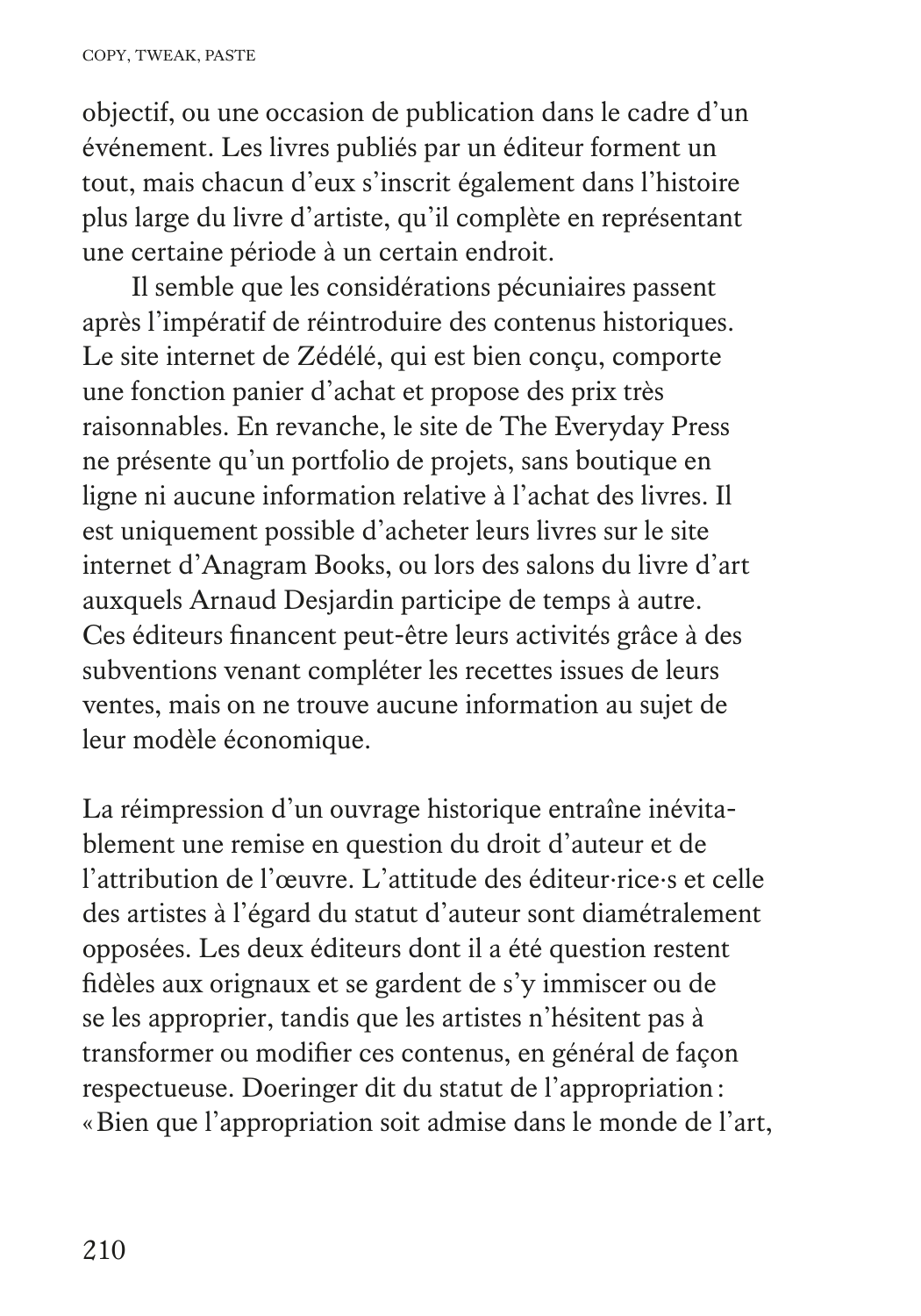son statut légal reste flou. La loi autorise l'appropriation d'une œuvre à condition que celle-ci soit suffisamment «transformée », mais aucune norme ne définit un seuil de transformation minimale.»84 L'appropriation est donc un acte risqué, même si le monde de l'art l'accepte largement. Par conséquent, la question n'est pas tant de savoir si un·e artiste contemporain a le droit de s'approprier un livre d'artiste—cela semble faire partie du jeu—mais plutôt dans quelle mesure son apport à l'héritage d'un grand livre d'artiste présente un intérêt. La notion de violation de copyright dans le domaine du livre d'artiste rejoint en fait celle d'un usage irrespectueux du contenu original. À mes yeux le copyright appliqué aux livres d'artistes recouvre un ensemble de règles tacites qui ont une incidence sur la pratique de l'appropriation et qui l'orientent. Ces principes subjectifs et intuitifs, rassemblés par la College Art Association dans un article cité précédemment («Fair Use: Code of Best Practices in Fair Use in the Visual Arts »<sup>85</sup>), devraient être suivis par les artistes qui pratiquent le *reenactment* de livres d'artistes. Étant donné que la réglementation en la matière est imprécise ou sujette à l'interprétation, c'est à la communauté artistique qu'il revient de se prononcer sur la légitimité d'un *reenactment* de livre d'artiste. Reste à savoir qui, dans un avenir proche, décidera de la distinction entre une mauvaise copie et un *bootleg* réalisé dans le respect des règles, et si un ensemble de règles écrites décidera de l'avenir du *reenactment*.

Un aspect essentiel de l'appropriation d'un livre d'artiste semble être la reproduction de la couverture originale. Les livres que nous avons examinés témoignent tous d'un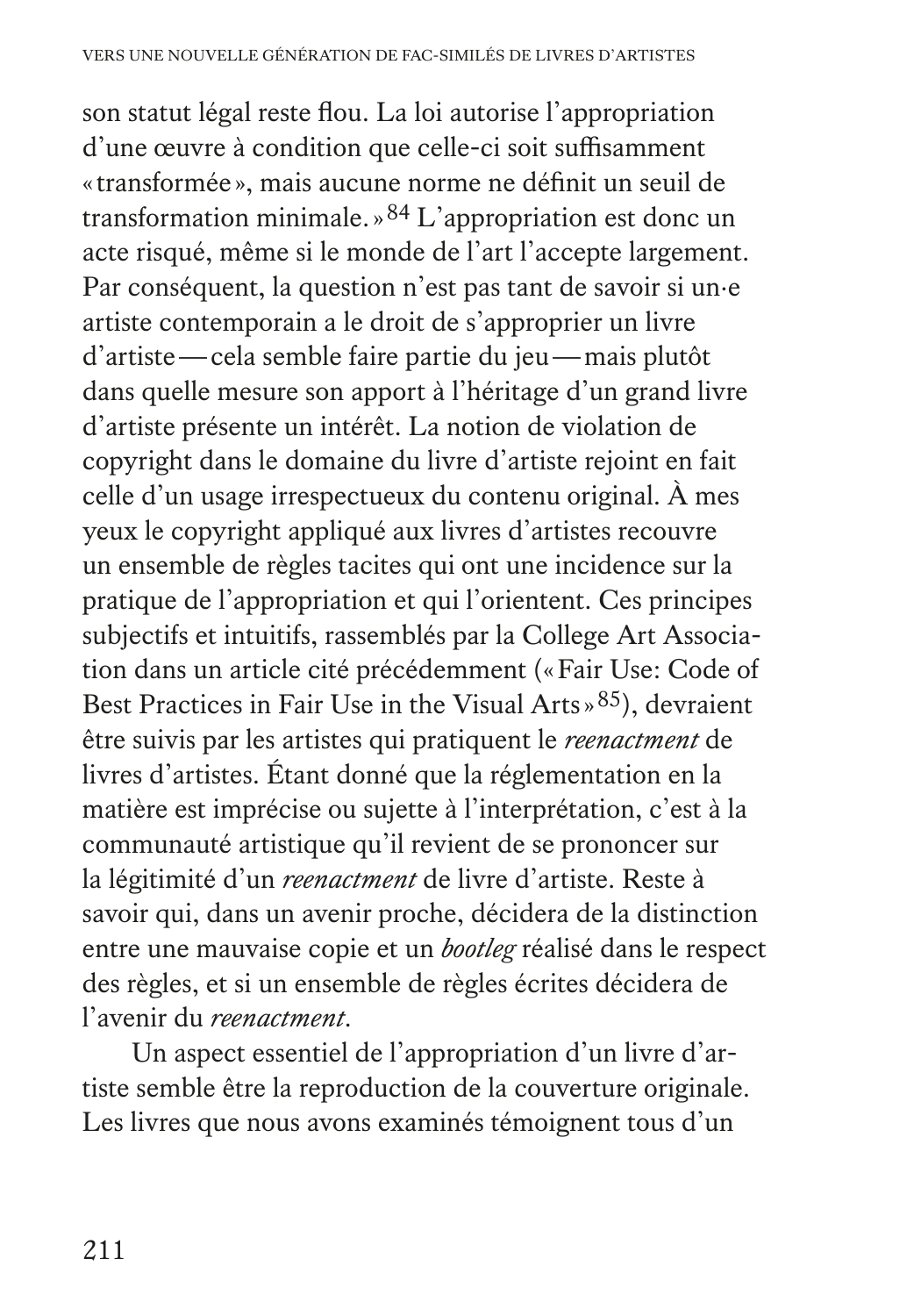grand respect envers le livre original. Le premier signe indicateur d'une appropriation peut être, dès la couverture, l'adaptation du titre. En reprenant la couverture originale, un *bootleg* s'assure une certaine visibilité et s'insère dans la lignée du livre dont il s'inspire. La couverture a une fonction hautement référentielle, et c'est avant tout de ce point de vue qu'elle sera évaluée ou appréciée. Il est donc essentiel que la couverture d'un *bootleg* illustre le lien entre celui-ci et son modèle.

Si l'on se réfère aux modes de production et aux supports employés, aucun fil conducteur ne semble relier ces livres entre eux. Chaque acteur, bien sûr, a ses préférences parmi un certain nombre de techniques d'impression; celles-ci vont de l'impression offset à l'impression numérique, en passant par des techniques plus manuelles telles que l'impression riso ou encore le laser. Zédélé a recours à l'impression offset pour la collection Reprint, tandis qu'Eric Doeringer utilise majoritairement l'impression à la demande. Les livres tirés en de nombreux exemplaires font en général l'objet d'une impression offset. Dans l'ensemble, ces publications sont de bonne qualité. Parmi les livres dont il a été question, seuls ceux de Michalis Pichler laissent parfois à désirer du point de vue de leur qualité d'impression.

Il est fréquent que la couverture d'un *reenactment* de livre d'artiste soit plus contrastée que son modèle, ce qui modifie considérablement l'apparence du livre et peut avoir plusieurs causes dont l'évolution des techniques d'impression et l'usage d'un autre type d'encre ou de papier, à moins que l'artiste ait simplement préféré une illustration de couverture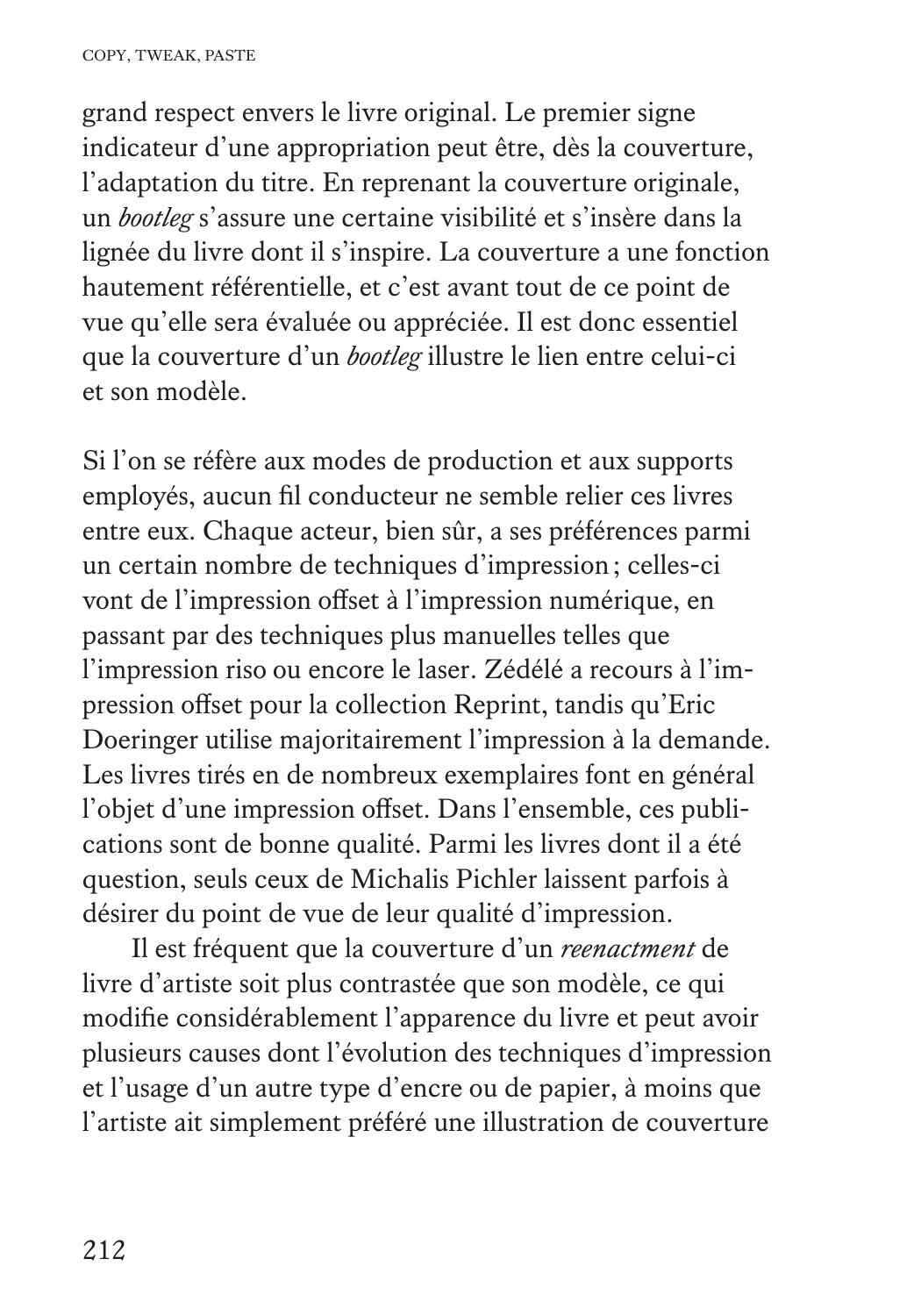plus contrastée. Tous ces livres sont brochés—leurs livrets sont soit cousus, soit collés —, une pratique qui semble héritée des années 1960 et 1970. Cette technique de reliure simple et peu onéreuse donne des livres souples. Le plus souvent les textes sont de nouveau saisis et mis en page, plutôt que d'être reproduits à partir de scans. Cette méthode de reproduction est laborieuse, mais elle permet d'obtenir une lisibilité optimale, ce qui représente un atout indéniable pour le résultat final.

Tous ces paramètres sont du ressort d'un·e graphiste. Pourtant, ce rôle semble minimisé voire absent dans la conception de fac-similés de livres d'artiste. Il semble que l'on fasse de temps à autre appel à un·e graphiste pour la saisie et la mise en page, un travail important et très technique. Lorsqu'un·e graphiste collabore à un *reenactment* entrepris par un·e artiste ou un·e éditeur·rice, elle ou il se trouve cantonné·e au rôle secondaire qui consiste à reconstituer une mise en page originale, une activité qui peut être terriblement monotone. Lorsqu'un·e graphiste participe à la réalisation d'un fac-similé ou d'un *bootleg*, elle ou il est souvent tenu·e de superviser le projet, de procéder à des contrôles et d'apporter une expertise technique. À propos du rôle limité des graphistes dans la conception de livres d'artistes, le graphiste et fondateur des éditions Cru, Alex Gifreu, remarque : «Sur un projet de livre d'artiste, c'est à l'artiste que revient l'initiative puisque c'est son rôle qui est le mieux défini. Le rôle de la graphiste consiste à mettre ses compétences à la disposition de l'artiste. Elle doit chercher un moyen de reproduction optimal pour cette œuvre, en sélectionnant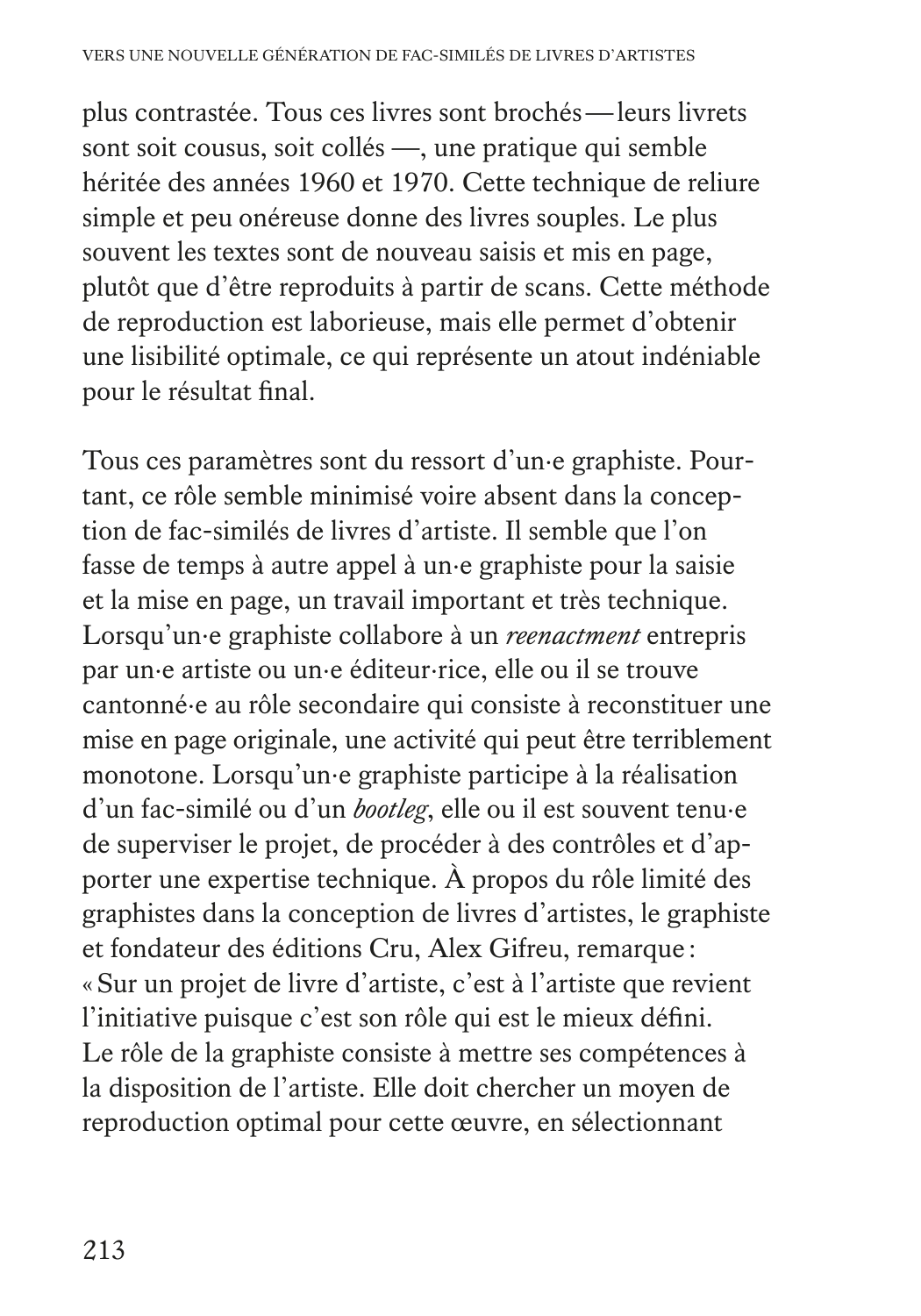le papier, le système d'impression et le format.»86 Force est de constater que lorsqu'un·e graphiste travaille pour un·e artiste, son apport est rarement conceptuel. Gifreu ajoute que le graphisme «doit rester au second plan, afin de garantir certains impératifs tels qu'une bonne lisibilité, un agencement ordonné et structuré mais il ne doit jamais, au grand jamais dominer le travail de l'artiste.»87 Lorsque l'on rejoint une équipe comprenant un·e artiste et une directrice ou un directeur de publication, il n'est pas question de s'emparer de l'aspect conceptuel du projet, mais un·e graphiste sera tout à fait capable d'émettre un avis sur les questions éditoriales qui pourront se poser. Le regard critique d'un·e graphiste peut contribuer à repousser les limites d'un projet de fac-similé de livre d'artiste, et stimuler les débats sur l'appropriation en y apportant un point de vue fondé sur la conception graphique. Le rôle du ou de la graphiste peut ainsi s'étoffer et dépasser celui de spécialiste technique pour inclure celui de critique des divers types de livres d'artistes. Et lorsqu'un·e graphiste ou maquettiste s'intéresse au sujet du livre à titre personnel, comme Ian Whittlesea dans le cas de *The Foundations of Judo*, sa participation est d'autant plus intéressante.

Peu de livres d'artistes sont le fruit d'un travail individuel, 88 mais Eric Doeringer et Michalis Pichler semblent préférer concevoir eux-mêmes leurs livres, du moins jusqu'à ce que leur maquette arrive chez l'imprimeur. Le fait de travailler seul est un gage d'autonomie pour ces artistes, qui leur évite de devoir se confronter à des avis divergents sur la conception graphique. Cela leur permet également d'économiser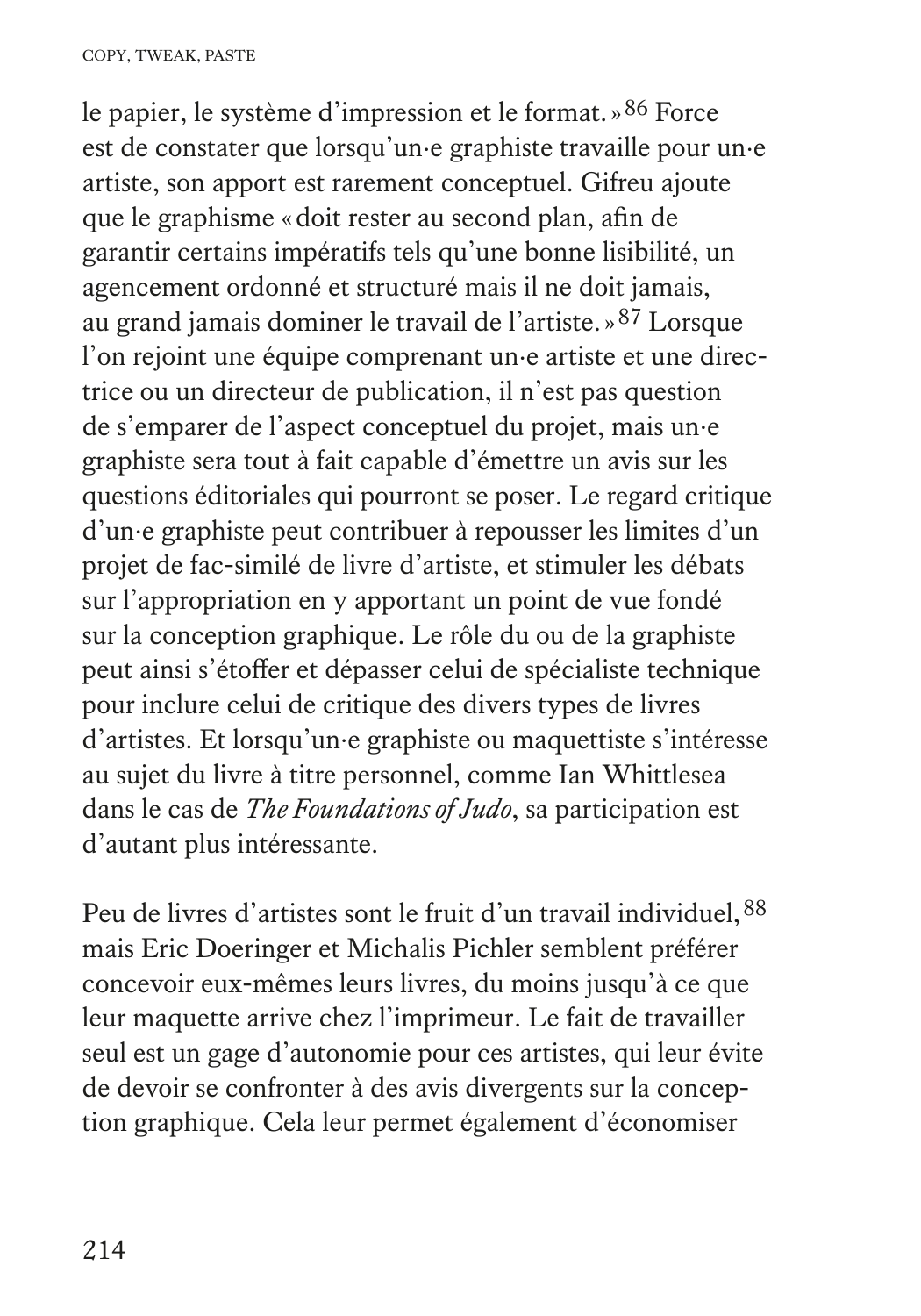des frais de production. Et pourtant, doit-on se méfier à ce point de la collaboration avec un·e graphiste ? Cette défiance reposerait-elle sur des causes historiques ? L'analyse de l'essor du livre d'artiste dans les années 1960 montre que les artistes étaient alors seul·e·s aux manettes. Elles et ils n'avaient pas adopté le livre et retrouvé leur autonomie à l'égard des institutions pour devoir partager avec des graphistes le terrain conquis.

Si un·e graphiste souhaite se consacrer pleinement au *reenactment* de livres d'artistes, elle ou il peut développer un tel projet à titre personnel. Il est fréquent que des graphistes travaillent indépendamment sur leurs propres projets éditoriaux, mais la question se pose de savoir dans quelle mesure le *reenactment* peut intéresser un·e graphiste, et si les livres qu'elle ou il produit peuvent être envisagés comme des livres d'artistes. Je ne suis d'ailleurs pas convaincu de l'intérêt, pour un·e graphiste, d'apposer une telle étiquette à ses projets. Du moment qu'un·e graphiste peut réaliser des projets éditoriaux de façon autonome, le domaine du livre d'artiste—et a fortiori le *reenactment*—ne me semble pas présenter un grand intérêt pour elle ou lui. On peut également s'interroger sur la nécessité d'étiqueter les projets de livre qu'un·e graphiste entreprend à titre personnel. Le point de vue d'Alex Gifreu, à ce sujet, est audacieux:

 Le livre d'artiste n'existe pas. Si l'on ouvre un dictionnaire, le livre y est défini comme un ensemble de pages reliées à l'intérieur d'une couverture. Mais interrogeons-nous: qu'est-ce que l'art ? Il est clair depuis Duchamp que toute chose peut constituer une œuvre d'art; et depuis Beuys tout le monde peut être artiste. On ne saurait définir le livre d'artiste si l'on ne peut définir qui est artiste et qui ne l'est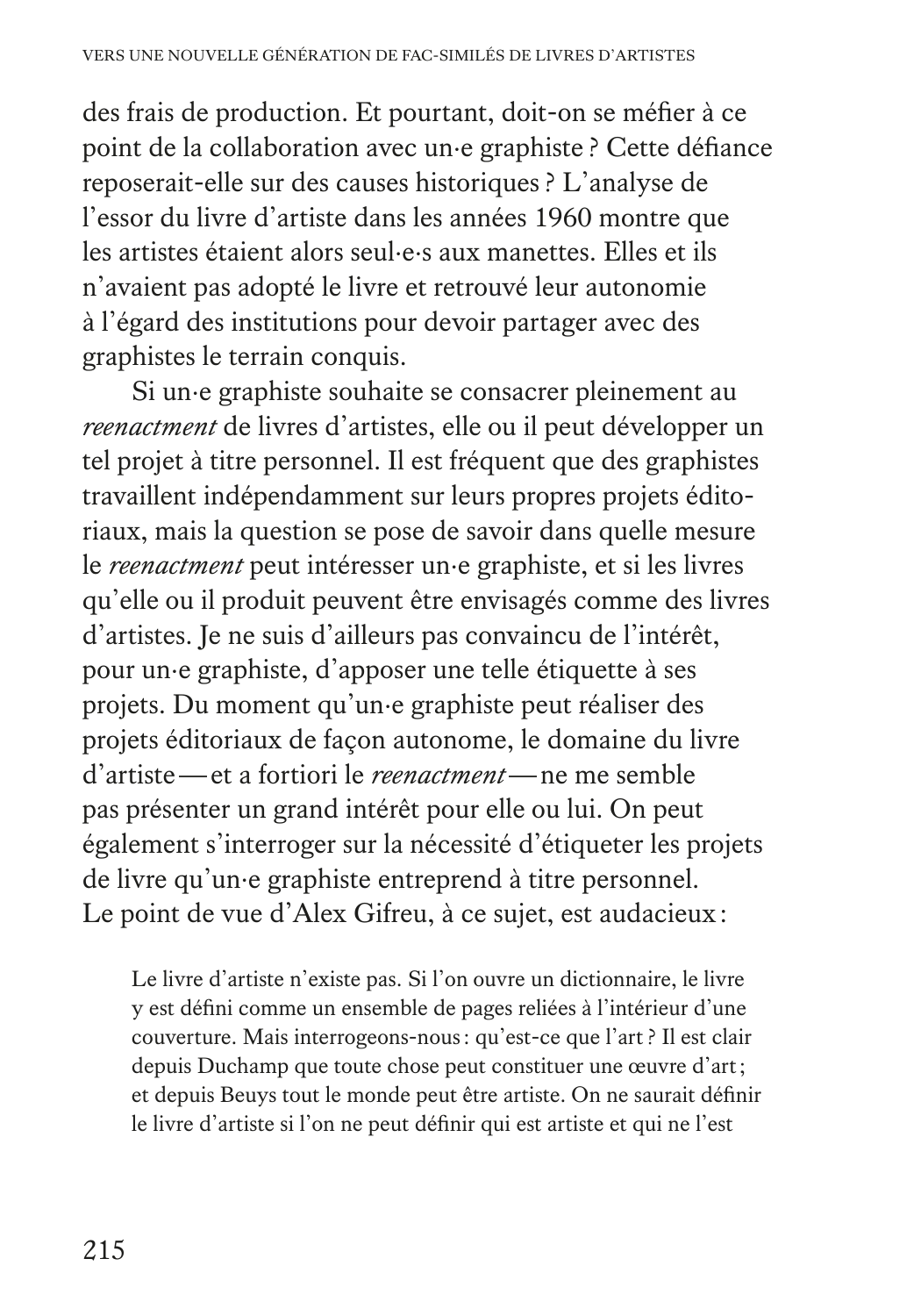pas, et ce qui relève ou non de l'art. Plutôt que de parler de livres d'artistes, je préfère dire que des publications ont été conçues comme des œuvres. Au sens où l'œuvre n'existe sous aucun format physique autre que la publication. 89

Il est difficile de souscrire à l'idée que le livre d'artiste n'existerait pas, mais en tant que graphiste indépendant, je pratique ce que Gifreu préconise—je conçois chaque publication comme une œuvre. Je contribue à diffuser des informations d'intérêt sociétal dans un format intelligible sous forme de livres, ce que font également bon nombre de livres d'artistes (*Some Los Angeles Apartments* et *The Fox*, par exemple, portent sur d'importantes questions de société). On me demande souvent si je me considère comme un artiste et comment je qualifierais mes livres, mais je refuse l'appellation «livres d'artiste » et je n'ai pas non plus l'habitude du titre d'« artiste ». Lorsque l'on me demande de définir mes projets personnels de livres, je préfère les qualifier de travaux de recherche visuelle. Et une fois de plus, le *reenactment* de livres d'artistes ne présente guère d'intérêt sur le plan conceptuel pour un·e graphiste.

Il est à noter que *Twentysix Gasoline Stations* de Ed Ruscha, sans doute le livre d'artiste le plus approprié, reste largement indisponible car aucun fac-similé conventionnel ne circule. On peut donc s'interroger sur les critères de sélection sur lesquels se fondent les artistes et les éditeur·rice·s. Quels sont les livres pour lesquels un fac-similé est essentiel ? Quels sont ceux qui se prêtent le mieux à l'appropriation? Qui décide de tout cela ? Et quelles conditions devront être remplies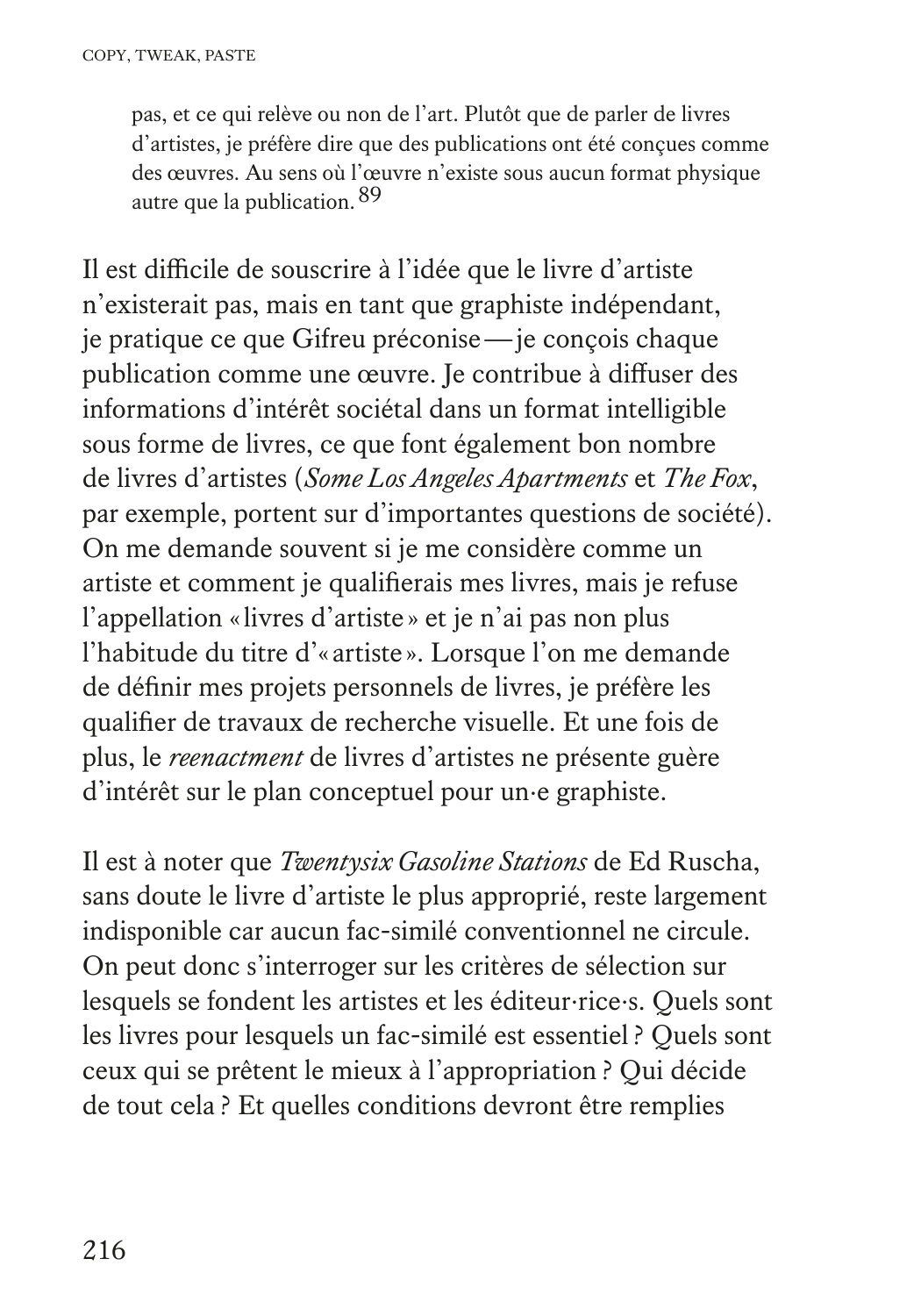à l'avenir pour l'édition de fac-similés ? La production de fac-similés de livres d'artistes doit-elle revenir uniquement aux éditeurs et aux artistes ? Est-ce qu'à l'avenir certaines institutions, par exemple les bibliothèques et les organismes publics culturels, auront des programmes de diffusion du livre d'artiste et soutiendront le *reenactment* de livres d'artistes ? L'institutionnalisation de ces pièces va à l'encontre du projet porté par les livres d'artistes des années 1960 et 1970; mais toujours est-il qu'aujourd'hui la multiplication des parutions et des modes de production peu coûteux tels que l'impression à la demande justifie l'existence de fac-similés dans le domaine du livre d'artiste. La pertinence de ce format devrait encore se confirmer avec le temps, afin de régler la question de la rareté de ces livres. Les fac-similés devraient contribuer à enrichir à la fois l'héritage du livre d'artiste et son avenir, en redéfinissant les jalons du domaine que sont ces ouvrages de référence. Ce faisant, l'esprit du temps à la fois suscite et constitue l'outil de nouveaux projets d'appropriation venant à leur tour stimuler le développement de techniques d'impression, de nouveaux supports, et les pratiques éditoriales des éditeur·rice·s et des artistes.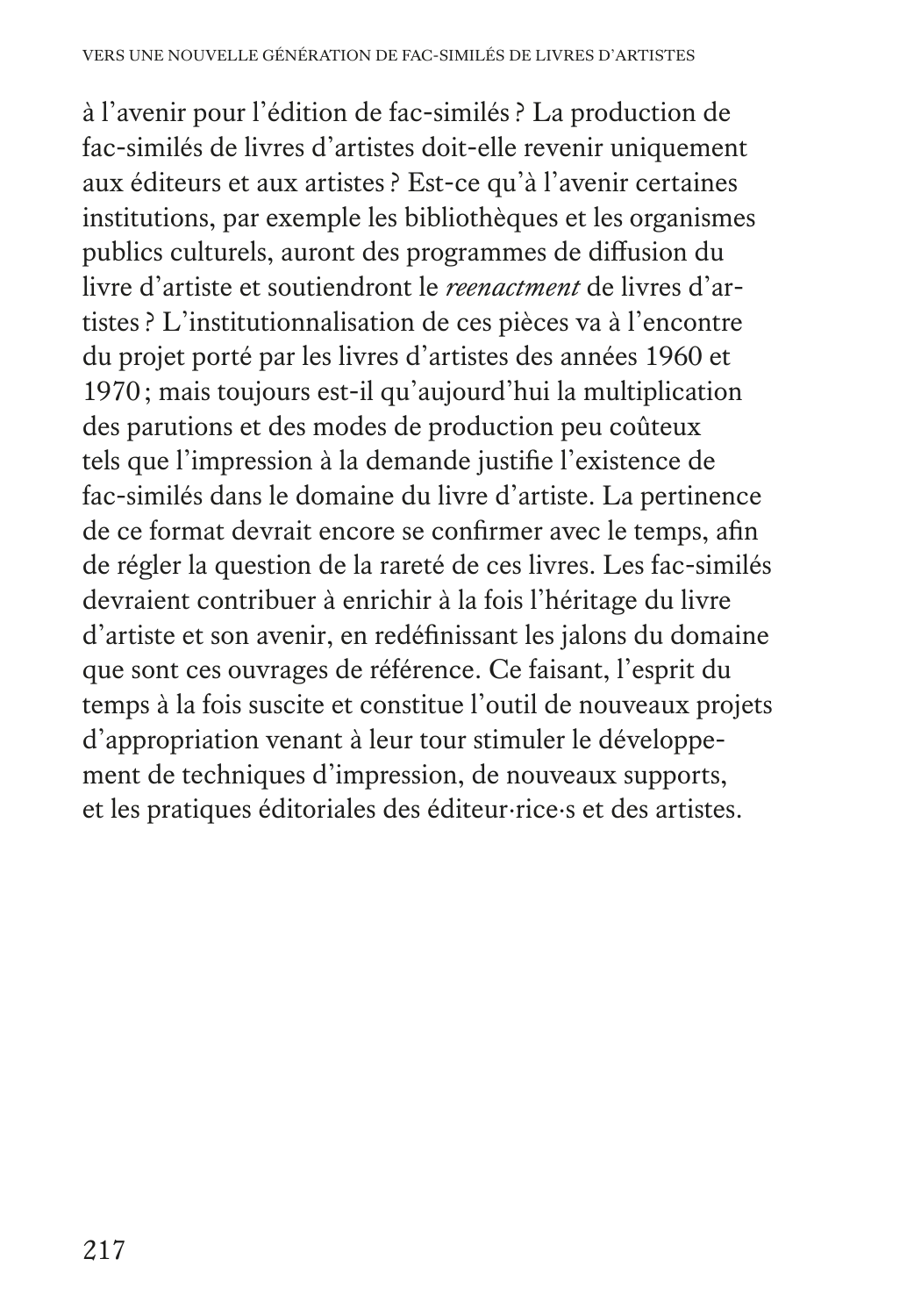#### **Introduction**

- 1 Leszek Brogowski, *Éditer l'art. Le livre d'artiste et l'histoire du livre*, Chatou, La Transparence, 2010, p.31.
- 2 Lucy R. Lippard, «The Artist's Book Goes Public », dans Joan Lyons (dir.), *Artists' Books: A Critical Anthology and Sourcebook*, Rochester (NY), Visual Studies Workshop Press, 1985, p.45–48.
- 3 *Ibid*.
- 4 «Artist's Book», *Wikipedia* (http://en. wikipedia.org/wiki/Artist's\_book# Conceptual art, consulté le 1<sup>er</sup> septembre 2014).
- 5 Lippard, «The Artist's Book Goes Public », *op. cit.*, p.45–48.
- 6 Ulises Carrión, «Bookworks Revisited» [1979], dans *Book*, Birmingham, Eastside Projects, 2010.
- 7 Arnaud Desjardin, exposé fait à Emily Carr University, Vancouver, 19 novembre 2013 (http://vimeo.com/84918298).
- 8 «Twentysix Gasoline Stations», *Wikipedia* (http://en.wikipedia.org/wiki/ Twentysix\_Gasoline\_Stations, consulté le 10 avril 2015).
- 9 «Ed Ruscha. Royal Road Test 1967», *Bookride*, 9 novembre 2007 (http://www. bookride.com/2007/11/ed-ruscha-royalroad-test-1967.html).
- 10 Brogowski, *Éditer l'art*, *op. cit.*, p.31.
- 11 Ed Ruscha et Alexandra Schwartz (dir.), *Leave Any Information at the Signal: Writings, Interviews, Bits, Pages*, Cambridge (MA), MIT Press, 2002, p.217.
- 12 Note d'intention des éditions Zédélé au sujet de leur collection Reprint (http:// www.lapetitelibrairie.net/zedele/reprint/ accueil.html, consulté le 24 octobre 2019).
- 13 Jérôme Dupeyrat, «Zédélé, collection "Reprint" », *Tombolo*, 1<sup>er</sup> mars 2013 (http://www.t-o-m-b-o-l-o.eu/flux/ zedele-collection-reprint/).
- 14 Michael Bracewell, «Editions of You», *Frieze*, 6 juin 2008 (https://frieze.com/ article/editions-you).
- 15 «History Will Repeat Itself: Strategies of Re-enactment in Contemporary Art» (http://www.kw-berlin.de/kw/en/ exhibitions/history\_will\_repeat\_itself strategies of re\_enactment\_in\_contemporary\_art\_91, consulté le 24 janvier 2017).
- 16 Robert Blackson, «Once More… With Feeling: Reenactment in Contemporary Art and Culture », *Art Journal*, 66/1, printemps 2007 (http://pages.akbild. ac.at/kdm/\_media/\_pdf/clausen/ Blackson%20Once%20More.pdf), p.29.
- 17 Sven Lütticken, «An Arena in Which to Reenact», dans Sven Lütticken (dir.), *Life, Once More: Forms of Reenactment in Contemporary Art*, Rotterdam, Witte de With, 2005, p.39.
- 18 Par exemple les événements et expositions *A Little Bit of History Repeated* à Kunst-Werke, Berlin, en 2001; *Experience, Memory, Reenactment*, Piet Zwart Institute, Rotterdam, 2004; *Life, Once More*, Witte de With, Rotterdam, 2005; *Marina Abramović: Seven Easy Pieces*, Guggenheim Museum, New York, 2005; *Now Again the Past: Rewind Replay Resound*, Hallwalls/Carnegie Art Center, Buffalo/ North Tonawanda (NY) 2006; *Ahistoric Occasion: Artists Making History, Mass MOCA*, North Adams (MA), 2006–07; *History Will Repeat Itself: Strategies of Re-enactment in Contemporary Art*, Kunst-Werke, Berlin, 2007–08; *Reality Check*, Statens Museum for Kunst, Copenhagen, 2009; *Embracing the FARB: Modes of Reenactment*, Glass Curtain Gallery, Chicago (IL), 2012–13; *When Attitudes Become Form: Bern 1969/Venice 2013*, Fondation Prada, Venise, 2013; *RE: Renovation, Rebirth, and the Art of Reenactment*, Walker Art Center, Minneapolis (MN), 2016.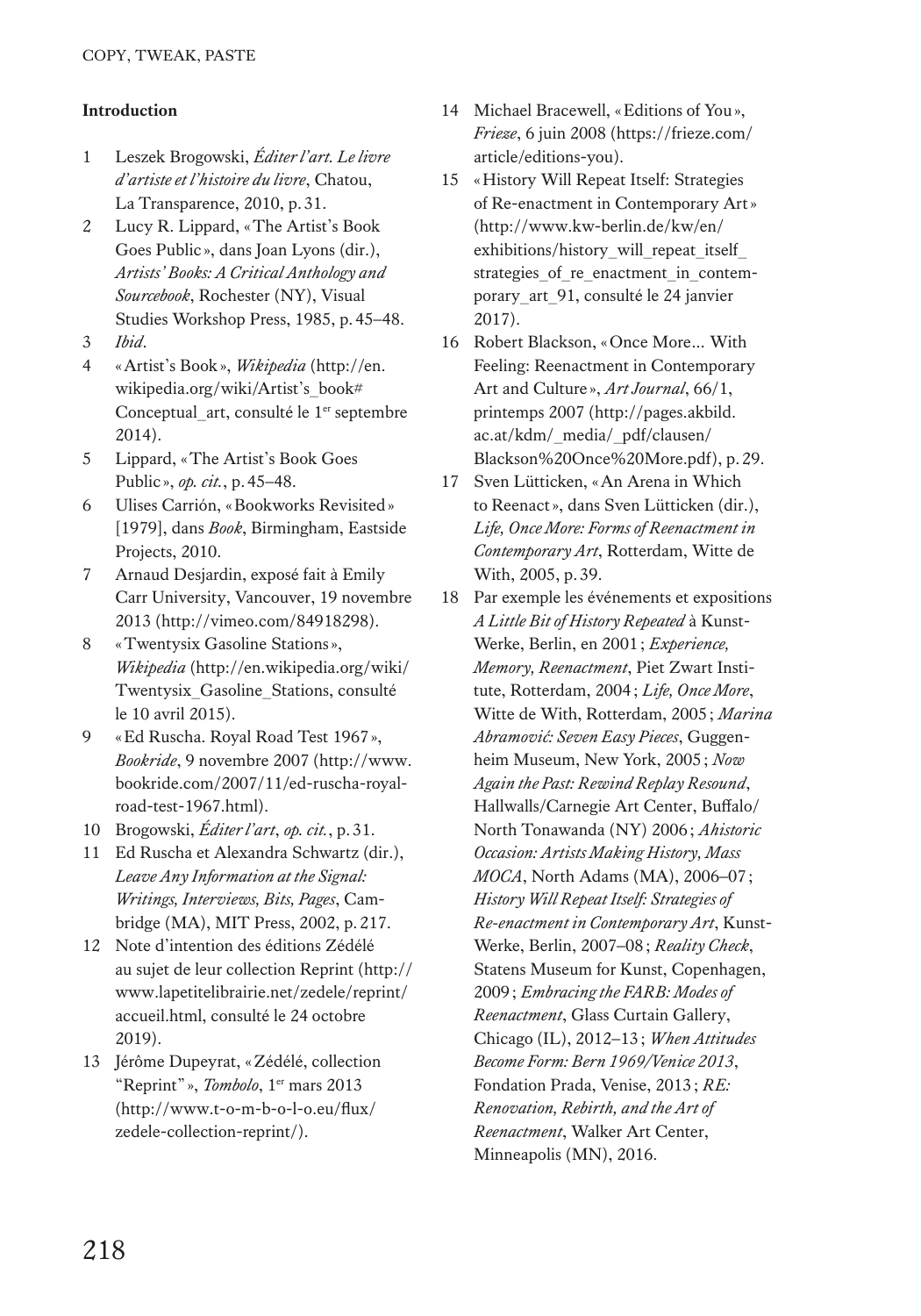- 19 Le livre *Various Small Books* offre une vue d'ensemble de plus de quatre-vingt-dix *reenactments* de livres de Ed Ruscha, pour la plupart publiés entre 2000 et 2011. Voir Jeff Brouws, Wendy Burton et Hermann Zschiegner (dir.), *Various Small Books: Referencing Various Small Books by Ed Ruscha*, Cambridge (MA), MIT Press, 2013.
- 20 Blackson, «Once More… With Feeling », art. cité.
- 21 Lütticken «An Arena in Which to Reenact», *op. cit.*, p.57.
- 22 *S. v.* «Facsimile », *Wikipedia* (https://en. wikipedia.org/wiki/Facsimile, consulté le 7 novembre 2016).
- 23 Mark Rawlinson, « "Like Trading Dust for Oranges": Ed Ruscha and Things of Interest», dans Brouws, Burton et Zschiegner (ed.) *Various Small Books*, *op. cit.*, p.24.
- 24 *S. v.* «Bootleg », *Wiktionary* (https://en. wiktionary.org/wiki/bootleg, consulté le 7 novembre 2016).
- 25 *S. v.* «Bootleg », dictionnaire *Oxford* (https://en.oxforddictionaries.com/ definition/bootleg> consulté le 7 novembre 2016).
- 26 «Bootleg », *This is Tomorrow*, 11 septembre 2012 (http://thisistomorrow. info/articles/bootleg).
- 27 Rawlinson, « "Like Trading Dust for Oranges"…», art. cité, p.9.
- 28 Par exemple, la quatrième page de la réédition par Zédélé de *Territoire d'un rouge-gorge* de Jan Dibbets comporte la mention «Tous droits réservés, Jan Dibbets et les éditions Zédélé », tandis que *The Foundations of Judo* paru chez the Everyday Press mentionne uniquement les détenteurs du copyright: «L'ensemble du texte et des images © archives Yves Klein et Yves Amu Klein, 2009».
- 29 *S. v.* «Copyright», Dictionary.com (http://www.dictionary.com/browse/ copyright, consulté le 7 novembre 2016).
- 30 College Art Association, «Fair Use: Code of Best Practices in Fair Use in the Visual Arts» (http://www.collegeart.org/fairuse/best-practices#MakingArt, consulté le 13 janvier 2017).
- 31 *Ibid.*
- 32 Ashley McNelis, «Clive Phillpot by Ashley McNelis: Expanding the Medium of Artists' Books», *Bomb*, 14 janvier 2015 (http://bombmagazine.org/article/ 2000024/clive-phillpot).
- 33 Dupeyrat, «Zédélé, collection "Reprint" », art. cité.
- 34 Bracewell, «Editions of You», art. cité.
- 35 Ben Mauk, «No Sale », blog de *Paris Review*, 5 janvier 2015 (http://www. theparisreview.org/blog/2015/01/05/ no-sale/).
- 36 Madeline Weisburg, «Artbook Interview with MoMA Librarian David Senior on Artists' Books», *Artbook*, 10 juin 2013 (http://www.artbook.com/david-seniorartists-books-at-the-moma-library.html).
- 37 Cory Reynolds, «Street Talk with Ed Ruscha: An Interview with Michael Auping », *Artbook*, 4 décembre 2011 (http://www.artbook.com/blog-excerpted-ruscha-road-tested.html).

### **Les éditeur·rice·s de fac-similés de livres d'artistes**

- 38 Note d'intention des éditions Zédélé sur leur collection Reprint (http://www. editions-zedele.net/reprint/accueil.html, consulté le 11 novembre 2016).
- 39 *Ibid*.
- 40 *Ibid*.
- 41 Desjardin, exposé à Emily Carr University, cité précédemment.
- 42 Page sur The Everyday Press, site d'Anagram Books (http://www.anagrambooks. com/publishers/the-everyday-press, consulté le 24 janvier 2015).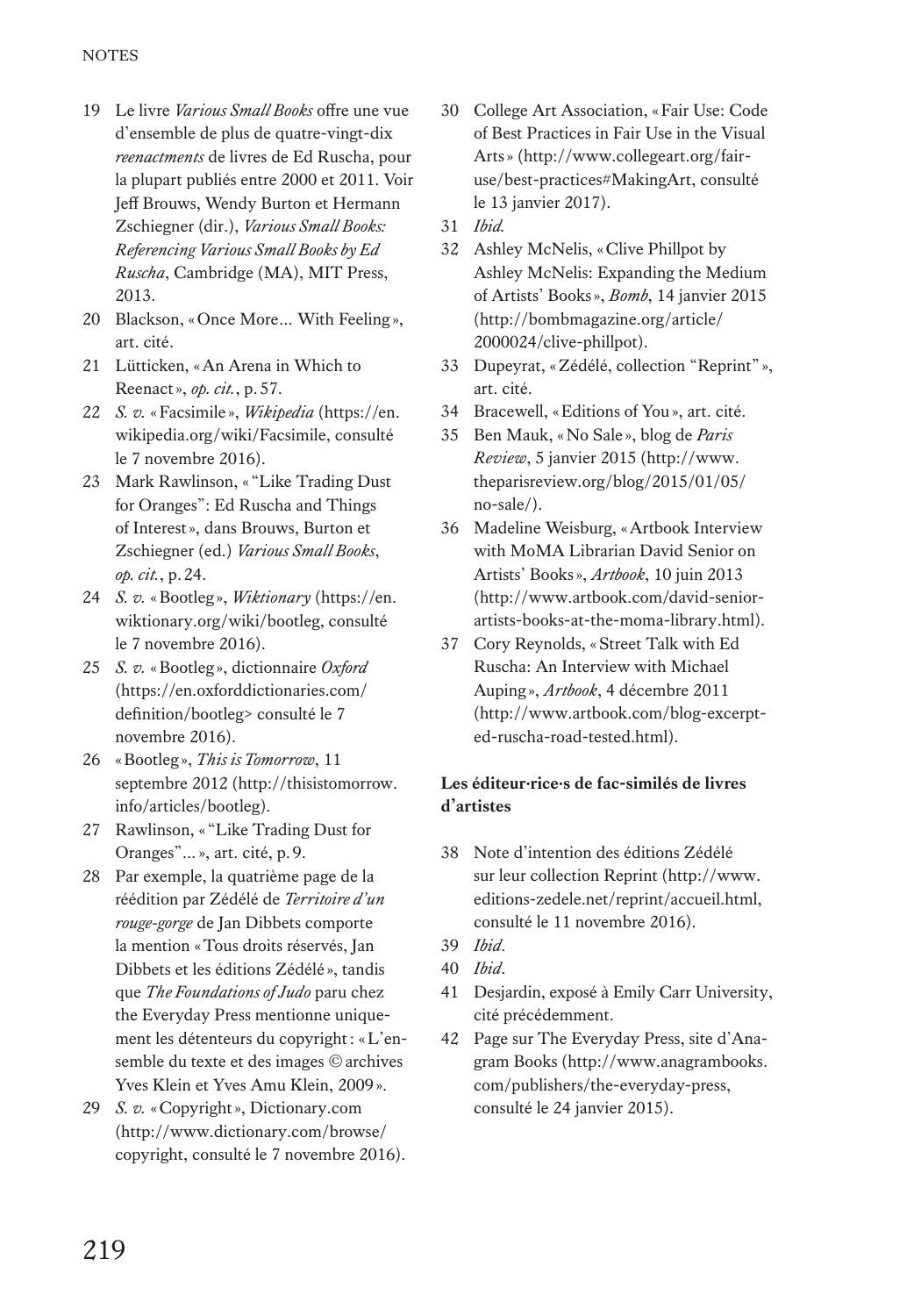- 43 Page du site de Zédélé sur le livre de Lawrence Weiner *Green as Well as Blue as Well as Red* (http://www.editions-zedele. net/reprint/green-as-well.html, consulté le 1<sup>er</sup> septembre 2014).
- 44 Dupeyrat, «Zédélé, collection "Reprint" », art. cité.
- 45 Page du site de Zédélé sur le livre de Jan Dibbets *Domaine d'un rouge-gorge/ Sculpture 1969* (http://www.editionszedele.net/reprint/robin-rebreaststerritory-sculpture\_jan-dibbets.html, consulté le 1er septembre 2014).
- 46 «Yves Klein (1928–1962)», archives Yves Klein (http://www.yveskleinarchives. org/documents/bio\_us.html, consulté le 1er mars 2015).
- 47 *Ibid*.
- 48 Yves Klein, *The Foundations of Judo*, Londres, The Everyday Press, 2009, p.208.
- 49 Ian Whittlesea, «The Foundations of Judo» (http://www.ianwhittlesea.net/ works\_pages/wks\_klein/wks\_klein1. html, consulté le 1er février 2015).
- 50 Klein, *The Foundations of Judo*, *op. cit.*, p.208.
- 51 *Ibid*.
- 52 Gwen Allen, *Artists' Magazines: An Alternative Space for Art*, Cambridge (MA), MIT Press, 2015.
- 53 *Ibid*.
- 54 Eugenia Bell et Emily King, «Collected Writings», *Frieze*, 1<sup>er</sup> août 2006 (https:// frieze.com/article/collected-writings).
- 55 *Ibid*.
- 56 Arnaud Desjardin en entretien avec Sarah Davidson, 7 novembre 2013, site de l'association Project Space (http:// projectspace.ca/abrrr-artists-booksresearch-residency-arnaud-desjardin/).
- 57 *Ibid*.
- 58 Clive Phillpot, *Booktrek: Selected Essays on Artists' Books since 1972*, Zurich, JRP Ringier, 2013, p.83.
- 59 Page de la collection Reprint sur le site internet de Zédélé (http://www. editions-zedele.net/reprint/accueil.html, consulté le 11 novembre 2016).
- 60 *Ibid*.
- 61 Présentation de *Booktrek* sur le catalogue en ligne de Distributed Art Publishers (http://www.artbook.com/ 9783037642078.html, consulté le 30 janvier 2015).
- 62 Desjardin, exposé fait à Emily Carr University, cité précédemment.

#### *Bootlegs* **de livres d'artistes par des artistes**

- 63 Brouws, Burton et Zschiegner, *Various Small Books*, *op. cit.*, p.284–87.
- 64 Page sur l'appropriation, site du MoMA (http://www.moma.org/learn/moma\_ learning/themes/pop-art/appropriation, consulté le 12 janvier 2015).
- 65 Michalis Pichler, «Statements on Appropriation», exposé fait à Stitching Perdu, Amsterdam, 2009 (http://www.ubu.com/ papers/pichler\_appropriation.html, consulté le 6 novembre 2014).
- 66 *Ibid*.
- 67 Maria White, notice sur *Twentysix Gasoline Stations* de Ed Ruscha, site de la Tate (http://www.tate.org.uk/about/ projects/transforming-artist-books/summaries/edward-ruscha-twentysixgasoline-stations-1963, consulté le 10 janvier 2015).
- 68 Lorenzo Benedetti, «Seth Siegelaub», *Artplaces*, 17 juin 2013 (http://www. artplaces.org/2013/06/seth-siegelaub/).
- 69 http://www.ericdoeringer.com/Order. html, consulté le 10 mars 2015.
- 70 Mishka Henner, «Pirates, Cowboys and Bootleggers: Mishka Henner in Conversation with Eric Doeringer» (https:// abcoop.tumblr.com/TEXT#Pirates,%20 Cowboys%20and%20Bootleggers, consulté le 1<sup>er</sup> octobre 2014).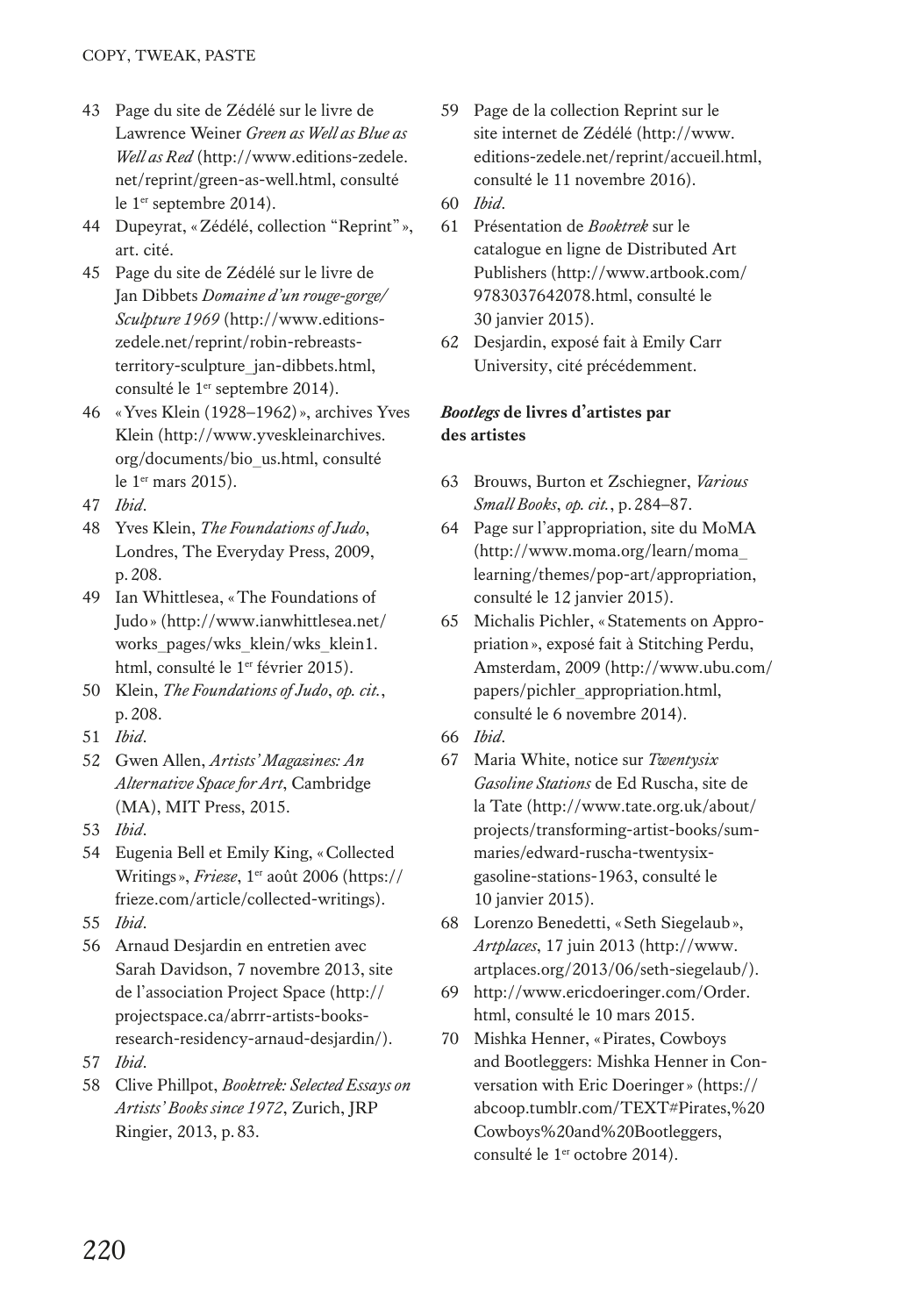- 71 *Ibid*.
- 72 *Ibid*.
- 73 Otino Corsano, «Quick Draw Artist Interview #28: Eric Doeringer», *Artpost* (http://artpost-oc.blogspot.ch/2013/06/ quick-draw-artist-interview-28-eric.html, consulté le 10 novembre 2014).
- 74 Henner, «Pirates, Cowboys and Bootleggers…», art. cité.
- 75 «Sol LeWitt: *Arcs, Circles and Grids*», article du blog *Artists' Books and Multiples*, 22 février 2012 (http://artistsbooksandmultiples.blogspot.ch/2012/02/sollewitt-arcs-circles-and-grids.html).
- 76 Site d'Eric Doeringer (http://www. ericdoeringer.com/ConArtRec/LeWitt/ LeWitt-ACGBook.html, consulté le 1er février 2015).
- 77 Rawlinson, «Like Trading Dust for Oranges» art. cité, p.9.
- 78 Insert de l'éditeur dans Jan Dibbets, *Territoire d'un rouge-gorge/Sculpture 1969*, Brest, Zédélé, 2014.
- 79 Pichler, «Statements on Appropriation», art. cité.
- 80 Henner, «Pirates, Cowboys and Bootleggers…», art. cité.
- 81 *Ibid*.

## **Vers une nouvelle génération de fac-similés de livres d'artistes**

- 82 Henner, «Pirates, Cowboys and Bootleggers…», art. cité.
- 83 *Ibid*.
- 84 *Ibid*.
- 85 College Art Association, «Fair Use…», art cité.
- 86 Cecilia Martín, «Conversing Online with Alex Gifreu», *A\*Desk*, 4 avril 2016 (http://a-desk.org/highlights/Conversingonline-with-Alex-Gifreu.html).
- 87 *Ibid*.
- 88 Phillpot, *Booktrek*…, *op. cit.*, p.77–79.
- 89 Martín, «Conversing Online with Alex Gifreu», art. cité.